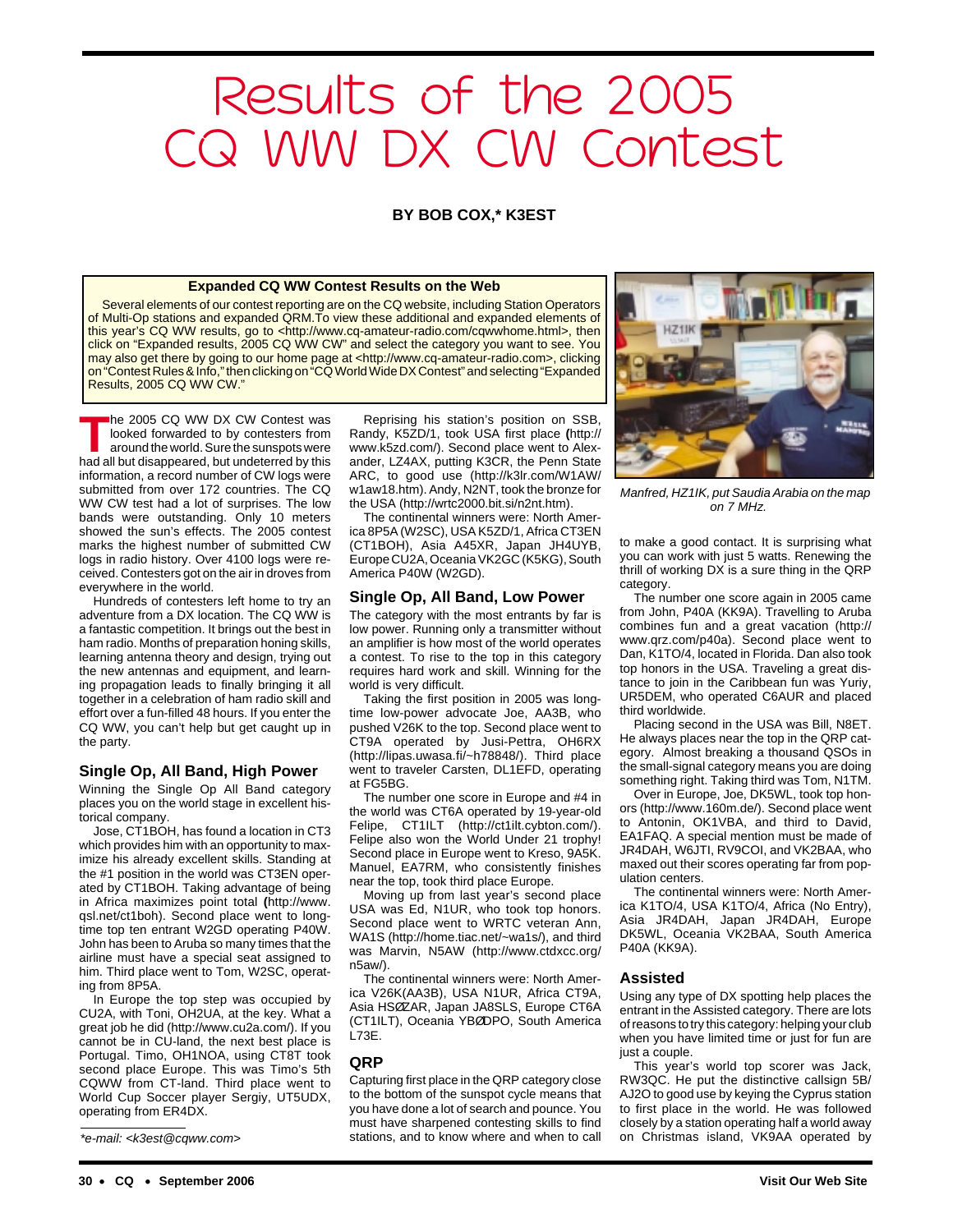



The OM7M team, #1 world Multi-Single.

Bernd, VK2IA (http://www.contesting.com/articles/611). Breaking into the world top three from the USA was Barry, W2UP/3. Located near beautiful Lake Constance, Manfred, DJ5MW, had the right combination of QSOs and mults to take first place Europe (http://www.dj5mw.de/). Second place went to Braco, OE4A (OE1EMS), operating from eastern Austria (http://www.oe8ydq.com/ cpg132/thumbnails.php?album=15). Third place in Europe went to Vlad, RX4HZ. Long time Assisted aficionado, Charles, K3WW, was second in the USA followed by Ray, W2RE.

The continental winners were: North America W2UP/3, USA W2UP/3, Africa D44TD, Asia 5B/AJ2O, Japan JF2SKV, Europe DJ5MW, Oceania VK9AA (VK2IA), South America PJ4M (K2QM).

### **Multi-Single**

The Multi-Single category is the most popular Multi category. If you look at all the stations listed, you will see almost a thousand. A real battle

occurred in the Multi-Single category. Three FB stations with top operators went head to head.

The four-man team from the USA West Coast travelled to where QSOs are made, P40L, and keyed their way to world number one. They convincingly took the gold. Second place went to the Serbian team who put 3V5A on the map. Third place went to the all-Spanish team at EA8ZS (http://www.grupodxgc.com/).

Over in Europe the Low Bands Contest Club, OM7M, took first place (http://www.qsl.net/om7m/), second place went to the Irish/Latvian team at EI7M (http://www.lral.lv/exped/ei7m/index.html), and third went to another fine Slovakian team, OM8A (http://www.om8a.org/).

In the USA first place went to Ted's team from New Hampshire, KT1V. Second place was taken by K1IR (http://www.designet.com/k1ir/), and third by Tom's station, K1KI.

Special mention must be made of the continued outstanding efforts of the Japanese team at AH2R. Also, a surprise this year was the Russian team who put T88AA in a lot of logs (http://www.sakurai.or.jp/HAM/ T88/photos.html).

The continental winners were: North America KT1V, USA KT1V, Africa 3V5A, Asia 4XØG, Japan JA8RWU, Europe OM7M, Oceania AH2R, South America P40L.

### **Multi-Two**

The M2 category continues to increase in popularity. Several good antennas, operators, and lots of coffee and you can vie for a high place in the M2 category.

In 2005 rare DX decided to hand out M2 QSOs. The M2 category is always a real challenge. Taking the gold was IH9P of the Tikirriki Contest Club (http://www.ih9p.com/). They handed out a lot QSOs. Second place in the world went to the Russian team of 8Q7DV (http://public. fotki.com/8q7dv/). They showed what can happen when good operators go someplace rare. Third place was VP5W operating from the beautiful Turks and Caicos islands.

In Europe top honors went to RU1A. They get out and hear well (http://ru1a.ru/eng/). Silver went to the Spanish team at EA6IB (http://www.qsl.net/ea6ib/home.htm). Radio Club Varazdin, 9A7A, took the bronze (http:// www.qsl.net/9a7a). The club's website sums up the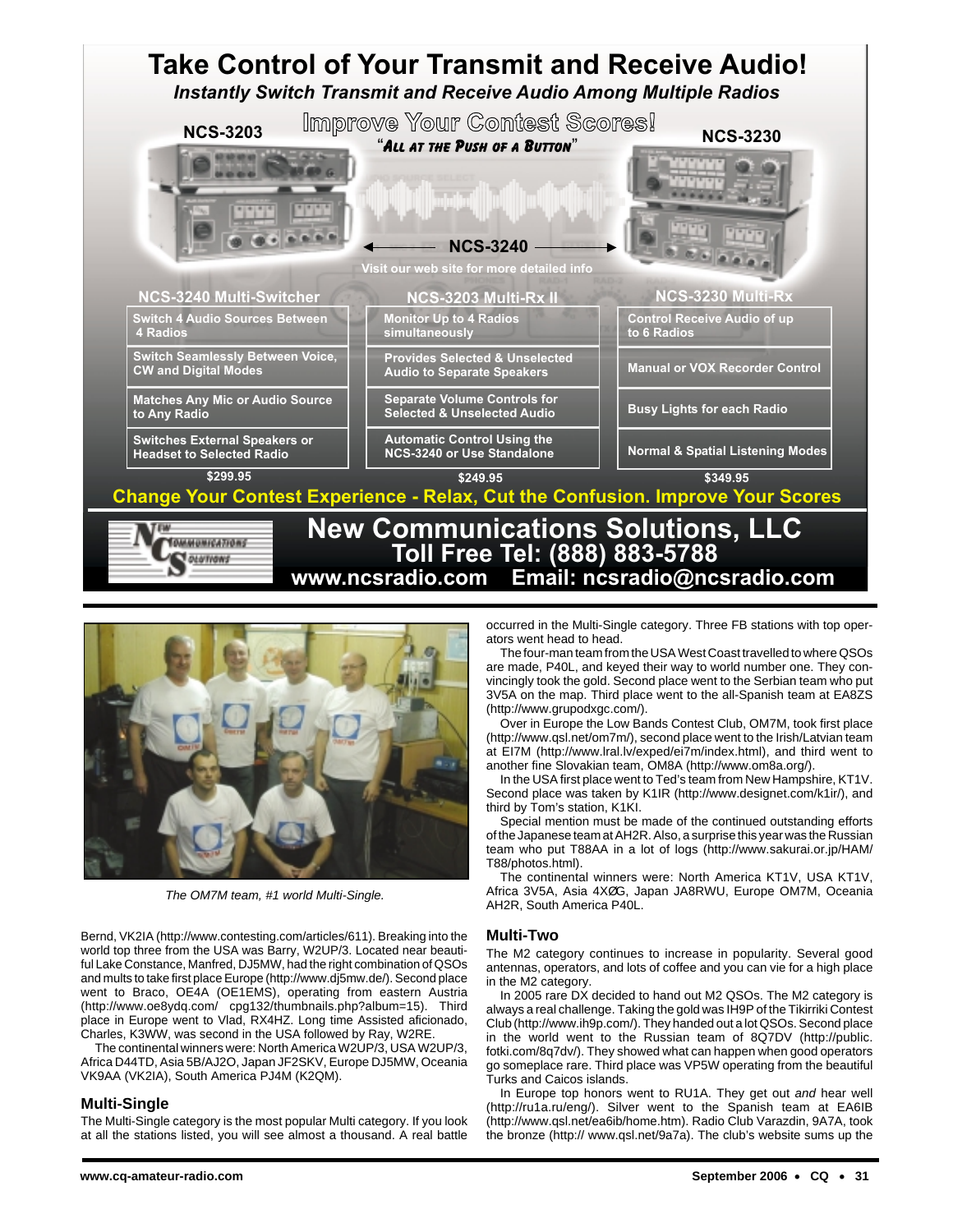### **TROPHY WINNERS AND DONORS**

**SINGLE OPERATOR ALL BAND World**

**CT3EN (Opr: Jose Carlos Cardoso Nunes, CT1BOH) Donor:** K4FW Memorial (Scott Robbins, W4PA)

**World Low Power V26K (Opr: Joseph Trench, AA3B) Donor:** Slovenia Contest Club

**World QRPp P40A (Opr: John Bayne, KK9A) Donor:** Gene Walsh, N2AA

**World Assisted 5B/AJ2O (Opr: Jack Danielyan, RW3QC) Donor:** Robert McGwier, N4HY

> **USA Randall Thompson, K5ZD/1 Donor:** Frankford Radio Club

> **USA Low Power Edward Sawyer, N1UR Donor:** North Coast Contesters

**USA - Zone 3 Terry Baxter, N6CW/7 Donor:** Central Arizona DX Association

**USA - Zone 4 Michael Wetzel, W9RE Donor:** The Society of Midwest Contesters

**Canada VY2TT (Opr: Kenneth Widelitz, K6LA) Donor:** John Sluymer, VE3EJ & Jim Roberts, VE7ZO

> **Carib./C.A. 8P5A (Opr: Tom Georgens, W2SC) Donor:** Chuck Shinn, W7MAP

**Europe<br><b>CU2A (Opr: Toni Linden, OH2UA)**<br>Donor: W3AU Memorial (Pete Raymond, N4KW)

**Europe - Low Power CT6A (Opr: Filipe Monteiro Lopes, CT1ILT) Donor:** Scott Jones, N3RA & Tim Duffy, K3LR

**Scandinavia<br><b>OHØE (Opr: Ville Hiilesmaa, OH2MM)**<br>Donor: W3FYS Memorial (Chas Weir, Jr., W6UM)

**Russia Alexander V. Shuklin, RA9SG Donor:** Roman Thomas, RZ3AA

**Africa ZD8A (Opr: Glenn Rattmann, K6NA)\* Donor:** Gordon Marshall, W6RR

**Asia Chris Dabrowski, A45XR Donor:** Chuck Shinn, W7MAP

**Japan Masaki Masa Okano, JH4UYB Donor:** Tack Kumagai, JE1CKA

**Japan - Low Power Nobuhiro Iwasa, JH8SLS Donor:** Western Washington DX Club

**Oceania VK2GC (Opr: George Wagner, K5KG) Donor:** Chris Tran, ZL1CT

**South America P40W (Opr: John Crovelli, W2GD) Donor:** Venezuela DX Club

**SINGLE OPERATOR, SINGLE BAND World - 28 MHz Juan Manuel Morandi, LU1HF Donor:** Joel Chalmers, KG6DX

**World - 21 MHz PT5A (Opr: Eric Castro, PY2EMC) Donor:** Lew Sayre, W7EW

**World - 14 MHz 5Z1A (Opr: Alex C.J. Van Eijk, PA3DZN) Donor:** W2JT Memorial (North Jersey DX Assn.)

> **World - 7 MHz Vakhtang Mumladze, 4L8A Donor:** Alex M. Kasevich, VP2MM

**World - 3.5 MHz CN2R (Opr: James Sullivan, W7EJ) Donor:** Fred Capossela, K6SSS

**World - 1.8 MHz Jeffrey Briggs, VY2ZM Donor:** Kenneth Byers, Jr., K4TEA

**USA - 28 MHz Bob Patten, N4BP Donor:** Wireless Institute of the Northeast

> **USA - 21 MHz James McCook, W6YA Donor:** Wayne Carroll, W4MPY

**USA - 14 MHz Donald Binkley, N4ZZ Donor:** Northern Illinois DX Association

**USA - 7 MHz Bill Kollenbaum, K4XS Donor:** W6AM Memorial (Jan Perkins, N6AW)

> **USA - 3.5 MHz Robye Lahlum, W1MK Donor:** Bill Feidt, NG3K

**USA - 1.8 MHz Paul Newberry, Jr, N4PN Donor:** Kat Obermann Memorial CQ magazine

**Canada (14 MHz) VE6JY (Opr: Einar Todd Bendtsen, VE5MX) Donor:** Radio Amateurs of Canada

**Carib./C.A.(14 MHz) HI9L (Opr: Stefan Radtke, DL5XX) Donor:** Bill Hein, NT1Y

> **Europe - 28 MHz Alexsander Zagar, S57S Donor:** Jay Pryor, K4OGG

**Europe - 21 MHz Ivica Matkic, T96Q Donor:** Robert Naumann, N5NJ

**Europe - 14 MHz OH6KN (Opr: Pasi Luoma-aho, OH6UM) Donor:** G3FXB Memorial (Maud Slater)

**Europe - 7 MHz Olivier Cado F6ARC Donor:** Ivo Pezer, 9A3A

**Europe - 3.5 MHz OJØB (Opr: Pertti Simovaara , OH2PM) Donor:** K3VW Memorial (Frankford Radio Club)

**Europe - 1.8 MHz SO2R (Opr: Kazimierz Drzewiecki, SP2FAX) Donor:** Pat Barkey, N9RV & Terry Zivney, N4TZ

> **Japan - 21 MHz Akito Nagi, JA5DQH Donor:** DX Family Foundation

**Japan - 14 MHz Kenji Koishi, JH3AIU Donor:** Chris Terkla, N1XS

**Asia – 14 MHz H2G (Opr: George Beasley, 5B4AGC) Donor:** JA4WFM Memorial (Alexander Teimurazov, 4L5A)

**MULTI-OPERATOR, SINGLE TRANSMITTER World P40L (Oprs: W6LD, N7MH, KX7M, N6XI) Donor:** Anthony Susen, W3AOH

**U.S.A.<br>KT1V (Oprs: KC1F, KT1V, KM3T)<br>Donor: Douglas Zwiebel, KR2Q** 

Canada **VE3NE (Oprs: HAØHW, VE3NZ, VE3NE) Donor:** Eastern Canadian DX Assn.

**Carib./C.A. VP2E (Oprs: KC5EA, N5AU) Donor:** Lone Star DX Association

**Africa 3V5A (Oprs: YT1AD, YU1RL, YZ1BX, YU7NU) Donor:** Harry Booklan, RA3AUU

**Asia 4XØG (Oprs: W3GG, WD3I, 4Z4KX, 4X6ZK) Donor:** Steve Merchant, K6AW

**Europe OM7M (Oprs: OK2BFN, OM1KW, OM2XW, OM3TZQ, OM3PA, OM5RM, OM5ZW) Donor:** Bob Cox, K3EST

**Japan JA8RWU (Oprs: JF1NHD, JO1DFG, JA8RWU, JH8PNE) Donor:** CQ magazine

**Oceania - Pacific Rim AH2R (Oprs: JI3ERV, JR7OMD, JR8VSE, JE8KKX) Donor:** Junichi Tanaka, JH4RHF

> **South America 5J1W (Oprs: AG9A, NN1N, K9ZO) Donor:** Araucaria DX Group

**MULTI-OPERATOR, TWO-TRANSMITTER** World<br>TH9P (Oprs: IT9BLB, IT9VDQ, IT9ZGY, IV3SKB, I2IFT,

**IK2AHB) Donor:** CQ magazine

> **USA K1AR (Oprs: K1AR, K1EA) Donor:** Northern Neck Contest Club

**Europe RU1A (Oprs: RU1AA, RW1AC, RK1AM, RX1AA, RA1AIP, UA1ARX, UA1ACC, UA1AKC) Donor:** Aki Nagi, JA5DQH

**MULTI-OPERATOR, MULTI-TRANSMITTER World HC8N (Oprs: N6AN, K6AW, N7BG, K2UA, N2MG, W6NL, K6BL, N5KO) Donor:** K2GL Memorial (Doug Zwiebel, KR2Q)

**USA KC1XX (Oprs: WA1Z, K1QX, W1FV, K1GQ, N2AA, W2RQ, N3RD, KC1XX) Donor:** N6RJ Memorial (Bob Ferrero, W6RJ)

**Europe LZ9W (Oprs: LZ1UQ, LZ1ZD, LZ1PJ, LZ1ANA, LZ1PM, LZ2UZ, LZ2CJ, LZ2HM, LZ2PO, LZ2FV, LZ3UM, LZ3FN, LZ3FM, LZ5VK, LZ4UU) Donor:** Finnish Amateur Radio League

**Japan JA3YBK (Oprs: JG3KIV, JI3OPA, JP3PZD, JH3PRR, JH4NMT, JR4ISF, JF4FUF) Donor:** Ryozo Goto, JH3JYS

**Oceania ZL6QH (Opr: ZL2BSJ, ZL2IFB/G4IFB, ZL1TM, ZL1BYZ, ZL2AGY, ZL1AZE) Donor:** CQ magazine

**WORLD - SSB/CW COMBINED KC1XX (30,307,458) Donor:** WØID Alpha Award

**USA - MULTI-MULTI SSB/CW COMBINED K3LR (30,126,098)\* Donor:** N8SM Memorial (Operators of K3LR)

**CONTEST EXPEDITIONS World Single Operator 3DAØNW (Opr: Michael Tessmer, K9NW) Donor:** Yankee Clipper Contest Club

**WORLD MULTI-SINGLE T88AA (Oprs: RZ3AA, UA3AB, RA3AUU) Donor:** Carl Cook, AI6V

**WORLD MULTI-MULTI – Jim Neiger, N6TJ Award R1MVC (Oprs: DL3DXX, DL5LYM, OH5NE, RA1AR, RA2FW, RA6LBS, RK3FA, RU1AS, RV1AC, RV2FW/1, RX1AX, UA1CDA, UA2FF, UA2FM, UA9XC) Donor:** Alexander Teimurazov, 4L5A

**SPECIAL - SINGLE OPERATOR AWARD World SSB/CW Combined P40W (Opr: John Crovelli, W2GD) 34,038,802 points Donor:** Hrane Milosevic, YT1AD

**WORLD ALL BAND: Under 21 years old CT6A (Opr: Filipe Monteiro Lopes, CT1ILT) Donor:** Chuck Shinn, W7MAP

**CLUB World SSB/CW<br><b>Yankee Clipper Contest Club 291,818,776**<br>Donor: W1WY Memorial (CQ magazine)

**Non-USA SSB/CW Bavarian Contest Club: 232,211,460 Donor:** N6AUV Memorial (Northern California Contest Club)

\* Second Place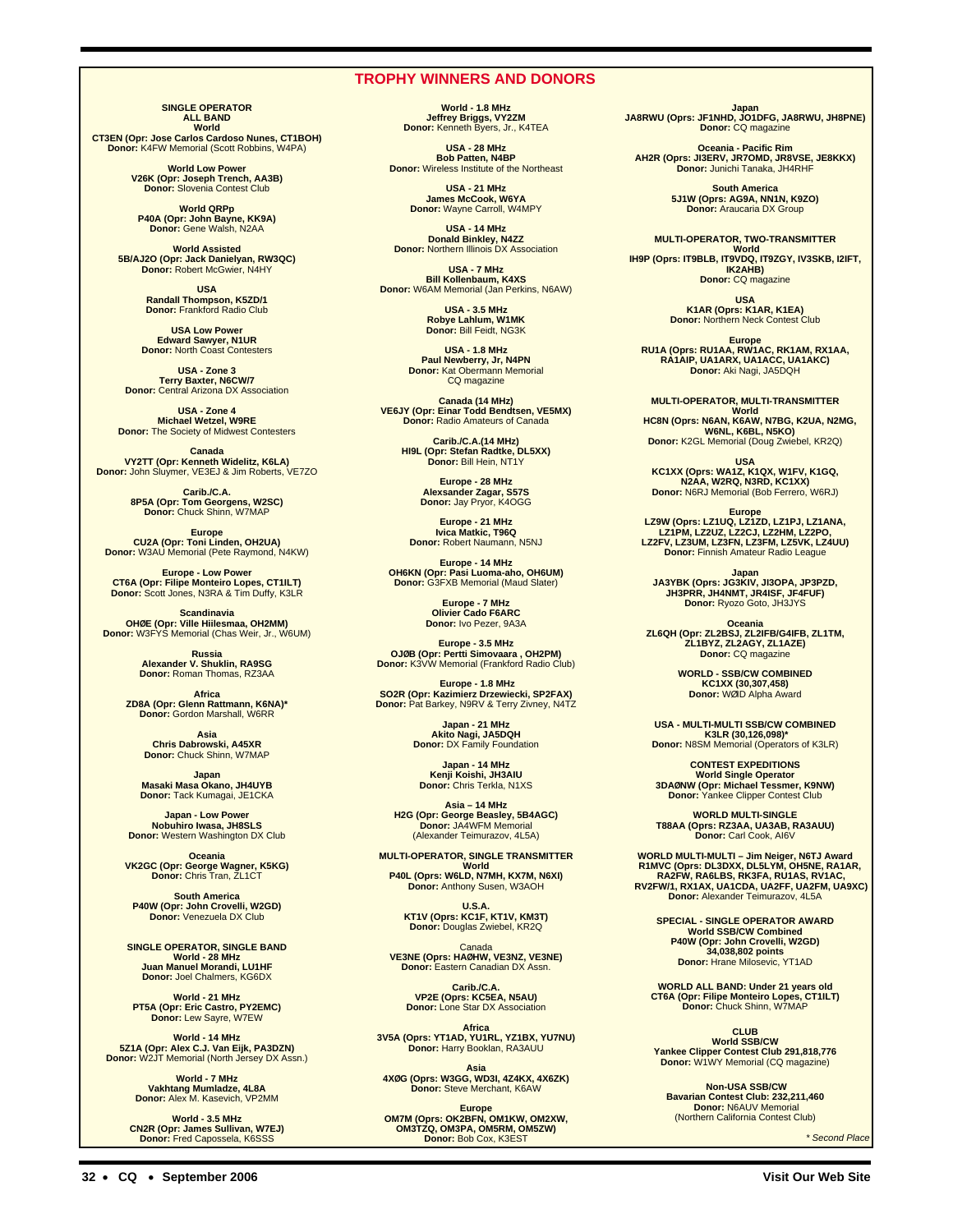

Vlad, UN5J, placed in the top scores on 21 MHz, low power.



Dave, K1ZZ, placed in the top scores, U.S., all band, high power

ham spirit: "Everything we have achieved in the contests is the result of our friendship, as well as love for our hobby."

In the USA, the two-man team of K1AR and K1EA walked away with the trophy. Second place went to Howie's team at NY4A, and third went to Jerry's team at KØTV/1 (http://www .k0tv.com/).

Special mention is made of the fanatastic efforts of 3B8/OM3PC (http://www.vhf.sk/3b8/) and 9M2CNC (http://www.9m2cnc.com/).

The continental winners were: North America VP5W, USA K1AR, Africa IH9P, Asia 8Q7DV, Japan JF3GKE, Europe RU1A, Oceania (No Entry), South America PZ5C.

### **Multi-Multi**

The Multi-Multi category requires a lot of precontest planning and work. Building a super station, recruiting good operators, and often maintaining the station from a distance are just the beginning of the preparation done by multimultis. The top three World, Europe, and USA winners all have made a big time investment.

This 2005 winner is a familiar one. HC8N is located on the slopes of a volcanic mountain on San Cristobal island. Almost on the equator, the fine operators of HC8N always wring the most from the bands (http://www.hc8n. info/). For second place, travel over to Mali and you will find the VooDoo's operating as TZ5A. This group of friends has been active from Africa for many years (http://www.idiompress.com/books-contesting-africa.html). Third place was taken by the Caribbean Contesting Consortium: PJ2T (http://www.pj2t.org/).

The LZ9W contest station is in a small hotel called "Bardoto," located at 900 meters elevation about 60 km southwest of Sofia. The team's fine effort resulted in the #1 score in Europe (http://www.qsl.net/lz9w/). Second place went to the perennial high-scoring team of the Llmenau Contest Club, DQØQ (http://www. stud.tu-ilmenau.de/~df0hq/). Third place went to the RW2F team from Kaliningrad.

After the dust settled on the very competitive USA MM scene, Matt's team at KC1XX took the top prize (http://www.kc1xx.com/). Second place went to Tim's team, K3LR, in western PA (http://www.k3lr.com/), just edging out Frank's team at W3LPL (http://homepage.mac.com/ rrucker/PhotoAlbum46.html).

The continental winners were: North America KC1XX, USA KC1XX, Africa TZ5A, Asia UP5G, Japan JA3YBK, Europe LZ9W, Oceania ZL6QH, South America HC8M.

### **Team Contesting**

The number of teams this year exceeded all expectations. Take any five contesters from anywhere in the world and form a team. Why not try an intra-club competition to boost your local club score? Or take members from anywhere, as the World Wide Young Contesters have done. All you have to do is register your team before the contest and you are all set to enter the Team Contesting category. This year's CW top team is far from a group of lids! 1. **League of Distinguished Lids:** K5ZD/1, N2NT, K1DG, VE3EJ, N2IC/5 – 23,578,243.

2. **Contest Club Finland Team Mannerheim:** CT8T (OH1NOA), CU2A (OH2UA), ES5TV, OH1F (OH1MDR), OH6NIO – 22,430,326.

3. **Rhein-Ruhr Steamboats:** DJ2YA, DL3YM, GD6IA (DL2OBF), V31TM (DL1HCM), FG5BG (DL1EFD) – 19,193,264.

**SteppIR** 

**Antenna Systems** 



Nodir, EY8MM, finished in the top scores on 7 MHz, high power.

4. **VK-Contest Club Team Australis:** VK9AA (VK2IA), VK2IMM, VK2BAA, VK2NU, VK2GC (K5KG) – 10,320,345.

5. **PVRC Strike Team Alpha:** W4RX, N2YO/4, N4TX, K4ZW, W4EE – 9,730,412.

6. **Have CW – Will Contest:** ZS1EL, ZS4TX, VE1OP, VO1AU, K5UN – 9,108,334.

7. **SP HQ Contest Team:** HI3/SP9XCN, SP4Z, SN5M (SP5UAF), SN8F (SP8FHK) – 8,888,505.

8. **Contest Club Ontario #2:**W1AJT/VE3, VE3EY, VE3JM, VE3KZ, VE3DZ – 8,282,071.

9. **Contest Club Finland Team Finlandia:** 6Y5/ OH3RB, OH5B (OH5BM), OH6AC (OH6CS), OH6KN (OH6UM), EA8/OH4NL (OH2BYS) – 6,923,754.

10. **Kaunu Technologijos Universiteto Radijo Klubas:** LY2OO, LY6ØBY (LY3BY), LY5R (LY3BP), LY6A (LY3BA), LY9A (LY2BM) – 5,451,859.

11. **World Wide Young Contesters Team #1:** 9A5K, N4YDU, GØRTN, SQ9C – 5,388,333.

12. **Florida Contest Group Team #1:** AD4Z, CW5T (K9VV), K4XS, WJ9B, WK2G – 4,124,658.



"We added four SteppIR 2el yagis to our antenna arsenal for several reasons.<br>First, the ability to cover 5 bands with one antenna, greatly simplified our planning and antenna erection under difficult circumstances. We were on the air quickly! Second, we had NA and EU roughly in one direction and with a simple throw of a switch the antennas would switch 180 degrees and we would beam Japan. That way, it was not necessary to go outside in the bad weather and manually rotate the antenna. Lastly, they performed just as advertised and stood up to wind, ice, sleet and snow. They are a great choice Bob, K4UEE, 3YOX DXpedition co-leader for Peter I and home!"

> We couldn't have said it better ourselves! Get a SteppIR and hear the difference.

**SteppIR Antennas** 

23831 SE Tiger Mtn. Rd, Issaquah, WA 98027 Call Toll Free 866-STEPPIR (866-783-7747)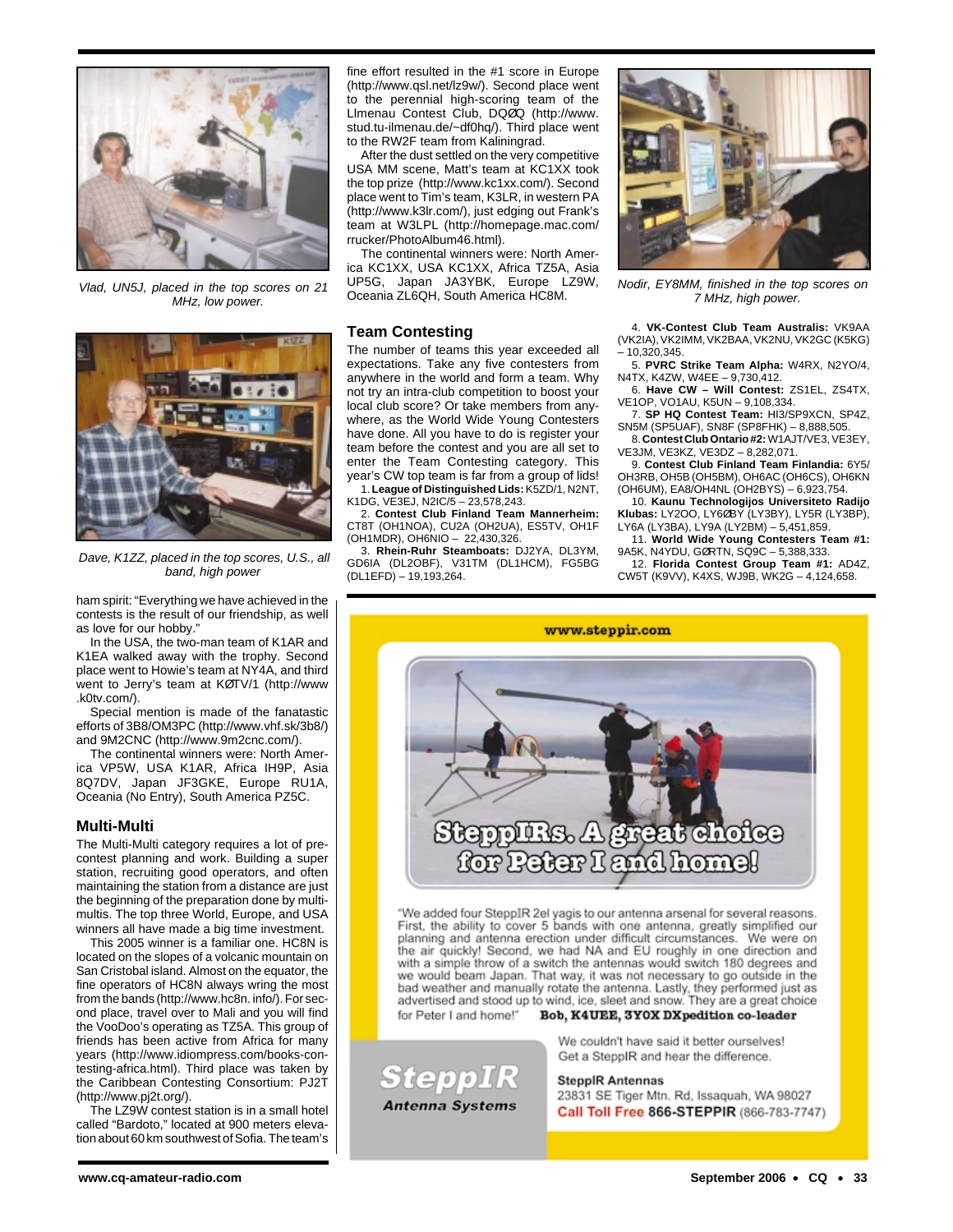13. **Contest Club Finland Team Nurmi:** OH2LU, OH6GAW, OH6OS, OHØE (OH2MM) – 3,943,227.

14. **Florida Contest Group Team #2:** CX7TT, K1TO, K9OM, K4PV – 3,187,988. 15. **Contest Club Ontario #1:** VA3NR, VA3DX, VE3CR, VE3XD – 3,104,006.

16. **Florida Contest Group Team #4:** W4ZW, K1PT, N4EK, WD4AHZ –

3,048,446. 17. **Contest Club Finland Team Sibelius:** OHØM (OH5DX), OH2BH (OH1WZ), OH2U (ES5RR), OH5Z (OH5CW), OH6BG – 2,631,535.

18. **DXXE-1:** XE1MM, XE2AC – 2,502,982.

19. **PVRC Strike Team Omega:** NN3W, WX3B, K3WA – 1,657,856.

20. **VK Contest Club Team Southern Lights:** VK6HZ, PAØMIR, VK7GN, VK4AN – 1,538,928.

21. **World Wide Young Contesters Team #2:** MØTDG, OZ5BD, OO5ZO, CX9AU – 885,210.

- 22. **Contest Club Ontario #4:** VE3ZI, VE3KP, VE3HLS, VE3FH 847,716.
- 23. **Florida Contest Group Team #3:** KN4Y, NA4CW, K1UM/4 835,750.
- 24. **Contest Club Ontario #3:** VE3MGY, VE3JAQ, VE3HG, VE3PL, VE3RZ –
- 812,585.

25. **Multi-Multi QRM:** YU1LA, YT5A (YU1EA) – 628,140.

26. **Contest Club Finland Team Sauna:** OH1ØA (OH3WW), OH1MM, OH4MFA, OH6TN – 508,598.

27. **DXXE-2:** XE1KK, XE1CT, XE1NW, XE3WAO – 278,124. 28. **Lids of the Wild Wild West:** W7AT (W7EW), K7RAT (N6TR), NØAX/7 – 257,873.

29. **Florida Contest Group Team #5:** K4CC, W4EBA, N4BP – 52,513.

*(Continued on page 100)*

| <b>WORLD</b>                                                                          | TI5X 413,056                      | KC1XX 15,825,048           | 14 MHz                            | MW5A 4,063,103                | DL1LH398,848         |
|---------------------------------------------------------------------------------------|-----------------------------------|----------------------------|-----------------------------------|-------------------------------|----------------------|
| <b>All Band</b>                                                                       | 290,680<br>9A7D.                  | LZ9W 14,318,682            | K2MFY187,293                      | DL3YM3,917,702                | YL5W 285,246         |
|                                                                                       | PJ7/K7ZUM277,447                  | K3LR 13,842,250            | N7WA130,196                       | G3TXF 3,682,949               | YZ1AU 260,316        |
| CT3EN 12,489,525                                                                      | UN5J228,361                       |                            | N9XX119,460                       | ES5TV3,581,200                |                      |
| P40W 11,100,243                                                                       |                                   |                            |                                   |                               |                      |
| 8P5A 9,902,340                                                                        | IR2M 196,420                      |                            |                                   |                               | 7 MHz                |
| A45XR9,626,226                                                                        |                                   | <b>UNITED STATES</b>       | KA7T74,008                        | 28 MHz                        | IY4W 626,202         |
| ZD8A8,834,449                                                                         | 14 MHz                            | <b>All Band</b>            | K1EFI/355,762                     | S57S 15,808                   | S54A 333,540         |
| EA8EW 8,300,250                                                                       | CN2WW1,150,556                    | K5ZD/16,900,552            |                                   | YU2A3,895                     | SN3X233,064          |
|                                                                                       | <u>TI5A ……………………639,360</u>       | K3CR 5,287,744             | 7 MHz                             | EU3AR 3,807                   | YU1LA217,664         |
| CU2A 7,915,656                                                                        | 9A3B 506,198                      | N2NT5,143,683              | KN5G 163,152                      | RA6AFB 10                     | T94OM 210,080        |
| YW4D7,717,876                                                                         |                                   |                            |                                   |                               |                      |
| ZF1A 7,335,327                                                                        | OK1FDR 440,398                    | W1KM 4,548,425             | N4PSE 56,448                      |                               | ON9CTZ208,656        |
| 6W1RW6,942,460                                                                        | G6M 430,110                       | K4ZW 4,445,562             | WA1FCN/449,839                    | 21 MHz                        |                      |
|                                                                                       | DL1LH398,848                      | K1ZZ 4,169,056             | W9ILY 35,409                      | T96Q 570,473                  | 3.5 MHz              |
| 28 MHz                                                                                |                                   | W9RE3,907,904              | K5MQ31,556                        | 9A5Y 523,260                  | YO6EX/P53,437        |
| LU1HF363,610                                                                          | 7 MHz                             | AA1K/33,844,272            | K9UIY20,448                       | OHØM 442,750                  | <u>YO6ADW 43,891</u> |
|                                                                                       | TA3DD 675,176                     | N2LT 3,614,850             |                                   | S50K 365,672                  | CT1FNT 6,345         |
| CX7TT285,798                                                                          |                                   | WC1M3,514,037              | 3.5 MHz                           | RZ6FA250,305                  | DC1LC 1,320          |
| LU6ETB 282,672                                                                        | HZ1IK667,821                      |                            |                                   |                               |                      |
| LT2H 273,258                                                                          | <u>IY4W 626,202</u>               |                            | W3NO 30,841                       | OK1FFU233,597                 |                      |
| S57S 15,808                                                                           | S54A 333,540                      | 28 MHz                     |                                   |                               | <b>1.8 MHz</b>       |
| JA6WIF 14,022                                                                         | SN3X233,064                       | N4BP6,498                  | <b>1.8 MHz</b>                    | 14 MHz                        | 9A3RE36,894          |
|                                                                                       | YU1LA217,664                      |                            | K1PX5,130                         | OH6KN1,119,048                | RW3GB32,504          |
| 21 MHz                                                                                |                                   | 21 MHz                     | K3MQ780                           | YZ9A670,419                   | 9H3MR32,093          |
|                                                                                       | 3.5 MHz                           | W6YA186,975                | KR4OW442                          | OH6AC611,776                  | OMØTT31,727          |
| PT5A 1,021,776                                                                        | YO6EX/P53,437                     | K4OAQ159,372               | W7DRA/7 407                       | S57AL 580,470                 | UT1FA27,744          |
| AY8A855,760                                                                           |                                   |                            |                                   |                               |                      |
| ZC4LI 849,400                                                                         | YO6ADW 43,891                     | K2BA128,742                |                                   | SM5INC 572,976                | YO2IS 26,820         |
| PY2NA 789,239                                                                         | W3NO 30,841                       | W7UT99,792                 | QRP                               | S59ABC 572,241                |                      |
| 4X4DZ773,761                                                                          | JA9XBW10,395                      | K1UM/4 77,470              | <b>All Band</b>                   |                               |                      |
| LT1F710,016                                                                           | CT1FNT6,345                       | K4RV45,408                 | K1TO/41,529,442                   | 7 MHz                         | QRP                  |
|                                                                                       | DC1LC1,320                        |                            | N8ET553,443                       | F6ARC 959,139                 | <b>All Band</b>      |
|                                                                                       |                                   | 14 MHz                     | N1TM 350,842                      | OH5Z 724,592                  | DK5WL605,862         |
| 14 MHz                                                                                |                                   |                            |                                   |                               |                      |
| 5Z1A 1,767,150                                                                        | <b>1.8 MHz</b>                    | N4ZZ512,968                | W6JTI332,847                      | HA8DU711,666                  | OK1VBA549,664        |
| HI9L 1,454,436                                                                        | TE1W 43,524                       | W7WA506,550                | WA8WV 207,691                     | OH2U 694,620                  | EA1FAQ533,455        |
| HP1/OA4WW1,302,775                                                                    | 9A3RE36,894                       | K9OM/4488,228              | K8ZT 197,099                      | YT7A682,136                   | SM3C402,537          |
| ZX5J1,230,120                                                                         | RW3GB32,504                       | W6NV336,447                | N8IE 147,168                      | YU7KW 672,864                 | US2IZ381,350         |
| CW5T1,173,008                                                                         | 9H3MR32,093                       | K2AAW/9 271,123            | NU4B 127,305                      |                               | OK1JOC346,896        |
|                                                                                       | OMØTT31,727                       | N7CW/6 221,444             | W5KDJ88,816                       | 3.5 MHz                       | DF1DX 336,441        |
| OH6KN1,119,048                                                                        | UT1FA27,744                       |                            | NDØC 85,086                       | OJØB608,896                   | UA6LCJ302,742        |
|                                                                                       |                                   |                            |                                   |                               | G3YMC301,860         |
| 7 MHz                                                                                 |                                   | 7 MHz                      |                                   | OH2BH593,922                  |                      |
| 4L8A1,387,650                                                                         | QRP                               | K4XS600,066                | <b>ASSISTED</b>                   | 9A9A 583,360                  | GW4ALG298,196        |
| EA8/OH4NL 1,298,385                                                                   | <b>All Band</b>                   | N2MF 386,078               | <b>All Band</b>                   | SN3A581,532                   |                      |
| A61AR1,197,180                                                                        | P40A 4,014,648                    | KØEJ/4 347,602             | W2UP/36,181,648                   | S50C 467,166                  |                      |
| KH7X1,152,704                                                                         | K1TO/41,529,442                   | WF3J/4101,184              | K3WW4,835,880                     | ISØN442,986                   | <b>ASSISTED</b>      |
|                                                                                       | C6AUR1,336,677                    | K5NZ99,946                 | W2RE3,252,060                     |                               | <b>All Band</b>      |
| EY8MM 1,085,276                                                                       |                                   |                            |                                   |                               |                      |
| UA9AYA1,002,244                                                                       | DK5WL605,862                      | K9CJ 98,814                | K5YA3,142,958                     | <b>1.8 MHz</b>                | DJ5MW5,450,967       |
|                                                                                       | UA9SG562,565                      |                            | WE3C3,084,378                     | SO2R 234,720                  | OE4A 4,923,750       |
| 3.5 MHz                                                                               | N8ET553,443                       | 3.5 MHz                    | K3PH2,834,512                     | OK1RF 232,185                 | RX4HZ 4,923,400      |
| CN2R 1,206,128                                                                        | OK1VBA549,664                     | W1MK 380,365               | KQ3F2,400,444                     | SP3BQ228,327                  | UW8M 4,331,040       |
| OJØB608,896                                                                           | EA1FAQ533,455                     | KU1CW/0227,283             | K1PT/4 2,350,240                  | SN7Q 202,242                  | S52ZW 2,968,992      |
|                                                                                       | SM3C 402,537                      | W5UN 201,684               | K3SV2,211,900                     | OH0Z 188,552                  | S57DX2,940,288       |
| OH2BH593,922                                                                          | RA9SO401,024                      | K5RX163,047                | W3FV 2,147,560                    | GMØGAV 185,136                | OK2FD2,841,344       |
| 9A9A 583,360                                                                          |                                   |                            |                                   |                               |                      |
| SN3A581,532                                                                           |                                   | N9AG/8 160,082             |                                   |                               | YZ0Z 2,771,194       |
| S50C 467,166                                                                          | <b>ASSISTED</b>                   | N2GC 112,100               | <b>MULTI-SINGLE</b>               | <b>LOW POWER</b>              | DJ2YA2,578,050       |
|                                                                                       | <b>All Band</b>                   |                            | KT1V9,067,590                     | <b>All Band</b>               | SN8F2,444,904        |
| <b>1.8 MHz</b>                                                                        | 5B/AJ2O9,445,098                  | <b>1.8 MHz</b>             | K1IR 6,441,380                    | CT6A4,730,157                 |                      |
| VY2ZM 497,152                                                                         | VK9AA 6,878,488                   | N4PN 136,653               |                                   | 9A5K 2,534,280                |                      |
|                                                                                       | W2UP/36,181,648                   | W3GH 25,120                | W2FU5,969,292                     | EA7RM2,039,040                | <b>MULTI-SINGLE</b>  |
| SO2R 234,720                                                                          |                                   |                            |                                   |                               |                      |
| OK1RF232,185                                                                          | VP9I 5,528,907                    | WF2W 18,207                | K8AZ5,458,329                     | LY9A 1,859,449                | OM7M 8,176,644       |
| SP3BQ 228,327                                                                         | DJ5MW 5,450,967                   | KK4SI6,720                 | K3OO 5,046,977                    | UA4FER1,755,890               | EI7M7,874,332        |
| SN7Q 202,242                                                                          | RG9A 4,983,841                    | W4EF/6 6,601               |                                   | EA2AZ1,754,739                | OM8A7,850,888        |
| OH0Z 188,552                                                                          | OE4A 4,923,750                    | N2OO 4,477                 | <b>MULTI-TWO</b>                  | UR5HAC 1,671,824              | G6PZ7,406,250        |
|                                                                                       | RX4HZ 4,923,400                   |                            | K1AR8,164,728                     | F6HKA 1,654,797               | OK5W 7,278,271       |
|                                                                                       | K3WW4,835,880                     | <b>LOW POWER</b>           | NY4A8,012,145                     | YO3APJ 1,533,672              | TM2Y 6,978,108       |
| <b>LOW POWER</b>                                                                      |                                   | <b>All Band</b>            |                                   |                               |                      |
| <b>All Band</b>                                                                       | UW8M4,331,040                     |                            | KØTV/15,469,075                   | OK2ZC 1,409,980               |                      |
| V26K 6,960,084                                                                        |                                   | N1UR 2,129,919             | N4WW5,248,440                     |                               |                      |
| CT9A5,544,350                                                                         | <b>MULTI-SINGLE</b>               | WA1S1,683,068              | NØN13,990,462                     | 28 MHz                        | <b>MULTI-TWO</b>     |
| FG5BG4,908,384                                                                        | P40L16,270,104                    | N5AW1,644,186              | W8ZA 2,594,480                    | LZ9X 8,883                    | RU1A 12,240,060      |
|                                                                                       | 3V5A 14,026,738                   | K2PS1,465,380              |                                   | F8AKC 5,085                   | EA6IB11,061,600      |
| CT6A4,730,157                                                                         |                                   |                            |                                   | 9A3VM 4,988                   |                      |
| HI3/SP9XCN3.681.202                                                                   | EA8ZS11,950,225                   | N4KG 1,153,668             | <b>MULTI-MULTI</b>                |                               | 9A7A 10,981,728      |
| WP3C2,938,800                                                                         | 5J1W11,675,367                    | W1JQ 1,073,852             | KC1XX 15,825,048                  | DL9URZ 3,360                  | IR4X 10,619,504      |
| C6AQQ 2,935,464                                                                       | KT1V9,067,590                     | K3AU1,005,488              | K3LR 13,842,250                   | UA6ADC 3,003                  | UU7J9,047,168        |
| J79CW 2,553,160                                                                       | LR2F 8,377,160                    | K4GKD991,701               | W3LPL 13,790,784                  | EA7GV 2,046                   | HG6N8,015,190        |
| EA8CN2,548,680                                                                        |                                   | N4YDU863,471               | N3RS 10,312,234                   |                               |                      |
| 9A5K 2,534,280                                                                        | <b>MULTI-TWO</b>                  | K1HT834,771                | NQ419,285,396                     | 21 MHz                        |                      |
|                                                                                       | IH9P 23,649,712                   |                            |                                   |                               |                      |
|                                                                                       |                                   |                            | K1TTT 8,232,648                   | 9A7D 290,680                  | <b>MULTI-MULTI</b>   |
|                                                                                       | 8Q7DV 14,520,720                  | 28 MHz                     |                                   | IR2M 196,420                  | LZ9W 14,318,682      |
| 28 MHz                                                                                |                                   | K4WI 5,360                 |                                   | 9A5D186,914                   | DQ0Q13,181,952       |
|                                                                                       | VP5W13,454,000                    |                            | <b>EUROPE</b>                     | OK2N 170,040                  | RW2F11,960,032       |
|                                                                                       |                                   |                            |                                   |                               |                      |
|                                                                                       | WP2Z 12,969,736                   | W9JUV3,598                 |                                   |                               |                      |
|                                                                                       | RU1A 12,240,060                   | AA1ZT2,277                 | <b>All Band</b>                   | 4N1N169,717                   | DFØCG11,592,276      |
|                                                                                       | EA6IB11,061,600                   |                            | CU2A 7,915,656                    | RN6HZ 132,820                 | YT6A 9,161,880       |
|                                                                                       |                                   | 21 MHz                     | CT8T6,374,362                     |                               |                      |
|                                                                                       | <b>MULTI-MULTI</b>                | WB4TDH132,618              | ER4DX5,806,866                    | 14 MHz                        | R1MVC 7,720,906      |
|                                                                                       |                                   |                            | S50A 4,752,033                    |                               |                      |
| LU1FAM155,156<br>LW5EE15,840<br>PY1MK13,455<br>LW2DX9,361<br>LZ9X 8,883<br>K4WI 5,360 | HC8N 38,368,108                   | N6RV 25,550                |                                   | 9A3B 506,198                  |                      |
| 21 MHz<br>5H3EE597,432                                                                | TZ5A 28,747,008<br>PJ2T27,392,376 | KR2AA 21,534<br>K7SP11,349 | TM6X 4,290,840<br>GD6IA 4,158,378 | OK1FDR 440,398<br>G6M 430,110 |                      |

**TOP SCORES**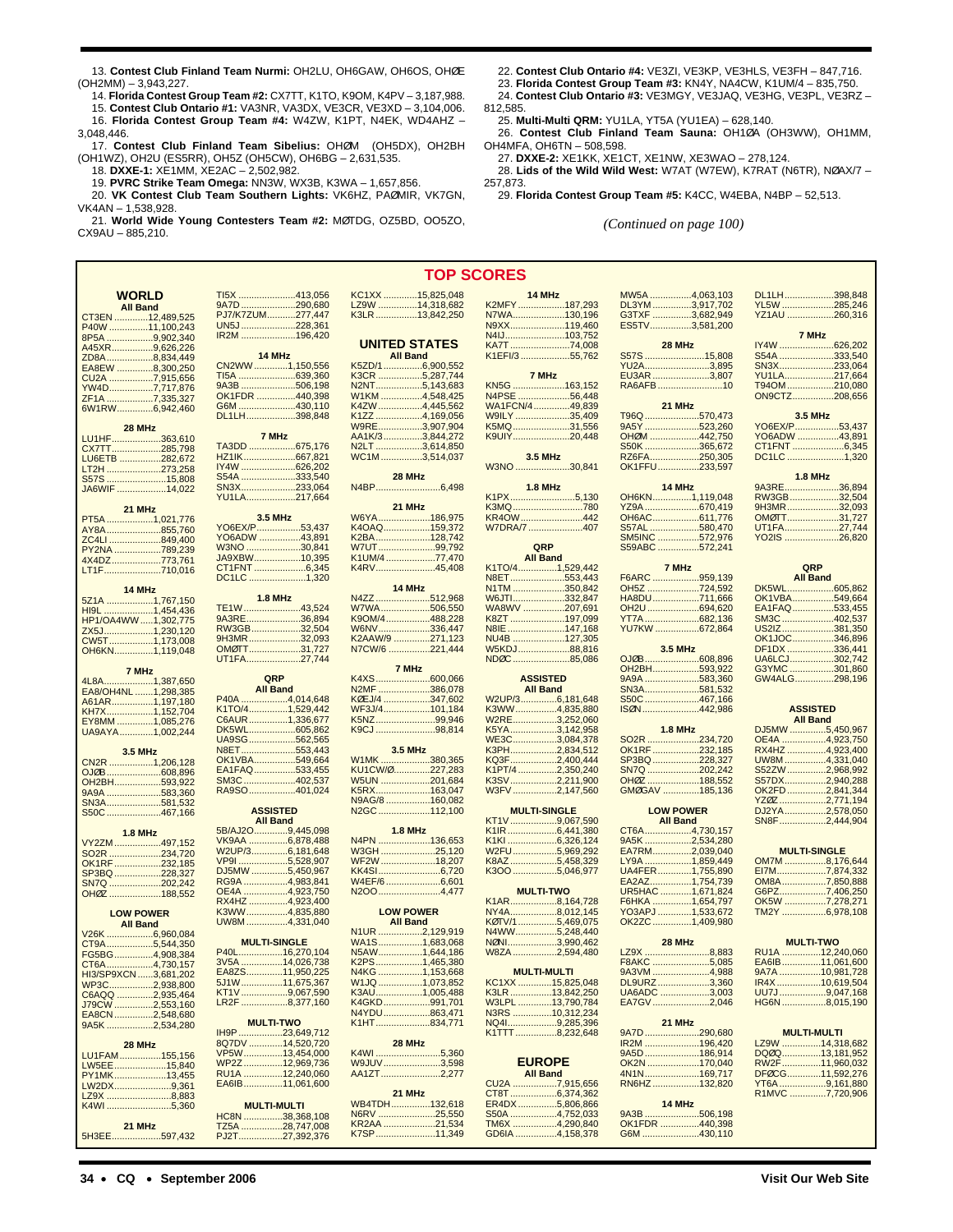## **BAND-BY-BAND BREAKDOWN—TOP ALL BAND SCORES**

**Number groups indicate: QSOs/Zones/Countries on each band**

### **WORLD TOP SINGLE OPERATOR ALL BAND**

### **USA TOP SINGLE OPERATOR ALL BAND**

| <b>Station</b>    | 160        | 80                                | 40          | 20                                          | 15                                            | 10         | <b>Station</b>                | 160       | 80          | 40          | 20                                    | 15          | 10        |
|-------------------|------------|-----------------------------------|-------------|---------------------------------------------|-----------------------------------------------|------------|-------------------------------|-----------|-------------|-------------|---------------------------------------|-------------|-----------|
| CT3EN             | 375/18/61  | 868/21/83                         | 1707/29/103 | 1145/32/106                                 | 2142/34/121                                   | 183/17/50  | <b>K5ZD/1</b>                 | 112/17/56 | 789/22/92   | 815/29/107  | 1447/36/125                           | 546/25/104  | 40/12/23  |
| P <sub>4</sub> ØW | 350/18/57  | 808/22/80                         | 1255/30/89  | 1854/35/110                                 | 1744/29/100                                   | 427/15/24  | K <sub>3</sub> C <sub>R</sub> | 103/13/50 | 523/22/92   | 502/33/104  | 1472/34/114                           | 466/24/94   | 45/12/24  |
| 8P5A              | 449/17/58  | 941/23/86                         | 1121/29/102 | 1566/30/99                                  | 1959/29/103                                   | 525/17/37  | N <sub>2</sub> N <sub>T</sub> | 132/15/57 | 668/21/91   | 619/28/104  | 1300/32/114                           | 303/24/90   | 44/12/25  |
| A45XR             | 227/13/53  | 392/23/73                         | 1777/37/123 | 1597/34/120                                 | 1476/32/106                                   | 50/15/25   | W1KM                          | 138/14/52 | 668/19/73   | 544/30/103  | 1266/29/100                           | 336/22/79   | 35/11/21  |
| ZD8A              | 122/13/38  | 256/17/63                         | 885/26/86   | 1070/30/104                                 | 2197/31/120                                   | 498/23/60  | K4ZW                          | 71/14/49  | 438/23/83   | 620/29/106  | 1189/32/111                           | 453/19/85   | 26/10/18  |
| EA8EW             | 157/11/47  | 661/17/58                         | 1543/25/84  | 1454/28/84                                  | 1636/22/76                                    | 198/18/57  | K <sub>1</sub> ZZ             | 90/13/46  | 313/24/90   | 610/28/99   | 1065/31/111                           | 333/25/100  | 48/13/28  |
| CU <sub>2</sub> A | 255/15/60  | 970/22/83                         | 1754/27/97  | 1455/29/107                                 | 1782/30/108                                   | 103/14/44  | W9RE                          | 89/16/46  | 476/18/82   | 444/28/91   | 1141/34/113                           | 398/25/88   | 38/9/22   |
| YW4D              | 254/13/57  | 682/22/84                         | 1054/27/92  | 1106/31/74                                  | 1267/30/106                                   | 373/17/34  | AA1K/3                        | 147/15/54 | 471/23/82   | 493/30/94   | 1193/30/105                           | 246/22/79   | 35/11/21  |
| ZF1A              | 263/15/43  | 543/18/72                         | 1680/29/99  | 1691/33/111                                 | 1442/24/89                                    | 38/13/17   | N <sub>2L</sub> T             | 81/11/40  | 234/16/72   | 535/32/104  | 1086/34/114                           | 393/24/88   | 16/6/13   |
| 6W1RW             | 38/11/24   | 307/16/65                         | 724/24/90   | 1034/31/107                                 | 1690/30/112                                   | 297/18/67  | WC <sub>1</sub> M             | 50/12/41  | 404/17/70   | 460/26/90   | 1334/36/114                           | 143/20/68   | 23/9/20   |
|                   |            |                                   |             |                                             | WORLD MULTI-OPERATOR SINGLE TRANSMITTER       |            |                               |           |             |             | USA MULTI-OPERATOR SINGLE TRANSMITTER |             |           |
| P4ØL              | 346/17/66  | 667/25/104                        | 2350/36/131 | 1796/35/138                                 | 1672/33/121                                   | 636/19/48  | KT <sub>1</sub> V             | 111/16/76 | 867/29/111  | 1368/38/135 | 1492/36/142                           | 326/29/116  | 35/14/35  |
| 3V5A              | 270/17/72  | 1606/26/94                        | 1584/34/123 | 2550/36/123                                 | 1095/34/120                                   | 32/16/32   | K1IR                          | 86/14/66  | 703/25/107  | 652/34/131  | 1456/37/139                           | 324/25/112  | 35/13/34  |
| EA8ZS             | 192/17/66  | 554/23/100                        | 1672/35/130 | 1145/35/140                                 | 1856/35/141                                   | 65/22/61   | K <sub>1</sub> KI             | 121/16/75 | 667/27/108  | 720/35/130  | 1146/38/140                           | 406/27/116  | 48/13/37  |
| 5J1W              | 83/8/19    | 760/23/85                         | 2003/32/110 | 1554/37/121                                 | 1777/28/103                                   | 396/19/42  | W <sub>2FU</sub>              | 80/16/63  | 674/27/105  | 519/34/126  | 1735/38/132                           | 128/25/101  | 36/14/35  |
| KT1V              | 111/16/76  | 867/29/111                        | 1368/38/135 | 1492/36/142                                 | 326/29/116                                    | 35/14/35   | K8AZ                          | 58/15/57  | 340/28/103  | 667/38/139  | 1562/38/146                           | 184/27/108  | 44/14/34  |
| LR <sub>2F</sub>  | 13/8/10    | 144/19/43                         | 907/34/115  | 1290/36/123                                 | 2115/36/133                                   | 507/22/53  | K300                          | 58/14/54  | 440/25/101  | 603/35/128  | 1333/35/133                           | 293/25/109  | 27/13/25  |
|                   |            |                                   |             | <b>WORLD MULTI-OPERATOR TWO TRANSMITTER</b> |                                               |            |                               |           |             |             | USA MULTI-OPERATOR TWO TRANSMITTER    |             |           |
| IH9P              | 658/19/79  | 1695/27/109                       | 2930/35/138 | 2638/37/133                                 | 1836/37/142                                   | 239/20/53  | K <sub>1</sub> AR             | 102/17/56 | 464/24/101  | 963/35/134  | 1910/38/143                           | 712/27/124  | 33/10/23  |
| 807DV             | 266/19/58  | 744/33/100                        | 2480/38/140 | 1468/36/133                                 | 2037/35/133                                   | 325/23/68  | NY4A                          | 125/16/61 | 831/28/105  | 1192/31/117 | 1542/35/131                           | 787/25/110  | 30/13/19  |
| VP <sub>5</sub> W | 438/13/59  | 827/24/97                         | 2425/34/121 | 2453/34/121                                 | 1987/33/122                                   | 46/15/27   | KØTV/1                        | 107/14/56 | 556/26/101  | 759/31/127  | 1145/33/125                           | 423/24/104  | 32/9/19   |
| WP2Z              | 254/11/33  | 796/18/81                         | 2163/35/123 | 2191/36/122                                 | 2150/32/120                                   | 545/20/58  | N <sub>4</sub> WW             | 89/14/63  | 279/26/101  | 807/35/128  | 1123/37/136                           | 625/28/119  | 53/15/30  |
| RU1A              | 844/28/95  | 1879/35/131                       | 1924/38/151 | 2104/39/144                                 | 583/37/142                                    | 174/17/49  | <b>NØNI</b>                   | 92/15/44  | 300/27/98   | 520/37/127  | 1112/36/129                           | 320/28/102  | 50/13/30  |
| EA6IB             |            | 646/19/76 1662/28/111 1919/36/137 |             | 2096/38/135                                 | 1233/36/136                                   | 131/18/55  | W8ZA                          | 62/10/31  | 171/19/85   | 261/29/101  | 1085/36/125                           | 203/23/83   | 27/7/16   |
|                   |            |                                   |             |                                             | <b>WORLD MULTI-OPERATOR MULTI-TRANSMITTER</b> |            |                               |           |             |             | USA MULTI-OPERATOR MULTI-TRANSMITTER  |             |           |
| HC8N              | 1069/21/78 | 1638/31/111                       | 3640/37/139 | 3525/40/157                                 | 3570/38/148                                   | 1505/29/93 | KC1XX                         | 385/21/83 | 1618/33/120 | 1418/36/142 | 2356/38/150                           | 1011/32/136 | 141/16/45 |
| TZ5A              | 329/16/64  | 638/22/87                         | 2545/35/139 | 4149/39/153                                 | 3657/39/152                                   | 570/25/93  | K3LR                          | 292/20/79 | 1100/32/121 | 1479/38/154 | 2439/38/155                           | 677/30/123  | 144/16/44 |
| PJ2T              | 1000/22/89 | 1220/28/106                       | 2878/37/135 | 3275/37/137                                 | 2522/33/133                                   | 959/21/58  | W3LPL                         | 366/20/91 | 1129/31/119 | 1370/39/149 | 2135/38/157                           | 943/31/132  | 194/16/45 |
| KC1XX             | 385/21/83  | 1618/33/120                       | 1418/36/142 | 2356/38/150                                 | 1011/32/136                                   | 141/16/45  | N <sub>3</sub> R <sub>S</sub> | 113/16/63 | 649/29/107  | 1368/37/144 | 1950/38/144                           | 701/28/122  | 81/15/39  |
| LZ9W              | 883/15/71  | 2046/32/120                       | 2713/37/149 | 2591/38/147                                 | 1255/37/146                                   | 111/19/51  | <b>NQ41</b>                   | 248/19/73 | 503/27/106  | 1191/38/147 | 1771/38/146                           | 1044/30/129 | 165/15/36 |
| K3LR              | 292/20/79  | 1100/32/121                       | 1479/38/154 | 2439/38/155                                 | 677/30/123                                    | 144/16/44  | K1TTT                         | 190/15/66 | 822/26/102  | 872/37/134  | 1591/38/141                           | 676/26/118  | 154/17/42 |
|                   |            |                                   |             |                                             |                                               |            |                               |           |             |             |                                       |             |           |

### **Records**

On the CQWW.com web page are the all-time records for each continent and country. Setting a new record is difficult and challenging. Take a look at your country's records and choose a record you can try to beat. Congratulations to the following stations which set new world and continental records. The fantastic low-band conditions produced several records.

**World:** 3.5 CN2R (W7EJ), 1.8 VY2ZM (K1ZM), Q14 SU8BHI; **Africa:** 3.5 CN2R (W7EJ), Q14 SU8BHI, MS 3V5A; **Asia:** 7 TA3DD; **Europe:** ALL CU2A (OH2UA), L7 IY4W (IK4ZGO), Q14 S56A, Q7 S54AA; **Japan:** (None); **North America:** 1.8 VY2ZM (K1ZM), L14 TI5A (K2PLF), L1.8 TE1W (NØKE), A14 KP4KE; **USA:** 1.8 VY2ZM (K1ZM)**,** Q1.8 K3BU, A14 W5MX/4; **Oceania:** 7 KH7X (KH6ND); **South America:** L1.8 PV8DX, A21 LU4DX (LU5DX), MS P40L.

### **Special Mention**

The CQ WW is a great place to pick up new countries. Hundreds of contesters leave their QTHs and spread out across the world, heading for exotic locations. In the 2005 CW contest, 172 countries submitted logs! The total number of countries available in all the logs was 221. DXCC and WAZ are obtainable in one weekend. Thanks to the many DXpeditions and the efforts of hundreds of contesters who made the contest experience more interesting for all of us. Here are a few of the calls you probably worked:

CU2A, CU2/OH3BHL, TK/DJ9RR, J45A, J45KLN, ZB2X, J43J, J43F, GD6IA, GJ2A, LX/DL5SE, LX/DK4ARL, 9H3LEO, OJØB, OJØJ, ISØN, 9M8YY, 4W3ZZ, KH6RZ, A35TT, P40W, P40A, PS2T, ZPØR, 9Y4AA, CW5T, C6AUR, SU8BHI, KH6WW, VP9I, V31TM, FM5JC, KP4KE, D44TD, 5B/AJ2O, VK9AA, VK3KE, VK2GC, KH6/VE7AHA, ZL3TE, FY/F5IRO, PJ4M, 6Y7A, VP2E, 7XØRY, 3V5A, A52CDX, 4XØG, LX7I, T88A, AH2R, P40L, 5J1W, VP5W, IH9P, 3B8/OM3PC, 8Q7DV, BVØJ, 9M2CNC, TF4M, PZ5C, FP/K8DD, TZ5A, R1MVC, HC8N, PJ2T, 4U6ØUN, V26K, C6AQQ, C6AGY, C6AWS, 8P5A, VY2TT, ZF1A, VY2ZM, TI3M, TI5N, TI5X, TI5A, TE1W, J79CW, HI9L, HI3/SP9XCN, FG5BG, 6Y3R, HP1/OA4WW, V47/AB2RF, PJ7/K7ZUM, J88DR, HKØFD, KP2TM, KP2/K3MD, ZD8A, ZD8R, EA8EW, EA8/OH4NL, 9G5GJ, 5Z1A, CT3EN, CT9A, CN2R, CN2WW, 6W1RW, STØRM, 3DAØNW, YI9LZ, T6X, HSØZAR, OHØE, OHØM, OHØZ.

### **Comments**

To anyone who participated in the 2005 CW contest, it was clear that conditions on the low bands were really good. The number of countries on 160 and 80 meters hit all-time highs. N4PN had 96 countries on 160! It wasn't so long ago that 96 countries on 80 was an outstanding effort.

In October of 2005, just before the SSB contest, CQ WW certificates which had been in arrears were brought up to date. Thanks to Barry, W5GN, for his support and hard work to help clear the decks.

The percentage of electronically submitted logs was again about 95%! The CQ WW Contest Committee thanks all the entrants who took the time to submit their log electronically via the CQWW robot. Your effort to submit an electronic log allows for a fairer adjudication process. No matter how small your log, please send it to the CQ WW robot. It is easy. Send your CW log to <cw@cqww.com> (SSB to <ssb@cqww.com>). Send your log in Cabrillo format, which all the logging programs will create as an output. If you did everything okay, you will get back an acknowledgment and a tracking number. This tracking number is not the same as the password needed to access your UBN report. We will send your password sometime in the spring. If there was something wrong with your log submission, you will get a message telling you what to do to correct the error. You can then resubmit your log to the same above addresses. If you still are having trouble, contact <questions@cqww. com> for help. We will be happy to assist you.

The CQWWCC provides many ways for an entrant to check his/her log for category, club, operator, and score accuracy long before the final results are published. The logs-received list showing your category and the UBN list listing your final score are two ways you can interact with the CQWWCC before final printing (cqww.com). Thanks to the input from several entrants, corrections were made to their final scores. All these efforts help to make the results as accurate as possible.

Please remember that receiving help to find multipliers (using the DX Summit, for example) or QSOs places you in the Assisted category. Having a person help you at your operating location places you in a Multi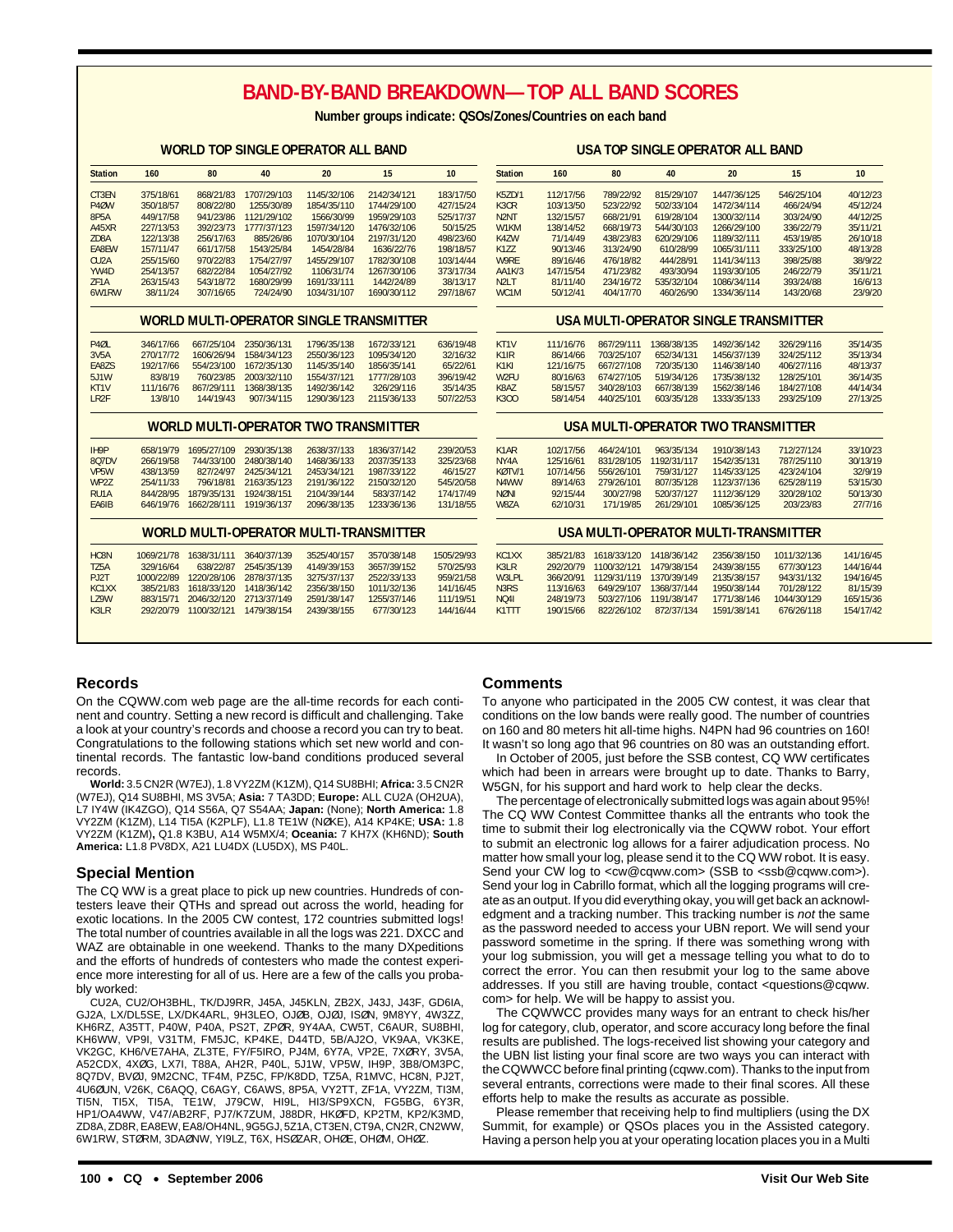### **TOP SCORES IN VERY ACTIVE ZONES**

|                                |            |             |             | EUROPE TOP SINGLE OPERATOR ALL BAND |                                                |           |
|--------------------------------|------------|-------------|-------------|-------------------------------------|------------------------------------------------|-----------|
| <b>Station</b>                 | 160        | 80          | 40          | 20                                  | 15                                             | 10        |
| CU <sub>2</sub> A              | 255/15/60  | 970/22/83   | 1754/27/97  | 1455/29/107                         | 1782/30/108                                    | 103/14/44 |
| CT8T                           | 181/11/51  | 710/21/81   | 1753/32/113 | 1453/33/109                         | 1205/32/100                                    | 52/14/34  |
| FR4DX                          | 377/8/52   | 840/26/96   | 1586/36/132 | 1876/37/127                         | 313/33/104                                     | 54/8/24   |
| <b>S50A</b>                    | 152/16/56  | 766/25/73   | 1063/31/100 | 1076/32/109                         | 658/34/93                                      | 48/18/40  |
| TM <sub>6</sub> X              | 126/13/53  | 752/18/85   | 984/27/99   | 986/28/79                           | 722/33/109                                     | 36/12/24  |
| GD6IA                          | 559/12/57  | 1035/21/86  | 1149/27/98  | 1286/27/90                          | 477/28/88                                      | 79/8/25   |
| MW <sub>5</sub> A              | 189/9/46   | 648/17/77   | 1029/26/96  | 1583/31/95                          | 512/29/76                                      | 25/5/10   |
| DI 3YM                         | 240/12/56  | 708/18/78   | 1129/30/109 | 1053/29/83                          | 418/31/95                                      | 23/7/14   |
| G3TXF                          | 296/14/54  | 621/19/75   | 729/21/84   | 1558/31/92                          | 358/24/70                                      | 67/11/26  |
| <b>FS5TV</b>                   | 440/19/62  | 764/23/81   | 772/27/82   | 1339/31/91                          | 458/28/84                                      | 57/8/24   |
|                                |            |             |             |                                     | EUROPE MULTI-OPERATOR SINGLE TRANSMITTER       |           |
| OM7M                           | 178/21/76  | 882/29/114  | 1523/37/146 | 1451/35/140                         | 610/37/139                                     | 61/18/60  |
| F17M                           | 442/17/74  | 1448/28/107 | 1311/29/121 | 2077/36/132                         | 914/34/121                                     | 38/8/24   |
| OM8A                           | 241/18/79  | 554/26/108  | 1560/38/143 | 1458/39/142                         | 731/37/135                                     | 100/19/60 |
| G6PZ                           | 288/18/72  | 865/26/108  | 1380/33/120 | 1980/37/127                         | 555/35/133                                     | 30/11/30  |
| OK <sub>5</sub> W              | 176/19/73  | 1023/31/118 | 1272/38/146 | 1297/38/140                         | 493/36/125                                     | 65/18/65  |
| TM <sub>2</sub> Y              | 234/18/79  | 773/26/105  | 1380/36/136 | 1472/39/135                         | 634/35/127                                     | 66/13/37  |
|                                |            |             |             |                                     | <b>EUROPE MULTI-OPERATOR TWO TRANSMITTER</b>   |           |
| RU <sub>1</sub> A              | 844/28/95  | 1879/35/131 | 1924/38/151 | 2104/39/144                         | 583/37/142                                     | 174/17/49 |
| FA6IB                          | 646/19/76  | 1662/28/111 | 1919/36/137 | 2096/38/135                         | 1233/36/136                                    | 131/18/55 |
| <b>9A7A</b>                    | 749/17/72  | 1535/29/112 | 2357/36/141 | 1799/36/134                         | 899/36/140                                     | 101/19/44 |
| IR4X                           | 330/16/77  | 1438/29/113 | 1854/39/137 | 1762/38/146                         | 1006/36/135                                    | 83/20/62  |
| UU7J                           | 504/18/78  | 1265/29/110 | 2202/39/152 | 2000/38/145                         | 1000/36/131                                    | 85/17/39  |
| HG6N                           | 494/14/69  | 1021/26/105 | 1518/36/141 | 1745/37/136                         | 870/37/137                                     | 100/14/43 |
|                                |            |             |             |                                     | <b>EUROPE MULTI-OPERATOR MULTI-TRANSMITTER</b> |           |
| <b>179W</b>                    | 883/15/71  | 2046/32/120 | 2713/37/149 | 2591/38/147                         | 1255/37/146                                    | 111/19/51 |
| <b>DOØQ</b>                    | 1124/20/88 | 2071/32/119 | 2676/38/154 | 1993/38/145                         | 606/37/136                                     | 310/20/69 |
| RW <sub>2F</sub>               | 1378/24/90 | 1780/28/113 | 2209/38/147 | 1953/37/136                         | 611/36/142                                     | 161/13/52 |
| <b>DFØCG</b>                   | 827/14/72  | 1876/32/121 | 2186/38/150 | 1926/39/143                         | 763/36/142                                     | 142/18/61 |
| YT <sub>6</sub> A              | 586/17/74  | 1167/27/98  | 2192/38/140 | 2392/37/138                         | 927/36/115                                     | 92/18/42  |
| R <sub>1</sub> MV <sub>C</sub> | 1629/21/82 | 2558/29/114 | 2235/35/113 | 1732/31/116                         | 345/25/85                                      | 9/4/7     |
|                                |            |             |             |                                     |                                                |           |

category. If you are single operator in any category, you cannot receive help in any way from another person. The use of packet to self-spot is also against the rules. There is nothing wrong with coming across a station and spotting it, but self-spotting is against the rules. The CQ WW provides a great opportunity to work new countries and prefixes. Everyone is counting on the other person to act

in an honest manner, yielding true winners in all the categories.

### **Thanks**

Thanks to the members of the CQ WW Contest Committee. Their hard work helped to resolve submission problems, validate the winners and provided insight into many contesting topics: K1DG, K3WW, K3ZO, KR2Q, N2AA, N2NC, N3ED, N6ZZ, N9RV, W3ZZ, K1AR, KM3T, KT3Y, N5TJ, W5OV, K6AW, W5GN, and N8BJQ. The DX advisors offered advice and help to sort out problem logs: CT1BOH, EA3DU, F6BEE, G3SXW, I2UIY, JE1CKA, OH2KI, OH2MM, PY5EG, S50A, UA9BA, VA7RR, VE3EJ, RA3AUU, E21EIC. A special thanks to Dick, N6AA; Larry, N6TW; and Phil, N6ZZ, who spent countless hours to make the CQWW as accurate as possible. The CQWW uses the software developed by Tree, N6TR. Additional software provided by WT4I was used. The CQ WW records are maintained by John, N2NC, and K3EST. Barry, W5GN, helped provide software which produced the details of the final results and certificates.

Congratulations to all the winners and entrants! CU in the 2006 WW DX contests! 73, Bob, K3EST

|  | Zone <sub>3</sub> | N2NT5,143,683   |
|--|-------------------|-----------------|
|  | N6CW/72,509,784   | VY2TT4,966,176  |
|  | W7RN 2,265,417    | W1KM 4,548,425  |
|  | K7GK 1,902,865    | K1ZZ 4,169,056  |
|  | K6XX  1,406,898   | AA1K/33,844,272 |
|  | W6PH 1,288,560    | VO1AU3,744,921  |
|  | W2VJN/7 1,023,960 | N2LT 3,614,850  |
|  | VE7UF 974,700     | WC1M 3,514,037  |
|  | WA7LT  774,630    |                 |
|  | N7TT 767,988      | Zone 14         |
|  | K7ZZ 758,016      | CU2A7,915,656   |
|  |                   | CT8T 6,374,362  |
|  | Zone 4            | *CT6A4,730,157  |
|  | VE3EJ 4,721,808   | TM6X4,290,840   |
|  | VC30 4,280,916    | GD6IA 4,158,378 |
|  | W9RE3,907,904     | MW5A 4,063,103  |
|  | N2IC/5 3,348,750  | DL3YM 3,917,702 |
|  | VE3EY3,323,781    | G3TXF3,682,949  |
|  | *VE3DZ 2,313,036  | EA5FV3,116,265  |
|  | WX0B/51,730,099   | GMØF 2,491,314  |
|  | *N5AW 1,644,186   |                 |
|  | KØEU1,596,062     | Zone 15         |
|  | *VE3JM 1,474,083  | S50A 4,752,033  |
|  | W5VX1,395,456     | ES5TV3,581,200  |
|  | KØSR1,359,694     | OHØE 3,534,100  |
|  |                   | OL8R3,137,913   |
|  | Zone 5            | OH1F2,822,175   |
|  | K5ZD/16,900,552   | 9H1ZA 2,807,872 |
|  | K3CR5,287,744     | SP4Z 2,743,227  |

| .5,143,683            | *9A5K2,534,280    |  |
|-----------------------|-------------------|--|
| .4,966,176            | YL2KO2,375,520    |  |
| .4,548,425            | HA8A2,104,832     |  |
| .4,169,056            |                   |  |
| .3,844,272            | Zone 16           |  |
| .3,744,921            | ER4DX 5,806,866   |  |
| .3,614,850            | RW1ZA2,241,296    |  |
| .3,514,037            | RW3GU/32,229,400  |  |
|                       | UA3QDX 2,027,400  |  |
| $\boldsymbol{\Delta}$ | *UA4FER1,755,890  |  |
| .7,915,656            | *UR5HAC 1,671,824 |  |
| .6,374,362            | RT3T 1,443,420    |  |
| .4,730,157            | UW5U1,399,648     |  |
| .4,290,840            | UA4CCG 1,198,880  |  |
| .4,158,378            | *RN6FA1,175,094   |  |
| .4,063,103            |                   |  |
| .3,917,702            | Zone 25           |  |
| .3,682,949            | JH4UYB 4,160,646  |  |
|                       |                   |  |
| .3,116,265            | JF1SQC 2,176,850  |  |
| .2,491,314            | JE1CKA1,880,016   |  |
|                       | JH7XGN1,299,293   |  |
| 5                     | *JH8SLS749,436    |  |
| .4,752,033            | *JI1RXQ 736,452   |  |
| .3,581,200            | JA7DLE 663,336    |  |
| .3,534,100            | *JH2NWP597,402    |  |
| .3,137,913            | JA1JKG530,140     |  |
| .2,822,175            | JF3CCN 505.042    |  |
| .2,807,872            |                   |  |
| .2,743,227            | * Low Power       |  |

### **DX QRM**

Most interesting adventure! Thanks for the QSOs! . . . **3DAØNW.** This is a great contest that everybody can enjoy . . . **4S7RS.** Great. First use of 5Z4LS since left Kenya in<br>1970. Higher bands hard work, especially with 19 hr power cut. Worked from hired car<br>when no AC power, hand logging . . . **5Z4LS.** great advantage was that it kept the temperature down to a reasonable level. Good condx<br>helped a lot here at 64 degrees north . . . **7S2E.** I'm slow on CW, tnx for QRS. I operated<br>few hours in the afternoon on 20m with 100 023. . . . 9H3LEO. Nice contest from Bhutan . . . A52CDX. It was fun. Limited working con-<br>ditions. Only a homebrew fishing rod was used during the contest, and propagation on high bands was fair. See you next year . . . **B4TB.** Contesting, beach walks, and cinna-mon rolls in paradise. What a life! . . . **C6AGY.** SO2R rocked!! Tks to my father for helping with the antennas and CT1BOH for WXØB box . . . **CT6A.** Again a lot of fun! Despite the bad conditions on 10m and 15m I worked QRP-DXCC (in total 105 entities). Surprising the many U.S. and Caribbean stations who copied my QRP signal on 40m, some even on 80m! VY2ZM copied my 5 watts on 160m on first call . . . **DK5WL.** Conditions pretty good this year except 10m which was nearly dead; only some very short openings or perhaps everybody thought that the band was dead and didn't try to activate it! . . . **F6FTB.**

As disappointing as 15 was, and truly pathetic as 10 was, they were made up for by the stunning low band conditions. I have never before worked ZL or the U.S. West Coast on 80! 20 was great too, though it closed early. This contest is the high point of the operating year for many, and more fun than I have doing anything else in radio. Thank you to the committee for organising it. Thanks also to G3LET for letting me use his station for the weekend, and to everyone for the QSOs . . . **GØRTN.** Best ever CW entry for own

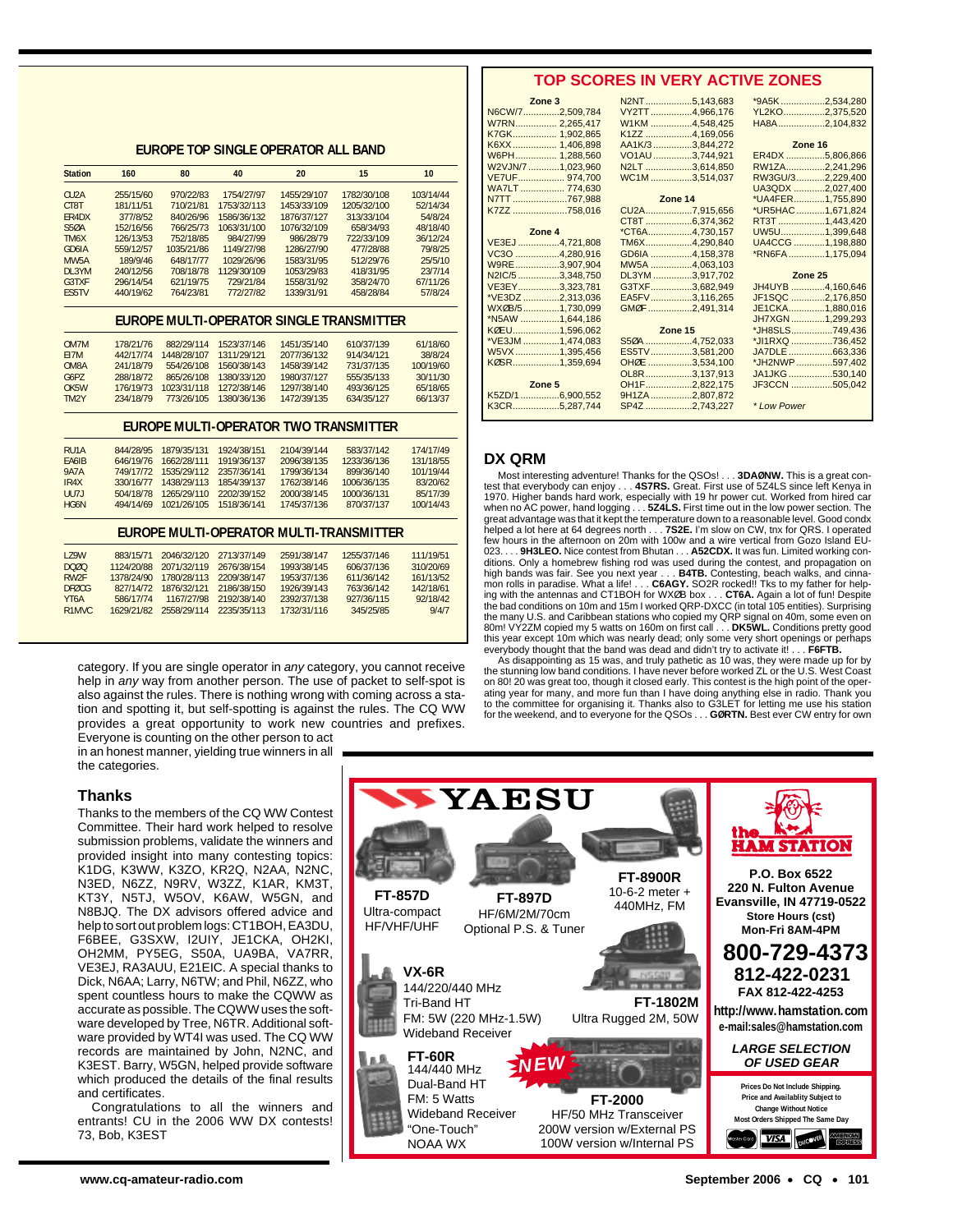personal record! Conditions on LF bands good, nil on 10m this time (well only few!). Need more energy, but not too bad for a 76 year old! . . . **GW3JXN.** First time with 5 watts and 3-element Yagi on 10-15-20 meters and FD-4 Windom on 40/80 meters. Amazing what can be achieved with 5 watts and a Yagi! Wonderful contest, good conditions . . . **HB9CBR.** Surprising opening on 160 near my dawn. I heard and worked many NW EU stations **HSØZDJ.** Military exercises started the night before the contest and I was not permitted to use the telescopic aluminium tower, hidden in the mountains, in the area of maneuvres. Forget the Mediterranean sunshine. The rain had washed away access to the mountaintop /p operating position so I had to operate from a beach. Then a brand new IC706MkIIG (purposefully purchased for the contest) died a couple of hours after the beginning of the contest. What can i say? Cu next year! . . . **J45A.**

The openings on 10m were very limited from JA8, but we did our best especially for 80 and 20m mults as we spent more time on the bands and chased new ones. It certainly was a lot of fun. Thanks to our all operators, but me, who came all the way from JA1! . . . **JA8RWU.** Superb conditions, and a new Oceania 40m record. Aloha. **KH7X (KH6ND)** With only 100 watts I must say the guys had really good ears this time. USA on 80m? Wow! . . . **LA1PHA.** Great contest again. Condx were weird though. 40m never really opened towards NA and the important Caribbean mults were very hard to get. 15m produced some good mults but no run whatsoever. 10m was almost dead. Some of the mults we made on 10m were pure luck, as the signals were really weak with peaks lasting a few seconds or less. Low bands were great, with one juicy mult after the other! Happy to work you all in the contest! . LN8W. Conditions were much better than expected and

|                                                                                                                                   | <b>CLUB SO</b> |
|-----------------------------------------------------------------------------------------------------------------------------------|----------------|
| DX                                                                                                                                |                |
|                                                                                                                                   |                |
| Rhein-Ruhr DX Association 137,816,881                                                                                             |                |
|                                                                                                                                   |                |
| World Wide Young Contesters 55,965,351*                                                                                           |                |
|                                                                                                                                   |                |
|                                                                                                                                   |                |
|                                                                                                                                   |                |
|                                                                                                                                   |                |
|                                                                                                                                   |                |
|                                                                                                                                   |                |
|                                                                                                                                   |                |
|                                                                                                                                   |                |
|                                                                                                                                   |                |
|                                                                                                                                   |                |
|                                                                                                                                   |                |
|                                                                                                                                   |                |
| Maritime Contest Club (VE) 16,418,375<br>East Coast Canada Contest Club 14,948,556                                                |                |
|                                                                                                                                   |                |
|                                                                                                                                   |                |
|                                                                                                                                   |                |
|                                                                                                                                   |                |
| Low Land Crazy Contesters (PA)12,713,087                                                                                          |                |
|                                                                                                                                   |                |
|                                                                                                                                   |                |
|                                                                                                                                   |                |
| Bashkortostan DX Club (RA9W)9,288,203                                                                                             |                |
|                                                                                                                                   |                |
|                                                                                                                                   |                |
|                                                                                                                                   |                |
|                                                                                                                                   |                |
| Central Siberia DX Club (UAØA)6,775,230                                                                                           |                |
|                                                                                                                                   |                |
|                                                                                                                                   |                |
|                                                                                                                                   |                |
|                                                                                                                                   |                |
|                                                                                                                                   |                |
|                                                                                                                                   |                |
|                                                                                                                                   |                |
|                                                                                                                                   |                |
|                                                                                                                                   |                |
| Xherson RS (UR-H)<br>Wherson RS (UR-H)<br>Vanovo DX Club (UA3U)<br>Top of Europe Contesters (SM)<br>Top of Europe Contesters (SM) |                |
|                                                                                                                                   |                |
|                                                                                                                                   |                |
|                                                                                                                                   |                |
|                                                                                                                                   |                |
|                                                                                                                                   |                |
|                                                                                                                                   |                |
|                                                                                                                                   |                |
|                                                                                                                                   |                |
|                                                                                                                                   |                |
|                                                                                                                                   |                |
|                                                                                                                                   |                |
| Amsterdam DX Contest Club1,133,980                                                                                                |                |
|                                                                                                                                   |                |
|                                                                                                                                   |                |
|                                                                                                                                   |                |
|                                                                                                                                   |                |
|                                                                                                                                   |                |
|                                                                                                                                   |                |
|                                                                                                                                   |                |

| <b>CORES</b>                                              |  |
|-----------------------------------------------------------|--|
|                                                           |  |
|                                                           |  |
|                                                           |  |
|                                                           |  |
|                                                           |  |
|                                                           |  |
| Dozen Dashes Contest Club (OM)579,457                     |  |
|                                                           |  |
|                                                           |  |
|                                                           |  |
|                                                           |  |
| Radiosporting Team Vaaj (OH6)361,076                      |  |
|                                                           |  |
|                                                           |  |
|                                                           |  |
|                                                           |  |
|                                                           |  |
|                                                           |  |
|                                                           |  |
|                                                           |  |
|                                                           |  |
|                                                           |  |
| Shakhan Contest Club (UA6A) 124,235                       |  |
|                                                           |  |
|                                                           |  |
| University of Tokyo Contest Club106,152                   |  |
|                                                           |  |
|                                                           |  |
|                                                           |  |
|                                                           |  |
| *Listed for completeness, however, not within Club rules. |  |

#### **USA**

| Yankee Clipper Contest Club291,818,776       |  |
|----------------------------------------------|--|
|                                              |  |
|                                              |  |
| Southern California Contest Club65,457,881   |  |
| Northern California Contest Club 53,588,712  |  |
| North Coast Contesters (W3)53,368,416        |  |
| Central Arizona DX Association53,027,550     |  |
|                                              |  |
| Mad River Radio Club (W8) 33,779,344         |  |
| Southeast Contest Club (W4) 28,873,413       |  |
|                                              |  |
|                                              |  |
| Minnesota Wireless Association 24,589,534    |  |
| Western Washington DX Association 24,147,713 |  |
|                                              |  |
|                                              |  |
|                                              |  |
| Willamette Valley DX Club (W7) 12,308,355    |  |
| Rochester DX Association (W2)9,419,809       |  |
| Grand Mesa Contest Club (WØ)5,664,364        |  |
|                                              |  |
|                                              |  |
|                                              |  |
|                                              |  |
|                                              |  |
|                                              |  |
|                                              |  |
|                                              |  |
|                                              |  |
|                                              |  |
|                                              |  |
|                                              |  |
|                                              |  |
|                                              |  |
|                                              |  |
|                                              |  |
|                                              |  |
|                                              |  |
|                                              |  |
|                                              |  |
|                                              |  |
|                                              |  |
|                                              |  |
|                                              |  |
|                                              |  |
|                                              |  |
|                                              |  |
| Redmond Top Key Contest Club (W7)19,059      |  |
|                                              |  |
|                                              |  |

working alone, set myself a slow target of 200 QSOs and was happy to achieve that comfortably and get a few new DXCC and IOTA callsigns. Looking forward to the next one already . . . **MØOIC.** My first opportunity to operate a contest from DX location. A different perspective from stateside operation, in that you are always in-demand and create a pile-up each time you call CQ. Many thanks to the members of Radio Club Peruano for their support and the use of the station . . . **OC4O (WØTT).** Super! About 3 ft fresh snow outside, a warm contest room. Best to do a relaxed contest . . . **OE8CCQ.** I am not favouring single<br>band operations but this time even getting an 80m quater-<br>wave vertical up was a challenging job. Sometimes the<br>autumn stormy waves swept over the rocks. Glad to be so many. However on single band I was badly missing the challenge and excitement of moving mults and timing the band changes. Missing those two elements one feels more like a spectator in a contest than a contester . . . **OJØB (OH2PM).** This is a special call of PI4NWG, Veron Afd. Nieuwegein. Had great fun with QRP. Thank you for a nice contest . . . **PI6ØNWG.** First CQWW CW out of W7 land, what a great time ! took my youngest son and his girlfriend with me, decided on doing a 15m, low power entry, so when the band folded, we all could go out in the evenings and check out the island nightlife! All in all, we had a great time, and will probally be back next year, but maybe a 20m effort. Need more action! . . . PK7/K7ZUM. Congratulations to all of the Multi-2 stations, especially EA6IB and IR4X. It's the competition from fine teams that get us fired up year after year . . . **RU1A.** Now I have reached 60 years of age but will work this contest as long as I can see, hear, or even stand up. It is great to participate in the world's largest concert! . . . **SM3C.** The team was composed of CW operators and some others who are learning the code. Once more it was a pleasure to enter in this contest even if the propagation on 10m is so poor. We missed some openings time to time but for sure we will improve the sta-<br>tion and the operators for the next one . . . **TM4Q.** tion and the operators for the next one . .

Every time when I take part in CQWW DX I'm aston-ished how my weak signal (5w) is received, rather good so far. What good antennas, apparatus, and operators are there! . . . **UT5UQV.** Ah, if only it could be like this all year<br>round! . . . **VK6HG.** 10 watts working from car! Finally bat-<br>tery is out and car cannot move . . . **YC3MM.** Good conditions from near Egypt. Surprised to hear two other /MMs in zone 34. Whole station (including antenna) only 8 kg! . . . **ZC4LI.**

### **USA QRM**

Lost AC power 2 hours before the end of the contest, so I missed the part I like the most. Other than that the bands were great and had a great time making a lot of contacts. Thanks to everyone who gave me a call . . . **AD5VJ.** Thanks to Jeff, K4JNY, and Scott, W4PA, for letting me play with the toys. Always a great contest! **KØEJ.** Had a great time on the low bands . . . **KØRF.** Only operated a few hours because I had family visiting from out of town. Worked some rare DX from SE Asia late on Sunday, but never heard the 4W3ZZ, which would have made DXCC 330 for me . . . **K1KD.** Special thanks to PZ5C, YLØA, and others who would not give up pulling my callsign out of the noise. Stations should get bonus points for taking the extra time to work the low power stations . . . **K2TA.** Amazing low bands. Never would have expected to make so many QSOs on 80m! . . . **K5ZD.** Climbing the tower in a snow storm to fix a cable was a welcome break . . . **KE2WY.** Like pulling teeth to get some QSOs, but then got 5Z1A on one call. Go figure these weird cndx these days! . . . **KS7T.** Great low band conditions! JA's S9 on 80, wow! . . . **KTØR.** My best time was when I was close to dozing off Saturday night, the dial slowly turning in sleepy fingers, then OJØB! No pileup! Two calls and they were mine, then just down the dial a short piece R1MVC, the same, no pileup! Okay, so not everything was perfect, as couldn't land 8Q7DV (sigh) . .

. **N2WN.** Amazing what you can score when you actually have time to operate! My highlights were contacting 5Z1A on the first try and working HC8N on four bands (including 40, which is surprising given my low power rig and dipole up around 30 feet!) Hopefully I'll be able to improve on my score in the years to come! . . . **N4HXI.** Great time, proving that 100w + homebrew ground mounted 20m vertical and limited operating time can bust into pileups (Mali and Kenya) . . . **W2BEE.** Got amp working 1 hour before<br>contest. Whew! That was close . . . **W3HVQ.** Only QRM<br>was the RFI from my son's plasma TV. It's gotta go! . .. **W5LEW.** Somehow I got it in my head to operate in major contests using only homebrew valve equipment. I had three breadboards connected together for the transmitter and another three for the receiver. The equipment worked well; it was the antennas that were poor. 30 to 50 mile na hour winds and driving rain. So much for antennas . **W7DRA.** Just a few hours to play on low bands. Nice to hear the Caribbean coming in so well . . . **WO9S.** Casual holiday weekend event, good fun, and good to see 20m and low bands so good! . . . **WX3B.**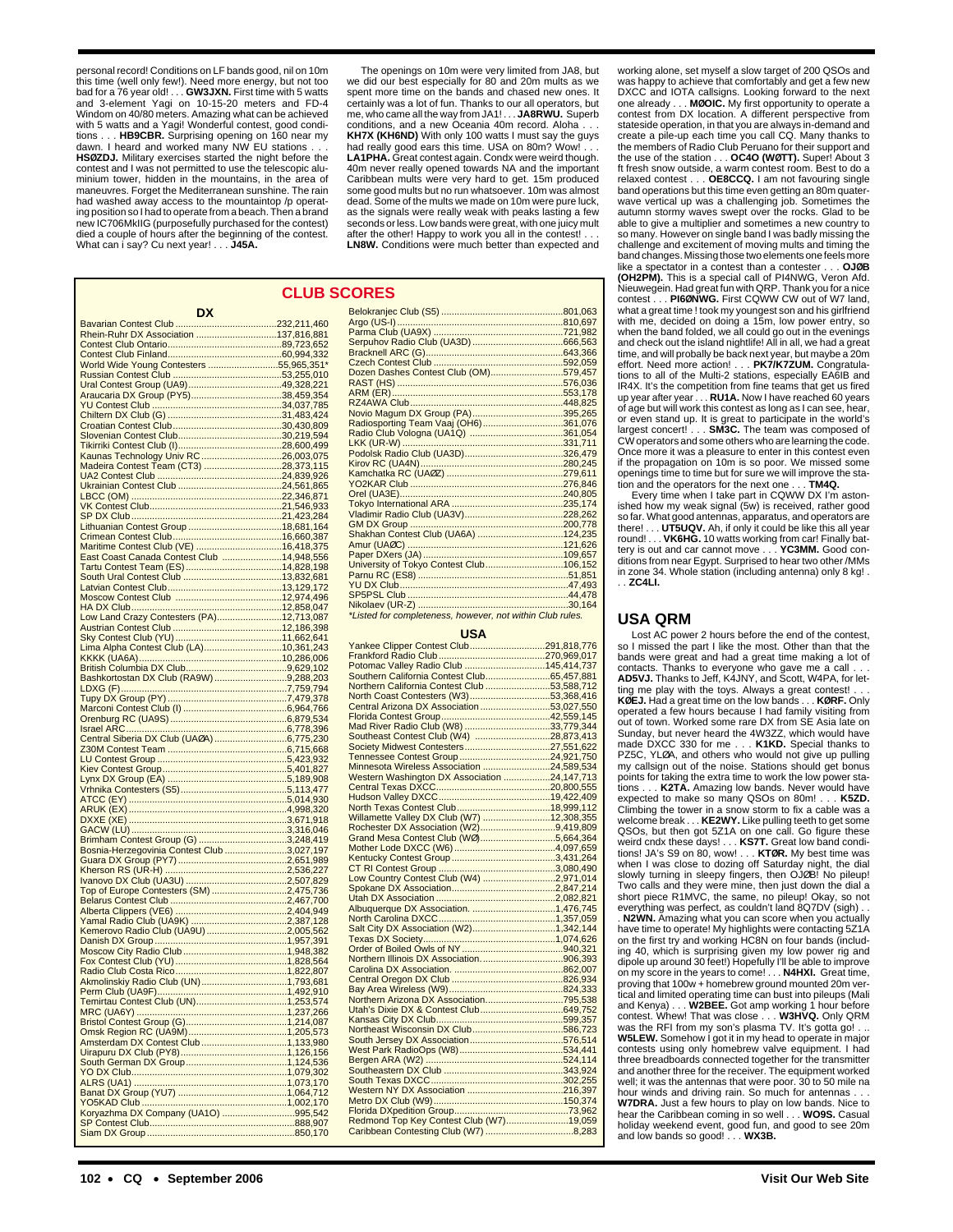| K5ZD/1<br>W1KM<br>K1ZZ<br>WC1M<br>K1DG<br>W1WEF<br>K5MA/1<br>AA1ON<br>K1NQ<br>W1AA<br>W1ECT<br>K1RU<br>KQ2M/1                                                                             |                                         | the DXCC list at the time of the contest.)<br>2005 CW RESULTS<br><b>SINGLE OPERATOR</b><br><b>NORTH AMERICA</b><br><b>UNITED STATES</b><br>4.169.056<br>3.514.037<br>3,463,450<br>3,428,532<br>1.941.708<br>1,915,208<br>1,187,122<br>823.109<br>692,736<br>681,462<br>640,485 | Number groups after call letters denote follow-<br>ing: Band (A = all), Final Score, Number of QSOs,<br>Zones, and Countries. An asterisk (*) before a<br>call indicates low power. Certificate winners are<br>listed in bold. (All country terminology reflects<br>6,900,552 3749 141 507<br>4,548,425 2987 125<br>428<br>2459 134 474<br>2414 120<br>403<br>2326<br>125<br>440<br>2402 115<br>409<br>99<br>327<br>1643<br>1709<br>104<br>320<br>1132<br>94<br>300<br>751<br>97<br>316<br>740<br>85<br>267<br>905<br>79<br>210<br>1105<br>55<br>160 | *K2YI H<br>*AI2I<br>'K2TV<br>'WA2MCR<br>*K2MK<br>*N2EK<br>*NA2NA<br>*WA2BMH<br>*KR2AA<br>*K2MFY<br>*KC2KME<br>K3CR<br>AA1K/3<br>W3BGN<br>N3AD<br>N3AM<br>KF3B<br>K3ZZ<br>N3UM<br>K3TC<br>W9GE/3<br>K3WI | 21<br>14<br>A             | 29.520<br>20,748<br>19.548<br>7,622<br>4,428<br>3,174<br>750<br>21,534<br>187,293<br>437<br>3,431,878 2293 124<br>3,183,210<br>.647.756<br>1,501,360<br>1.484.795<br>1.176.672<br>1.018.584<br>645,660<br>614,790       | 112<br>41<br>98<br>38<br>110<br>34<br>75<br>25<br>49<br>15<br>29<br>18<br>18<br>10<br>$\mathbf 0$<br>$^{\circ}$<br>134<br>17<br>489<br>29<br>17<br>8<br>5,287,744 3111 138 478<br>(OP: LZ4AX)<br>3,844,272 2585 131<br>1920 134<br>1438<br>94<br>1464<br>90<br>1428 103<br>1235<br>81<br>946<br>99<br>604<br>91<br>684<br>75 | N3N7*<br>79<br>76<br>*AE3J<br>74<br>*K30C<br>49<br>*K1EFI/3<br>26<br>*K3VA<br>28<br>*N3GE<br>15<br>*W3NO<br>$^{\circ}$<br>*K3MQ<br>57<br>K4ZW<br>120<br>N2Y0/4<br>-15<br>N4GN<br>W4RX<br>K3ZM/4<br>K4RO<br>- 435<br>WJ9B/4<br>423<br>K4SV<br>492<br>K1GU/4<br>324<br>302<br>W4QM<br>N4TB<br>328<br>276<br>W9WI/4<br>W6NWS/4<br>324<br>331<br>KU8E/4<br>AA4NN<br>270 | 14<br>$\overline{7}$<br>3.5<br>1.8<br>А | 14.630<br>5,467<br>5.160<br>55,762<br>50.160<br>120<br>30,841<br>780<br>4.445.562<br>3,298,482<br>2,089,464<br>1,917,770<br>1,795,380<br>1,730,898<br>1,481,827<br>1,131,944<br>1,068,960<br>1,059,312<br>1,019,676<br>979,116<br>924,148<br>923,680<br>913,800 | 97<br>-26<br>61<br>33<br>38<br>24<br>204<br>20<br>212<br>18<br>10<br>$\overline{4}$<br>144<br>16<br>95<br>2797 127<br>118<br>2581<br>1423<br>131<br>119<br>1513<br>1520<br>106<br>1353<br>116<br>1639<br>99<br>1025<br>100<br>975<br>101<br>870<br>106<br>916 103<br>878<br>101<br>772 105<br>826 110<br>1400<br>72 | 51<br>44<br>37<br>78<br>70<br>6<br>76<br>22<br>8<br>452<br>368<br>412<br>374<br>354<br>391<br>284<br>318<br>307<br>358<br>324<br>316<br>358<br>350<br>228 | N <sub>4</sub> T <sub>X</sub><br>WA4GLH<br>K <sub>4</sub> CC<br>N4BP<br>K4OAQ<br>K1UM/4<br>K <sub>4</sub> RV<br>N4ZZ<br>K90M/4<br>K4RDU<br>N2TU/4<br>W4ZYT<br>K4XS<br>KØEJ/4<br>WF3J/4<br>N4NW<br>AA4VV<br>K <sub>4</sub> S <sub>B</sub><br>AD4Z<br><b>N2WN/4</b><br>N3UA/4<br>K4DLJ<br>N4GU<br>N4PN | 28<br>21<br>14<br>1.8 | 18.836<br>8,732<br>5,715<br>6,498<br>159,372<br>77,470<br>45.408<br>512,968<br>488,228<br>103,334<br>91,008<br>72,048<br>600,066<br>347,602<br>101.184<br>83.212<br>78,804<br>28,614<br>79,492<br>74,368<br>58,266<br>12,596<br>1,209<br>136,653 | 110<br>99<br>50<br>121<br>517<br>284<br>141<br>1292<br>1179<br>301<br>272<br>254<br>1489<br>1054<br>306<br>278<br>256<br>160<br>283<br>263<br>211<br>83<br>26<br>581 | -25<br>62<br>33<br>41<br>11<br>-34<br>13<br>25<br>25<br>89<br>26<br>101<br>28<br>104<br>33<br>115<br>36<br>128<br>27<br>95<br>27<br>101<br>25<br>89<br>36<br>117<br>33<br>118<br>27<br>-97<br>32<br>110<br>27<br>105<br>29<br>85<br>25<br>94<br>22<br>90<br>23<br>94<br>$\frac{12}{9}$<br>55<br>22<br>27<br>96 | KU5D/4<br>*N4DXI<br>*KI4VB<br>*K4JAF<br>*W3TB/4<br>*AI4U<br>*WA4OSD<br>*AA4KD<br>*W4PFM<br>K3MZ/4<br>'W4TDB<br>*N4UH<br>*K4BX<br>K4LW<br>*N4JED<br>*N4NTO<br>*NN4DF<br>WA4JQS<br>*KE4S<br>'WB4DNL<br>*W4OGG<br>*K8AJS/4<br>*AI4JW<br>*WA4FXX<br>*KA4AXS<br>*AJ2U/4 |                                                    | 36.630<br>35,960<br>32.604<br>32,430<br>32,256<br>29,283<br>28,272<br>25,389<br>24,698<br>23,220<br>21.168<br>20,544<br>19,800<br>15,756<br>15,725<br>13,608<br>10,875<br>10,395<br>8,284<br>7.194<br>5,448<br>4,263<br>4,116<br>2,460<br>1,260<br>950 | 255<br>49<br>116<br>127<br>37<br>87<br>119<br>45<br>87<br>113<br>92<br>46<br>74<br>116<br>38<br>172<br>43<br>86<br>77<br>111<br>37<br>126<br>39<br>78<br>105<br>40<br>66<br>35<br>73<br>100<br>37<br>71<br>91<br>60<br>86<br>36<br>57<br>97<br>31<br>$\frac{52}{55}$<br>78<br>26<br>83<br>30<br>53<br>71<br>28<br>47<br>73<br>28<br>47<br>61<br>30<br>55<br>31<br>45<br>51<br>29<br>44<br>33<br>47<br>21<br>32<br>34<br>17<br>44<br>28<br>21<br>28<br>25<br>16<br>29<br>21<br>-9<br>22<br>10<br>15 |
|-------------------------------------------------------------------------------------------------------------------------------------------------------------------------------------------|-----------------------------------------|--------------------------------------------------------------------------------------------------------------------------------------------------------------------------------------------------------------------------------------------------------------------------------|------------------------------------------------------------------------------------------------------------------------------------------------------------------------------------------------------------------------------------------------------------------------------------------------------------------------------------------------------------------------------------------------------------------------------------------------------------------------------------------------------------------------------------------------------|---------------------------------------------------------------------------------------------------------------------------------------------------------------------------------------------------------|---------------------------|-------------------------------------------------------------------------------------------------------------------------------------------------------------------------------------------------------------------------|------------------------------------------------------------------------------------------------------------------------------------------------------------------------------------------------------------------------------------------------------------------------------------------------------------------------------|---------------------------------------------------------------------------------------------------------------------------------------------------------------------------------------------------------------------------------------------------------------------------------------------------------------------------------------------------------------------|-----------------------------------------|-----------------------------------------------------------------------------------------------------------------------------------------------------------------------------------------------------------------------------------------------------------------|---------------------------------------------------------------------------------------------------------------------------------------------------------------------------------------------------------------------------------------------------------------------------------------------------------------------|-----------------------------------------------------------------------------------------------------------------------------------------------------------|------------------------------------------------------------------------------------------------------------------------------------------------------------------------------------------------------------------------------------------------------------------------------------------------------|-----------------------|--------------------------------------------------------------------------------------------------------------------------------------------------------------------------------------------------------------------------------------------------|----------------------------------------------------------------------------------------------------------------------------------------------------------------------|----------------------------------------------------------------------------------------------------------------------------------------------------------------------------------------------------------------------------------------------------------------------------------------------------------------|--------------------------------------------------------------------------------------------------------------------------------------------------------------------------------------------------------------------------------------------------------------------|----------------------------------------------------|--------------------------------------------------------------------------------------------------------------------------------------------------------------------------------------------------------------------------------------------------------|----------------------------------------------------------------------------------------------------------------------------------------------------------------------------------------------------------------------------------------------------------------------------------------------------------------------------------------------------------------------------------------------------------------------------------------------------------------------------------------------------|
| W1RZF<br>W1ZT<br>W1FM<br>N3KCJ/1<br>WA1T<br>W317/1<br>W1ZK<br>W1TO<br>W6KOK/1<br><b>W17S</b><br>W1WFZ<br>N1KWF<br>W10HM<br>K3FN/1<br>W1MK<br>W1HI<br>W70T/1<br>*N1UR<br>*WA1S             | 14<br>$\overline{7}$<br>3.5             | 412.830<br>303,044<br>279,524<br>263,529<br>237,244<br>212,364<br>202,686<br>103,930<br>84,816<br>70.176<br>57,824<br>1,120<br>8,802<br>83,479<br>380,365<br>42,686<br>27,571<br>2,129,919<br>1,683,068                                                                        | 589<br>71<br>226<br>432<br>68<br>206<br>425<br>68<br>200<br>435<br>201<br>66<br>349<br>195<br>64<br>410<br>70<br>236<br>314<br>72<br>177<br>217<br>54<br>136<br>206<br>51<br>135<br>198<br>35<br>101<br>177<br>42<br>97<br>13<br>15<br>15<br>79<br>15<br>39<br>30<br>266<br>106<br>1138<br>28<br>99<br>78<br>189<br>18<br>147<br>14<br>65<br>102<br>1746<br>371<br>1310<br>105<br>362                                                                                                                                                                |                                                                                                                                                                                                         |                           | ditdit dah                                                                                                                                                                                                              | dahdahdah ditdahdit<br>dahdahditditdahdah<br>dahdahdah ditdahdah                                                                                                                                                                                                                                                             |                                                                                                                                                                                                                                                                                                                                                                     |                                         | dahditdit dahdahdah dit ditditdit dahdit dah<br>dahdah ditdah dah dah dit ditdahdit<br>dahditdahdah dahdahdah ditditdah<br>ditdahditdit dahdahdah ditditdit dit<br>ditdit dah ditditdit<br>dahditdahdah dahdahdah ditditdah                                     |                                                                                                                                                                                                                                                                                                                     |                                                                                                                                                           | ditdit ditditdahdit                                                                                                                                                                                                                                                                                  | ditditditdit          | ditdahdah ditdit dahdit                                                                                                                                                                                                                          |                                                                                                                                                                      |                                                                                                                                                                                                                                                                                                                | 'W4BCG<br>K4FTO<br>'K4OH<br>*AE4EC<br>*K4WI<br>*WB4TDH<br>*N4IJ<br>*N4PSE<br>WA1FCN/4<br>*W9IXX/4<br>*KC4WQ<br>*WA2ASQ/4<br>*K4GM<br>*KR4OW<br><b>N2IC/5</b><br>WXØB/5<br>W5VX                                                                                     | 28<br>21<br>1.8<br>A                               | 888<br>450<br>100<br>100<br>5,360<br>132,618<br>103,752<br>56,448<br>49,839<br>7,865<br>7.112<br>5.624<br>2,280<br>442<br>3,348,750<br>1,730,099<br>1,395,456                                                                                          | 17<br>8<br>16<br>71<br>30<br>45<br>90<br>34<br>61<br>42<br>33<br>21<br>56<br>12<br>28<br>350<br>28<br>110<br>331<br>29<br>102<br>219<br>24<br>74<br>27<br>84<br>205<br>87<br>16<br>49<br>40<br>54<br>16<br>57<br>13<br>35<br>$_{8}$<br>22<br>28<br>41<br>23<br>11<br>2219 149<br>$42^{\circ}$<br>1677 117 322<br>(OP: AD5Q)<br>1091 136 416                                                                                                                                                        |
| *W1JO<br>*K1HT<br>'W2JU/1<br>*W1FO<br>*WA1LNF<br>*N1DC<br>'K1EP<br>'K1IB<br>*W1KT<br>*K1SE<br>*N1PGA<br>*K1VSJ<br>*K1ZE<br>*AK10<br>AE1T<br>*KB1T<br>*K2KO/*<br>*W1END<br>*N1DS<br>*W1BYH |                                         | 1.073.852<br>834,771<br>727,112<br>613.664<br>588,665<br>395,063<br>386,130<br>346,086<br>301,928<br>271,679<br>224,775<br>221,792<br>165,375<br>133,352<br>115,379<br>115,374<br>112,435<br>101,728<br>82,984<br>74,620                                                       | 334<br>927<br>94<br>789<br>92<br>289<br>706<br>87<br>301<br>735<br>71<br>231<br>633<br>87<br>298<br>542<br>220<br>69<br>511<br>75<br>230<br>483<br>74<br>232<br>402<br>72<br>220<br>398<br>199<br>64<br>59<br>407<br>166<br>355<br>61<br>171<br>284<br>59<br>166<br>303<br>56<br>155<br>239<br>53<br>134<br>241<br>57<br>144<br>216<br>55<br>144<br>214<br>49<br>138<br>225<br>53<br>131<br>198<br>63<br>142                                                                                                                                         |                                                                                                                                                                                                         |                           | о                                                                                                                                                                                                                       | dah ditditditdit dit<br>ditdahditdahditdah                                                                                                                                                                                                                                                                                   |                                                                                                                                                                                                                                                                                                                                                                     |                                         | ditdahdahdit ditdahditdit ditdah dahditdahdah<br>dahdahdit ditdah dahdah dit                                                                                                                                                                                    |                                                                                                                                                                                                                                                                                                                     |                                                                                                                                                           |                                                                                                                                                                                                                                                                                                      |                       |                                                                                                                                                                                                                                                  |                                                                                                                                                                      |                                                                                                                                                                                                                                                                                                                | N5DO<br>N9MM/5<br>W5ZO<br>WD7Z/5<br>N5PA<br>W6TER/5<br>W6PU/5<br>N5ZK<br>W5KI<br>W5WRL<br>NI5F<br>KD5JAA<br>K7IA/5<br>N5DEE<br>WA5Y<br>WT5U<br>N5PU<br>AD5Q<br>K5NZ                                                                                                |                                                    | 1,180,472<br>1,065,672<br>567,600<br>379,522<br>307,260<br>304,515<br>301,688<br>259,752<br>179,336<br>100,854<br>67,134<br>48,824<br>36,031<br>31,116<br>22,116<br>17,415<br>3,658<br>99,946                                                          | 123<br>349<br>981<br>830<br>118<br>374<br>295<br>598<br>105<br>604<br>80<br>206<br>203<br>430<br>67<br>429<br>80<br>223<br>93<br>204<br>450<br>415<br>75<br>199<br>(OP: W5ASP)<br>299<br>62<br>170<br>296<br>71<br>163<br>159<br>62<br>105<br>151<br>88<br>48<br>132<br>53<br>84<br>80<br>43<br>110<br>61<br>86<br>36<br>93<br>24<br>57<br>37<br>45<br>25<br>92<br>316<br>29                                                                                                                       |
| *K1BD<br>*K1KAV<br>*AF1D<br>*KD6NA/1<br>*AA1TV<br>*KA1VMG<br>*AA1ZT<br>*K1PX<br>N2NT<br>N2LT<br>W2RU<br>K2TW<br>N2MM<br>W2LC<br>K2NV<br>WE2F<br>N <sub>2</sub> RM<br>K2FU                 | 28<br>1.8                               | 51,612<br>45,724<br>38,194<br>28,500<br>19,116<br>580<br>2,277<br>5,130<br>5.143.683<br>3,614,850<br>2 401 152<br>2.114.439<br>1,821,625<br>1.817.436<br>1.701.776<br>1.292.238<br>1,191,630<br>986.309                                                                        | 169<br>43<br>95<br>120<br>46<br>96<br>34<br>79<br>138<br>86<br>41<br>84<br>21<br>60<br>94<br>22<br>12<br>17<br>10<br>44<br>23<br>62<br>27<br>11<br>3066 132<br>481<br>2345 123<br>431<br>1847 107<br>374<br>1736<br>101<br>342<br>1589<br>361<br>114<br>1532<br>105<br>348<br>383<br>1236 113<br>1593<br>74<br>232<br>1300<br>82<br>248<br>865<br>91<br>346                                                                                                                                                                                          |                                                                                                                                                                                                         |                           | o                                                                                                                                                                                                                       | ditdahditdahditdah                                                                                                                                                                                                                                                                                                           |                                                                                                                                                                                                                                                                                                                                                                     |                                         | dahditdahdah dit ditdah ditditditdit<br>ditdahdit ditdit dahdahdit ditditditdit dah                                                                                                                                                                             |                                                                                                                                                                                                                                                                                                                     |                                                                                                                                                           | dahdahditditdahdah                                                                                                                                                                                                                                                                                   |                       |                                                                                                                                                                                                                                                  |                                                                                                                                                                      |                                                                                                                                                                                                                                                                                                                | N5ZM<br>W5UN<br>K5RX<br>WS1L/5<br>W5GZ<br>*N5AW<br>*WD5K<br>*K5KLA<br>N5PO<br>*N5CHA<br>*WA5SOG<br>*K5GM<br>'W5TM<br>AD5MN<br>K5WX<br>*K5SF<br>*K5WW<br>*W5PQ<br>KE3D/5                                                                                            | 3.5                                                | 18,336<br>201,684<br>163,047<br>5,141<br>1,560<br>1,644,186<br>709,365<br>685,884<br>462,072<br>218,828<br>147.630<br>132,458<br>56,826<br>46,704<br>43,605<br>32,226<br>22.984<br>17,922<br>17.710                                                    | 73<br>28<br>68<br>548<br>32<br>115<br>466<br>30<br>109<br>38<br>55<br>15<br>29<br>15<br>11<br>400<br>1184<br>134<br>693<br>97<br>296<br>274<br>693<br>92<br>227<br>563<br>85<br>384<br>63<br>164<br>147<br>290<br>63<br>268<br>69<br>137<br>172<br>101<br>53<br>153<br>47<br>92<br>139<br>94<br>5g<br>110<br>77<br>46<br>63<br>100<br>41<br>100<br>33<br>54<br>68<br>70<br>42                                                                                                                      |
| W2YK<br>K2XF<br>AJ3K/2<br>K2UOP<br>WA2VYA<br>N2ED<br>KA2MGE<br>N2MR<br>KE2WY<br>K2UG                                                                                                      |                                         | 736,950<br>590,769<br>521,248<br>477,819<br>447,535<br>370,856<br>322,620<br>289,157<br>272,052<br>139,494                                                                                                                                                                     | 648<br>91<br>334<br>612<br>286<br>83<br>543<br>96<br>268<br>561<br>88<br>259<br>563<br>92<br>268<br>539<br>222<br>85<br>79<br>434<br>204<br>401<br>70<br>201<br>394<br>83<br>214<br>352<br>78 269                                                                                                                                                                                                                                                                                                                                                    |                                                                                                                                                                                                         |                           |                                                                                                                                                                                                                         |                                                                                                                                                                                                                                                                                                                              |                                                                                                                                                                                                                                                                                                                                                                     |                                         | ©2004 Icom America Inc. The Icom logo is a registered trademark of Icom Inc. 6853                                                                                                                                                                               |                                                                                                                                                                                                                                                                                                                     |                                                                                                                                                           | F K                                                                                                                                                                                                                                                                                                  |                       | <b>ICOM</b>                                                                                                                                                                                                                                      |                                                                                                                                                                      |                                                                                                                                                                                                                                                                                                                | *NA4M/5<br>$*$ K5JJ<br>*KE5AQD<br>*WØZW/5<br>*W5GAI<br>*W4DLZ/5<br>*N5KEV<br>*KN5G<br>*K5MQ                                                                                                                                                                        | $\overline{7}$                                     | 11,830<br>6,468<br>6,039<br>5,546<br>5,408<br>1,862<br>100<br>163,152<br>31,556                                                                                                                                                                        | $\frac{22}{33}$<br>68<br>48<br>51<br>74<br>52<br>22<br>39<br>36<br>34<br>25<br>41<br>21<br>31<br>21<br>32<br>17<br>22<br>16<br>16<br>452<br>33<br>111<br>149<br>21<br>71                                                                                                                                                                                                                                                                                                                           |
| WB2HJV<br>KW2J<br>W2TN<br>WB2TPS<br>W2FUI<br>N2VM<br>K2SQS<br>WB2JEP<br>K2BA<br>N2MF<br>N <sub>2</sub> GC<br>K2TA<br>WF2W<br>N200<br>K2YR<br>*K2PS<br>*NT2A<br>*NC2N<br>*WB2AA<br>*K2EK   | 21<br>$\overline{7}$<br>3.5<br>1.8<br>A | 139,490<br>132,486<br>131,157<br>64,962<br>59,845<br>20,298<br>17,745<br>12,727<br>128,742<br>386,078<br>112,100<br>33,180<br>18,207<br>4,477<br>1,232<br>1,465,380<br>498,385<br>430,122<br>381,193<br>360,678                                                                | (OP:<br>WA2JQK)<br>296<br>57<br>128<br>285<br>55<br>155<br>327<br>71<br>176<br>152<br>46<br>116<br>165<br>44<br>116<br>117<br>32<br>70<br>77<br>35<br>70<br>93<br>31<br>58<br>380<br>25<br>104<br>1002<br>34<br>127<br>356<br>23<br>95<br>158<br>12<br>67<br>196<br>12<br>51<br>8<br>29<br>50<br>20<br>$\overline{7}$<br>15<br>1258<br>99<br>321<br>577<br>83<br>296<br>503<br>79<br>264<br>(OP: EW1AR)<br>488<br>71<br>-222<br>507<br>217<br>65                                                                                                     | W3PT<br>W3IQ<br>N3KR<br>N3RJ<br>N3ST<br>K3TM<br>W3RJ<br>W3KV<br>W3DF<br>W4ZE/3<br>W3HVQ<br>K2LNS/3<br><b>WM30</b><br>WA3AAN<br>NJ3C<br>W3FQE<br>K3GW<br>N3RW<br>K3JGJ<br>NA3M<br>NS3T                   | 14<br>7<br>3.5<br>$\cdot$ | 501,847<br>386,687<br>359,856<br>337,243<br>320,334<br>215,866<br>209,721<br>190,694<br>184,992<br>184,728<br>120,120<br>85,305<br>3,450<br>89,609<br>17,686<br>2,112<br>39,372<br>30,783<br>66,229<br>53,500<br>15,075 | 485<br>92<br>582<br>61<br>461<br>66<br>579<br>76<br>504<br>67<br>350<br>60<br>489<br>42<br>380<br>54<br>287<br>68<br>301<br>61<br>306<br>57<br>224<br>41<br>35<br>21<br>305<br>23<br>112<br>18<br>57<br>12<br>24<br>162<br>161<br>21<br>258<br>18<br>203<br>22<br>116<br>12                                                  | 341<br>K4PV<br>198<br>K4LTA<br>228<br>W4RQ<br>AF4OX<br>217<br>N4XM<br>196<br>178<br>N4MM<br>117<br>NA4K<br>N4AA<br>166<br>K4DJ<br>178<br>W4FDA<br>197<br>WØUCE/4<br>153<br>100<br>WA4JUK<br>KR4M<br>29<br>90<br>W200/4<br>NW6S/4<br>56<br>32<br>W4RK<br>78<br>AA4CF<br>72<br>N4PD<br>KE4COH<br>85<br>85<br>K4ZGB<br>55<br>W2YE/4                                    |                                         | 884,520<br>812,890<br>804,807<br>710,102<br>691,076<br>675,157<br>670,194<br>657,248<br>648,976<br>570,078<br>490,912<br>387,600<br>338,542<br>325,725<br>274,822<br>189,484<br>183,983<br>170,391<br>163,779<br>155,606<br>155,271                             | 1156<br>95<br>955<br>83<br>753<br>96<br>848<br>88<br>738<br>96<br>695<br>102<br>674<br>96<br>83<br>626<br>93<br>644<br>517<br>104<br>81<br>568<br>577<br>71<br>86<br>430<br>446<br>83<br>426<br>61<br>392<br>67<br>298<br>73<br>329<br>53<br>299<br>70<br>298<br>72<br>276<br>62                                    | 269<br>287<br>305<br>271<br>298<br>322<br>298<br>293<br>283<br>310<br>287<br>214<br>216<br>220<br>213<br>187<br>178<br>168<br>161<br>170<br>157           | KK4SI<br>*N4KG<br>*K4GKD<br>*N4YDU<br>*WK2G/4<br>*WA4DOU<br>*NA4CW<br>*K4OGG<br>*W4YE<br>*AA4FU<br>*K7CMZ/4<br>*K4IE<br>*WØAH/4<br>*K4MF<br>*K4FPF<br>*W4TAA<br>*WD4AHZ<br>*KN4Y<br>*N3JT/4<br>*N4EK<br>*KI3O/4                                                                                      | Ą                     | 6,720<br>1,153,668<br>991,701<br>863,471<br>790,265<br>567,756<br>566,352<br>565,796<br>539,231<br>461,942<br>427,752<br>417,360<br>405,600<br>328,770<br>313,233<br>310,440<br>251,850<br>191,928<br>182,204<br>172,056<br>169,592              | 75<br>- 13<br>863 121<br>833 103<br>957<br>1134<br>602<br>588<br>675<br>620<br>538<br>542<br>598<br>567<br>452<br>458<br>597<br>401<br>364<br>338<br>313<br>301      | 43<br>387<br>336<br>96<br>325<br>250<br>87<br>287<br>91<br>93<br>275<br>253<br>81<br>82<br>247<br>77<br>249<br>79<br>233<br>202<br>80<br>252<br>86<br>72<br>209<br>65<br>198<br>83<br>229<br>170<br>60<br>72<br>192<br>56<br>146<br>58<br>156<br>62<br>170                                                     | K6XX<br>W6PH<br>K6KM<br>W6UM<br>K6LRN<br>N6MA<br>N6EM<br>N6TV<br>K6RB<br>K6III<br>W06M<br>NF6V<br>K6NR<br>AJ6V<br>N6NIA<br>W6KC<br>W6OUL<br>WA6BOB<br>KI6CK<br>K60GO<br>W6QE                                                                                       | А<br>$\alpha$                                      | 1,406,898<br>1,288,560<br>616,986<br>591,376<br>368,637<br>356,934<br>137,196<br>122,958<br>116,613<br>103,000<br>101,480<br>95,700<br>76,382<br>49,210<br>31,392<br>18,700<br>10,872<br>9,088<br>3,483<br>2,010<br>1,615                              | 1258 131 292<br>1090 127<br>328<br>895 102 200<br>(OP: AD6TF)<br>593 105 263<br>476 104<br>205<br>209<br>94<br>560<br>78<br>128<br>330<br>135<br>229<br>72<br>72<br>117<br>248<br>199<br>133<br>73<br>107<br>240<br>65<br>246<br>54<br>111<br>170<br>74<br>107<br>83<br>163<br>50<br>118<br>43<br>66<br>88<br>37<br>63<br>46<br>63<br>26<br>55<br>28<br>36<br>44<br>19<br>24<br>25<br>14<br>16<br>65<br>37<br>48                                                                                   |
| *AI2N<br>*K2UF<br>*KU2N<br>*W2GDJ<br>*WB2WPM<br>*WA2YSJ<br>*W2CVW<br>*KM2L<br>*AK2P<br>*K2CS<br>*W2TZ<br>*W2BEE<br>*W2NRA<br>*WW2P<br>*N2ZN                                               |                                         | 295,475<br>258,263<br>230,160<br>200,704<br>184,005<br>179,169<br>168,586<br>119,751<br>113,953<br>93,034<br>90,900<br>66,176<br>46,357<br>32,860<br>32,010                                                                                                                    | 432<br>65<br>200<br>383<br>63<br>208<br>371<br>180<br>60<br>337<br>62<br>162<br>329<br>64<br>171<br>334<br>184<br>-64<br>285<br>69<br>206<br>260<br>48<br>131<br>234<br>62<br>161<br>211<br>54<br>127<br>236<br>37<br>113<br>214<br>93<br>35<br>122<br>49<br>102<br>110<br>43<br>81<br>117<br>37<br>73                                                                                                                                                                                                                                               | K3WGR<br>W3GH<br>*K3AU<br>*WW3S<br>*K3MSB<br>*W3IUU<br>*K3ASK<br>*N3HCN<br>*N3WT<br>*W3AP<br>*K3STX<br>*AB3AI<br>*WR3H<br>*K3CB                                                                         | 1.8<br>А                  | 1,050<br>25,120<br>1,005,488<br>432,866<br>320,665<br>193,856<br>172,317<br>154,125<br>130,269<br>89,544<br>66,993<br>56,518<br>52,734<br>17,632                                                                        | 8<br>54<br>17<br>154<br>984<br>90<br>(OP: K2YWE)<br>476 93<br>426<br>73<br>313<br>66<br>440<br>54<br>295<br>63<br>274<br>46<br>232<br>56<br>161<br>46<br>153<br>50<br>168<br>43<br>178<br>42                                                                                                                                 | 34<br>W4ARM<br>63<br>K7CS/4<br>N4IR<br>304<br>W7QF/4<br>KØCOP/4<br>250<br>222<br>K4CEB<br>K6ETM/4<br>167<br>159<br>W4EI<br>N2AN/4<br>162<br>127<br>W4PRO<br>126<br>117<br>K4APG<br>104<br>NE4M<br>98<br>W4EEH<br>110<br>W4/AH6HJ                                                                                                                                    |                                         | 144,305<br>136,927<br>130,400<br>99,064<br>86,346<br>83,277<br>65,828<br>56,448<br>49,368<br>46,053<br>41,700<br>33,966<br>25,602<br>19,140                                                                                                                     | 261<br>58<br>62<br>265<br>53<br>250<br>61<br>200<br>340<br>50<br>189<br>53<br>211<br>54<br>184<br>43<br>147<br>39<br>135<br>46<br>119<br>42<br>120<br>35<br>94<br>32<br>109<br>43                                                                                                                                   | 159<br>155<br>147<br>142<br>112<br>118<br>116<br>101<br>93<br>(OP: WC4E)<br>107<br>97<br>76<br>70<br>73                                                   | *AE4Y<br>*AA4LR<br>*KS4S<br>*K4KO<br>*W4UR<br>*K4DGJ<br>*N4WO<br>*N4HXI<br>*K1AA/4<br>*K4GMH<br>*KT4PD<br>*AI4CB<br>*WA4RTE<br>*N4WD<br>*W4EBA                                                                                                                                                       |                       | 120,204<br>109,564<br>108,790<br>98,050<br>79,937<br>77,149<br>66,924<br>55,233<br>55,152<br>52,920<br>45,584<br>45,474<br>45,276<br>42,028<br>40,300                                                                                            | 235<br>250<br>238<br>210<br>213<br>191<br>192<br>165<br>156<br>176<br>150<br>120<br>162<br>140<br>142                                                                | 57<br>155<br>141<br>55<br>61<br>154<br>60<br>125<br>57<br>125<br>51<br>128<br>50<br>119<br>45<br>108<br>47<br>97<br>37<br>98<br>46<br>102<br>42<br>101<br>36<br>96<br>56<br>102<br>40<br>90                                                                                                                    | W6YA<br>K6KO<br>W6NV<br>N7CW/6<br>W6DCC<br>W6NKR<br>N6AW<br>AE6PP<br><b>K60Y</b><br>W4EF/6<br>K6SE<br>*KM6Z<br>*N6TW<br>*W6RCL                                                                                                                                     | $^{21}$<br>14<br>$\overline{1}$<br>3.5<br>1.8<br>А | 186,975<br>512<br>336,447<br>221,444<br>55,404<br>49,152<br>91,500<br>79,894<br>94,116<br>6,601<br>2,015<br>200,925<br>182,628<br>168,720                                                                                                              | 542<br>30<br>105<br>12<br>10<br>6<br>942<br>36<br>117<br>41<br>125<br>514<br>237<br>80<br>28<br>70<br>195<br>26<br>35 115<br>252<br>57<br>526<br>29<br>(OP: OH1VR)<br>398<br>35<br>89<br>81<br>14<br>27<br>30<br>12<br>- 19<br>80<br>145<br>382<br>330<br>74<br>154<br>121<br>349<br>69                                                                                                                                                                                                            |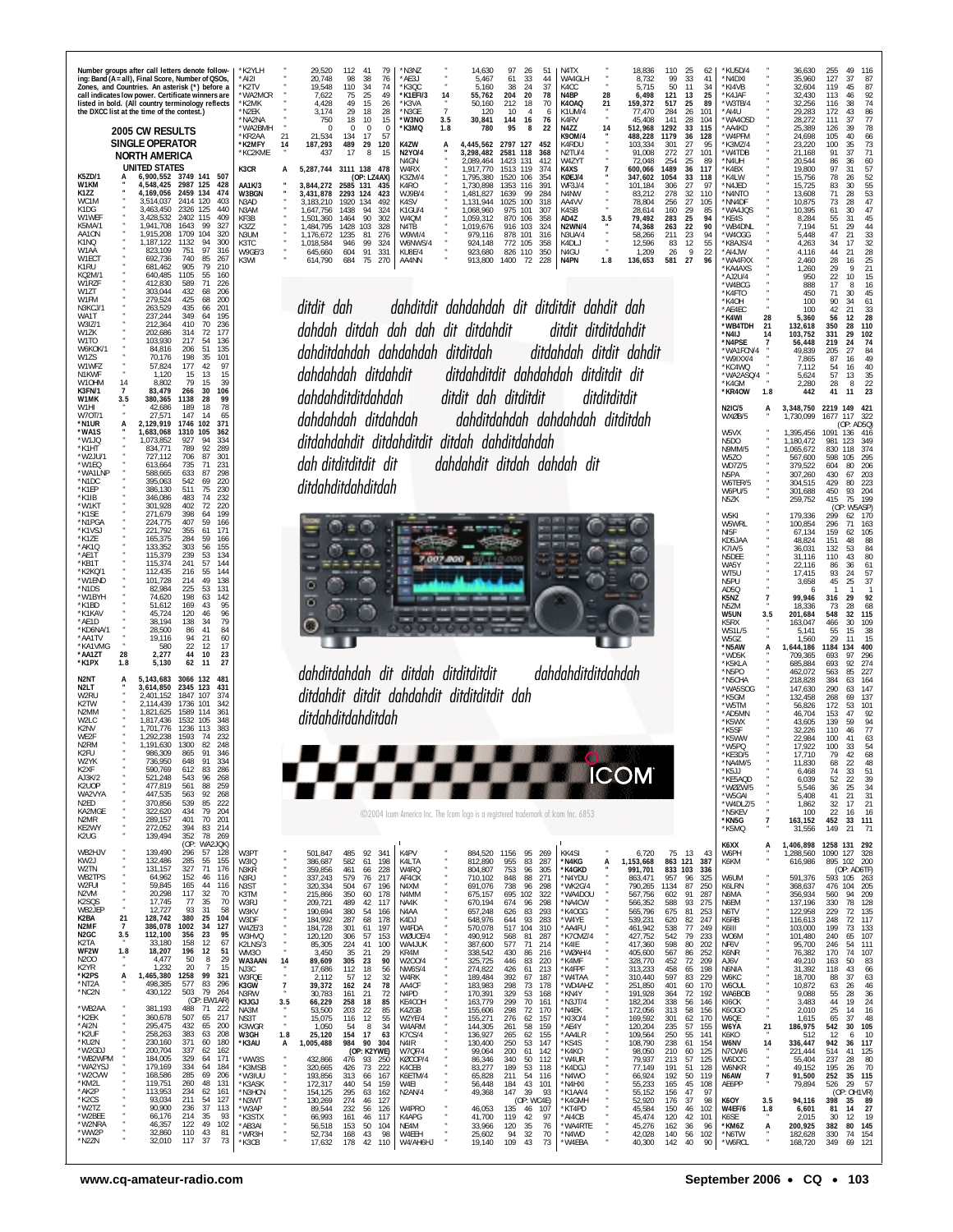| *AA6EE<br>*AC6WY                          |                       | 101,550<br>81,686                 | 262 65 116<br>239<br>63                                  | K.19C<br>95<br>K9MA                         |                        | 444,624<br>294,492                  | 539 81<br>233<br>425<br>71<br>182                                    | VY2TT                         | A                     | 4,966,176 3783 115 429                                           |                                       | (OP: K6LA)                  | *XF1CT<br>*XE2TG                    | 1.8            | 81,696<br>14,322                                       | 608 24<br>337     | 50<br>10<br>12                         | RA9SG                                         |                           | <b>ASIATIC RUSSIA</b><br>2,252,052 2148 104 319 |                      |                                                                             |
|-------------------------------------------|-----------------------|-----------------------------------|----------------------------------------------------------|---------------------------------------------|------------------------|-------------------------------------|----------------------------------------------------------------------|-------------------------------|-----------------------|------------------------------------------------------------------|---------------------------------------|-----------------------------|-------------------------------------|----------------|--------------------------------------------------------|-------------------|----------------------------------------|-----------------------------------------------|---------------------------|-------------------------------------------------|----------------------|-----------------------------------------------------------------------------|
| *W6RFF<br>*N6YEU<br>*N6NG                 |                       | 70,446<br>61,306<br>51,766        | 185<br>-71<br>159<br>53<br>162<br>49                     | 106<br>98<br>KA9F<br>94<br>K9BZ             | W3HDH/9                | 244,528<br>125,643<br>71,166        | 352<br>202<br>-70<br>289<br>56<br>137<br>57<br>161<br>117            | VA2AM<br>VY2ZM<br>*VE2XAA     | 1.8                   | 28.676<br>497,152<br>581.952                                     | 128<br>45<br>1664<br>749<br>74        | -89<br>28<br>100<br>262     | HP1/OA4WW 14                        |                | PANAMA<br>1,302,775 3503 35 120                        |                   |                                        | UA9SP<br>UA9KJ<br>UA9QM                       |                           | 1,900,743<br>1.108.424<br>794,124               | 1470<br>1362<br>1086 | 112<br>377<br>82<br>267<br>79<br>245                                        |
| *N3LQ/6<br>*NK6A<br>*KQ6ES                |                       | 21,712<br>20,655<br>14,904        | 94<br>39<br>105<br>-33<br>84<br>32                       | 53<br>W9VA<br>52<br>W9GXR<br>40<br>W9SWS    |                        | 44,544<br>25,927<br>21,375          | 151<br>35<br>81<br>104<br>37<br>74<br>97<br>41<br>84                 | *VE2AWR<br>*VE2FK<br>*VE2FU   |                       | 459,984<br>251.944<br>195,822                                    | 748<br>64<br>775<br>39<br>383<br>53   | 195<br>115<br>154           | *HP1AC                              | A              | 70,760<br><b>PUERTO RICO</b>                           | 301 45            | 82                                     | RA9DZ<br>RA9AC                                |                           | 793.359<br>700,936                              | 896<br>836           | 255<br>88<br>68<br>260                                                      |
| *N6RV<br>*K6CU                            | 21<br>14              | 25,550<br>13,248                  | 20<br>146<br>22<br>69                                    | 53<br>W09S<br>50<br>WB9AYW                  |                        | 13.416<br>5,820                     | 81<br>25<br>53<br>40<br>22<br>38                                     | *VE2FFE<br>*VE2GHI            |                       | 29,946<br>16,720                                                 | 152<br>31<br>171<br>31                | 62<br>64                    | *WP3C<br>*NP3CW                     | A              | 2,938,800 3383 98 297<br>161,040 911 39                |                   | 81                                     | UA9KM<br>RK9KWI<br>UA9MC                      |                           | 539.706<br>298,095<br>258,016                   | 863<br>539<br>312    | 84<br>209<br>191<br>64<br>91<br>261                                         |
| *KU6T<br>*W6PAP                           | $\overline{7}$        | 3,731<br>19                       | 55<br>15<br>4<br>$\overline{1}$                          | 26<br>K9CAN<br>-1<br>KØSN/9                 | K2AAW/9                | 14<br>271,123<br>93,219<br>83,013   | 842<br>31<br>106<br>302<br>30<br>101<br>457<br>14<br>53              | VE3EJ<br><b>VC30</b>          | A                     | 4,721,808<br>4,280,916                                           | 3491 135<br>3523 119                  | 429<br>389                  | V47/AB2RF                           | A              | ST. KITTS & NEVIS<br>122,268                           | 640 26            | 66                                     | <b>LIA9FM</b><br>RX9TX<br>RU9UC               |                           | 244,825<br>242,200<br>200,508                   | 520<br>531<br>370    | 41<br>134<br>45<br>128<br>165<br>66                                         |
| <b>N6CW/7</b><br>W7RN                     | A                     | 2,265,417                         | 2,509,784 1715 144 412<br>1685 145 394<br>(OP: KL2A)     | K9CJ<br>W9OP<br>KG9N                        |                        | 98,814<br>57,443<br>3,686           | 305<br>30<br>99<br>229<br>22<br>87<br>40<br>11<br>27                 | VE3EY<br>VE3TA                |                       | 3,323,781<br>1,137,402                                           | 2968<br>117<br>1452<br>85             | (OP: VE3AT)<br>-362<br>-272 |                                     |                | <b>ST. MAARTEN</b><br>*PJ7/K7ZUM 21 277,447 1180 20 81 |                   |                                        | RA9UT<br>RV9X1<br>UA9XK                       |                           | 106,335<br>68.440<br>39,650                     | 459<br>207<br>120    | 111<br>42<br>38<br>107<br>30<br>92                                          |
| K7GK<br>W2VJN/7<br>WA7LT                  |                       | 1,902,865<br>1,023,960<br>774,630 | 1686 129<br>302<br>932 132<br>292<br>993 106             | *K1TN/9<br>"K9JE<br>236<br>*AC9X            |                        | 233,426<br>159.732<br>143,228       | 365<br>62<br>192<br>301<br>56<br>148<br>290<br>76<br>168             | VE3XN<br>VE3CR<br>VE3KZ       | 14                    | 778.536<br>756,136<br>397,761                                    | 807<br>95<br>806<br>92<br>1135<br>31  | 301<br>284<br>110           | *J88DR                              |                | <b>ST. VINCENT</b><br>A 1,983,024 2464 90 286          |                   |                                        | RV9XM<br>RV9AZ<br><b>RU9CK</b>                | 28                        | 13,455<br>24<br>259,560                         | 71                   | 23<br>46<br>$\mathcal{P}$<br>2<br>79<br>26                                  |
| N7TT<br>K7ZZ                              |                       | 767.988<br>758,016                | 910 106<br>245<br>1133<br>93<br>234                      | 'W9IL<br>195<br>'W9UM<br>*AJ9C              |                        | 130,508<br>64,261<br>58.590         | 303<br>41<br>117<br>192<br>53<br>126<br>147<br>45<br>110             | VE3RER<br>VE3NZ               | -7<br>3.5             | 21.533<br>33,000<br>91.968                                       | 161<br>357<br>11<br>454<br>20         | 15<br>46<br>39<br>76        |                                     |                | SAN ANDRES/PROVIDENCIA                                 |                   | (OP: G3TBK)                            | RK9UE<br>UA9CMQ                               | 21<br>14                  | 181,440<br>96,187                               | 966<br>725<br>417    | 25<br>80<br>69<br>22                                                        |
| K7ZA<br>K7BG<br>W7YS                      |                       | 626,202<br>479,544<br>267,786     | 685 108<br>587<br>95<br>177<br>404<br>84                 | 223<br>'W9YO<br>*W9VQ                       |                        | 53,878<br>32,096                    | 166<br>53<br>105<br>114<br>36<br>82                                  | VE3ZI<br>VE3PN<br>*VE3DZ      | 1.8                   | 42,098<br>2,313,036                                              | 346<br>13<br>2048 111                 | 49<br>373                   | *HKØFD                              | $\overline{7}$ | 142,560 706 22                                         |                   | - 77<br>(OP: DK8FD)                    | UA9AYA<br>UA9TZ                               | $\overline{7}$            | 1,002,244<br>14,763                             | 2213<br>130          | 36<br>136<br>(OP: UA9BA)<br>12<br>45                                        |
| N7RO<br>W7VJ<br>N7BF                      |                       | 241.722<br>181,560<br>137.416     | 412<br>79<br>155<br>417<br>59<br>290<br>64<br>129        | 'N9TTX<br>111<br>*KA9JAC                    | WB8RFB/9               | 23,278<br>19,680<br>17,808          | 99<br>-38<br>65<br>98<br>22<br>60<br>106<br>-28<br>56                | *VE3JM<br>*VA3NR<br>'VF3KP    |                       | ,474,083<br>792,674<br>538,188                                   | 1602<br>94<br>77<br>1230<br>958<br>72 | 293<br>230<br>186           | KP2TM                               | A              | <b>U.S. VIRGIN ISLANDS</b><br>3, 186, 178 4232 97 256  |                   |                                        | UA9MA<br>RV9SV<br>RN9AA                       | 3.5                       | 311,220<br>203.280<br>109,446                   | 1007<br>1036<br>485  | 27<br>99<br>68<br>20<br>72<br>15                                            |
| K7LAZ<br>W7QN<br>W7IIT                    |                       | 124,914<br>95.880<br>86,361       | 249<br>75<br>242<br>62<br>247<br>50                      | 143<br>108<br>'W9ISC<br>105<br>*KD9FM       | *KB9OWD                | 11,440<br>5,824<br>5,444            | 74<br>28<br>52<br>58<br>18<br>38<br>46<br>27<br>34                   | *VA3PL<br>*VE3NWA<br>*VE3GSI  |                       | 420,786<br>326,608<br>233,988                                    | 584<br>514<br>68<br>462<br>63         | 70<br>221<br>206<br>159     | KP2/K3MD<br>KV4FZ                   | 1.8            | 1,501,620 2595<br>98,888                               | 644               | (OP: K9TM)<br>79 211<br>22<br>-72      | RW90A<br>RU9TO<br>RA9ST                       | 1.8                       | 15.054<br>22,472<br>7.992                       | 139<br>174<br>94     | 31<br>8<br>43<br>10<br>30                                                   |
| N8GZ/7<br>K7RX<br>WO7T                    |                       | 79.335<br>64,527<br>48,015        | 221<br>84<br>131<br>201<br>45<br>110<br>147<br>-55       | N9LYE*<br>92<br>*AD9T<br>N9MT1*             |                        | 4.539<br>2,336<br>1,802             | 23<br>28<br>52<br>31<br>12<br>20<br>36<br>-22<br>31                  | *VE3OM<br>*VE3HLS<br>*VE3XAT  |                       | 190,848<br>180,245<br>145,824                                    | 346<br>62<br>334<br>68<br>272<br>47   | 162<br>167<br>149           |                                     |                | AFRICA                                                 |                   |                                        | <b>UA90S</b><br>*RX9AF<br>*UA9JLL             | А                         | 819<br>1,474,956<br>1,137,195                   | 26<br>1492<br>1259   | 16<br>5<br>86<br>292<br>76<br>257                                           |
| KS7T<br>NW7DX                             |                       | 40,950<br>12,265                  | 138<br>46<br>112<br>26<br>19                             | 80<br>'W9JUV<br>29<br>*N9XX                 |                        | 28<br>3,598<br>119,460              | 47<br>10<br>28<br>328<br>27<br>105<br>80                             | *VE3TW<br>'VE3RSA             |                       | 138,242<br>110,700                                               | 377<br>51<br>297<br>217               | 118<br>48<br>116            | *IH9GPI<br>*IH9YMC                  | 28             | <b>AFRICAN ITALY</b><br>3,780<br>198                   | 13                | 45 10 25<br>-3<br>-8                   | 'UA9AFS<br>*UA9FGJ                            |                           | 830.340<br>797,160                              | 1018<br>944          | 67<br>-248<br>251<br>61                                                     |
| <b>N6SS/7</b><br><b>W8TK/7</b><br>K8LJK/7 |                       | 6,909<br>5,040<br>864             | 62<br>21<br>36<br>13<br>11                               | 28<br>27<br>*N9GBB<br>13<br>*W9ILY          | *W9AEM                 | 37,246<br>1,236<br>35,409           | 161<br>23<br>22<br>-10<br>17<br>169<br>20<br>67                      | *VE3FDT<br>*VE3WG<br>*VE3FH   |                       | 63,420<br>41,004<br>37,315                                       | 167<br>46<br>209<br>24                | 48<br>92<br>88<br>61        |                                     |                | <b>ASCENSION ISLAND</b>                                |                   |                                        | *UA9AOL<br>'RA9XF<br>'UA9MQR                  |                           | 701.739<br>651,000<br>640,855                   | 890<br>1013<br>763   | 68<br>241<br>194<br>56<br>257<br>78                                         |
| N7CIX<br>W7UT                             | 21                    | 10<br>99,792                      | (OP: W8TK)<br>3<br>3<br>327<br>27                        | *K9UIY<br>-3<br>85<br>KØEU                  |                        | 20,448<br>1,596,062                 | 112<br>23<br>62<br>1459 119<br>323                                   | *VE3HG<br>VA3OBR<br>*VA3AVP   |                       | 15,614<br>13,494<br>8,690                                        | 23<br>77<br>97<br>24<br>121<br>37     | 51<br>54<br>42              | ZD8A<br>*ZD8R                       |                | 8,834,449 5028 140 471<br>173,250 304 71 139           |                   | (OP: K6NA)                             | *UA9BX<br>*UA9CBR<br>'UA9XS                   |                           | 628,430<br>609,700<br>592.161                   | 789<br>719<br>785    | 73<br>246<br>81<br>254<br>227<br>62                                         |
| W7WA<br>W7AYY<br><b>W6XI/7</b>            | 14<br>$\overline{7}$  | 506,550<br>16<br>51.156           | 1120<br>38<br>20<br>191<br>32                            | <b>KØSR</b><br>127<br>KØCAT<br>0<br>94      |                        | 1,359,694<br>898,398                | 1108 114<br>379<br>872 101<br>292<br>(OP: K9WIE)                     | 'VA3HUN<br>*VA3SWG<br>'VA3R I | 21                    | 5,282<br>100<br>6,075                                            | 85<br>13<br>71<br>24<br>15<br>60      | 25<br>30<br>30              |                                     |                | <b>CANARY ISLANDS</b>                                  |                   | (OP: N6ND)                             | 'RW9RA<br>RU9W7<br>'RK9CR                     |                           | 554,037<br>546,960<br>545,490                   | 771<br>981<br>777    | 75<br>234<br>184<br>74<br>222<br>68                                         |
| <b>K7RAT</b><br>W8AEF/7                   | 3.5                   | 75,915<br>46,640                  | 350<br>27<br>(OP: N6TR)<br>225<br>25                     | 78<br>K7RE/Ø<br>W07A<br>NØSTL<br>81         |                        | 338,212<br>264,114<br>257,224       | 562<br>83<br>174<br>545<br>69<br>150<br>322<br>84<br>232             | *VE3UKR<br>'VF3RCN<br>*VA3QP  | 14<br>$\overline{7}$  | 52,731<br>2.739<br>156,978                                       | 245<br>18<br>-38<br>12<br>710<br>27   | 75<br>21<br>87              | EA8EW<br>EA8/OH4NL 7                | A              | 8,300,250 5649 121 406<br>1,298,385 2845               |                   | (OP: RD3AF)<br>34 131                  | *RV9UP<br><b>UA9TF</b><br><b>IJA90A</b>       |                           | 460,719<br>409,959                              | 642<br>530<br>687    | 229<br>80<br>71<br>232<br>53                                                |
| W7AT                                      | 1.8                   | 2,544                             | 71<br>11<br>(OP: W7EW)                                   | 13<br>KØUE<br><b>KØRI</b>                   |                        | 228,095<br>215,364                  | 440<br>169<br>-76<br>383<br>83<br>191                                | *VE3OSZ<br>*VE3MGY            | 1.8                   | 24,228<br>19,482                                                 | 353<br>12<br>312                      | 24<br>10<br>24              | EA8PP                               |                | 989,520                                                | 2395              | (OP: OH2BYS)<br>34 121<br>(OP: EA8AHB) | <b>RK9AX</b><br>'RA9UN                        |                           | 408,280<br>406,404<br>398,389                   | 571<br>681           | 183<br>91<br>227<br>66<br>203                                               |
| *N7ZG<br>*W7QDM<br>*NØAX/7                |                       | 258,630<br>179,850<br>179,444     | 458<br>72<br>150<br>355<br>71<br>147<br>312<br>76<br>150 | KØDEC<br><b>KØHW</b><br>WBØHCH              |                        | 156,208<br>139,462<br>122,536       | 282<br>64<br>144<br>295<br>68<br>138<br>248<br>58<br>154             | *VE3JAQ<br>VE5UA              |                       | 8.544<br>412,293                                                 | 318<br>1021                           | 10<br>6<br>69 134           | <b>'EA8CN</b><br>*EA8/DJ10J         |                | 2,548,680<br>1,515,162                                 | - 2264<br>1461    | 88<br>-314<br>84<br>279                | <b>UA9APA</b><br><b>UA9XF</b><br>RX9FB        |                           | 382,755<br>373,704<br>346,330                   | 604<br>506<br>473    | 48<br>189<br>218<br>58<br>82<br>213                                         |
| *W3CP/7<br>*NQ7R<br>*W6AEA/7              |                       | 134,550<br>123,024<br>111.758     | 268<br>68<br>127<br>268<br>83<br>150<br>254<br>60<br>113 | WØMI<br>WNØL<br>KMØO                        |                        | 95,370<br>92.322<br>89,562          | 242<br>50<br>120<br>227<br>69<br>138<br>254<br>37<br>101             | VA5SAM<br>*VE5ZX<br>*VE5UF    | A                     | 476<br>391,515<br>329.989                                        | 10<br>991<br>67<br>690<br>69          | 8<br>148<br>160             | *EA8ASJ<br><b>EA8BBJ</b><br>*EA8BQM |                | 136,178<br>39,370<br>14.274                            | 501<br>124<br>94  | 43<br>94<br>42<br>85<br>29<br>49       | <b>'UA9UCK</b><br>RA9CB<br>'RV9CLF            |                           | 320,597<br>275,638<br>209,032                   | 529<br>455<br>409    | 217<br>73<br>56<br>186<br>51<br>161                                         |
| *NC7M<br>*N7OR<br>*AB7RW                  |                       | 105,468<br>104,935<br>89,700      | 247<br>61<br>255<br>49<br>106<br>242<br>48               | KJØG<br>126<br>K4111/0<br>102<br>WØTY       |                        | 57,255<br>36,162<br>24,852          | 193<br>58<br>107<br>130<br>41<br>85<br>143<br>75<br>-34              | *VE5SF<br><b>VE6JY</b>        | 14                    | 112,560<br>635,664                                               | 370<br>1674 37 127                    | 38<br>96                    | *EA8AY<br>*EA8IN<br>*EA8NQ          | 28<br>21<br>14 | 1,392<br>26,334<br>99,110                              | 26<br>145<br>335  | 13<br>16<br>- 19<br>58<br>- 25<br>81   | 'RW9MD<br>'UA9ADW<br><b>RU9UG</b>             |                           | 206,402<br>165,354<br>150,265                   | 286<br>455<br>339    | 240<br>82<br>42<br>144<br>147<br>58                                         |
| *W7TMT<br>*W7YAQ<br>*W7HS                 |                       | 63.468<br>38.528<br>31.633        | 203<br>48<br>134<br>44<br>125<br>53                      | 81<br>K3WT/0<br>68<br>76<br>NØXM            | WA2MNO/Ø               | 23,028<br>20,532<br>15,640          | 98<br>80<br>-34<br>102<br>40<br>76<br>94<br>32<br>60                 | VE6WQ<br>VC6R                 | $\overline{7}$<br>3.5 | 287,976<br>91,512                                                | 874<br>547<br>27                      | (OP: VE5MX)<br>35 121<br>55 | VQ9JC                               | A              | <b>CHAGOS ISLANDS</b>                                  |                   | 933,992 1046 81 232                    | 'UA90V<br>RU9AZ/9                             |                           | 150,258<br>148,480                              | 380<br>397           | 41<br>117<br>44<br>116                                                      |
| *N7YY<br>*KC7UP                           |                       | 28,270<br>27,170                  | 172<br>34<br>106<br>37                                   | 76<br>KØHB<br>73<br>KØVG                    |                        | 7,467<br>1,120                      | 52<br>19<br>38<br>25<br>14<br>18                                     | VE6WZ                         |                       | 22,563                                                           | 148<br>-22                            | (OP: VE6RST)<br>47          | 9G5GJ                               | A              | <b>GHANA</b><br>6,039,720 3755 137 433                 |                   |                                        | *UA9XW<br>'RX9DJ<br>UA9XBR                    |                           | 139,684<br>138,080<br>103,632                   | 327<br>387<br>391    | 152<br>36<br>40<br>120<br>38<br>98                                          |
| *W7ZMD<br>*K6CSL/7<br>*N6KW/7             |                       | 25,110<br>23.996<br>23,300        | 122<br>32<br>119<br>41<br>97<br>41                       | 58<br>KKØHF<br>66<br><b>KØYW</b><br>59      | KU1CW/Ø                | 72,376<br>29.274<br>3.5<br>227,283  | 480<br>26<br>57<br>191<br>92<br>31<br>623<br>30<br>107               | VE6SF<br>*VE6TN<br>*VE6CNU    | 1.8<br>A<br>14        | 1,271<br>646,464<br>106,401                                      | 52<br>1056<br>607<br>24               | 9<br>9<br>82<br>191<br>63   | *9G5ZS                              | 21             | 9,135                                                  |                   | (OP: N6ZZ)<br>95 19<br>44              | 'UA9SAW<br>'RA9FLW<br>*RX9FW                  |                           | 92,224<br>87,122<br>69,600                      | 294<br>295<br>240    | 99<br>32<br>97<br>30<br>118<br>42                                           |
| *K2DI/7<br>*W7SYJ<br>*NB7F                |                       | 22,278<br>22,248<br>17.100        | 107<br>39<br>117<br>41<br>85<br>31                       | 55<br>*KØRC<br>67<br>*WØETT<br>45<br>*KØKP  |                        | 514,402<br>394,638<br>320,973       | 564<br>91<br>271<br>516<br>94<br>224<br>459<br>76<br>215             | <b>VE7UF</b><br>VE7JKZ        | A                     | 974,700<br>152,400                                               | 1504<br>494<br>-59                    | 104 196<br>91               | *9G500                              | $\overline{7}$ | 6<br>KENYA                                             | $\mathbf{1}$      | $\overline{1}$                         | RZ90J<br>'RK9UC<br>RA9WV                      |                           | 65,520<br>62,634<br>52,055                      | 266<br>224<br>255    | 81<br>36<br>98<br>48<br>33<br>112                                           |
| *K7AWB<br>*K7ARJ<br>*NI7R                 |                       | 17,028<br>16,974<br>15,288        | 89<br>39<br>104<br>33<br>77<br>32                        | 47<br>*ACØW<br>49<br>*KØCIE<br>46<br>*KFØUI |                        | 165,765<br>153,700<br>130,200       | 308<br>75<br>182<br>301<br>149<br>63<br>282<br>68<br>142             | VE7VR<br>*VA7ST<br>'VA7I C    |                       | 40,170<br>395,345<br>160.104                                     | 175<br>47<br>1006<br>60<br>433<br>60  | 56<br>125<br>108            | 5Z1A<br>*5Z4LS                      | 14             | 1,767,150 3456 38 149<br>418,154                       |                   | (OP: PA3DZN)<br>812 67 162             | 'RX9WN<br>UA9MP<br>'RX9KA                     |                           | 41,291<br>22.791<br>19,904                      | 115<br>98<br>114     | 61<br>96<br>65<br>42<br>35<br>40                                            |
| *WA2OCG/7<br>*NF7I<br>*KT7G               |                       | 12,671<br>11.792<br>9,398         | 76<br>32<br>32<br>82<br>75<br>30                         | 47<br>*KØSQ<br>*KNØV<br>56<br>*KSØM<br>44   |                        | 123,606<br>121.980<br>83,265        | 260<br>61<br>128<br>225<br>148<br>66<br>229<br>59<br>124             | *VE7ALN<br>*VF7IN<br>*VE7WU   |                       | 80.693<br>37.009<br>25,752                                       | 292<br>49<br>166<br>101               | 49<br>88<br>70<br>48        | 5R8FU                               | А              | <b>MADAGASCAR</b><br>6                                 |                   | $1 \quad 1$<br>$\overline{1}$          | <b>ILIA9UX</b><br>*UA9DD                      |                           | 19,764<br>11,160                                | 79<br>70             | 70<br>52<br>23<br>37                                                        |
| *W7GTO<br>*K7TR                           |                       | 8.052<br>5,852                    | 28<br>64<br>105<br>31                                    | 38<br>*KØCF<br>*KØPC<br>46                  |                        | 80.535<br>74,865                    | 194<br>54<br>123<br>182<br>41<br>114                                 | *VE7BGF                       |                       | 7,788                                                            | 64<br>-26                             | 63<br>33                    | CT3EN                               | A              | <b>MADEIRA ISLANDS</b><br>12,489,525 6420 151 524      |                   |                                        | *UA9XMB<br><b>UA9QA</b><br><b>LIA9I AO</b>    | 21                        | 7.611<br>81,810<br>667                          | 59<br>418<br>-13     | 42<br>17<br>25<br>76<br>10<br>13                                            |
| *KN7T<br>*K7FU<br>*N7EIE                  |                       | 3.306<br>3,128<br>2,720           | 17<br>37<br>34<br>16<br>34<br>16                         | 21<br>18<br>'NAØN<br>16                     | *K6MJ/Ø<br>*K500/0     | 56,571<br>38,664<br>30,250          | 191<br>55<br>118<br>129<br>34<br>74<br>139<br>44<br>81               | ZF1A                          |                       | <b>CAYMAN ISLANDS</b><br>A 7,335,327 5657 132 431                |                                       | (OP: K6AM)                  | CT3KN                               | 3.5            | 385,756                                                | 867               | (OP: CT1BOH)<br>36 125                 | *RA9KM<br>*UA9AFZ<br>'RW9CW                   | 14                        | 278,521<br>226,688<br>201,626                   | 820<br>729<br>548    | 32<br>105<br>98<br>30<br>34<br>112                                          |
| *W7TSQ<br>*N7WI<br>*AA7PM                 |                       | 1,131<br>276<br>100               | 31<br>18<br>17<br>-12<br>78<br>25                        | 21<br>NØEO*<br>11<br>*NØFP<br>36            |                        | 18,800<br>16,781                    | 107<br>34<br>60<br>(OP: AAØAW)<br>77<br>38<br>59                     | TI3M                          |                       | <b>COSTA RICA</b><br>A 1,296,819 2718 72 195                     |                                       |                             | CT3KY<br>*CT9A                      | А              | 4,900<br>5,544,350 3966 111 379                        | 40                | -9<br>40<br>(OP: OH6RX)                | <b>UA9CCL</b><br>*UA9OG<br>*RA9XU             |                           | 133,284<br>114,546<br>104,622                   | 451<br>493<br>543    | 30<br>86<br>77<br>25<br>23<br>71                                            |
| *K7SP<br>*N7WA<br>*KA7T                   | 21<br>$\overline{14}$ | 11,349<br>130,196<br>74,008       | 79<br>20<br>418<br>- 31<br>268<br>27                     | 45<br>*KØRY<br>*NEØP<br>90<br>89            | *N02D/Ø                | 16,498<br>13,528<br>13,104          | 113 39<br>74<br>71<br>-31<br>45<br>80<br>33<br>51                    | TI5N                          | $\overline{7}$        |                                                                  | 847,384 2407 32 114                   | (OP: TI3TLS)<br>(OP: KØAV)  | CN <sub>2R</sub>                    | 3.5            | <b>MOROCCO</b><br>1,206,128 2743 33 121                |                   |                                        | RX9.IW<br>*RW9UU<br>*RV9UF                    |                           | 60.947<br>27,643<br>24,592                      | 392<br>227<br>286    | 47<br>57<br>20<br>41<br>12                                                  |
| *KA7FFF<br>*W7DRA/7 1.8                   | $\alpha$              | 2,318<br>407                      | 97<br>12<br>21<br>6                                      | 17<br>5<br>*K2HT/Ø                          | *KØMPH<br><b>KØKGS</b> | 7,308<br>7,194<br>6,552             | 22<br>55<br>41<br>49<br>28<br>45<br>79<br>45<br>27                   | *TI2KAC<br>*TI5X              | A<br>21               | 36                                                               | 413,056 1489 28 100                   | 14 8 10<br>(OP: NØKE)       | *CN2WW                              | -14            | 1,150,556 2479 36 122                                  |                   | (OP: W7EJ)<br>(OP: F6IRF)              | *UA9CBM<br>*RW9DX                             | $\frac{7}{4}$             | 170,693<br>158,796                              | 527<br>567           | 31<br>100<br>98<br>34                                                       |
| K8IR<br>W8TWA                             | A                     | 543,655<br>422,237                | 616 88<br>255<br>498<br>81<br>232                        | *NØIBT<br>*WØPC                             |                        | 6,534<br>5,510                      | 49<br>23<br>31<br>19<br>39<br>51                                     | *TI5A                         | 14                    |                                                                  | 639,360 2231 31                       | 97<br>(OP: K2PLF)           | S9SS                                | A              | <b>SAO TOME &amp; PRINCIPE</b><br>522,806 1078 47 126  |                   |                                        | *RX9LW<br>*RA90M<br>*UA4LCQ/9                 | 1.8                       | 12,300<br>3,783<br>1,428                        | 121<br>69<br>41      | 34<br>$\overline{7}$<br>$\frac{18}{27}$<br>$\overline{7}$<br>$\overline{7}$ |
| N8EA<br>N8MZ<br>N8NB                      |                       | 343,140<br>340,544<br>155,857     | 462<br>78<br>223<br>231<br>427<br>82<br>316<br>57<br>190 | *KØJV<br>*NØKQ                              | *KCØSOG                | 4,636<br>3,010<br>2,967             | 45<br>29<br>32<br>33<br>17<br>26<br>57<br>29<br>40                   | *TE1W                         | 1.8                   | 43,524                                                           | 350 13 49                             | (OP: NØKE)                  | 6W1RW                               |                | <b>SENEGAL</b>                                         |                   |                                        | RKØUT<br><b>UAØAZ</b>                         | Ă.                        | 896,000<br>809,783                              | 1516<br>980          | 89<br>231<br>95<br>278                                                      |
| W8PN<br>N8II<br>N8OL                      | 21                    | 128,924<br>37,830<br>14,912       | 278<br>53<br>140<br>154<br>20<br>87<br>17                | 77<br>47<br>*KIØJ                           | *KCØLUX<br>*WØPSS      | 2,640<br>×<br>1,674<br>14<br>38,340 | 22<br>33<br>41<br>17<br>26<br>14<br>23<br>183<br>67                  | *CO8LY<br>*CO8TW              | A<br>14               | CUBA<br>1,843,956 2350 102 289<br>27,976                         | 131 26 78                             |                             |                                     | А              | 6,942,460 4090 130 465                                 |                   | (OP: F6BEE)                            | RAØAA<br><b>UAØFAI</b><br><b>UAØACG</b>       |                           | 805,896<br>573,881<br>472,245                   | 1101<br>1155<br>795  | 83<br>229<br>165<br>92<br>209<br>76                                         |
| N9AG/8<br>K8MD<br>K8DO                    | 3.5                   | 160,082<br>41,184<br>20,303       | 492<br>27<br>215<br>20<br>17<br>134                      | 104<br>*NØGOS<br>79<br>62                   |                        | 26,149<br><b>4U-UNITED NATIONS</b>  | 138<br>58<br>21                                                      | *J79CW                        | А                     | <b>DOMINICA</b><br>2,553,160 3171 86 269                         |                                       |                             | ZS1EL<br>ZS4TX                      | А              | SOUTH AFRICA<br>1,805,100 1940 89 241<br>832,785       | 1009              | 94<br>201                              | <b>UAØDC</b><br>RAØZD<br><b>UAØABB</b>        |                           | 259,454<br>213,248<br>177,906                   | 699<br>376<br>385    | 139<br>82<br>143<br>81<br>147<br>52                                         |
| K3X0/8<br>K8KFJ<br>N8XP                   | 1.8                   | 19,866<br>6,860<br>140            | 116<br>10<br>12<br>53<br>57<br>$\overline{7}$            | 56<br>4U6ØUN<br>37<br>13                    |                        | 270,200<br>A                        | 953 51 89<br>(OP: OH1VR)                                             |                               |                       | DOMINICAN REPUBLIC                                               |                                       | (OP: DL5CW)                 | ZS6KR<br>*ZS1AN<br>*ZS1AJS          | A              | 177,684<br>212,300<br>29,880                           | 421<br>410<br>142 | 69<br>132<br>69<br>124<br>36<br>54     | <b>UAØBA</b><br><b>RWØCF</b><br><b>UAØCW</b>  |                           | 101,994<br>69,020<br>24,924                     | 252<br>177<br>101    | 124<br>54<br>62<br>108<br>84<br>50                                          |
| *KV8Q<br>*WB8YJF<br>*WB8JUI               | А                     | 484,946<br>398,160                | 80<br>646<br>249<br>587<br>77<br>203<br>399<br>67        | KL7WV<br>188                                |                        | <b>ALASKA</b><br>А                  | 267,408 1221 51 57                                                   | HI9L                          |                       | 14 1,454,436 3701 35 127<br>"HI3/SP9XCN A 3,681,202 4037 105 301 |                                       |                             | *ZS5NK<br>*ZS4JAN                   | 28             | 15,642<br>5,103                                        | 100<br>96         | 37<br>42<br>44<br>19                   | <b>UAØCNX</b><br><b>RUØSN</b>                 |                           | 14,364<br>9,792                                 | 275<br>62            | 27<br>30<br>47<br>21                                                        |
| *W8GOC<br>*K8GT                           |                       | 261,885<br>239,343<br>196,533     | 384<br>69<br>178<br>312<br>72<br>179                     |                                             |                        | ANTIGUA                             | (OP: W3YQ)                                                           | *FG5BG                        | A                     | <b>GUADELOUPE</b><br>4,908,384 4234 111 383                      |                                       |                             | *STØRM                              | А              | SUDAN                                                  |                   | 723,580 1009 61 192                    | RAØAY<br><b>RUØAW</b><br><b>RZØAT</b>         | 21                        | 1,040<br>693<br>250,674                         | 14<br>11<br>897      | 12<br>14<br>10<br>11<br>29<br>94                                            |
| *K9ALP/8<br>*WB8TLI<br>*W8IDM             |                       | 190,242<br>137,196<br>120,474     | 321<br>61<br>173<br>257<br>55<br>151<br>237<br>63<br>144 | *V26K                                       |                        | А                                   | 6,960,084 5430 115 408<br>(OP: AA3B)                                 |                               |                       | GUATEMALA                                                        |                                       | (OP: DL1EFD)                |                                     |                | SWAZILAND                                              |                   | (OP: T98A)                             | <b>UAØSR</b><br><b>UAØWL</b><br>RWØLIA        | $\cdot$                   | 39,442<br>12,688<br>12,180                      | 334<br>110<br>110    | 58<br>24<br>17<br>44<br>36<br>22                                            |
| *W8MV<br>*W8OP<br>*K8LY                   |                       | 117,670<br>112,608<br>83,200      | 251<br>58<br>147<br>266<br>58<br>146<br>206<br>61        | *C6AQQ<br>147                               |                        | <b>BAHAMAS</b><br>А                 | 2,935,464 3422 100 304                                               | *TG9ADM                       | Α                     | 10,780<br><b>HONDURAS</b>                                        | 142 19                                | 25                          | 3DAØNW                              | A              | 6,791,976 4451 135 402                                 |                   | (OP: K9NW)                             | <b>UAØCA</b><br><b>UAØAGI</b><br><b>RWØBG</b> | $\frac{14}{1}$<br>$\cdot$ | 323,820<br>323,136<br>263,125                   | 1194<br>1151<br>925  | 33<br>93<br>102<br>34<br>34<br>91                                           |
| *WD8S<br>*KD8RB<br>*K8AB                  |                       | 81,532<br>54,978<br>50,832        | 203<br>46<br>178<br>31<br>157<br>49                      | 141<br>*C6AGY<br>88<br>95                   |                        | 93,789                              | (OP: ND3F)<br>456 56<br>- 97<br>(OP: ND6S)                           | *HR1RTF                       | А                     | <b>JAMAICA</b>                                                   | 28,710 258 36 30                      |                             | $*$ 5H3EE                           | 21             | TANZANIA                                               |                   | 597,432 1454 33 113<br>(OP: DL4SM)     | <b>RAØBA</b><br><b>RWØAR</b>                  | $\overline{7}$<br>3.5     | 154,250<br>336,532                              | 474<br>1204          | 94<br>31<br>$\begin{array}{c} 90 \\ 27 \end{array}$<br>29                   |
| *W8WT<br>*N8UZE<br>*N8OH                  |                       | 45,962<br>32,718                  | 135<br>35<br>41<br>108<br>108<br>40                      | *C6AWS<br>99<br>82<br>77                    |                        | 14                                  | 362,112 1438 29 99<br>(OP: W6SJ)                                     | 6Y3R                          | A                     | 3,366,825                                                        | 4146 90 281                           | (OP: OH3RB)                 | *5X1RI                              | 14             | <b>UGANDA</b><br>1.729                                 |                   | 51 7<br>-6                             | <b>UAØFDX</b><br>RWØAJ<br>RUØAT               | $\sim$<br>1.8             | 14,993<br>4,719<br>34,255                       | 198<br>69<br>252     | 20<br>29<br>10<br>49<br>16                                                  |
| *K8VUS<br>*KF8HR                          |                       | 32,526<br>22,356<br>13,104        | 20<br>128<br>62<br>28                                    | 61<br>56<br>8P5A                            |                        | <b>BARBADOS</b><br>A                | 9,902,340 6561 145 485                                               | *FM5FJ                        | 14                    | <b>MARTINIQUE</b><br>3,220                                       | 97 11 17                              |                             | *ZL1CT/mm A                         |                | Maritime Mobile Zone 34                                |                   |                                        | <b>RZØZWA</b><br>*RXØQA                       | А                         | 1,155<br>249,750                                | 85<br>(OP)<br>591    | $\overline{4}$<br>7<br>RUØZM)<br>65 160                                     |
| *K8MJZ<br>*K8IW<br>*AF8C                  | 14                    | 9,880<br>9,310<br>100             | 27<br>63<br>56<br>26<br>13<br>5                          | 49<br>44<br>10                              |                        | CANADA                              | (OP: W2SC)                                                           | XE1MM                         | A                     | <b>MEXICO</b><br>1,310,542 2446                                  |                                       | 85 189                      |                                     |                | 1,268,502 1492 82 236<br>ASIA                          |                   |                                        | *UAØSDX<br>*RV1AW/Ø<br>UAØUV*                 |                           | 154,560<br>152,278<br>136,530                   | 422<br>387<br>370    | 147<br>63<br>85<br>61<br>55<br>130                                          |
| W9RE<br>NØIJ/9                            |                       | 1,249,738                         | 3,907,904 2586 130<br>442<br>1180 105                    | VO1AU<br>VO1MP<br>308<br>VO1TA              |                        | A<br>468,468                        | 3,744,921 3144 102 369<br>1,801,012 1294 111 455<br>186<br>766<br>48 | XE1V<br>XE1NW<br>*XE2MX       | 3.5<br>A              | 195,600<br>32,725<br>199,392                                     | 435<br>288<br>14<br>542<br>72         | 79<br>161<br>-41<br>129     | $*$ T6X                             | 21             | AFGHANISTAN<br>110,880                                 | 634 23            | 65                                     | *RKØSA<br>*RUØAE<br>*RZØCQ                    |                           | 111,663<br>110,564<br>106,872                   | 335<br>237<br>301    | 118<br>53<br>68<br>143<br>110<br>-73                                        |
| W9MU<br>WI9WI<br>W9SE                     |                       | 1,051,884<br>601,263<br>445,374   | 912 110<br>369<br>696 86<br>265<br>538<br>82<br>245      | VE1MC<br>VO <sub>1</sub> HP<br>*VE9DX       |                        | 189,543<br>47,655<br>А<br>534,006   | 402<br>49<br>152<br>- 99<br>136<br>36<br>854 69 210                  | *XE1L<br>*XE1ZVO<br>*XE3WAO   | $\cdot$<br>21         | 18,744<br>750<br>158,390                                         | 184<br>51<br>-31<br>14<br>821<br>22   | 91<br>16<br>72              | EK3SA                               | 3.5            | ARMENIA<br>10,800                                      | 108               | 30<br>6                                | *UAØSC<br>*UAØZAM<br>*UAØYAY                  |                           | 89,679<br>53,848<br>29,952                      | 271<br>315<br>97     | 129<br>50<br>50<br>- 56<br>79<br>38                                         |
|                                           |                       |                                   |                                                          |                                             |                        |                                     |                                                                      |                               |                       |                                                                  |                                       |                             |                                     |                |                                                        |                   |                                        |                                               |                           |                                                 |                      |                                                                             |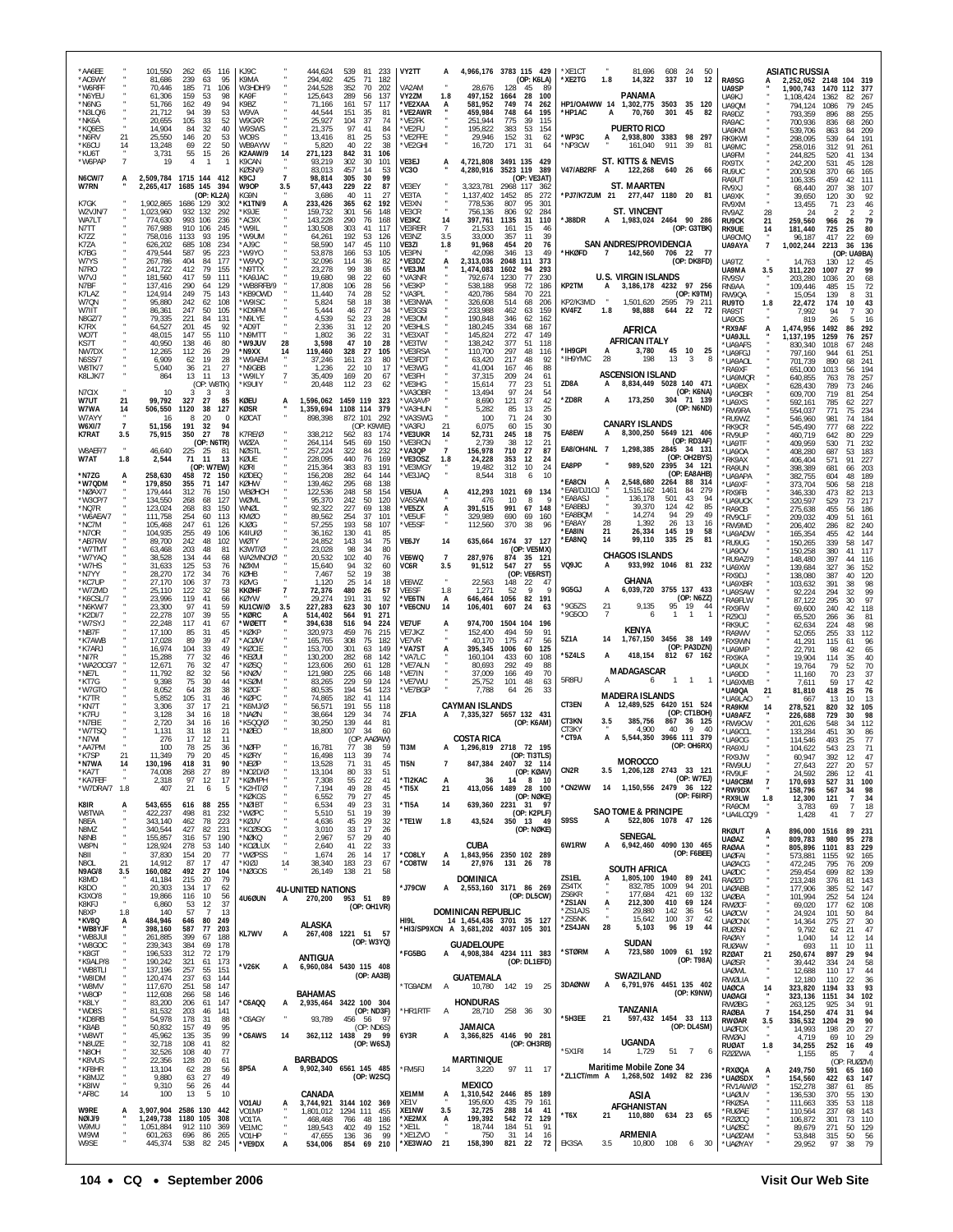| *RVØAL<br>*UAØFGZ                   |                | 16,500<br>12,816                                        | 108<br>96              | -39<br>71<br>38<br>51                      | * JA1GYO<br>*JH1FNU                  |                       | 7.918<br>7,560                    | 56<br>-33<br>64<br>21                 | 41<br>33                               | *JO6EDD<br>*JA6WFM                       | $\overline{7}$              | 1.232<br>100,128                                         | 22 13<br>483        | 30                              | -15<br>82       | UK9AA                           | $7^{\circ}$          | <b>UZBEKISTAN</b><br>869,528 2103 36 128       |                       |                                       | *TK/DJ9RR A                            |                | <b>CORSICA</b>                  | 644 42 170                                                  |
|-------------------------------------|----------------|---------------------------------------------------------|------------------------|--------------------------------------------|--------------------------------------|-----------------------|-----------------------------------|---------------------------------------|----------------------------------------|------------------------------------------|-----------------------------|----------------------------------------------------------|---------------------|---------------------------------|-----------------|---------------------------------|----------------------|------------------------------------------------|-----------------------|---------------------------------------|----------------------------------------|----------------|---------------------------------|-------------------------------------------------------------|
| *UAØFGN<br>*RNØSA                   |                | 7,372<br>5.913                                          | 53<br>54               | 35<br>41<br>35<br>38                       | *JE1UKM<br>*JN1HYU                   |                       | 7,452<br>6,600                    | 49<br>32<br>52<br>24                  | 37<br>36                               | JH7XGN                                   | A                           | 1,299,293                                                | 1294 138            | 253                             |                 | UK/JI2MED                       | A                    | 509,950 1025 61 174                            |                       |                                       |                                        |                | 163,664<br>CROATIA              |                                                             |
| *RWØUM<br>*RVØST<br>*UAØFBS         |                | 1,960<br>1,736<br>1,548                                 | 43<br>25<br>29         | 19<br>16<br>11<br>20<br>22<br>14           | *JE1JAC<br>*JG1FGL<br>*JK1NSR        |                       | 5,096<br>4,563<br>3,552           | 47<br>22<br>49<br>22<br>17<br>41      | 27<br>27<br>20                         | JA7DLE<br>JA7COI<br>JA7ZP                |                             | 663,336<br>315,436<br>46,170                             | 837<br>542<br>179   | 111<br>221<br>90<br>178<br>68   | -94             | *9M2TO                          | A                    | <b>WEST MALAYSIA</b><br>385,605 1429 85 200    |                       |                                       | 9A3ST<br>9A2VN<br>9A5Y                 | А<br>21        | 280,000<br>6,902<br>523,260     | 475<br>89 231<br>82<br>-16<br>- 42<br>1330<br>37<br>153     |
| *RAØUBN<br>*RAØCDF                  | 21             | 10<br>11,088                                            | 3<br>98                | 3<br>-3<br>-23<br>33                       | *JA1IWP<br>*JP1IOI                   |                       | 2,108<br>1,296                    | 33<br>16<br>44<br>26                  | 18<br>28                               | JA70WD<br>JH7XMO                         | 28<br>21                    | 3,910<br>87,847                                          | 46<br>380           | 13<br>35                        | 21<br>72        |                                 |                      | <b>EUROPE</b>                                  |                       |                                       | <b>9A8M</b>                            | $\overline{7}$ | 163,404                         | (OP: 9A3NM)<br>1240<br>23<br>85                             |
| *UAØSAD<br>*UAØQO<br>*RAØFI P       | 14             | 147,804<br>29,559<br>23.625                             | 584<br>216<br>190      | 25<br>84<br>27<br>62<br>20<br>43           | *JA1GSQ<br>*JH1MHA<br>* JA1MN J      |                       | 680<br>360<br>100                 | 22<br>16<br>28<br>17<br>22<br>14      | 18<br>23<br>13                         | <b>JA7NVF</b><br>JA7DOT<br><b>JA7MJ</b>  | 14<br>3.5                   | 91,637<br>23,764<br>14,520                               | 461<br>113<br>118   | 30<br>25<br>22                  | 61<br>71<br>-38 | OHØE                            | A                    | <b>ALAND ISLANDS</b><br>3,534,100 3745 138 452 |                       | (OP: OH2MM)                           | 9A9A<br>9A4W<br>9A2AJ                  | 3.5<br>1.8     | 583,360<br>166,314<br>89,300    | 2328<br>34<br>126<br>1380<br>21<br>85<br>994<br>19<br>81    |
| *RWØLZ                              | $\overline{7}$ | 27,838                                                  | 296                    | 23<br>39                                   | *JI1AVY<br>*JI1HEJ                   | 28                    | 10<br>3,240                       | 8<br>41<br>12                         | 8<br>18                                | <b>JM7TKK</b><br>JF7VVL/7                |                             | 4,400<br>180                                             | 69<br>8             | 16<br>6                         | 24<br>-6        | OHØM                            | 21                   | 442,750 1418 36 139                            |                       | (OP: OH5DX)                           | *9A5K<br>*9A3TU                        | А              | 2,534,280<br>177,100            | 2313<br>130<br>458<br>184<br>394<br>69                      |
| *TA2DA<br>*TA3DD                    | 21<br>7        | <b>ASIATIC TURKEY</b><br>114,904<br>675,176 1670 31 117 | 425                    | 28<br>78                                   | *JA1AAT<br>* JF1AI A<br>*7K4XNN      | 21                    | 333<br>322<br>80,784              | 10<br>12<br>332<br>35                 | $\overline{7}$<br>6<br>-5<br>67        | *JE7YSS<br>*JN7OJA                       | Α                           | 26,664<br>16,867                                         | 111<br>93           | 37<br>(OP: 7N4TEN)<br>39        | 64<br>49        | OHØZ                            | 1.8                  | 188,552 1484 23                                |                       | - 81<br>(OP: OH1JT)                   | *9A5AQA<br>*9A5YY<br>'9A4MN            |                | 64.206<br>21,978<br>16,800      | 123<br>261<br>51<br>154<br>32<br>67<br>126<br>21<br>54      |
|                                     |                | AZERBAIJAN                                              |                        |                                            | *JG1UKW<br>'JA1RQT                   |                       | 20,370<br>20,002                  | 140<br>-24<br>130<br>26               | 46<br>47                               | *JA7AEM<br>*JF7GDF/7                     |                             | 14,896<br>13,260                                         | 99<br>90            | 33<br>32                        | 43<br>36        | ZA/Z35M                         | А<br>$\mathsf{A}$    | <b>ALBANIA</b><br>495,420                      |                       | 1335 53 177                           | 9A3QB<br>'9A3VM                        | 28             | 7,130<br>4,988                  | 84<br>19<br>43<br>- 33<br>101<br>10                         |
| *4K9W<br>*4J4K                      |                | 345,268<br>1,353                                        | 25                     | 523 68 198<br>13<br>20<br>(OP: 4J8VHF)     | *JH1TXG<br>*JA1EM<br>*JA1PUK         |                       | 15,378<br>13,633<br>4,929         | 110<br>-23<br>110<br>24<br>44<br>-20  | 43<br>37<br>33                         | *JA7AXP<br>*JH8SLS                       | А                           | 2,832<br>749,436                                         | 31<br>830 120       | 20<br>-241                      | 21              | ZA/LZ5PL*                       |                      | 2.050<br><b>AUSTRIA</b>                        | 45 13                 | - 28                                  | *9A7D<br>'9A5D                         | 21             | 290,680<br>186,914              | 808<br>37<br>132<br>(OP: 9A2SD)<br>699<br>36<br>122         |
|                                     |                | CAMBODIA                                                |                        |                                            | 'JO1WIZ<br>*JH1DJD                   |                       | 2,906<br>2,706                    | 48<br>13<br>17<br>56                  | 22<br>24                               | *JA8CJY<br>*JK8JIC                       |                             | 105,794<br>4,320                                         | 249<br>41           | 61<br>108<br>18                 | -27             | OE2G                            | A                    | 1,346,356                                      |                       | 1901 95 312<br>(OP: OE2BZL)           | '9A4RV<br>'9А3В                        | $\cdot$<br>14  | 4,824<br>506,198                | - 20<br>52<br>-16<br>1637<br>34 120                         |
| *XU7AFB                             | A              | 22,892<br><b>CHINA</b>                                  | 262 43                 | 54                                         | *JA1DBG<br>*JH1XOQ<br>* JF1RRK       | 14                    | 950<br>252<br>14,355              | 22<br>10<br>10<br>110<br>-22          | 14<br>6<br>33                          | <b>JA9CWJ</b><br>JA9DOF                  | 14<br>3.5                   | 39,852<br>361                                            | 178<br>15           | 24<br>8                         | 58<br>-11       | OF1TKW<br>OE3GSA<br>*OE5CYL     | 14<br>A              | 27.090<br>373,616<br>57,252                    | 150<br>1125<br>282    | 34<br>92<br>35<br>117<br>36<br>120    | '9A6NCM<br>*9A3RE                      | $\cdot$<br>1.8 | 17.141<br>36,894                | (OP: 9A1AA)<br>154<br>-15<br>- 46<br>585<br>10<br>- 56      |
| *BGØAAI<br>*BG1DQU                  |                | 23.664<br>12.075                                        | 236<br>179             | 44<br>92<br>33<br>42                       | *JI1FDF<br>*JA1BJI                   |                       | 100<br>59,388                     | 19<br>238<br>29                       | 16<br>19<br>72                         | *JA9JFO<br>* JF9 JTS                     | А                           | 155,178<br>988                                           | 294<br>27           | 84<br>18                        | 138<br>-20      | OE8CCQ*<br><b>OF1BKA</b>        |                      | 38,675<br>17,901                               | 213<br>124            | 30<br>89<br>23<br>50                  |                                        |                | <b>CZECH REPUBLIC</b>           |                                                             |
| *BG4IZL<br>*BD1FBV<br>*BD4ALC       | 21             | 504<br>100<br>40,677                                    | 45<br>16<br>241        | 17<br>19<br>11<br>-8<br>28<br>63           | *JN1MSO/1<br>* JG4KF7/1<br>*JJ1RJR/1 |                       | 23,856<br>16,184<br>2,829         | 147<br>23<br>23<br>106<br>49<br>13    | 48<br>45<br>28                         | *JH9BWC<br>*JR9NVB<br>*JA9XBW            | 21<br>$\overline{7}$<br>3.5 | 4,896<br>34.743<br>10,395                                | 52<br>187<br>100    | 18<br>25<br>19                  | 30<br>59<br>38  | OE50WIG 21                      |                      | 40,128                                         | 225                   | 30<br>66<br>(OP: OE6WIG)              | OL8R<br>OK1EP                          | A              | 1,421,724                       | 3, 137, 913 2871 139 482<br>(OP: OK1FCJ)<br>1621 118 396    |
| *BA6QD<br>*B4TB                     | 14             | 24,696<br>46,788                                        | 236<br>383             | 22<br>50<br>28<br>56                       | *JE1SPY<br>*JE1TSD                   | 1.8                   | 2,457<br>520                      | 53<br>14<br>15<br>11                  | 13<br>9                                | <b>JJØJML</b>                            | Ą                           | 208,452                                                  | 504                 | 64<br>110                       |                 | CU2A                            |                      | <b>AZORES</b><br>A 7,915,656                   |                       | 6319 137 499<br>(OP: OH2UA)           | OK2PDT<br>OK2ABU                       |                | 1,192,800<br>710,684            | 1692<br>95<br>325<br>1392<br>83<br>263                      |
| *BA4DW                              | 1.8            | 2,080                                                   | 112 9                  | (OP: BA4TB)<br>11                          | *JH1GVY<br>JF2QNM                    |                       | 494<br>491,742                    | 18<br>10<br>715 116                   | 9<br>190                               | <b>JAØUMV</b><br>jhøfuw<br>JAØFVU        | $\overline{7}$<br>3.5       | 169,560<br>197,632<br>2,916                              | 335<br>614<br>53    | 77<br>139<br>32<br>14           | 96<br>22        | CU3AA<br>*CU2/OH3BHL 21         | 3.5                  | 156,017<br>10                                  | 1015<br>-8            | 16<br>- 73<br>$\mathbf{A}$            | OL6W<br>OK1DWF                         |                | 489,168<br>295,906              | 260<br>859<br>84<br>(OP: OK2FB)<br>747<br>64<br>183         |
| H <sub>2</sub> G                    | 14             | <b>CYPRUS</b><br>1,106,876 2449 36 131                  |                        |                                            | JA2FSM<br>JA2HO<br>JF2FIU            |                       | 179,124<br>87,350<br>46,843       | 379<br>91<br>209<br>82                | 145<br>132<br>78                       | JAØDAI<br><b>JHØNEC</b><br>*JAØBMS       | 1.8<br>А                    | 5,192<br>436,791<br>74.800                               | 58<br>629 103       | 15<br>188<br>58                 | 29<br>78        | *CU2JT                          | $\overline{7}$       | 191,760<br><b>BALEARIC ISLANDS</b>             | 732                   | 24<br>96                              | OK1MKU<br>OK1AXB                       |                | 276,828<br>225,243              | 259<br>441<br>95<br>196<br>561<br>65                        |
| C4M                                 | 1.8            | 141,201                                                 | 678                    | (OP: 5B4AGC)<br>17<br>-70<br>(OP: 5B4AGM)  | JH2OMM<br>JF2HVC                     | $\overline{1}$        | 10,659<br>51,633                  | 158<br>-61<br>74<br>27<br>236<br>31   | 41<br>72                               | *JGØMWU<br>AXVQIL*                       |                             | 65,600<br>32,130                                         | 257<br>185<br>185   | 66<br>51                        | 94<br>75        | EA6AZ<br>*EA6AFF                | A                    | 34,874<br>431,864                              | 207<br>1262           | 21<br>85<br>73<br>223                 | OK2PCL<br>OK2P7<br>OK5MM               |                | 187,425<br>104,475<br>100,170   | 326<br>71<br>154<br>147<br>390<br>52<br>785<br>20<br>85     |
| 4L1DX                               |                | <b>GEORGIA</b><br>12                                    | 2                      | $\overline{2}$<br>2                        | JA2KVD<br>JF2WXS<br>JH2FXK           | 3.5<br>1.8            | 35,451<br>5,876<br>5,310          | 157<br>30<br>17<br>63<br>52           | 71<br>35<br>29                         | *JAØBJY<br>*JJØAEB<br>* JAØRCK           |                             | 19,584<br>13,244                                         | 113<br>95<br>56     | 29<br>32<br>29                  | 39<br>45<br>49  | *EA6NB<br>*EA6DD                | 14                   | 334,800<br>119,944                             | 860<br>639            | 65<br>175<br>27<br>89                 | OK1AYY<br>OK1NE                        |                | 94.760<br>56,800                | 415<br>-37<br>147<br>124<br>265<br>36                       |
| 4L8A                                | $\overline{7}$ | 1,387,650 3159 35 139                                   |                        |                                            | *JH2NWP<br>*JA2AXB                   | A                     | 597,402<br>465,192                | 16<br>754 107<br>634 110              | 226<br>202                             | *JGØSXC<br>*JJØKWN                       |                             | 11,310<br>4,720<br>3,995                                 | 45<br>44            | 19<br>23                        | 21<br>24        | EU1PA                           | А                    | BELARUS<br>1.057.959                           |                       | 1715 102 339                          | OK1FRO<br>OK1FFU<br>OK5E               | 21             | 34.456<br>233,597<br>53,460     | 92<br>276<br>-26<br>672<br>37<br>114<br>77<br>247<br>-31    |
| VR2BG<br>VR2PX                      |                | <b>HONG KONG</b><br>2,237,754 2376 138<br>256.122       | 972                    | 336<br>62<br>124                           | * JA2KVB<br>*JA2IU<br>*JK2VOC        |                       | 289,248<br>260,517                | 454<br>-92<br>555<br>90<br>259<br>74  | 184<br>163<br>128                      | JAØGZ <sup>.</sup><br>*Jgøipw<br>*JHØBLI | 21                          | 2,005<br>176<br>1,952                                    | 32<br>9<br>33       | 19<br>5<br>12                   | 19<br>-6        | FW1CO<br>EU4LY<br>EW8CY         |                      | 735.585<br>645,290<br>548,430                  | 896<br>1289<br>1241   | 99<br>336<br>79<br>267<br>66<br>-237  | OK1DRQ                                 |                | 42,479                          | (OP: OK1NE)<br>191<br>27<br>- 80                            |
| VR2MY<br>VR2KW                      | 21<br>3.5      | 182,700<br>102,918                                      | 849<br>608             | 28<br>88<br>78<br>-24                      | *JA2VZL<br>*JR2SQU                   |                       | 104,030<br>86,618<br>65,208       | 234<br>61<br>196<br>60                | 100<br>96                              | *JHØEPI                                  | 14                          | 78,390                                                   | 337                 | 32                              | 20<br>74        | EW3LN<br>EW80F                  |                      | 456,181<br>118.852                             | 785<br>656            | 98<br>269<br>-34<br>138               | OL9Z<br>OK7XC                          | 14             | 287,700<br>245,705              | 1127<br>34<br>116<br>OK2PVF)<br>(OP<br>803<br>35<br>122     |
| *VR2JN<br>*VR2XLN                   | A              | 368,880<br>34,969                                       | 953<br>138             | 79<br>153<br>45<br>76                      | * JA2KKA<br>*JA2KPW<br>JA20VP        |                       | 56,012<br>46,609<br>43,296        | 188<br>51<br>150<br>52<br>146<br>56   | 83<br>75<br>76                         | UPØL                                     | A                           | KAZAKHSTAN<br>3,674,646 2908 111 375                     |                     | (OP: UN9LW)                     |                 | EW2EO<br>EU7SA<br>EU3AR         | 28                   | 42,485<br>7,050<br>3,807                       | 190<br>46<br>63       | 40<br>105<br>31<br>44<br>13<br>34     | OK4RQ<br>OK1FZM                        | 3.5            | 440,482<br>139,625              | 29<br>117<br>1979<br>793<br>25<br>100<br>17                 |
| *VU2BGS                             | A              | INDIA<br>200,207                                        |                        | 350 85 174                                 | *JQ2EHD<br>* JA2KCY                  |                       | 35,765<br>4,464                   | 137<br>49<br>22<br>46                 | 66<br>26                               | UN2E<br>UN6T                             |                             | 1,129,842<br>539,316                                     | 1296<br>811         | 82<br>$26^{\circ}$<br>74<br>210 |                 | <b>EW7KR</b><br>EW8EW           | 14<br>$\overline{7}$ | 92,872<br>476,319                              | 563<br>1985           | 79<br>25<br>37<br>142                 | OL6T<br>OK1FHI                         |                | 111,072<br>92,778               | 901<br>79<br>OK1DCF)<br>(OP)<br>827<br>77<br>17             |
| *VU2NXM                             |                | 57.900<br><b>IRAQ</b>                                   | 171                    | 51<br>-99                                  | * JA2AJA<br>*JA2XCR<br>*JE2HCJ       | 14                    | 1,364<br>77,214<br>64,064         | 35<br>11<br>320<br>-31<br>233<br>35   | 11<br>71<br>77                         | UN8GA<br>UN2C<br>*UN3M                   | $\overline{7}$<br>3.5<br>А  | 40,807<br>447,024<br>2,005,515                           | 234<br>1395<br>2036 | 16<br>29<br>105<br>91<br>278    | 57              | EW7LO<br>EW2DN<br>EU1AZ         | 3.5                  | 176,800<br>16,640<br>251,844                   | 857<br>152<br>1531    | 29<br>107<br>16<br>64<br>25<br>99     | OK1QM<br>OK2YT<br>OL7P                 |                | 91,759<br>70,043<br>63,750      | 74<br>828<br>15<br>609<br>15<br>74<br>71<br>774<br>-14      |
| YI9LZ                               | А              | 56,160                                                  |                        | 212 30 74                                  | *JL2LPX<br>*JR2TMB                   |                       | 32,233<br>10,614                  | 181<br>30<br>85<br>23                 | 56<br>35                               | *UN7QF<br>*UNØC                          |                             | 15.900<br>10,062                                         | 159<br>58           | 25<br>35                        | 50<br>51        | EW8DX<br>*EU1DX                 | А                    | 170.748<br>890,015                             | 1346<br>1146          | 20<br>88<br>103<br>328                | OK2BZ                                  |                | 55,890                          | (OP: OK1CRM)<br>74<br>453<br>16                             |
| 4X4DZ<br>4X6FR                      | 21<br>7        | ISRAEL<br>773,761<br>899,968                            | 1903<br>2225           | 36 127<br>125<br>33                        | *JE2OTM<br>*JH1HTQ/2<br>*JA2GTW      |                       | 45,472<br>32,640<br>20,002        | 197<br>29<br>180<br>28<br>122<br>23   | 69<br>57<br>50                         | *UN7EX<br>*UN5J<br>*UN7BN                | 28<br>21                    | 224<br>228,361<br>12,508                                 | -7<br>943<br>84     | $\overline{7}$<br>27<br>15      | 92<br>44        | *EW1KT<br>*EU1CB<br>*EU4CQ      |                      | 224.952<br>154.660<br>130,248                  | 609<br>621<br>467     | 69<br>204<br>43<br>147<br>56<br>187   | OK2TRN<br>OK1IBP<br>OK1FAV             |                | 52,851<br>45,846<br>37,807      | 557<br>14<br>65<br>13<br>68<br>483<br>425<br>12<br>65       |
| 4Z5LA<br>*4Z4TL                     | 3.5<br>А       | 158,928<br>263,032                                      | 748<br>431             | 16<br>68<br>58<br>186                      | *JA2PFO                              |                       | 2,970                             | 40<br>12                              | 15                                     | *UN4PD<br>*UN7JX                         | 14                          | 87,813<br>69.012                                         | 345<br>364          | 24<br>20                        | 75<br>61        | *EW2EG<br>*EW6DX                | 14                   | 2,411<br>41,904                                | 72<br>216             | 15<br>30<br>22<br>75                  | OK2VWB<br>OK1FOG                       |                | 30,464<br>29,380                | 58<br>368<br>10<br>424<br>53<br>12                          |
| *4Z5MU<br>*4X1VF                    | 28             | 53,599<br>1,890                                         | 191<br>27              | 50<br>83<br>11<br>-17                      | JF3CCN<br>JF3KNW<br>JA3IKG           | A                     | 505,042<br>155,996<br>97.054      | 641 119<br>292<br>- 89<br>266<br>-58  | 254<br>147<br>107                      | *UN4PG<br>*UN7JID<br>*UN7IT              | $\overline{7}$<br>1.8       | 64,365<br>25.122<br>26,680                               | 239<br>177<br>203   | 26<br>18<br>10                  | 79<br>61<br>48  | *EV6Z<br>*EU2MM<br>*EW6AL       | 7                    | 105,900<br>88.084<br>65,637                    | 888<br>536<br>390     | 23<br>77<br>-24<br>98<br>26<br>91     | OK1AVY<br>OK1FC<br>OK1ICJ              |                | 22,325<br>17,550<br>10,500      | 78<br>124<br>17<br>231<br>11<br>54<br>58<br>123<br>12       |
| JF1SQC                              | A              | JAPAN<br>2.176.850                                      |                        | 1980 136 289                               | JR3XEX<br>JG3WCZ                     |                       | 79,119                            | 232<br>76<br>2                        | 101<br>$\mathcal{P}$                   | *UN6P                                    |                             | 19,329                                                   | 220                 | 11                              | 40              | *EV6M                           | 1.8                  | 8,976                                          | 213                   | $\overline{7}$<br>37                  | OK5AA<br>OK1RF                         | 1.8            | 8.400<br>232,185                | 41<br>$\overline{7}$<br>169<br>1391<br>23<br>92             |
| JE1CKA<br>JA1JKG<br>JA1TMG          |                | 1,880,016<br>530.140<br>425.365                         | 1798 134<br>917<br>748 | 290<br>86<br>174<br>86<br>155              | JA3ETD<br>JH3AIU<br>JA3DAY           | 21<br>14              | 420<br>461,520<br>35,010          | 42<br>15<br>1263<br>-36<br>29<br>166  | 27<br>108<br>61                        | HL5UOG<br>*6K2DIO                        | A<br>А                      | KOREA<br>3,981<br>46,172                                 | 53<br>407           | 22<br>45                        | 23<br>52        | 005Z0                           | 14                   | <b>BELGIUM</b><br>469,376                      |                       | 1433 36 116<br>(OP: ON5ZO)            | OK <sub>1</sub> IW<br>OK1DWJ<br>*OK2ZC | А              | 45,156<br>7,696<br>1.409,980    | 673<br>60<br>-11<br>13<br>61<br>65<br>1786<br>108<br>385    |
| JA1QOW<br>JO1WKO                    |                | 312,666<br>246,030                                      | 506<br>379             | 158<br>88<br>93<br>202                     | JA3AYX<br>JA3XOG                     | $\overline{7}$        | 8.536<br>43,022                   | 23<br>78<br>181<br>27                 | 32<br>71                               | 6K2ABX<br>*HL2FDW                        | 14<br>-7                    | 9.030<br>116,523                                         | 57<br>604           | 30<br>33                        | 40<br>74        | <b>ON4AEK</b><br>ON4CCP<br>OR5N | 7<br>3.5             | 380,568<br>65,268<br>18,688                    | 1600<br>870<br>290    | 35 122<br>-11<br>- 52<br>-9<br>55     | *OL6P                                  |                | 1,266,694                       | 1630<br>106<br>367<br>(OP: OK2WTM)                          |
| JA1HP<br>7J1ABD<br>JH1EVD           |                | 224,620<br>98,808<br>57.218                             | 466<br>246<br>177      | 79<br>141<br>74<br>110<br>55<br>79         | JS3CTQ<br>JA3GN<br>*JG3LGD           | 3.5                   | 33,620<br>16,817<br>196,560       | 169<br>-25<br>122<br>23<br>326 100    | 57<br>44<br>152                        | *DS4NMJ                                  |                             | 6,960<br>KYRGYZSTAN                                      | 146                 | 20                              | 38              | OT5B                            | A                    | 681,992                                        | 1308                  | (OP: ON4NOK)<br>73 253                | *OK1DOL<br>*OK2DU<br>OL6BA             |                | 1,078,020<br>937.097<br>925,880 | 1392 101<br>351<br>1488<br>98<br>315<br>1462<br>91<br>304   |
| JR1VAY<br>JL1LNC<br>J010ZI          |                | 27,246<br>26,992<br>11,957                              | 103<br>129<br>83       | 47<br>67<br>48<br>64<br>30<br>42           | *JA3AVO<br>*JH3CUL<br>*JA2CX/3       |                       | 77,700<br>66,456<br>63,282        | 212<br>60<br>65<br>203<br>209<br>62   | 90<br>91<br>97                         | EX2A<br>EX2X                             | A                           | 1,230,272 1425<br>1,045,482 1330 80 246                  |                     | 90<br>286                       |                 | *ON6NR                          |                      | 600.972 1002 84 282                            |                       | (OP: ON4AEB)<br>(OP: ON4RU)           | *OK1HX<br>*OLØA                        |                | 845,610<br>836,271              | 98<br>328<br>1141<br>1192 101<br>322                        |
| JA1MRE<br>JA1CSB                    |                | 2,961<br>1.116                                          | 44<br>24               | 23<br>-24<br>9<br>9                        | JI3DNN<br>*JG3FWI                    |                       | 23,668<br>2,622                   | 148<br>46<br>37<br>24                 | 76<br>33                               | JT1CO                                    | A                           | MONGOLIA<br>1,516,653 2286 120 267                       |                     |                                 |                 | ON5SV<br>OO6ML*                 |                      | 139,840                                        |                       | 493 47 137                            | OK2QX<br>*OK2TCW                       |                | 820,836<br>753,424              | (OP: OK1CZ)<br><b>INAP INP</b><br>-347<br>1110<br>90<br>302 |
| JA1XZF<br>JS1IFK<br>JS10YN          | 28<br>21<br>14 | 4,107<br>78,234<br>191,064                              | 46<br>338<br>667       | 17<br>25<br>33<br>69<br>35<br>79           | *JR3E0I<br>*JF3BFS<br>*JL3TEM        | 21                    | 195,600<br>104,186<br>37,636      | 668<br>35<br>386<br>-36<br>180<br>34  | 85<br>77<br>63                         | JT1BH<br>JT1DA                           | 21<br>$\overline{7}$        | 88,650<br>156,113                                        | 737<br>927 27       | -24                             | 66<br>80        | ON6LY*<br>*005JD                |                      | 95,616<br>20,825                               | 169 29                | (OP: ON6ML)<br>424 37 129<br>90       | *OK1VD<br>*OK1KQH                      |                | 646,092<br>536,956              | 1018<br>92<br>301<br>1047<br>71 231<br>(OP: OK1BA)          |
| JA1GS<br>7N4KDU                     |                | 14.160<br>3,704                                         | 104<br>40              | 23<br>36<br>16<br>27                       | *J03FU0                              | 14                    | 66,825                            | 291<br>-31                            | 68<br>(OP: JJ1BDX)                     | JD1AMA                                   | 7                           | OGASAWARA ISLANDS<br>414,060 1673 35                     |                     |                                 | 99              | *ON7BS                          |                      | 3,355                                          | 57 17                 | (OP: ON5JD)<br>-38                    | *OK2EC<br>*ОК8НА                       |                | 534,800<br>507,850              | 1060<br>76 274<br>265<br>952<br>85                          |
| JK1LUY<br>JH1AEP<br>7M4AOE          | $\overline{7}$ | 132<br>411,685<br>1,353                                 | 9<br>1182<br>31        | -5<br>-6<br>34<br>103<br>15<br>18          | *JK3GWT<br>*JN3DSH<br>*JH3MSA        |                       | 52,348<br>30,738<br>3,060         | 266<br>-29<br>152<br>31<br>37<br>16   | 63<br>63<br>20                         | A45XR                                    | A                           | OMAN<br>9,626,226 5519 154 500                           |                     |                                 |                 | ON5WL*<br>*006FC                |                      | 2,613<br>2,310                                 | 46 13<br>97           | 26<br>24<br>53<br>(OP: ON6FC)         | *OK1AY<br>*OK1DKR<br>*OK1ZP            |                | 500,625<br>489,552<br>431,940   | 791<br>89<br>286<br>287<br>693<br>89<br>883<br>234<br>79    |
| JH10GC<br>JH1APZ                    | 3.5            | 137,088<br>11,220                                       | 590<br>94              | 29<br>83<br>21<br>39                       | *JI3JMG<br>*JN3QVC                   | $\overline{\cdot}$    | 1,612<br>38,024                   | 22<br>12<br>152<br>28                 | 14<br>69                               | *A45WG                                   | 21                          | 2,014                                                    | 36 16               |                                 | 22              | *ON9CTZ<br>*ON4KVA              | $\overline{7}$       | 208,656<br>2,695                               | 65                    | 1051 26 112<br>8<br>- 27              | *OK1AJR<br>*OK1FCA                     |                | 424,560<br>383,040              | 266<br>663<br>-82<br>949<br>198<br>54                       |
| JR4PMX/1<br>7K1CPT<br>JA1XEM        |                | 10,150<br>612<br>592                                    | 70<br>21<br>17         | 21<br>37<br>9<br>-8<br>$\overline{7}$<br>9 | *JG3EHD<br>*JI3KDH                   | 1.8                   | 240<br>1,710                      | 10<br>38<br>13                        | $\overline{4}$<br>$\overline{4}$<br>17 | *7Z1SJ<br>*HZ1IK                         | Α<br>$\overline{7}$         | SAUDI ARABIA<br>83,475 200 55 104<br>667.821 1749 34 113 |                     |                                 |                 | T96Q                            | 21                   | BOSNIA-HERZEGOVINA<br>570,473 1613 37 142      |                       |                                       | *OK7MT<br>'OK1GS<br>*OK1DKO            |                | 350,721<br>324,250<br>289,050   | 216<br>637<br>77<br>857<br>43<br>207<br>212<br>643<br>70    |
| JE1SCJ<br>JA1VVH                    |                | 224<br>220                                              | -8<br>17               | 8<br>6<br>10<br>10                         | JH4UYB<br>JA4YHX                     | А                     | 4,160,646 2879 168 399<br>146,590 | 302 82                                | 132                                    |                                          |                             | <b>SINGAPORE</b>                                         |                     |                                 |                 | *T93Y<br>*T92M                  | A<br>21              | 245,358<br>31,680                              | 414<br>178            | - 70<br>188<br>27<br>72               | *OK2BQL<br>*OK2VX                      |                | 263,857<br>237,168              | 71 218<br>673<br>650<br>52<br>191                           |
| <b>JA1KVT</b><br>*JI1RXQ<br>*JH1RNI | 1.8<br>А       | 1,488<br>736,452<br>331,170                             | 30<br>919 113<br>530   | 12<br>12<br>211<br>90<br>176               | JA4FSR<br>JM4WUZ                     | 21                    | 56,384<br>60,164                  | 193<br>-51<br>291<br>28               | (OP: JA4CZM)<br>-89<br>61              | 9V1CW<br>9V1YC                           | Α<br>3.5                    | 86,728<br>96,594                                         | 268<br>485          | 52<br>27                        | -96<br>75       | *T940M<br>*T9/VE3ZIK            | 7                    | 210,080 1258<br>153,036                        | 1092                  | 28<br>102<br>21<br>96                 | *OK1CO<br>*OK2KJ<br>*OK1DVK            |                | 231,840<br>225,348<br>208,554   | 575<br>221<br>67<br>641<br>48<br>163<br>373<br>262<br>83    |
| * JA1PS<br>*JG1TVK                  |                | 183,633<br>173,776                                      | 367<br>355             | 154<br>86<br>76<br>158                     | JF4VVM<br>JA4AQZ                     | 14<br>$\overline{7}$  | 335,098<br>14,992                 | 1046<br>-37<br>109<br>23<br>-73       | 94<br>33<br>-32                        | 4S7EXG                                   | А                           | <b>SRI LANKA</b><br>436,224                              | 727                 | 86 198                          |                 | LZ2DF                           | Ą.                   | <b>BULGARIA</b><br>699,614                     |                       | 804 123 331                           | *OK1TD<br>*OK1MLP                      |                | 205,785<br>194,880              | 435<br>203<br>-66<br>491<br>167<br>57                       |
| *JA1BUI<br>*JH1SWD<br>*JP1QDH       |                | 169,122<br>138,491<br>129,978                           | 356<br>311<br>309      | 80<br>133<br>78<br>119<br>111<br>63        | JA4DHN<br>*JA4AQR<br>*JE4MHL         | А                     | 7,623<br>108,232<br>98,460        | 15<br>284<br>60<br>245<br>73          | 106<br>107                             | *4S7NI                                   | 14                          | 42<br>TAIWAN                                             | 3                   | 3                               | -3              | LZ1BJ<br>LZ2PL<br>LZ5T          | 3.5                  | 595,276<br>118,137<br>68,464                   | 1038<br>474<br>680 15 | 78<br>-254<br>51<br>108<br>- 73       | *OK1HCG<br>*OK2VP<br>*OK2PBG           |                | 168,912<br>151,616<br>148,125   | 564<br>46<br>170<br>458<br>154<br>52<br>199<br>362<br>60    |
| <b>MAHTAL*</b><br>*JG10WV           |                | 105,450<br>101,352<br>85,462                            | 306<br>215             | 69<br>121<br>88<br>118                     | * JA4BAA<br>*JH4OYA                  | $\cdot$<br>21         | 81,210<br>-71                     | 244<br>69<br>-5                       | 103<br>$\overline{4}$<br>3             | *BU2AI                                   | A                           | 299,288<br>TAJIKISTAN                                    |                     | 926 79 130                      |                 | *LZ9R                           | А                    | 1,036,741                                      |                       | (OP: LZ3RR)<br>1430 96 353            | *OK2BND<br>*OK1HGM                     |                | 135,680<br>130,901              | 165<br>456<br>47<br>395<br>54<br>169                        |
| * JA1IZ<br>*JA1XPU<br>*JA1CP        |                | 82,820<br>82,620                                        | 230<br>222<br>241      | 68<br>105<br>66<br>-98<br>69<br>101        | *JR4GPA<br>JE5JHZ                    | A                     | 35,796<br>67,536                  | 209<br>21<br>184<br>-64               | 55<br>104                              | EY7AF<br>EY8MM                           | A<br>$\overline{7}$         | 2,523,430 2678 103 310<br>1,085,276 2347 39 142          |                     |                                 |                 | *LZ1QV<br>*LZ5XQ                |                      | 274,166<br>255,373                             | 515<br>707            | (OP: LZ3YY)<br>88 238<br>65<br>198    | *OK1AUP<br>*OK1MZO<br>*OK1FWW          |                | 129,950<br>129,750<br>125,780   | 350<br>57<br>169<br>190<br>365<br>60<br>45 145<br>463       |
| *7N4CLI<br>*JE1COB<br>*JA1MVK       |                | 64,207<br>63,066<br>53,196                              | 210<br>198<br>196      | 60<br>83<br>57<br>81<br>47<br>85           | JA5DQH<br>JA5APU<br>*JG5DHX/5 A      | 21<br>14              | 398,811<br>110,776<br>25,200      | 1043<br>38<br>483<br>-36<br>109<br>42 | 109<br>-86<br>58                       | EY8CQ                                    | 1.8                         | 36,540<br>THAILAND                                       | 266                 | 11                              | -49             | *LZ3SM<br>*LZ2ITU<br>*LZ1GU     |                      | 242,858<br>114,369<br>50,232                   | 544<br>439<br>123     | 66<br>200<br>48<br>153<br>-58<br>110  | *OK5TM<br>*OK2BNC                      |                | 119,889                         | 46 127<br>393<br>(OP)<br>OK2BPL)<br>59                      |
| *JP1SRG<br>*JA1IE                   |                | 51,338<br>48,750                                        | 168<br>175             | 78<br>55<br>55<br>75                       | *JR5HXU<br>*JA5RB                    |                       | 24,640<br>21,879                  | 96<br>42<br>110<br>43                 | 68<br>56                               | <b>HSØAC</b>                             | А                           | 366,704                                                  |                     | 931 57 151<br>(OP: OZ1HET)      |                 | *LZ1ONK<br>*LZ1MC               |                      | 9,576<br>7,632                                 | 164<br>67             | 11<br>52<br>25<br>47                  | *OK1TFH<br>*OK2BJ                      | ×              | 116,859<br>95,592<br>90,095     | 369<br>149<br>423<br>37 131<br>277<br>59<br>126             |
| * JA1HG<br>*JJ1JGI<br>*JA1HFY       |                | 46,500<br>42,812<br>41,674                              | 159<br>150<br>185      | 54<br>71<br>53<br>86<br>54<br>80           | * JA5IDV<br>*JA5JGV                  | 21<br>1.8             | 10<br>447                         | -4<br>14                              | 3<br>-3<br>9<br>9                      | *HSØZAR<br>'HSØZGL                       | A                           | 2,085,369<br>168,682                                     | 2269 116 313<br>489 | (OP: K3ZO)<br>56 137            |                 | *172.JR<br>*LZ9X                | 28                   | 4,420<br>8,883                                 | 88<br>87              | 16<br>49<br>- 17<br>46<br>(OP: LZ1RB) | *OK2BDF<br>*OK1LO<br>*OK2SWD           |                | 82,812<br>66,144<br>57,722      | 309<br>50<br>151<br>42 114<br>278<br>337<br>25<br>108       |
| *JH1WFK<br>*JA1HTG                  |                | 39,088<br>34,544                                        | 151<br>132             | 44<br>68<br>53<br>74                       | JA6BGA<br>JA6WIF                     | А<br>28               | 136,619<br>14,022                 | 273 79<br>116<br>-21                  | 157<br>36                              | E20YLM                                   | 14                          | 23,068                                                   | 146 25              |                                 | 54              | *LZ4AE<br>*I 727G               | 21                   | 47,432<br>17.168                               | 210<br>120            | 28<br>70<br>26<br>48                  | *OK1AKB<br>*OK1DSX                     |                | 37,310<br>20,790                | 101<br>233<br>29<br>85<br>39<br>60                          |
| *JA1CPZ<br>*7K1PYG<br>*JA1BFN       |                | 33,813<br>27,945<br>18,252                              | 136<br>122<br>113      | 45<br>72<br>51<br>64<br>34<br>44           | JA6BZI<br>JA6GCE<br>JH6WHN           | $\overline{7}$<br>3.5 | 116,466<br>45,591<br>16,491       | 344<br>33<br>247<br>-26<br>117<br>22  | 108<br>65<br>47                        | ZC4LI                                    | 21                          | UK BASES ON CYPRUS<br>849,400 2202 33 122                |                     |                                 |                 | *LZ4JO<br>LZ5AZ*<br>*LZ2CE      | 14                   | 60,135<br>50,687<br>35,680                     | 333<br>320<br>249     | 25<br>70<br>20<br>71<br>21<br>59      | *OK1ARO<br>*OK2PAD<br>*OK1KMG          |                | 10,220<br>1,998<br>528          | 49<br>76<br>21<br>22<br>30<br>15<br>16<br>20<br>6           |
| *JA1WHG<br>*JA1WQX                  |                | 13,708<br>12,936                                        | 106<br>79              | 42<br>50<br>33<br>44                       | *JH6QFJ<br>*JA6CYL/6                 | А                     | 229,116<br>221,175                | 70<br>574<br>407<br>81                | 113<br>144                             |                                          |                             | UNITED ARAB EMIRATES                                     |                     |                                 |                 | *LZ2VP<br>*LZ1AG                | 1.8                  | 14,740<br>3,526                                | 125<br>85             | 51<br>16<br>8<br>35                   | *OK1DJS                                | 28             | 1,255                           | (OP: OK1FUW)<br>10<br>23<br>33                              |
| *JR1UMO<br>*JA1FWY<br>*7N4QCQ       |                | 10,880<br>9,282<br>8,631                                | 55<br>100<br>72        | -41<br>44<br>19<br>23<br>27<br>36          | *JQ1AHZ/6<br>*JA6BWB<br>*JA6BIF      | 21                    | 28,222<br>7,915<br>4,512          | 133<br>46<br>90<br>10<br>62<br>18     | 57<br>40<br>29                         | A61Q<br>A61AR                            | A<br>$\overline{7}$         | 1,865,490 2403 81 249<br>1,197,180 2670 37 143           |                     | (OP: RV6LNA)                    |                 | *SVØXAI/9                       | A                    | CRETE<br>134,714                               |                       | 635 42 151                            | *OK2ZJ<br>*OK2N                        | 21             | 782<br>170,040                  | 16<br>8<br>- 15<br>473 36 120<br>(OP: OK2NN)                |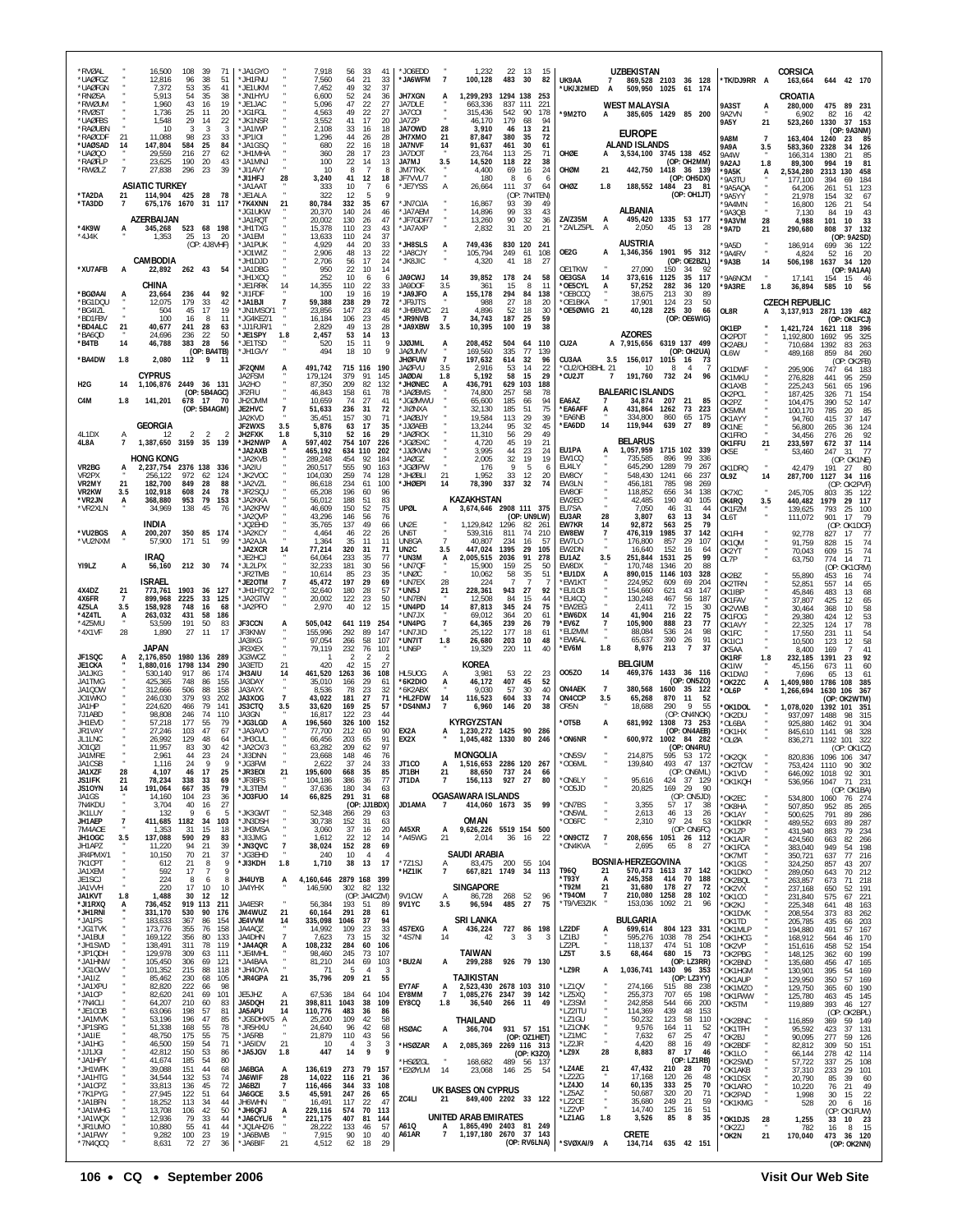| *OK2TBC                      |                       | 73,810                          | 266              | 33<br>88                          | RZ3AV                   |     | 441,324              | 847                               | 82 287                 | *RZ3AMW                        |                | 58,752                          | 367         | 28<br>125                        |                        |                           | <b>FRANCE</b>          |                                         | *DL2ANM                 |          | 142,344            | 440<br>51<br>- 165                    |
|------------------------------|-----------------------|---------------------------------|------------------|-----------------------------------|-------------------------|-----|----------------------|-----------------------------------|------------------------|--------------------------------|----------------|---------------------------------|-------------|----------------------------------|------------------------|---------------------------|------------------------|-----------------------------------------|-------------------------|----------|--------------------|---------------------------------------|
| *OK1MMN<br>*OK1DRX           |                       | 32,660<br>4,515                 | 183<br>61        | 20<br>51<br>15<br>20              | UA3UJE<br>RV1CC         |     | 396,490<br>363,216   | 899<br>67<br>702<br>85            | 243<br>244             | 'RW4AD<br>RZ30V                |                | 54,786<br>53,946                | 315<br>216  | 29<br>109<br>42<br>120           | TM6X                   | А                         | 4,290,840              | 3606 131 449                            | *DF6MU<br>*DL8ZAJ       |          | 140,657<br>139,308 | 346<br>59<br>150<br>368<br>62         |
| *OK1KZ                       |                       | 3,457                           | 66               | 12<br>15                          | RA4PO                   |     | 315,150              | 679<br>85                         | 245                    | 'RV3LQ                         |                | 52,864                          | 243         | 33<br>95                         | F5RAB                  |                           | 473,882                | (OP: F5VHY)<br>982<br>69<br>244         | *DL8DWW                 |          | 137,837            | 166<br>460<br>50<br>153               |
| *OK1FDR<br>*OK1GI            | 14                    | 440,398<br>105,256              | 1209<br>547      | 36<br>130<br>29<br>89             | RX1CD<br>RK1NA          |     | 289,849<br>184,016   | 540<br>73<br>533<br>58            | 256<br>190             | *UA3RW<br>*RA3DH               |                | 51,975<br>45,885                | 270<br>180  | 49<br>116<br>37<br>96            | F6CXJ<br>F6GQ0         |                           | 315,675<br>89,011      | 673<br>72<br>233<br>340<br>43<br>124    | *DL5ARM<br>*DF7ZS       |          | 137,640<br>137,592 | 149<br>556<br>36<br>261<br>170<br>64  |
| *OK2BRA<br>*OK2PYA           |                       | 85,578<br>47,730                | 430<br>218       | 22<br>80<br>22<br>64              | RK3BA<br>RA3TT          |     | 176,847<br>149,328   | 417<br>62<br>373<br>61            | 191<br>143             | *UA4PAY<br>'RV3BQ              |                | 44,588<br>42,706                | 200<br>203  | 37<br>105<br>31<br>100           | F6ARC<br>F6FJE         | $\overline{7}$<br>3.5     | 959,139<br>67,405      | 2935<br>38<br>133<br>662<br>14<br>71    | *DK3WN<br>*DLØK         |          | 134,640<br>122,901 | 477<br>54<br>166<br>406<br>50<br>163  |
| *OK1BLU<br>*OL5DX            |                       | 20,325<br>1,838                 | 216<br>29        | 17<br>58<br>11<br>21              | RU3AV<br>RN4AK          |     | 135,788<br>71,940    | 498<br>40<br>325<br>37            | 126<br>128             | *UA1TAN<br><b>RX3BP</b>        |                | 42,085<br>34,425                | 183<br>100  | 29<br>66<br>57<br>96             | F5PHW                  |                           | 23,760                 | 348<br>10<br>56                         | DJ2RG                   |          | 122,760            | (OP: DJ2ZS)<br>522<br>157<br>41       |
| *OK1FHL                      | $\overline{7}$        | 186,728                         | 917              | 29<br>107                         | RU6MD                   |     | 62,988               | 297<br>39                         | 135                    | 'RX4HX                         |                | 31,995                          | 153         | 39<br>96                         | F8BPN<br>F6CWA         | 1.8                       | 53,088<br>38.151       | 540<br>14<br>70<br>410<br>15<br>66      | *DL7UIO                 |          | 118,590            | 460<br>38<br>139                      |
| *OL4W                        |                       | 129,572                         | 871              | 25<br>91<br>(OP: OK1IF)           | UA3DSS<br>UA6LLE        |     | 39,751<br>24,024     | 221<br>32<br>126<br>38            | 95<br>66               | <b>RV3MI</b><br>'RX3AW         |                | 30,174<br>28,792                | 201<br>127  | 22<br>85<br>38<br>84             | *Г6НКА<br>*F6FTB       | А                         | 1.654.797<br>822,187   | 1940<br>95<br>362<br>1214<br>92<br>305  | 'DR5T                   |          | 116,600            | 273<br>51<br>161<br>(OP: DJ3IW)       |
| *OK2HI<br>*OK2DW             |                       | 97,343<br>49,337                | 446<br>288       | 30<br>108<br>25<br>78             | RK3QS<br>UA1AKE         |     | 22,523<br>19,380     | 139<br>28<br>72<br>50             | 73<br>64               | *RA3GFG<br>*RA3FH              |                | 28,689<br>28,000                | 181<br>97   | 33<br>98<br>58<br>82             | *F5QF<br>*F5UKL        |                           | 691,793<br>466,468     | 1041<br>80<br>279<br>900<br>68<br>209   | *DL2GBB<br>*DL5CD       |          | 110,894<br>101,370 | 339<br>45<br>133<br>419<br>50<br>168  |
| *OK2UQ<br>*OK1JOK            | 1.8                   | 11,163<br>22,140                | 150<br>401       | 11<br>50<br>9<br>51               | RW4NH<br>RX6LDB         |     | 18,281<br>8,384      | 70<br>41<br>126<br>17             | 60<br>47               | RZ6LB<br>*RW6CW                |                | 25,986<br>25,276                | 89<br>117   | 59<br>83<br>48<br>94             | *F8AAN                 |                           | 458,988                | 987<br>74<br>202<br>58<br>209           | *DL8ULO<br>*DL1RTS      |          | 98,325<br>96,278   | 405<br>53<br>154<br>344<br>41<br>120  |
| *OK1MNW                      |                       | 20,544                          | 300              | 10<br>54                          | RD3AT                   |     | 6,572                | 108<br>15                         | 47                     | *UA4HQS                        |                | 24,672                          | 119         | 34<br>62                         | *F6DYX<br>*F5NQL       |                           | 303,045<br>244,736     | 692<br>687<br>56<br>183                 | *DL2HYH                 |          | 94,965             | 314<br>147<br>48                      |
| *OK1FM                       |                       | 3,948                           | 89               | 37<br>10                          | RZ3DX<br>RA6AFB         | 28  | 4,760<br>10          | 38<br>24<br>5<br>2                | 32<br>2                | 'UA6FQ<br>'UA3AKI              |                | 23,391<br>21,681                | 98<br>141   | 45<br>68<br>25<br>74             | *F8EEQ<br>*F5AIB       |                           | 193,500<br>128,312     | 507<br>68<br>182<br>467<br>38<br>134    | *DL1SBF<br>*DL8UVG      |          | 90,440<br>87,584   | 259<br>136<br>54<br>137<br>314<br>47  |
| 0Z4RT                        |                       | <b>DENMARK</b><br>287,722       | 651              | 59<br>204                         | RZ6FA<br>RW6HX          | 21  | 250,305<br>177,727   | 33<br>785<br>754<br>33            | 132<br>118             | *RW3LL<br>*RU3AT               |                | 19,392<br>15,752                | 142<br>74   | 27<br>74<br>39<br>49             | *F8CIL<br>*F5JY        |                           | 97,722<br>95,172       | 48<br>263<br>130<br>358<br>31<br>101    | *DL9LM<br>*DL8UFO       |          | 86,532<br>83,834   | 437<br>26<br>92<br>125<br>322<br>42   |
| OZ1JTE<br>OZ8SW              |                       | 270,084<br>116,816              | 525<br>275       | 77<br>240<br>51<br>145            | UA4LU<br>RA6DB          |     | 160,284<br>101,556   | 710<br>30<br>428<br>28            | 118<br>98              | 'UA4WAG<br>'RZ6AE              |                | 11,970<br>10,181                | 99<br>94    | 29<br>66<br>23<br>57             | *F5INJ                 |                           | 67,452                 | 317<br>38<br>116                        | *DL8NBJ<br>*DM3PKK      |          | 83,700<br>80,000   | 291<br>45<br>135<br>254<br>46<br>114  |
| OZØJ                         |                       | 24.112                          | 176              | 37<br>100                         | RA3AN                   |     | 45,240               | 253<br>25                         | 79                     | <b>RA6AAW</b>                  |                | 9,632                           | 50          | 38<br>48                         | *F5AKL<br>*F6ABI       |                           | 63,712<br>47,040       | 208<br>50<br>126<br>296<br>36<br>111    | *DL3DRN                 |          | 77,916             | 274<br>126<br>46                      |
| OZ7BQ<br>OZ7AEI              | 3.5                   | 48,208<br>12.060                | 377<br>170       | 17<br>75<br>11<br>56              | UA3AO<br>RK3ER          |     | 44,414<br>10,287     | 247<br>26<br>147<br>23            | 80<br>58               | RA3MB<br>UA3VFI                |                | 9,345<br>9,072                  | 76<br>108   | 28<br>61<br>17<br>55             | F6DZD<br>*F5NKX        |                           | 44.064<br>39,501       | 223<br>35<br>101<br>520<br>12<br>65     | *DL1BUG<br>*DL7BA       |          | 70,855<br>68,101   | 232<br>52<br>133<br>185<br>94<br>57   |
| *OZ8AE<br>*OZ5DL             | А                     | 724,593<br>206,492              | 1008<br>543      | 99<br>312<br>56<br>191            | UA3DEE<br>RA3CW         | 14  | 9,086<br>530,115     | 73<br>20<br>1672<br>37            | 39<br>140              | <b>'UA4ACP</b><br><b>UA300</b> |                | 8,650<br>7,524                  | 83<br>83    | 17<br>33<br>21<br>55             | *F5TSB<br>*F5SDD       |                           | 22,487<br>21,800       | 169<br>31<br>82<br>174<br>27<br>73      | *DL5AZZ<br>*DL1TPY      |          | 67,758<br>65,313   | 325<br>104<br>34<br>140<br>363<br>37  |
| *oz5ur<br>*OZ6PI             |                       | 194,680<br>173,430              | 516<br>390       | 63<br>185<br>65<br>217            | RU3AA<br>UA6LTI         |     | 247,860<br>238,545   | 1139<br>36<br>842<br>33           | 126<br>122             | *UA3MJX<br>*RU4LM              |                | 6,540<br>6,216                  | 76<br>52    | 15<br>45<br>48<br>26             | *F6CZV                 |                           | 19,280<br>17,480       | $\frac{22}{27}$<br>146<br>58            | *DF6LQ<br>*DL4KUG       |          | 64,384<br>63,342   | 271<br>36<br>92<br>294<br>33<br>120   |
| *OZ1DGC                      |                       | 7,524                           | 95               | 15<br>29                          | RW6FO                   |     | 226,512              | 956<br>35                         | 121                    | *UA4LF                         |                | 5,684                           | 70          | 14<br>44                         | *F8DFP<br>F8BTR*       |                           | 8,910                  | 184<br>88<br>79<br>19<br>35             | *DL5A                   |          | 61,440             | 246<br>42<br>118                      |
| *OZ4FF<br>*OZ5BD             |                       | 5,330<br>2,745                  | 58<br>56         | 23<br>45<br>17<br>28              | RW6CF<br>UA6AA          |     | 180,450<br>86,250    | 828<br>34<br>371<br>33            | 116<br>105             | *RW3SU<br><b>UA3ABW</b>        |                | 5,372<br>4,920                  | 43<br>61    | 27<br>41<br>17<br>43             | F8DYD<br>*F8AKC        | 28                        | 10<br>5,085            | 10<br>-5<br>-8<br>12<br>103<br>-33      | DF8QB                   |          | 61,374             | : DL5KUA)<br>(OP:<br>273<br>42 117    |
| *OZ5RM<br>*OZ7YL             | 14                    | 399<br>10,704                   | 25<br>122        | $\overline{4}$<br>-17<br>12<br>26 | RA6CZ<br>UA6AKD         |     | 49.184<br>47,151     | 356<br>27<br>397<br>20            | 89<br>73               | *UA4AMM<br>UA3DUJ              |                | 4,590<br>4,399                  | 76<br>44    | 27<br>58<br>22<br>31             | 'TM6Q                  | 14                        | 158,346                | 797<br>26<br>88<br>(OP: FY5FY)          | *DF5AN<br>*DL1IA        |          | 59,454<br>58,990   | 128<br>284<br>34<br>182<br>116<br>54  |
|                              |                       | <b>DODECANESE</b>               |                  |                                   | UA10RT<br>RX3AP         |     | 24,381<br>13,564     | 195<br>21<br>141<br>15            | 60<br>61               | 'RA6FOT<br>RL3DD               |                | 3,600<br>3,354                  | 51<br>51    | 15<br>33<br>32<br>11             | F8PDR                  | $\cdot$<br>$\overline{7}$ | 134,865                | 513<br>33<br>102<br>19<br>-80           | 'DM2RN<br>DL3ZM         |          | 57,036<br>56,980   | 228<br>40<br>-107<br>306<br>43<br>111 |
| J45A                         | 3.5                   | 8,507                           | 189              | 8<br>- 39                         | RW4PL                   | 3.5 | 245,544              | 1054<br>33                        | 123<br>107             | *RW1AJ/3                       |                | 1,558                           | 41          | 10<br>28                         | *F5NGA<br>'F8DNX       | 1.8                       | 43,164<br>506          | 325<br>27<br>-5<br>18                   | *DL4ME                  |          | 55,490             | 290<br>35<br>120<br>41                |
| *J45KLN                      | А                     | 241,713                         | 716              | (OP: LY1DF)<br>59 192             | UA10MS<br>UA3TCJ        |     | 216,104<br>200,390   | 1171<br>29<br>742<br>32           | 113                    | <b>UA6ADC</b><br>'UA6AK        | 28             | 3,003<br>670                    | 31<br>18    | 15<br>24<br>13<br>11             |                        |                           | GERMANY                |                                         | `DK5ZX<br>'DK7GH        |          | 55,204<br>55,047   | 231<br>107<br>208<br>131<br>46        |
|                              |                       |                                 |                  | (OP: SMØCMH)                      | RA3XA<br>UA6AAY         |     | 112,860<br>108,748   | 765<br>22<br>25<br>717            | 86<br>99               | RN6HZ<br>'UA6LCN               | 21             | 132,820<br>50,430               | 636<br>235  | 30<br>115<br>33<br>90            | DL3YM<br>DL5YM         |                           | 3,917,702<br>1,135,739 | 3571 127 435<br>1444 111<br>352         | DL7APK<br>*DL2HWI       |          | 54,950<br>54,128   | 231<br>129<br>46<br>167<br>49<br>87   |
| G3TXF                        |                       | <b>ENGLAND</b><br>3,682,949     | 3629 120         | 401                               | RU3FM<br>UA3WU          |     | 84,112<br>73,914     | 550<br>21<br>635<br>19            | 91<br>78               | 'RZ3VA<br><b>'UA1NFA</b>       |                | 44,748<br>41,704                | 227<br>201  | 25<br>74<br>27<br>77             | DL2DX<br>DL2F          |                           | 958,152<br>829,374     | 994<br>120<br>324<br>1957<br>80<br>263  | *DL5AWI<br>*DL3HSC      |          | 52,734<br>51,323   | 176<br>94<br>47<br>236<br>110<br>41   |
| <b>GØWKW</b><br><b>GØOPB</b> |                       | 1,197,346<br>776,503            | 2580             | 66<br>212<br>70<br>229            | RW4WM                   |     | 73,600<br>68,495     | 670<br>15<br>17                   | 77<br>78               | <b>RA3XO</b><br>*RW4FX         |                | 40,950<br>40,800                | 159         | 29<br>88<br>28                   |                        |                           |                        | (OP: DL2FDL)                            | *DK4WF                  |          | 50.837<br>49,500   | 301<br>30<br>100<br>223<br>45<br>120  |
| G4KFT                        |                       | 404,212                         | 1547<br>744      | 66<br>212                         | <b>RW1ZZ/3</b><br>RZ3DJ |     | 35,640               | 545<br>323<br>17                  | 73                     | 'RU3DKW                        |                | 18,450                          | 220<br>110  | 68<br>24<br>58                   | DL5JS<br>DL5DXS        |                           | 755,244<br>502,789     | 1248<br>69<br>-255<br>1062<br>78<br>253 | *DL9JON<br>*DL3DBY      |          | 48,860             | 103<br>283<br>37                      |
| <b>GØORH</b><br>G3ZGC        |                       | 312,134<br>249,682              | 949<br>590       | 57<br>182<br>198<br>56            | RV6LA<br>UA3DTT         |     | 11,327<br>8,200      | 247<br>8<br>139<br>8              | 39<br>42               | RA3QN<br>'RA4LBS               |                | 11,388<br>9,486                 | 120<br>115  | 55<br>23<br>37<br>14             | DL7DZ<br>DL1DTC        |                           | 354,114<br>264,880     | 738<br>81<br>228<br>446<br>75<br>233    | *DF1QQ<br>*DL1HTX       |          | 48,618<br>44,861   | 211<br>33<br>113<br>70<br>283<br>53   |
| G4SGI<br>G4HZV               |                       | 218,008<br>169,830              | 527<br>396       | 58<br>180<br>59<br>163            | RU4CO<br>RW4HM          |     | 6,864<br>6,200       | 96<br>10<br>$\mathsf{Q}$<br>99    | 42<br>41               | 'RA4LK<br>'RK6CM               |                | 8,432<br>8,374                  | 72<br>120   | 18<br>44<br>13<br>40             | DL1VDL<br>DL3YA        |                           | 252,406<br>194,292     | 505<br>79<br>219<br>421<br>66<br>186    | <b>DL6DSA</b><br>*DJ2GM |          | 37,630<br>37,324   | 145<br>42<br>100<br>88<br>189<br>36   |
| G3UFY<br>GØDAY               |                       | 108,150<br>71,825               | 351<br>340       | 46<br>160<br>42<br>127            | RX4HB<br>RA1QX          |     | 2,886<br>1,305       | 72<br>10<br>43<br>7               | 29<br>22               | RW4LQ<br>`UA4AGJ               |                | 6,840<br>4,760                  | 43<br>147   | 21<br>36<br>15<br>41             | DL1ECG                 |                           | 173,848                | 58<br>190<br>435                        | *DK2BJ<br>*DJ6NH        |          | 37,128<br>33,812   | 244<br>28<br>91<br>158<br>115<br>43   |
| <b>MØTDG</b>                 |                       | 33.700                          | 230              | 31<br>69                          | <b>UA6ATG</b>           |     | 143                  | 8<br>5                            | -8                     | <b>UA3ABJ</b>                  | 14             | 224,543                         | 1022        | 31<br>106                        | DL6AG<br>DL7VAF        |                           | 169,824<br>167,466     | 398<br>59<br>173<br>403<br>56<br>191    | *DL9SEV                 |          | 33,534             | 173<br>101<br>37                      |
| G3KMQ<br>G3WVG               |                       | 32,595                          | 121              | 36<br>87<br>-1                    | RA3AH<br>UA3AP          | 1.8 | 16,688<br>12,095     | 280<br>9<br>9<br>212              | 47<br>50               | <b>'RW3AFY</b><br>*UA4AN       |                | 151,116<br>106,672              | 541<br>585  | 35<br>112<br>26<br>87            | DJ9HX<br>DL5MEV        |                           | 137,562<br>98,745      | 255<br>75<br>152<br>236<br>60<br>167    | *DL7VRG<br>*DJ3GE       |          | 33,000<br>32,522   | 183<br>33<br>87<br>213<br>78<br>23    |
| MØC                          | 21                    | 140,306                         | 511              | 30 116<br>(OP: G3RTE)             | UA4SAW<br>*UA4FER       | А   | 6,150<br>1,755,890   | 124<br>$\overline{7}$<br>2005 119 | 34<br>411              | *UA4HAM<br><b>RW6AH</b>        |                | 53,676<br>43,788                | 287<br>345  | 28<br>80<br>20<br>62             | DD4DA<br>DM3M          |                           | 77,522<br>70,452       | 285<br>44<br>122<br>283<br>40<br>131    | *DJ2MX<br>*DL5KUR       |          | 31,886<br>31,654   | 160<br>31<br>76<br>121<br>60<br>38    |
| G3RAU<br>M8C                 | 14                    | 417,300<br>336,774              | 1297<br>1509     | 37<br>- 113<br>-31<br>-80         | *RN6FA<br>*RV6LFE       |     | 1,175,094<br>958,826 | 1697<br>107<br>1342 104           | 356<br>347             | *RU3UW<br>'RV3DSF              |                | 30,730<br>14.490                | 270<br>145  | 22<br>68<br>17<br>46             | DH8VV                  |                           | 66,975                 | (OP: DM3XRF)<br>196<br>55<br>-86        | *DL7BD<br>*DL1AWM       |          | 28,438<br>28,067   | 164<br>35<br>83<br>91<br>166<br>36    |
|                              |                       |                                 |                  | (OP: G4DBL)<br>46                 | *RZ4AG                  |     | 885,877              | 106<br>1164<br>1314               | 343<br>306             | 'RX3AA                         |                | 10,017                          | 111         | 13<br>40                         | DL9AWI                 |                           | 55,238                 | 157<br>55<br>-87                        | *DL3KWR                 |          | 27,572             | 169<br>30<br>83<br>91<br>190<br>28    |
| M4T                          |                       | 6,960                           | 166 14           | (OP: GØLHZ)                       | *UA1ANA<br>*RW6FZ       |     | 744,184<br>696,449   | 82<br>1666<br>73                  | 244                    | 'RN6HI<br>RN3AQ                |                | 8,268<br>7,776                  | 132<br>109  | 15<br>37<br>15<br>39             | DL6RBH<br>DLØLA        |                           | 50,397<br>44,380       | 41<br>259<br>116<br>43<br>169<br>-97    | *DL5DD<br>*DL5ANS       |          | 27,251<br>27,025   | 174<br>82<br>33                       |
| <b>MØIPX</b>                 | 3.5                   | 59,829                          | 649              | 16<br>61<br>(OP: G3UNA)           | *RK3ZZ<br>*RV3FI        |     | 670,089<br>615,111   | 1152<br>83<br>1214<br>80          | 274<br>277             | *UA1ODM<br>*RV3FM              |                | 420<br>10                       | 28<br>6     | $\overline{2}$<br>3<br>5<br>6    | DJ4KW                  |                           | 39,300                 | (OP: DL5RBR)<br>260<br>33<br>98         | *DK7VW<br>*DL9ABM       |          | 24,871<br>24,552   | 85<br>151<br>34<br>72<br>146<br>27    |
| G5YC<br>G3GLL                | 1.8                   | 7,182<br>13,572                 | 95<br>223        | 11<br>-52<br>9<br>49              | *UA3DMO<br>*UA4YA       |     | 539,932<br>453,080   | 938<br>88<br>913<br>88            | 30 <sup>°</sup><br>310 | 'RU6FA<br><b>UA3SAQ</b>        |                | 180,708<br>108,940              | 823<br>695  | 34<br>114<br>29<br>101           | DF6WE<br>DJ2SL         |                           | 31,892<br>15,369       | 35<br>207<br>84<br>42<br>70<br>67       | *DL1DQW<br>*DL1YFF      |          | 24,308<br>24,010   | 69<br>148<br>34<br>66<br>126<br>32    |
| *GØRTN<br>*GØMTN             | A                     | 1,275,904<br>938,088            | 1596<br>1721     | 97<br>351<br>81<br>306            | *UA4ALI<br>*RV3LO       |     | 402,831<br>375,284   | 874<br>73<br>761<br>85            | 240<br>279             | 'RV6LO<br>RA6CT                |                | 85,960<br>55,328                | 435<br>314  | 33<br>107<br>27<br>85            | DL6DVU                 |                           | 14,884                 | 24<br>133<br>37                         | *DF1HF<br>*DL3KWF       |          | 23,595<br>22,960   | 87<br>34<br>124<br>155<br>62<br>20    |
| *MØCCE<br>*G3KKF             |                       | 485,933                         | 941              | 260<br>69                         | *RK4FM                  |     | 373,329              | 881<br>67<br>715                  | 230                    | 'RV3ML<br><b>RV3PN</b>         |                | 22,356<br>9.569                 | 267         | 14<br>55<br>9                    | DL5RBR<br>DK5EZ        |                           | 14,430<br>8,325        | 82<br>31<br>47<br>79<br>19<br>56        | *DF1MM                  |          | 22,713             | 88<br>39<br>74<br>37                  |
| *G4FKA                       |                       | 432,798<br>284,348              | 845<br>696       | 65<br>253<br>54<br>214            | *RX3ZX<br>*UA1CEC       |     | 373,196<br>367,900   | 73<br>1093<br>55                  | 243<br>228             | *UA3RF                         |                | 9,280                           | 144<br>94   | 50<br>12<br>46                   | DJ2RB<br>DE5AU         |                           | 4,437<br>4.104         | 55<br>21<br>30<br>35<br>23<br>-34       | *DF3QG<br>*DL3HAA       |          | 22,248<br>21,912   | 71<br>121<br>118<br>26<br>62          |
| *G3YEC<br>*M5FUN             |                       | 162,110<br>161,280              | 412<br>546       | 54<br>161<br>52<br>158            | *RU4WE<br>*RA3FD        |     | 358,224<br>349,416   | 998<br>61<br>960<br>59            | 211<br>217             | *RW3GB<br>*RA3UAG              | 1.8            | 32,504<br>25,935                | 401<br>342  | 12<br>56<br>55<br>10             | DP3A                   | 21                        | 220,568                | 36<br>650<br>122<br>(OP: DK2GZ)         | *DL5ASK<br>*DL4JNB      |          | 19,775<br>19,456   | 72<br>83<br>41<br>100<br>43<br>85     |
| *M1SMH<br>*G3MPB             |                       | 150,308<br>124,773              | 421<br>309       | 48<br>164<br>59<br>150            | *RX3AEX<br>*UA10MX      |     | 349,200<br>346,830   | 992<br>69<br>644<br>82            | 231<br>248             | 'UA4FRI<br>'RN6DV              |                | 24,450<br>13,662                | 248<br>205  | 13<br>62<br>12<br>54             | DP3D                   |                           | 77,616                 | 334<br>30<br>(OP: DL3ABL)               | *DL1KSE<br>*DL1DBR      |          | 19,110<br>18,630   | 85<br>298<br>20<br>122<br>28<br>62    |
| *G4DDL<br>*GØHDB             |                       | 109,532<br>94,300               | 376<br>316       | 46<br>151<br>46<br>159            | *UA4LA<br>*RU6AT        |     | 343,540<br>335,040   | 815<br>84<br>1193<br>55           | 272<br>185             |                                |                |                                 |             |                                  | <b>DJØIF</b>           | 14                        | 283,050                | 33<br>117<br>866<br>34<br>119           | *DL1NRC<br>*DK7KR       |          | 17,978<br>17,928   | 68<br>124<br>33<br>174<br>23<br>60    |
| *G3MIR<br>*GØUKX             |                       | 90.090<br>76,960                | 226<br>302       | 150<br>60<br>38<br>110            | *RU3UN<br>*RN4SS        |     | 333,408<br>329,120   | 490<br>85<br>1159<br>52           | 283<br>220             | OY1CT                          | A              | <b>FAROE ISLANDS</b><br>529,152 | 1334        | 61<br>251                        | DL5CF<br>DL7BY         |                           | 275,553<br>189,656     | 860<br>643<br>34<br>117                 | *DH3FAW<br>`DL8JDX      |          | 16,576<br>16,416   | 35<br>118<br>21<br>60<br>76<br>36     |
| *MØGMB                       |                       | 73.095                          | 316              | 38<br>127                         | *RX3RZ                  |     | 308,363              | 776<br>69                         | 220                    | OY9JD                          | 1.8            | 141,610 1215                    |             | 18<br>80                         | DJ1AA<br>DL5RMH        | 7                         | 50.568<br>140,448      | 258<br>26<br>72<br>609<br>30<br>103     | *DJ7LH                  |          | 16,380             | 55<br>78<br>35                        |
| *G3BFP<br>*G3RSD             |                       | 68,783<br>46,332                | 279<br>217       | 38<br>105<br>39<br>104            | *RA1QN<br>*UA3DPM       |     | 275,990<br>273,573   | 738<br>63<br>585<br>80            | 223<br>259             |                                |                | <b>FINLAND</b>                  |             |                                  | <b>DLØWW</b>           |                           | 11,488                 | 150<br>13<br>19<br>(OP: DK3GI)          | *DL5MO<br>*DL2BQD       |          | 16,376<br>15,652   | 129<br>25<br>64<br>91<br>36<br>50     |
| *MØOIC<br>*GØUVX             |                       | 44,044<br>40,080                | 193<br>185       | 107<br>36<br>29<br>91             | *RX3DBG<br>*RK3AQW      |     | 253,708<br>247,689   | 618<br>62<br>656<br>63            | 225<br>198             | OH1F                           | A              | 2,822,175                       |             | 3035 131 424<br>(OP: OH1MDR)     | DL8EAQ<br>DL70N        | 3.5                       | 9,238<br>346,500       | 144<br>11<br>51<br>1410<br>31<br>123    | *DP4X                   |          | 14,260             | 122 14<br>48<br>(OP: DJ2MX)           |
| *GØMRH<br>*G4SLE             |                       | 34,220<br>25,585                | 230<br>210       | 26<br>92<br>30<br>89              | *RN3FA<br>*RW6BN        |     | 231,264<br>220,580   | 568<br>65<br>594<br>68            | 199<br>201             | OH2RA<br>OH1EB                 |                | 1,023,408<br>317,196            | 1725<br>660 | 92 276<br>75<br>222              | DJ6BQ<br>DL1RG         |                           | 129,030<br>52.170      | 1024<br>18<br>-84<br>362<br>17<br>77    | *DJ6OL<br>*DL7JOM       |          | 13,260<br>12,954   | 122<br>-22<br>-46<br>123<br>27<br>75  |
| *MØRUS<br>*G4ZME             |                       | 20,444<br>14,651                | 141<br>100       | 20<br>56<br>20<br>60              | *RV4LC<br>*RK6MY        |     | 219,294<br>218,136   | 585<br>58<br>596<br>55            | 221<br>189             | OH <sub>2</sub> V <sub>Z</sub> |                | 250,439                         | 576         | 67<br>202                        | DL6KWN                 |                           | 43,168                 | 12<br>496<br>64                         | *DK1KC<br>*DL7BW        |          | 12,738<br>9,694    | 138<br>49<br>17<br>73<br>48<br>26     |
| *G4WGE                       |                       | 8,760                           | 102              | 21<br>52                          | *RZ6HN                  |     | 216,418              | 697<br>55                         | 186                    | OH6DH<br>OH1MA                 |                | 81,770<br>67,878                | 300<br>164  | 45<br>125<br>63<br>99            | DL1ET<br>DF3KV         |                           | 24,600<br>23,532       | 269<br>11<br>64<br>316<br>15<br>59      | *DL2RTJ                 |          | 9,656              | 160<br>58<br>10                       |
| *GØLZL<br>*MØBJL             | 21                    | 65,184<br>51,831                | 280<br>311       | 25<br>87<br>89<br>- 28            | *RW1QD<br>*RD3FT        |     | 197,750<br>194,340   | 604<br>53<br>476<br>63            | 197<br>183             | OH3JR<br>OH <sub>1</sub> BOI   | ٠              | 28,080<br>26,883                | 108<br>129  | 100<br>44<br>24<br>-63           | DL5CL<br>DK7AN         |                           | 16,017<br>7,810        | 9<br>48<br>260<br>116<br>9<br>46        | *DL2VLA<br>*DL1BUT      |          | 8,550<br>7,047     | 86<br>19<br>38<br>57<br>91<br>-24     |
| *GØRDO<br>*G6M               | 14                    | 5,828<br>430,110                | 58<br>1323       | 14<br>33<br>36<br>126             | *RD3AP<br>*UA4FCO       |     | 193,905<br>190,638   | 526<br>64<br>582<br>64            | 215<br>203             | OH1ØA                          | 21             | 166,440                         | 595         | 33 119<br>(OP: OH3WW)            | <b>DJØMDR</b><br>DJ3RA | 1.8                       | 81,524<br>9,280        | 844<br>18<br>71<br>155<br>12<br>46      | *DGØDG<br>*DL2AXM       |          | 6,976<br>6,566     | 49<br>39<br>25<br>53<br>119<br>14     |
| $*$ M3C                      |                       | 87,548                          | 700 21           | (OP: G4KIV)<br>65                 | *RN3QP<br>*UA4AGO       |     | 182,515<br>171,756   | 575<br>52<br>567<br>51            | 159<br>183             | OH6TN<br>OH <sub>2</sub> CK    | ٠              | 122,546<br>38,907               | 500<br>145  | 30<br>112<br>28<br>103           | *DF1IAQ<br>*DJ9MH      | А                         | 1,015,385<br>917,359   | 1488<br>100<br>333<br>1265<br>93<br>328 | *DH6DA0<br>*DL6UAM      |          | 5,916<br>5,655     | 33<br>58<br>25<br>56<br>106<br>-9     |
| *G6EFX                       |                       | 20,274                          | 241              | (OP: GØVQR)<br>14<br>48           | *UA1CUR<br>*RK4HD       |     | 170,372<br>169,265   | 503<br>49<br>288<br>78            | 174<br>271             | OH2XF                          | ٠              | 10.140                          | 78          | 22<br>-56<br>37 131              | *DJ6QT<br>*DL6UNF      |                           | 660,344<br>598,535     | 977<br>86<br>308<br>1010<br>82<br>267   | *DL2YET<br>*DJ2FR       |          | 5,533<br>5,312     | 38<br>60<br>24<br>47<br>94<br>17      |
| *M/SQ9I                      |                       | 8,118                           | 112              | 9<br>32                           | *UA1ZZ                  |     | 165,095              | 583<br>46                         | 185                    | OH6KN                          | 14             | 1,119,048                       | 3029        | (OP: OH6UM)                      | *DK5DQ                 |                           | 501,423                | 834<br>70<br>229                        | *DJ5GG                  |          | 4,399              | 31<br>54<br>22                        |
| *G3ZRJ<br>*G3VYI             | $\overline{7}$<br>1.8 | 23,584<br>2,698                 | 252<br>73        | 13<br>54<br>5<br>33               | *RD3AD<br>*RW3TA        |     | 159,938<br>157,780   | 610<br>42<br>431<br>57            | 169<br>173             | OH6AC                          |                | 611,776                         |             | 1825 37 121<br>(OP: OH6CS)       | *DL5KUD<br>*DD5M       |                           | 487,009<br>470,346     | 793<br>285<br>82<br>1063<br>211<br>66   | *DL1AZA<br>*DJ3FF       |          | 4,256<br>3,672     | 74<br>19<br>57<br>31<br>54<br>23      |
|                              |                       | <b>ESTONIA</b>                  |                  |                                   | *RU6AI<br>*RZ3DA        |     | 156,128<br>151,116   | 395<br>77<br>347<br>79            | 195<br>215             | OH4TY<br>OH5Z                  | $\overline{7}$ | 93,049<br>724,592 2419 37 139   |             | 412 28 93                        | *DF3AX                 |                           | 467,364                | (OP: DJØZY)<br>945<br>73<br>-243        | *DL1SWB<br>*DL2KWW      |          | 2,907<br>1,900     | 46<br>21<br>30<br>20<br>21<br>18      |
| ES5TV<br>ES5JR               | A<br>14               | 3,581,200<br>417,196 1610       |                  | 3830 136 424<br>108<br>- 34       | *RA1OD<br>*RU4SM        |     | 148,056<br>141,980   | 308<br>70<br>530<br>49            | 178<br>180             | OH <sub>2</sub> U              | ×              | 694,620                         |             | (OP: OH5CW)<br>2301 38 142       | *DM5JBN<br>*DM5TI      |                           | 438,650<br>423,738     | 785<br>69<br>241<br>492<br>94<br>305    | *DH9SB<br>*DL6EZ        |          | 1,887<br>1,679     | 39<br>21<br>16<br>39<br>13<br>10      |
| ES5MC<br>ES6DO               | 7                     | 531,696 1945                    | 1469             | 36<br>140<br>35                   | *UA3EAY<br>*RU3FT       |     | 133,363<br>122,232   | 470<br>46<br>251                  | 147                    |                                |                |                                 |             | (OP: ES2RR)                      | *DL2NBY                |                           | 384,608                | 976<br>62<br>210                        | *DL6GV<br>*DG7RO        |          | 1,504              | 22<br>15<br>17<br>26                  |
| ES2DJ                        |                       | 286,380<br>242,808              | 1160             | 113<br>36<br>115                  | *RX3DVF                 |     | 118,384              | 76<br>395<br>46                   | 188<br>150             | OH2BH                          | 3.5            | 593,922 2283 35 123             |             | (OP: OH1WZ)                      | *DL2KCK<br>*DL9CW      |                           | 380,064<br>370,392     | 711<br>70<br>226<br>863<br>60<br>204    | *DL2QT                  |          | 1,260<br>1,104     | 36<br>16<br>35<br>6<br>6              |
| ES6CO<br>*ES4MM              | 3.5<br>А              | 3,510<br>124,450                | 78<br>292        | -9<br>-30<br>72<br>190            | *RD3QJ<br>*UA4QK        |     | 114,490<br>111,143   | 407<br>49<br>366<br>56            | 165<br>162             | OH3WD<br>OH3WS                 | $\cdot$        | 31,186<br>7,168                 | 160<br>106  | 24<br>-78<br>10<br>46            | *DL7UMK<br>*DL4FN      |                           | 368,280<br>320,229     | 820<br>68<br>242<br>715<br>61<br>212    | *DC9AM<br>*DL1ARD       |          | 1,056<br>891       | 30<br>22<br>10<br>20<br>11<br>16      |
| *ES7FU<br>*ES4RC             | 21                    | 31,185<br>16,116                | 173<br>113       | 29<br>106<br>24<br>55             | *RU3WR<br>*RX3MM        |     | 110,644<br>107,625   | 470<br>43<br>364<br>50            | 156<br>155             | OH5UX<br>OH1MM                 | 1.8            | 81<br>157,788                   | -5<br>1210  | -5<br>$\overline{4}$<br>22<br>86 | *DL1NUX<br>*DL1RTL     |                           | 287,260<br>249,776     | 646<br>62<br>203<br>646<br>66<br>202    | *DH5WB<br>*DL2DYL       |          | 204<br>100         | 10<br>15<br>-7<br>40<br>21<br>30      |
| *ES4RD<br>*ES8DH             | 14<br>$\overline{7}$  | 78,260<br>36,975                | 315<br>354       | 109<br>31<br>19<br>66             | *RA3BB<br>*RA4NCC       |     | 103,212<br>101,400   | 276<br>55<br>422<br>37            | 128<br>132             | OH4MFA<br>OH5PT                |                | 61,824<br>625                   | 534<br>18   | 18<br>74<br>8<br>18              | *DJ1WQ<br>*DL4JYT      |                           | 242,604<br>237,690     | 615<br>63<br>213<br>692<br>59<br>219    | *DL9URZ<br>*DL2MIH      | 28<br>21 | 3,360<br>7,084     | 52<br>31<br>11<br>29<br>66<br>17      |
|                              |                       | <b>EUROPEAN RUSSIA</b>          |                  |                                   | *UA3VLO<br>*RU3DM       |     | 92,876               | 266<br>48<br>195<br>71            | 169                    | *OH2BPA                        | А              | 135,654                         | 359         | 209<br>65                        | *DF6QC                 |                           | 234,740                | 50<br>722<br>192                        | *DJ6XB                  | $\alpha$ | 1,568              | 27<br>10<br>18<br>25                  |
| RW1ZA                        |                       | 2,241,296 2407 120 388          |                  |                                   | *RA6YJ                  |     | 92,736<br>92,092     | 258<br>50                         | 153<br>132             | *OH1ZE<br>*OH3NDH              |                | 128,475<br>124,068              | 401<br>393  | 49<br>176<br>49<br>147           | *DL1ARJ<br>*DL8UKE     |                           | 229,250<br>214,965     | 666<br>59<br>191<br>84<br>197<br>438    | *DL5FCO<br>*DL2ASK      |          | 1,322<br>640       | 11<br>11<br>17<br><b>Q</b>            |
| <b>RW3GU/3</b><br>UA3QDX     |                       | 2,229,400 2409 125<br>2,027,400 | 2146 131         | 443<br>469                        | *RA6FV<br>*RU3MW        |     | 90,666<br>84,952     | 209<br>66<br>397<br>34            | 153<br>130             | *OH2LO<br>*OH2LU               |                | 84,040<br>81,900                | 278<br>403  | 48<br>143<br>33<br>117           | *DF2CH<br>*DL3BRA      |                           | 213,520<br>211,680     | 62<br>210<br>536<br>591<br>54<br>191    | *DL1LH<br>*DL4AAE       | 14       | 398,848<br>152,817 | 1196<br>35<br>117<br>567<br>30<br>103 |
| RT3T                         |                       | 1,443,420                       |                  | 2128 108 378<br>(OP: UA3TU)       | *RU6CO<br>*UA4NCI       |     | 82,015<br>76,857     | 225<br>52<br>211<br>58            | 183<br>129             | OH2LP<br>*OH6LHB               |                | 63,900<br>53,664                | 303<br>257  | 54<br>159<br>32<br>97            | *DL8UNF<br>'DJ8UV      |                           | 203,000<br>201,250     | 661<br>55<br>195<br>679<br>56<br>194    | *DK7EO<br>*DL3DTH       |          | 122,732<br>113,446 | 471<br>96<br>-26<br>419<br>100<br>31  |
| UA4CCG<br>UA4SU              |                       | 1,198,880<br>1,058,608          | 1624 101         | 1670 111 361<br>335               | *UA3RLT<br>*RZ6AK       |     | 76,025<br>75,600     | 379<br>42<br>423<br>42            | 152<br>147             | *OH2FS<br>*OH6MBQ              |                | 45,396                          | 159         | 48<br>146<br>105                 | *DL8MBS<br>*DL3ZAI     |                           | 199,675<br>197,100     | 563<br>52<br>193<br>556<br>52<br>173    | *DL4YR<br>*DL5MBY       |          | 49,125<br>21,096   | 53<br>300<br>-22<br>53<br>135<br>19   |
| RA3UT<br>RA3NZ               |                       | 1,052,062<br>769,120            | 1378 114<br>1218 | 379<br>93<br>325                  | *RA1AGL<br>*RZ1CXS      |     | 74,620<br>74,556     | 303<br>56<br>307<br>38            | 149<br>133             | OH3HS                          |                | 37,488<br>16,302                | 257<br>101  | 27<br>24<br>54                   | *DK8AX                 |                           | 193,800                | 429<br>65<br>190                        | *DL1FMG<br>*DD1IM       |          | 17,106<br>11,088   | 49<br>185<br>17<br>128<br>11<br>25    |
| RU3GN                        |                       | 699,309                         | 916              | 97<br>320                         | *UA3QIX                 |     | 71,166               | 324<br>46                         | 128                    | *OH7PF<br>*OH6GFI              |                | 14,006<br>392                   | 59<br>20    | 41<br>53<br>10<br>18             | *DL8YR<br>*DL1SAN      |                           | 184,658<br>183,855     | 199<br>513<br>55<br>500<br>64<br>191    | *DL5YL                  |          | 3,640              | 17<br>56<br>11                        |
| RD4WA<br>UA4PN               |                       | 691,335<br>629,724              | 1347<br>1166     | 96<br>309<br>93<br>295            | *UA3QU<br>*UA3EDQ       |     | 69,751<br>68,497     | 289<br>43<br>169<br>52            | 144<br>91              | *OH3VX<br>*OH3MC               | 21             | 10<br>12,191                    | 6<br>102    | 6<br>6<br>18<br>55               | *DL1KUR<br>*DK3WJ      |                           | 178,711<br>151,296     | 415<br>57<br>176<br>403<br>50<br>147    | 'DL2HQ<br>*DL6UAA       |          | 95,728<br>79,800   | 510<br>24<br>100<br>95<br>455<br>25   |
| RA4YW<br>RK3DK               |                       | 608,853 1209<br>586,470 1269    |                  | 87<br>280<br>80<br>266            | *RA6DE<br>*RN4CA        |     | 64,135<br>59,280     | 256<br>35<br>291<br>32            | 92<br>98               | *OH6OS<br>*OH6RC               | 14             | 206,346<br>16,920               | 902<br>104  | 92<br>27<br>68<br>24             | *DK8EY<br>*DL3KUM      |                           | 146,060<br>142,600     | 423<br>51<br>167<br>53<br>433<br>177    | *DJ2XC<br>*DJ8OG        |          | 73,712<br>31,668   | 108<br>411<br>28<br>249<br>18<br>73   |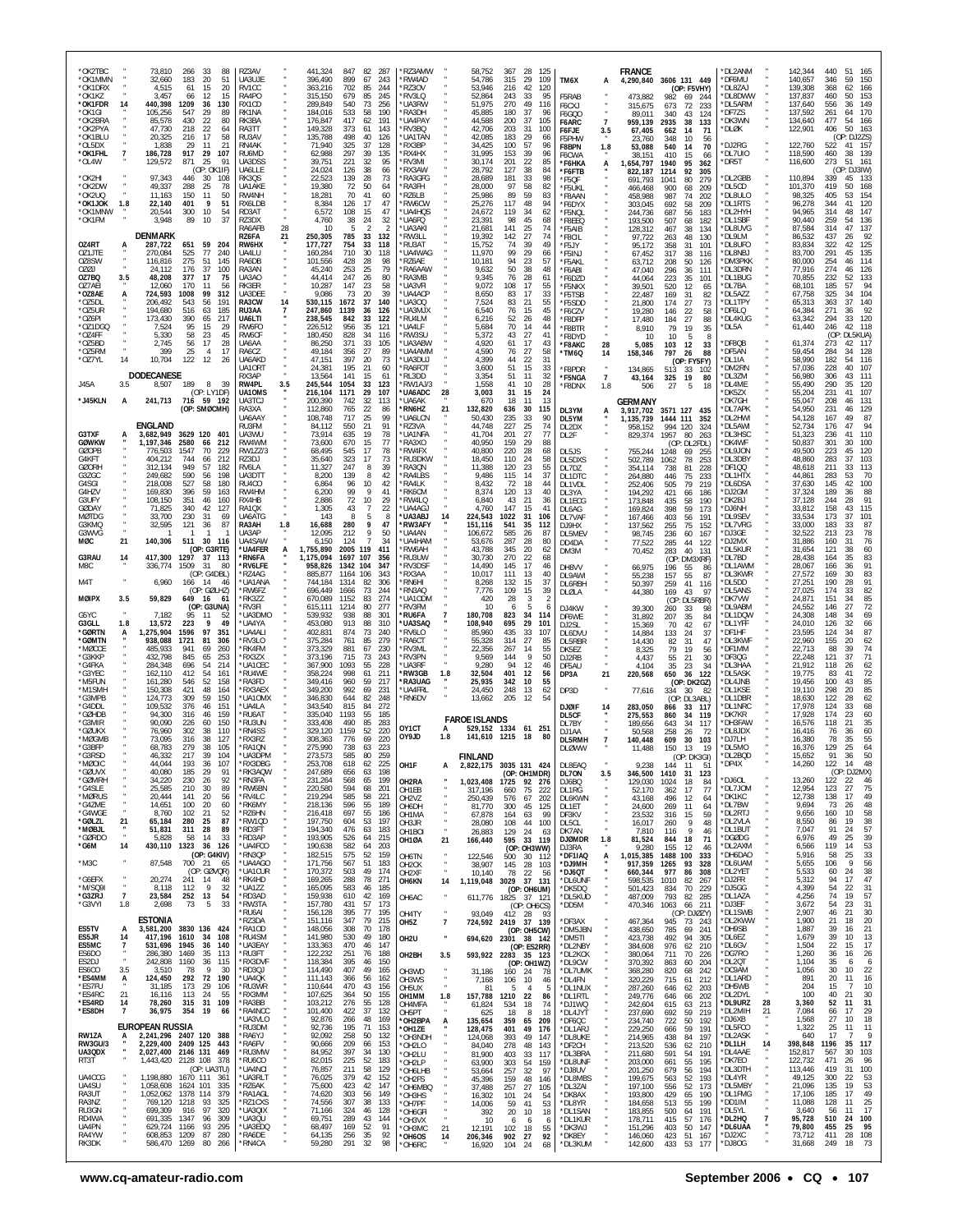| *DL1DWR<br>*DJ6TK<br>*DL3EBX<br>*DI 1FAI<br>*DK7FP<br>*DB7MA |                                 | 24,964<br>22,230<br>13,608<br>3,654<br>2,604<br>510 | 216<br>-18<br>61<br>149<br>19<br>76<br>184<br>10<br>53<br>34<br>67<br>8<br>57<br>20<br>8<br>28<br>66<br>6 | GJ2A<br>RK2FXG                          | JERSEY<br>KALININGRAD<br>3.5<br>5,100                   | 1,330,592 2091 80 264<br>(OP: K2WR)<br>140<br>$-5$<br>29                               | *PAØLOU<br>*PA1BX<br>*PA3AQL<br>*PA3COE<br>*PAØFAW<br>*PA2ALF |                              | 97,868<br>57,304<br>55,566<br>48,792<br>44,187<br>40.484 | 50 122<br>263<br>39<br>283<br>311<br>37<br>245<br>36<br>290<br>29<br>265<br>23 | 113<br>125<br>116<br>114<br>93 | *SN6A<br>'SP1MWK<br>'SP5EPP<br>*SP5BYC<br>*SP90HL   |                      | 10,368<br>7,050<br>7,020<br>6,615<br>6,270      | 88 24<br>47<br>113<br>91<br>99 | 40<br>(OP: SP6CES)<br>28<br>47<br>48<br>87<br>17<br>32<br>53<br>13 | <b>ISØHQJ</b><br><b>ISØN</b><br><b>ISØU</b>     | А<br>3.5<br>1.8           | SARDINIA<br>129,030<br>442,986<br>125,019               | 567 50 115<br>2182 26 103<br>1155<br>(OP: IN3QBR)    | (OP: OL5Y)<br>16 71               |
|--------------------------------------------------------------|---------------------------------|-----------------------------------------------------|-----------------------------------------------------------------------------------------------------------|-----------------------------------------|---------------------------------------------------------|----------------------------------------------------------------------------------------|---------------------------------------------------------------|------------------------------|----------------------------------------------------------|--------------------------------------------------------------------------------|--------------------------------|-----------------------------------------------------|----------------------|-------------------------------------------------|--------------------------------|--------------------------------------------------------------------|-------------------------------------------------|---------------------------|---------------------------------------------------------|------------------------------------------------------|-----------------------------------|
| *DKØIU<br>*DC1LC<br>*DL2YED                                  | 3.5<br>1.8                      | 195<br>1,320<br>2,886                               | 6<br>-7<br>(OP: DJ6TK)<br>48<br>6<br>-21<br>101<br>32<br>5                                                | *RA2FAC<br>YL2KO                        | А<br>LATVIA<br>2,375,520<br>A                           | 483,210 1185 65 230<br>2546 135 453                                                    | *PA3HGF<br>*PE2AE<br>*PA3AFF<br>*PAØLRK                       |                              | 40,064<br>29.083<br>27,501<br>20,418                     | 210<br>28<br>204<br>-35<br>186<br>28<br>35<br>114                              | 100<br>92<br>75<br>69          | *SP3BGD<br>*SP8UFB<br>*SP7ENU<br>*SQ3DD             |                      | 5,626<br>5.304<br>4,933<br>4,930                | 34<br>59<br>143<br>52          | 32<br>26<br>27<br>51<br>28<br>56<br>22<br>36                       | *ISØIGV<br>*ISØOMH<br>*ISØVSG<br>*ISØMYN        | A<br>14                   | 181,922<br>111,361<br>53,576<br>24,075                  | 44<br>695<br>49<br>416<br>203<br>50<br>197<br>19     | 144<br>144<br>98<br>56            |
| ZB2X                                                         | 3.5                             | <b>GIBRALTAR</b>                                    | 423,291 2152 24 103<br>(OP: OH2KI)                                                                        | YL6W<br>YL2PQ<br>YL7A                   | 1,862,580<br>$\overline{7}$<br>160,000                  | 1970 128 427<br>(OP: YL2GD)<br>1,332,834 2312 96 342<br>659<br>36 124                  | *PE2JMR<br>*PA5P<br>*PA3GBI<br>*PA3DRZ<br>*PA3CLQ             |                              | 19,894<br>13,398<br>12,350<br>11,545<br>10,878           | 178<br>23<br>98<br>23<br>115<br>21<br>29<br>76<br>144<br>19                    | 75<br>64<br>44<br>57<br>79     | *SP9IHP<br>*SP9MAN<br>'SP2DKI<br>*SP8HPW<br>*SP8DHJ |                      | 4,674<br>3,300<br>3,216<br>2,109<br>936         | 44<br>79<br>30<br>54<br>17     | 19<br>22<br>22<br>44<br>20<br>28<br>11<br>26<br>12<br>12           | *ISØXDA<br><b>GMØF</b>                          | 7<br>A                    | 24,900<br><b>SCOTLAND</b><br>2,491,314 3143 114 369     | 201<br>16<br>(OP: GM4AFF)                            | 67                                |
| SV1ENG<br>SV8CRI<br>J43J                                     | А<br>14                         | GREECE<br>116,246                                   | 727,664 2006 65 227<br>354<br>59<br>162<br>373,176 1843 32 110                                            | YL2PA<br>YLØA<br>YL3GDQ                 | 61,776<br>3.5<br>66,483                                 | (OP: YL2GM)<br>365<br>30 102<br>364,119 1813 31 116<br>(OP: YL2KA)<br>694<br>16<br>-67 | *PAØB<br>*PA3CDN<br>*PAØW<br><b>PAGATG</b>                    |                              | 9,246<br>8,946<br>4,774<br>4.350                         | 97<br>19<br>136<br>19<br>135<br>21<br>115<br>15                                | 50<br>52<br>56<br>43           | *SQ6ELV<br>*SP3FYX<br>*SP2GCE<br>*SP9DLY            | 28<br>21             | 484<br>252<br>22,690<br>22,184                  | 22<br>22<br>138<br>146         | $\overline{7}$<br>15<br>6<br>12<br>26<br>59<br>27<br>67            | GM4SID<br>GM3W<br>GM4YXI                        | 3.5                       | 368,530<br>289,152<br>325,130                           | 906<br>873<br>(OP: GM3JKS)<br>1755                   | 59 215<br>56 136<br>29 101        |
| *SV1HEM<br>*SV2BOH<br>$*$ J43F                               | A<br>21                         | 11.745<br>67,260<br>166,532                         | (OP: DJ5JH)<br>106<br>-26<br>-61<br>305<br>29<br>85<br>943<br>30<br>94                                    | YL1S<br>*YL2CV                          | 1.8<br>57,624<br>640,770<br>A                           | 583<br>- 15<br>-69<br>(OP: YL2PP)<br>1052<br>86<br>-304                                | *PAØJED<br>PG41<br>*PA7HPH<br>*PA5GU                          | 14                           | 110,548<br>21,386<br>10,810<br>3.905                     | 465<br>27<br>19<br>164<br>146<br>12<br>140<br>10                               | 89<br>55<br>34<br>24           | *SP2EXN<br>*SP3FPF<br>*SP2MHC<br>*SP3AZO            |                      | 17,992<br>6,000<br>3,450<br>2,998               | 130<br>56<br>74<br>65          | 30<br>74<br>20<br>30<br>17<br>33<br>21<br>35                       | GM5A<br><b>GMØGAV</b>                           | 1.8                       | 100,687<br>185,136                                      | 23<br>650<br>(OP: MMØCCC)<br>1109<br>23              | 84<br>91                          |
| *SV1RP                                                       | 14<br>$\overline{7}$            |                                                     | (OP: SM4DHF)<br>171,217 1227 27<br>104                                                                    | *YL3AD<br>*YL2CR<br>*YL2IP<br>*YL2PN    | 191,345<br>111,397<br>97,580<br>34,572                  | 606<br>54<br>191<br>512<br>42<br>167<br>59<br>304<br>179<br>99<br>243<br>30            | *PA1KW<br>*PAØKHS<br>*PA2CHM                                  | $\overline{7}$               | 100<br>4,095<br>3,327                                    | 19<br>7<br>83<br>9<br>9<br>104                                                 | 12<br>30<br>34                 | *SP9ADV<br>*SP3ASN<br><b>SP2AVE</b>                 | 14                   | 2,108<br>219,106<br>158,653                     | 30<br>694<br>638               | 17<br>14<br>32<br>110<br>32<br>113                                 | *GM7TUD<br>*GMØIIO<br>'MMØBSM<br><b>"GM3CFS</b> | A<br>21<br>14             | 55,419<br>32,476<br>12,000<br>70,236                    | 196<br>41<br>285<br>19<br>110<br>12<br>407<br>21     | 106<br>73<br>48<br>84             |
| GU4YOX<br>*2UØGSY<br>*MUØFAL                                 | 3.5<br>Α<br>$\overline{7}$      | <b>GUERNSEY</b><br>182,600 1261<br>245<br>68,130    | 18<br>82<br>32<br>25<br>10<br>557<br>16<br>74                                                             | 'YL2KF<br>*YL2PP<br>*YL3GFT<br>*YL5W    | 14,110<br>6,716<br>21<br>91,296<br>14<br>285,246        | 19<br>121<br>64<br>49<br>30<br>43<br>291<br>32<br>112<br>1078<br>35<br>124             | <b>LA7SI</b><br>LA2IJ                                         | А                            | <b>NORWAY</b><br>79,234<br>24,128                        | 287<br>153<br>36                                                               | 49 124<br>80                   | 'SP8BAB<br>'SP9UMJ<br>*SP2JLR<br>'S050              |                      | 125,936<br>119,316<br>48,925<br>38,556          | 428<br>439<br>262<br>382       | 30<br>106<br>28<br>94<br>71<br>24<br>30<br>89<br>SP5ANJ)           | *GM3YEH<br>IT9ZAU                               | 1.8<br>А                  | 5,733<br>SICILY<br>91,010                               | 163<br>902<br>- 25                                   | 43<br>6<br>- 70                   |
| HA8A<br><b>HA3LI</b>                                         |                                 | <b>HUNGARY</b><br>669.305                           | 2,104,832 2256 119 393<br>895 103<br>352                                                                  | 'YL3DX<br>*YL3GCL<br>*YL3RW<br>*YL2RM   | 84,000<br>34,030<br>13,130<br>1,160                     | 726<br>21<br>79<br>364<br>16<br>67<br>170<br>13<br>52<br>52<br>$\overline{7}$<br>22    | LA5HE<br>LA8XM<br>LA7THA<br>*LA3S                             | $\boldsymbol{7}$<br>1.8<br>А | 124,533<br>49,731<br>5,734<br>785,312                    | 601<br>31<br>189<br>33<br>146<br>8<br>1335<br>75                               | 106<br>104<br>39<br>293        | 'SP2JGK<br>'SP9QJ<br>*SP8CUR                        |                      | 15,120<br>14,403<br>13,000                      | (OP)<br>134<br>236<br>122      | 16<br>47<br>11<br>53<br>16<br>36                                   | IT9LWP<br>*IT9ORA<br>*IT9ESW                    | 21<br>А<br>$\overline{7}$ | 27,520<br>561,384<br>18,825                             | 259<br>22<br>1094<br>82<br>263<br>17                 | 58<br>257<br>58                   |
| HA9PP<br>HG1R<br>HA8DU                                       | 14<br>$\overline{7}$            | 224.750<br>540,423 2106<br>711.666 2524             | 472<br>84<br>206<br>34<br>115<br>(OP: HA1DRR)<br>39<br>152                                                | LY5R                                    | LITHUANIA                                               | 1,946,880 2384 123 384<br>(OP: LY3BP)                                                  | *LA1YE<br>*LA80M<br>*I A6CF                                   |                              | 246,204<br>102,222<br>95,060                             | (OP: LA3BO)<br>615<br>-52<br>454<br>40<br>297<br>49                            | -200<br>122<br>147             | 'SQ8JLU<br><b>SP6XP</b><br>'SQ5EK<br>'SP1BLE        |                      | 10,258<br>7,552<br>4,100<br>2,406               | 126<br>83<br>34<br>94          | 12<br>34<br>43<br>16<br>19<br>31<br>$^{\rm 8}$<br>23               | OM6KW<br>OM8AA<br>OMØM                          | А<br>3.5                  | <b>SLOVAK REPUBLIC</b><br>791,538<br>334.044<br>413,472 | 1200<br>90<br>661<br>1856<br>30                      | 312<br>239<br>85<br>116           |
| HA8KW<br>HG6EU<br>HA8BE                                      | 3.5<br>1.8                      | 124,072<br>6,498<br>134,832                         | 944<br>21<br>83<br>207<br>49<br>8<br>(OP: HA6VA)<br>1094<br>-22<br>84                                     | LY2MM<br>LY4CW<br>LY1CX<br>LY2XW        | 1,043,525<br>693,440<br>419,870<br>373,014              | 1460 102<br>-343<br>1253<br>84<br>310<br>592<br>84<br>263<br>835<br>72<br>234          | *LA9DK<br>*LA1PHA<br>*LA3ZA<br>*LB8AE                         |                              | 82,110<br>54,600<br>48,438<br>34,200                     | 311<br>41<br>254<br>32<br>184<br>34<br>27<br>237                               | 129<br>98<br>128<br>93         | *SP6DHH<br>*SN3X<br><b>SP4TKR</b>                   | $\overline{7}$       | 1,839<br>233,064<br>142,516                     | 59<br>1096<br>688              | 8<br>22<br>33<br>123<br>(OP: SP3BHG)<br>33<br>125                  | OM7RU<br>OM4APD<br>OM8AQ*                       | $\ddot{A}$                | 76,360<br>8,415<br>778,544                              | OP:<br>785<br>15<br>202<br>-7<br>97<br>1174          | OMØWR)<br>68<br>38<br>297         |
| *HA1ZH<br>*HA6IAM<br>*HA3OD<br>*HA2MN/5                      | А                               | 507,967<br>330,695<br>253,176<br>130,320            | 879<br>98<br>255<br>815<br>69<br>226<br>490<br>67<br>207<br>131<br>445<br>49                              | LY3BU<br>LY2BOS<br>LY2CO<br>LY2NK       | 336,978<br>184,788<br>65,469<br>62,060                  | 228<br>900<br>63<br>575<br>54<br>182<br>35<br>380<br>104<br>32<br>327<br>113           | *LA7JKA<br>*LA1QDA<br>*LA8WG<br>*LA6PB                        | 14<br>1.8                    | 2,232<br>63,396<br>12,863<br>1,798                       | 40<br>12<br>25<br>347<br>218<br>11<br>65<br>$\overline{4}$                     | 19<br>83<br>53<br>27           | 'SP5CNA<br>*SP50XJ<br>*SP6YF<br>*SP6RGB             |                      | 55,680<br>45,288<br>22,651<br>15,760            | 353<br>314<br>148<br>192       | 25<br>91<br>19<br>83<br>21<br>80<br>16<br>64                       | *OM8ON<br>*OM7CA<br>*OM5NL<br>*OM1II            |                           | 687,628<br>650,830<br>550,544<br>530,058                | 798<br>105<br>1157<br>89<br>1120<br>70<br>1008<br>81 | 307<br>281<br>234<br>253          |
| *HA8CQ<br>*HAØLC<br>*HA7JJS<br>*HA8UH                        | 21                              | 119,200<br>61,491<br>13,651<br>5,100                | 57<br>368<br>143<br>155<br>75<br>124<br>121<br>25<br>48<br>87<br>18<br>33                                 | LY2BW<br>LY7M<br>LY2KN                  | $\overline{7}$<br>35,025<br>3.5<br>191.770              | 17<br>464<br>58<br>347,652 1590<br>31 117<br>(OP: LY2BIL)<br>1011<br>26 101            | SP4Z<br>SP2QG                                                 | A                            | POLAND<br>2,743,227<br>664,866                           | 2358 144 495<br>1230<br>92                                                     | 295                            | 'SP9DNO<br>'SP2IU<br>*SP7FGA<br>'SP5BB              |                      | 13,944<br>11,346<br>11,330<br>5,847             | 170<br>164<br>189<br>97        | 17<br>67<br>8<br>54<br>16<br>57<br>12<br>43                        | *OM2AK<br>*OM7AG<br>*OM3PQ<br>*OM3BA            |                           | 472,164<br>451.440<br>243,780<br>242,580                | 999<br>73<br>1067<br>61<br>672<br>50<br>673<br>56    | 235<br>224<br>189<br>204          |
| *HG8C<br>*HA3MU<br>*HA1YI                                    | 14<br>$\overline{7}$<br>1.8     | 149,860<br>67,822<br>10,149                         | 609<br>- 28<br>99<br>(OP: HA8EK)<br>446<br>25<br>92<br>196<br>$\overline{7}$<br>44                        | LY5A<br>LY1DT<br>LY5G                   | 138,575<br>63,800<br>52,338                             | 901<br>20<br>95<br>(OP: LY2ZZ)<br>669<br>15<br>73<br>598<br>12<br>66                   | SQ3A<br>SP5GH<br>SP1DPA<br>SP2BBD                             |                              | 123,216<br>86,923<br>86,784<br>81,106                    | 325<br>55<br>216<br>70<br>249<br>-51<br>223<br>63                              | 149<br>224<br>141<br>151       | 'SQ3BDQ<br>'SP9CQ<br>*SP8CUW<br>*SP4FKS             |                      | 5,712<br>4,960<br>4,750<br>4,503                | 60<br>61<br>69<br>169          | 39<br>17<br>13<br>49<br>10<br>28<br>11<br>46                       | *OM3CFR<br>*OM7YC<br>*OM4W                      |                           | 207,450<br>200,031<br>171,360                           | 629<br>52<br>552<br>56<br>743<br>44<br>(OP           | 173<br>167<br>160<br>: OM4KW)     |
| TF3CW<br>*TF3GB                                              | 14<br>А                         | <b>ICELAND</b><br>379,538 1700<br>182,160           | 22<br>- 87<br>498<br>42 142                                                                               | LY2GW<br>LY4AX<br>LY2BNL                | 51,528<br>21,708<br>2,665                               | (OP: LY2FE)<br>606<br>-11<br>65<br>296<br>10<br>57<br>62<br>$\overline{7}$<br>-34      | SN7F<br>SP4AVG<br>SP1S                                        |                              | 72,063<br>71,145<br>63,246                               | 266<br>50<br>(OP: SP7LFT)<br>278<br>38<br>192<br>49                            | 107<br>-115<br>117             | *SP6FJ<br>*SP6M<br>'SP7EXJ<br>*SP3XR                |                      | 144<br>9,860<br>5,940<br>5,354                  | 7<br>164<br>169<br>65          | 5<br>-7<br>10<br>48<br>9<br>45<br>4<br>25                          | *OM1AF<br>*OM5UM<br>*OM4DA<br>*OM3GB            |                           | 152,352<br>139,605<br>70,716<br>66,066                  | 498<br>47<br>546<br>45<br>37<br>346<br>194<br>47     | 160<br>160<br>105<br>96           |
| EI2JD<br>EI4DW                                               | A                               | <b>IRELAND</b><br>78,991<br>45,024                  | 280<br>39<br>128<br>157<br>43<br>125                                                                      | LY2IJ<br>LY2OU<br>LY2LE                 | 167,127<br>1.8<br>33,970<br>10,001<br>A                 | 1185<br>24<br>89<br>471<br>12<br>64<br>87<br>12<br>61                                  | SP1BBT<br>SP7BDS<br>SQ4MP<br>SN3A                             | 14<br>3.5                    | 27,144<br>5,525<br>52,880<br>581,532                     | 171<br>-24<br>84<br>22<br>359<br>23<br>35<br>2138                              | 63<br>58<br>57<br>126          | 'SQ7FPD<br>'SQ3GNA<br>'SQ1EUG<br>*SP8BWR            |                      | 4,600<br>1,190<br>600<br>255                    | 119<br>93<br>33<br>19          | 5<br>35<br>5<br>30<br>3<br>21<br>5<br>12                           | *OM6AL<br>*OM7AT<br>*OM1TD                      |                           | 55,845<br>34,627<br>7,392                               | 473<br>29<br>403<br>37<br>94<br>21                   | 124<br>81<br>56<br>58             |
| *EI7CC<br>*FI7.JK<br>*EI5JP                                  | А                               | 148.163<br>27.132<br>19.467                         | 403<br>53<br>176<br>195<br>29<br>85<br>75<br>160<br>28                                                    | *LY9A<br>*LY6A                          | 1,859,449                                               | 2063 111<br>410<br>(OP: LY3BA)<br>1,092,183 1598 103 350<br>(OP: LY2BM)                | SP8BRQ<br>SP4MPB                                              |                              | 361,934<br>263,994                                       | (OP: SP3RBR)<br>1479<br>-30<br>1417<br>29                                      | 116<br>109                     |                                                     |                      | <b>PORTUGAL</b>                                 |                                |                                                                    | *OM3CHL<br>'OM5MX<br>*OM4AMA<br>'OM8FF          | 21                        | 5,986<br>2.448<br>1,872<br>37,149                       | 161<br>15<br>33<br>22<br>120<br>20<br>179<br>29      | 26<br>58<br>58                    |
| *EI9ES<br>*EI4CF<br>*EI9JN<br>*EI6DX                         | 21<br>$\overline{\mathfrak{z}}$ | 7.178<br>63,612<br>18,103<br>111,100                | 94<br>58<br>16<br>293<br>25<br>89<br>18<br>306<br>54<br>967<br>20<br>81                                   | *LY200<br>*LY2DV<br>*LY2LF<br>*LY3QA    | 409,734<br>181,188<br>154,171<br>126,525                | 1030<br>71<br>238<br>57<br>555<br>195<br>754<br>33<br>118<br>596<br>37<br>138          | SP4JCQ<br>SN2M<br>SN <sub>5</sub> J                           |                              | 75,225<br>59,976<br>58,847                               | 965<br>14<br>545<br>17<br>(OP: SP2XF)<br>609<br>- 14                           | - 71<br>-81<br>69              | CT8T<br>*CT6A                                       | A<br>A               | 6,374,362 5354 143 488<br>4,730,157             | 3960 131 490                   | (OP: OH1NOA)<br>(OP: CT1ILT)                                       | *OM8HG<br>*OM2AW<br>*OM5LR<br>*OM4WW            | 14<br>$\overline{7}$      | 40,803<br>33.624<br>27,087<br>79,583                    | 261<br>23<br>301<br>18<br>211<br>18<br>450<br>29     | 64<br>54<br>44<br>100             |
| GD6IA                                                        | А                               | <b>ISLE OF MAN</b>                                  | 4,158,378 4585 123 444<br>(OP: DL2OBF)                                                                    | *LY1BX<br>*LY2HK<br>*LY3CY<br>*LY2OM    | 102,816<br>102,036<br>71,686<br>64,000                  | 462<br>38<br>130<br>679<br>33<br>99<br>335<br>29<br>117<br>33<br>337<br>127            | SP9DWT<br>SP8BVN<br>SP3DIK                                    |                              | 49,608<br>43,512<br>17,446                               | (OP: SP5JXK)<br>296<br>21<br>540<br>-12<br>247<br>10                           | 83<br>62<br>51                 | *CS1GDX<br><b>*CT1BQH</b><br>*CT1DJE                | 21<br>14             | 324,480<br>67,008<br>26,240                     | 414<br>232                     | 768 61 179<br>(OP: CT1DRB)<br>26<br>70<br>21<br>59                 | *OM6TX<br>*OM3CDN<br>*OMØTT<br>'OM3TLE          | 1.8                       | 58,311<br>10,616<br>31,727<br>4,329                     | 447<br>18<br>158<br>12<br>548<br>116                 | 81<br>48<br>57<br>8<br>33<br>6    |
| I2SVA<br><b>IK2AIT</b>                                       |                                 | ITALY<br>795,626<br>141,075                         | 919 100 331<br>485<br>42<br>123                                                                           | *LY3BW<br>*LY2BJ<br>*LY1DM<br>*LY3JY    | 41,830<br>26,845<br>5,760<br>21<br>82,460               | 27<br>215<br>67<br>277<br>23<br>68<br>62<br>24<br>48<br>282<br>32<br>108               | S090<br>SP9DUX<br>SO2R                                        | 1.8                          | 12,900<br>10,528<br>234,720                              | 145<br>17<br>(OP: SP9P)<br>219<br>7<br>1483 25                                 | 83<br>40<br>95                 | *CT4DX<br>*CT1FNT                                   | 7<br>3.5             | 12,528<br>6,345                                 | 167<br>106                     | 48<br>10<br>9<br>47                                                | <b>S50A</b><br>S53XX                            | А                         | <b>SLOVENIA</b><br>4,752,033<br>1,692,480               | 3763 156 471<br>1987<br>119                          | -361                              |
| IK30II<br><b>IK3SCB</b><br><b>IK3SWB</b><br><b>IK4ZHH</b>    | 21                              | 92,185<br>71.040<br>64.030<br>139,576               | 321<br>50<br>129<br>79<br>326<br>32<br>204<br>55<br>135<br>425<br>36<br>110                               | *LY2TE<br>*LY2AT                        | 220,968<br>14<br>$\overline{7}$<br>32,585<br>LUXEMBOURG | 951<br>30<br>102<br>271<br>20<br>75                                                    | SP3BQ<br>SN7Q                                                 |                              | 202,242 1324                                             | (OP: SP2FAX)<br>228,327 1341 26<br>(OP: SP8NR)<br>- 24                         | 95<br>-87                      | YO7BGA<br>YO4CAH<br>Y03BL                           |                      | <b>ROMANIA</b><br>506,160<br>207.397<br>138,690 | 1062<br>585<br>322             | 79<br>254<br>55<br>206<br>64<br>166                                | S54X<br><b>S57S</b><br><b>S50K</b><br>S51FB     | 28<br>21                  | 601,649<br>15,808<br>365,672<br>198,594                 | 93<br>905<br>147<br>20<br>974<br>37<br>806<br>32     | 280<br>56<br>135<br>86            |
| <b>IK2SND</b><br>IU1A<br>IZ8GCB                              | 14<br>3.5                       | 90,946<br>206,618 1229<br>116,424 1002              | 770<br>21<br>53<br>23<br>95<br>(OP: IK1SPR)<br>20<br>78                                                   | LX/DL5SE<br>LX1NO<br>I Y/DKAARI<br>LX6T | A<br>439,476<br>297824<br>$\overline{7}$                | 464,576 1529 56<br>182<br>797<br>79<br>239<br>1384<br>48<br>179<br>295,757 1434 35 126 | SP2GJV<br>SP2HMT<br>*SQ9E                                     | A                            | 39,150<br>26.102<br>830,086 1468                         | (OP: SP7GIQ)<br>458<br>-13<br>399<br>10<br>86                                  | 62<br>52<br>296                | YO3CDN<br>Y02RR<br><b>VO5OFF</b><br>YO6BHN          | 21<br>14             | 55<br>91,866<br>370<br>293,120                  | 6<br>341<br>158<br>989         | -5<br>-6<br>31<br>91<br>33<br>O <sub>7</sub><br>36 124             | S57AL<br>S59ABC<br>S53M                         | 14                        | 580,470<br>572,241                                      | 1739<br>37<br>1674<br>37<br>427,576 1337 35 117      | 128<br>122                        |
| IK3SSO<br>IK2AOO<br>I1BAY<br><b>IQYQV</b>                    |                                 | 93,900<br>91,630<br>23,146<br>5,974                 | 23<br>77<br>796<br>872<br>62<br>15<br>365<br>11<br>60<br>104<br>10<br>48                                  | *LX1JH                                  | A<br>46,136<br>MACEDONIA                                | (OP: LX1KC)<br>257 37 121                                                              | *SQ9C<br>*SP2HPD<br>*SQ9FMU<br>*SP6LV                         |                              | 714,678<br>560,880<br>404,040<br>388,355                 | 1245<br>85<br>1086<br>72<br>795<br>74<br>985<br>66                             | 298<br>270<br>238<br>241       | YQ9W<br>YR2I                                        | 3.5                  | 12,870<br>332,166 1706 27 111                   | 161 13                         | -42<br>(OP: YO9WF)<br>(OP: YO2DFA)                                 | S5ØC<br>S53F                                    | 3.5                       | 244,644                                                 | 467,166 2005 30 117<br>1487<br>22                    | (OP: S51RJ)<br>(OP: S53MM)<br>94  |
| *IK4EWX<br>*IZ3DBA<br>*IZ8DVD<br>*II2B                       | А                               | 479,792<br>297,560<br>246,636<br>198,720            | 868<br>75<br>239<br>849<br>53<br>162<br>576 78 228<br>516 67 203                                          | *Z32ZM                                  | Α<br>16,928<br><b>MALTA</b>                             | 91 29<br>63                                                                            | *SQ9MZ<br>*3Z8Z<br>*SP6IEQ<br>*SQ3RX                          |                              | 378,994<br>288,410<br>268,584<br>243,320                 | 791<br>80<br>568<br>82<br>616<br>59<br>723<br>54                               | 242<br>220<br>189<br>166       | Y05PBF<br>YO2AQB<br>*Y03APJ                         | А                    | 114,204<br>18,414<br>1,533,672                  | 1178<br>515<br>1618 120        | 18<br>-75<br>11<br>51<br>417                                       | <b>S52W</b><br><b>S52X</b><br><b>S57M</b>       | $\bullet$<br>1.8          | 119,392<br>29,524<br>131,373                            | 981<br>16<br>503<br>11<br>1106<br>- 20<br>1311 119   | 75<br>50<br>79<br>391             |
| *IZ2GMT<br>*IZ2EJU<br>*I2AZ                                  |                                 | 159,048<br>104,477<br>89,880                        | (OP: IZ2BKC)<br>522<br>39 149<br>283<br>56<br>135<br>368<br>43<br>125                                     | 9H1ZA<br>*9H3LEO<br>*9H3MR              | 2,807,872<br>A<br>14<br>2,222<br>1.8<br>32,093          | 3014 133 468<br>53<br>5<br>- 17<br>(OP: K2LEO)<br>469 9 58                             | *SQ9HZM<br>*SQ9ZM<br>*SP6BEN<br>*SP6NIF                       |                              | 201,135<br>192,228<br>183,600<br>183,084                 | 557<br>73<br>556<br>56<br>400<br>60<br>288<br>81                               | -192<br>193<br>195<br>211      | *YR8B<br>'Y05DAS<br>*Y08BPK                         |                      | 457,177<br>342,348<br>284,408                   | 1374 67 204<br>803<br>621      | (OP: YO8SS)<br>70 212<br>69<br>223                                 | *S51F<br>*S59N<br>*S57U<br>*S520T               | A                         | 1,227,570<br>893,631<br>700,158<br>547,596              | 1725 100<br>1212<br>77<br>848<br>94                  | 317<br>289<br>277                 |
| *IN3FHE<br>*IZ5AHB<br>*IZ1DXS                                |                                 | 78,923<br>71,022<br>69,628                          | 246<br>47<br>122<br>341<br>44<br>134<br>119<br>292<br>50                                                  | <b>OJØB</b>                             | <b>MARKET REEF</b><br>3.5                               | (OP: IK1PMR)<br>608,896 2867 31 111                                                    | *SP9FT<br>*SP5MBA<br>*SP9GKM                                  |                              | 175,474<br>169,218<br>168,756                            | 502<br>55<br>442<br>57<br>586<br>44                                            | 166<br>180<br>152              | *Y03FRI<br>*Y08BPY<br>*Y09FYP<br>*Y07ARY            |                      | 239,440<br>177,856<br>139,101<br>115,028        | 637<br>499<br>492<br>555       | 248<br>80<br>170<br>54<br>46<br>153<br>41<br>152                   | *S51AY<br>*S53AU<br>*S58RU<br>*S53AK            | 21                        | 213,528<br>137,532<br>58,904<br>70,523                  | 593<br>54<br>258<br>67<br>393<br>54<br>333<br>32     | 192<br>152<br>145<br>77           |
| *IV3ARJ<br>*IR7A<br>*IK8MIG                                  |                                 | 65,312<br>63,984<br>44,756                          | 240<br>45<br>112<br>132<br>177<br>-54<br>(OP: 17ALE)<br>208<br>35<br>-99                                  | <b>COLO</b>                             | 127,688<br>1.8                                          | (OP: OH2PM)<br>1327 16 72<br>(OP: OH2BO)                                               | *SP3DOF<br>*SP6TRX<br>*SP9GFI<br>*SP6AUI                      |                              | 154,128<br>150,696<br>131,208<br>131,080                 | 425<br>56<br>388<br>64<br>439<br>55<br>57<br>304                               | 152<br>188<br>158<br>175       | *YO4AAC<br>*Y07AWZ<br>*YO2MAX<br>*Y09CWY            |                      | 106,093<br>83,955<br>81,158<br>73,140           | 477<br>417<br>296<br>391       | 36<br>163<br>39<br>154<br>51<br>136<br>37<br>122                   | *S52GO<br>*S54A<br>*S51MF                       | 14<br>7                   | 74,152<br>333,540<br>69,960                             | 394<br>24<br>1336<br>35<br>27<br>345                 | 80<br>135<br>93                   |
| *IV3IFN<br>*IK2NCF<br>*IV3KSE<br>*IKØMIB                     |                                 | 36,186<br>35,880<br>32,600<br>30,128                | 145<br>44<br>119<br>195<br>31<br>84<br>160<br>33<br>67<br>178<br>37<br>75                                 | ER4DX<br>*ER5AG                         | <b>MOLDOVA</b><br>A<br>249.400<br>A                     | 5,806,866 5046 148 535<br>(OP: UT5UDX)<br>993 50 165                                   | *SP6KFA<br>*SP9LAS<br>*SQ7B                                   |                              | 131,040<br>127,379<br>126,940                            | 42<br>539<br>(OP: SP6JQC)<br>412<br>50<br>441<br>44                            | 140<br>167<br>176              | *Y02QY<br>*Y08MI<br>*Y03BBW<br>*Y06GCW              |                      | 72,761<br>70,583<br>65,824<br>47,360            | 195<br>317<br>287<br>206       | 61<br>132<br>78<br>100<br>49<br>127<br>43<br>105                   | EA5FV<br>EA4KA<br>EA7CA                         | Ą                         | <b>SPAIN</b><br>3,116,265<br>1,022,400<br>113,176       | 3466 111 404<br>1640<br>78<br>342<br>48              | 242<br>140                        |
| *IZ4DZD<br>*IV3DYS<br>*IK7FMQ<br>*IKØNSF                     |                                 | 24,750<br>22,264<br>21,912<br>19,698                | 71<br>156<br>28<br>133<br>38<br>83<br>43<br>166<br>-89<br>160<br>33<br>65                                 | *ER100<br>*ER3MM                        | 96,976<br>21<br>7,722<br>NETHERLANDS                    | 221<br>71<br>161<br>79<br>25<br>41                                                     | *SQ9DXN<br>*SP8JUS<br>*SP5CGN<br>*SP2IW                       |                              | 122,265<br>119,393<br>102,676<br>92,685                  | 399<br>50<br>499<br>44<br>350<br>50<br>310<br>49                               | 159<br>135<br>143<br>136       | *YO7LGI<br>*Y06AEI<br>*Y02GL<br>*Y04CSL             |                      | 37,500<br>22,163<br>18,018<br>16,710            | 193<br>176<br>167<br>126       | 36<br>89<br>31<br>81<br>24<br>53<br>72<br>25                       | EA1OJ<br>EA3FM<br>EA2LU<br>EA5RS                | $\bullet$<br>14<br>7      | 42,742<br>100<br>81,510<br>659,664                      | 170<br>44<br>11<br>58<br>588<br>21<br>2113<br>35     | 98<br>23<br>45<br>127             |
| *IZ1DBY<br>*IZ3GAK<br>*IZ4DYX<br>*IV3AZV                     |                                 | 16,380<br>15,219<br>15,132<br>7,493                 | 77<br>127<br>28<br>129<br>27<br>62<br>72<br>130<br>25<br>132<br>15<br>44                                  | PA3AAV<br>PA4A<br>PA1T<br>PAØJNH        | А<br>1,218,591<br>582,108<br>468,784                    | 1,841,424 2540 107<br>347<br>2100<br>88<br>285<br>874<br>96<br>262<br>855<br>70<br>262 | *SP9BGS<br>*SP3DSC<br>*SP4DZT<br>'SP4AAZ                      |                              | 91,140<br>89,280<br>77,710<br>65,205                     | 331<br>52<br>378<br>51<br>252<br>47<br>307<br>46                               | 144<br>129<br>143<br>143       | *YO7HHI<br>*YO9HG<br>*Y08DHD<br>*Y08AXP             |                      | 12,936<br>12,580<br>5,307<br>3,848              | 257<br>165<br>90<br>72         | 21<br>77<br>18<br>67<br>16<br>45<br>35<br>17                       | EA3AKY<br>EA1FBU<br>EA1WX<br>EA1EB              | 3.5                       | 593,864<br>44,196<br>64,214<br>7,198                    | 2279<br>32<br>382<br>19<br>509<br>16<br>102          | 120<br>68<br>81<br>51<br>8        |
| *IK2NUX<br>*IK4DCS<br>*IZ1GSO<br>*IK2RLS                     |                                 | 6,566<br>4,389<br>3,053<br>2,820                    | 18<br>31<br>50<br>44<br>19<br>38<br>29<br>52<br>-14<br>70<br>18<br>42                                     | PAØLSK<br>PA9CW<br><b>PAØWRS</b>        | 31,396<br>14,964<br>2,100<br>79,180                     | 155<br>32<br>62<br>100<br>26<br>61<br>51<br>9<br>33<br>532<br>85                       | *SP9CV<br>*SP3OL<br>*SP7CXV<br>*SP3HC                         |                              | 52,164<br>45,537<br>40,166<br>36,047                     | 265<br>43<br>38<br>197<br>109<br>49<br>239<br>28                               | 118<br>91<br>102<br>85         | *YO7BGB<br>*YO7LFV<br>*Y05CRQ<br>*YO4ATW            | 28                   | 1,989<br>288<br>64<br>43,862                    | 60<br>-9<br>6                  | 34<br>17<br>-9<br>- G<br>3<br>5<br>65                              | EA5HT<br>*EA7RM<br>*EA2AZ<br>*EA4DRV            | 1.8<br>А                  | 8,195<br>2,039,040<br>1,754,739                         | 147<br>2240 105<br>1987<br>114<br>83                 | 47<br>8<br>367<br>405<br>283      |
| *IZØBPI<br>*IK1WEG<br>*IR2M<br>*IK8TEO                       | 21                              | 2,074<br>336<br>196,420<br>57,526                   | 20<br>42<br>-14<br>74<br>19<br>37<br>770<br>34<br>106<br>405<br>24<br>74                                  | PA5WT<br>PAØBWL<br>PA3GVI<br>PA3ADJ     | $\overline{7}$<br>68,487<br>62,100<br>3.5<br>7,240      | 22<br>419<br>23<br>88<br>496<br>21<br>87<br>200<br>-8<br>32                            | *SP7FBQ<br>*SQ2AF<br>*SP3CDQ<br>*SP7FAH                       |                              | 34,782<br>33,288<br>32,596<br>28,438                     | 242<br>24<br>125<br>40<br>191<br>33<br>131<br>39                               | 69<br>112<br>83<br>79          | *Y08KOS<br>*YO9AGI<br>*YO9CXE                       | 21                   | 31,360<br>12,711<br>100                         | 198<br>167<br>100<br>68        | 26<br>29<br>69<br>22<br>43<br>15<br>26                             | *EA7AJR<br>*EA2BNU<br>*EA1JO                    |                           | 1,241,838<br>709,308<br>622,454<br>528,162              | 1839<br>1247<br>70<br>79<br>965<br>858<br>73         | 236<br>267<br>266                 |
| *IV3TQE<br>*IZ8DBJ<br>*IZ8DWH                                | 14<br>$\blacksquare$            | 31,061<br>22,599<br>13,346                          | 207<br>23<br>66<br>160<br>-23<br>70<br>157<br>17<br>46                                                    | PA3GCV<br>*PA3BFH<br>*PG7V<br>*PAØMIR   | 1.8<br>38,512<br>А<br>551,897<br>453,749<br>364,496     | 431<br>18<br>65<br>1085<br>65<br>252<br>874<br>65<br>246<br>863<br>69<br>235           | *SP1RKT<br>*SP9KJU<br>*SQ9IWT<br>*SP6IHE                      |                              | 25,016<br>19,173<br>19,153                               | 222<br>58<br>123<br>29<br>160<br>30<br>47                                      | 154<br>48<br>77<br>79          | *YO4MM<br>*Y05TP<br>*YO4AH<br>*Y05CBX               | 14<br>$\overline{1}$ | 27,878<br>25,428<br>8,820<br>131,040            | 236<br>190<br>97<br>847        | 20<br>55<br>23<br>55<br>17<br>32<br>93<br>24                       | *EA4NP<br>*EA5GX<br>*EA7WA<br>*EA2BOV           |                           | 496,592<br>439,040<br>257,200<br>165,466                | 844<br>77<br>807<br>81<br>617<br>55<br>433<br>60     | 251<br>239<br>145<br>163          |
| *IY4W<br>*IN3ZWF<br>*IØKHP                                   | $\overline{\phantom{a}}$<br>1.8 | 6,110<br>348                                        | 626,202 2128 37 134<br>(OP: IK4ZGO)<br>105<br>8<br>39<br>13<br>23<br>3                                    | *PC4M<br>*PA2W<br>*PA3ARM<br>*PA7LV     | 355,887<br>233,580<br>186,637<br>101,314                | 822<br>61<br>208<br>199<br>652<br>56<br>525<br>50<br>159<br>295<br>48<br>131           | *SP1DTG<br>*SP7AWG<br>*SP5ATO                                 |                              | 18,648<br>16,376<br>14,768<br>13,855                     | 90<br>82<br>33<br>77<br>43<br>66<br>35                                         | 59<br>61<br>50                 | *Y02AOB<br>*YO6EX/P<br>*Y06ADW<br>*Y02IS            | 3.5<br>1.8           | 60,895<br>53,437<br>43,891<br>26,820            | 532<br>815<br>556<br>528       | 19<br>76<br>58<br>11<br>15<br>65<br>52<br>8                        | *EA3BHK<br>*EA3BOW<br>*EA1BRB<br>*EA5EOH        |                           | 147,681<br>129,696<br>123,039<br>109,220                | 272<br>81<br>492<br>377<br>326                       | 188<br>47 146<br>47 142<br>46 126 |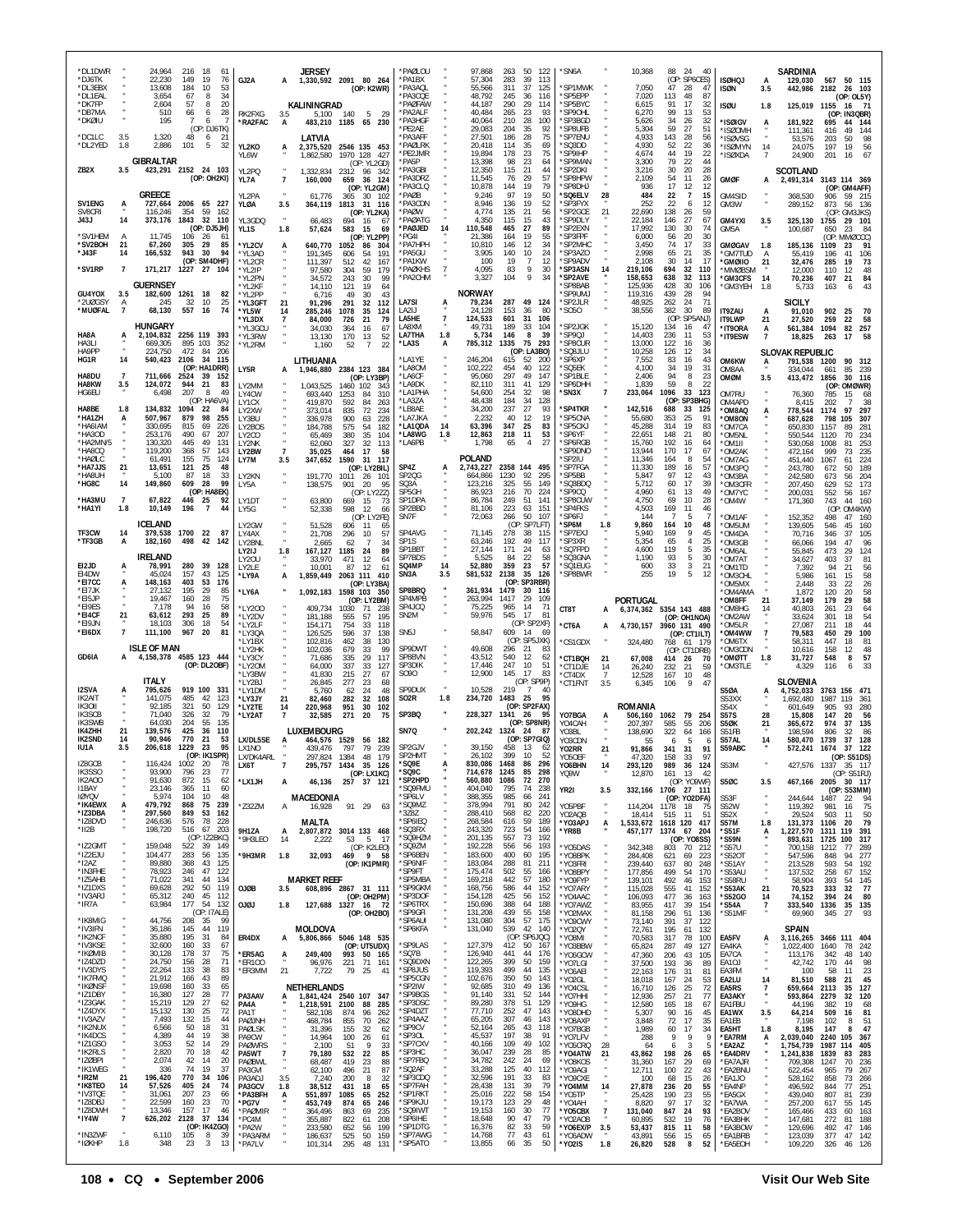| *EA7CWA                          |                  | 103,448                            | 286<br>53<br>140                                            |                                    |                   | <b>UKRAINE</b>                      |                                                              | *YT1AT                             |                      | 16,892                        | 154<br>30<br>-73                                                 |                              |                | BRAZIL                                         |                   |                                               | VK2BAA                                 |    | 56,810                        | 210<br>50<br>65                                                        |
|----------------------------------|------------------|------------------------------------|-------------------------------------------------------------|------------------------------------|-------------------|-------------------------------------|--------------------------------------------------------------|------------------------------------|----------------------|-------------------------------|------------------------------------------------------------------|------------------------------|----------------|------------------------------------------------|-------------------|-----------------------------------------------|----------------------------------------|----|-------------------------------|------------------------------------------------------------------------|
| *EC7ABV<br>*EA5GQM<br>*EA5LA     |                  | 99,412<br>96,250<br>94,872         | 626<br>31<br>85<br>300<br>51<br>124<br>349<br>48<br>129     | UW5U<br>UR7EQ                      | A                 | 546,090 1185                        | 1,399,648 1932 105 353<br>(OP: UY2UA)<br>71<br>- 256         | *4N1N<br>*YU5W                     | 21                   | 169,717<br>104,466            | 532<br>35<br>122<br>(OP: 4N1LB)<br>343<br>- 33<br>105            | PS2T<br>PY3AU                | A              | 6,411,664 4242 141 391<br>261,459              |                   | (OP: N6AA)<br>496 64 145                      | VE3QDR<br>UX8ZA<br>NØUR                |    | 52,864<br>49,824<br>48,906    | 79<br>297<br>33<br>111<br>237<br>33<br>158<br>36<br>81                 |
| *EA1MR<br>*EA1DGG                |                  | 86,151<br>72,086                   | 297<br>40<br>101<br>338<br>33<br>100                        | UT8EU<br>UR8MA                     |                   | 403,650<br>370,944                  | 908<br>79<br>220<br>699<br>94<br>242                         | *YT7N                              |                      | 40,582                        | 193<br>30<br>73<br>(OP: YU7QL)                                   | ZX2B                         |                | 147,606                                        | 259               | 66 153<br>(OP: PY2MNL)                        | K4AO<br>VA3SB                          |    | 43.542<br>42,681              | 151<br>37<br>86<br>169<br>36<br>87                                     |
| *EA5KV<br>*EA3AVV                |                  | 65,283<br>62,400                   | 41<br>100<br>221<br>205<br>46<br>104                        | UR8RF<br>US317                     |                   | 361,456<br>344,080                  | 712<br>73<br>255<br>902<br>60<br>193                         | *YZ1AU<br>*YU7KM                   | 14                   | 260,316<br>77,955             | 1098<br>-34<br>92<br>404<br>26<br>87                             | PT5A                         | 21             | 1,021,776                                      | 2465              | 37 131<br>(OP: PY2EMC)                        | GM4HQF<br>K7MM                         |    | 40,677<br>40,222              | 22<br>69<br>235<br>24<br>67<br>164                                     |
| *EA4CRP<br>*EA3ALZ               |                  | 59.192<br>48,880                   | 48<br>103<br>236<br>199<br>41<br>89                         | UT5ECZ<br>UR5WCQ                   |                   | 167,856<br>161,655                  | 598<br>43<br>165<br>563<br>44<br>151                         | *YT1BX<br>*YU1LA                   |                      | 59,558<br>217,664             | 415<br>73<br>-24<br>966<br>32<br>120                             | PY2NA<br>ZX5J                | 14             | 789,239<br>1,230,120                           | 1787<br>2424      | 35 122<br>39 141                              | DL1LAW<br>006QS                        |    | 38,908<br>38,875              | 277<br>112<br>25<br>291<br>31<br>94                                    |
| *EA3AXM<br>*EA3CEC               |                  | 34.798<br>25,380                   | 160<br>-39<br>88<br>122<br>36<br>72                         | US7IA<br>US3WD                     |                   | 121,487<br>46,400                   | 396<br>56<br>189<br>50<br>182<br>110                         | *YU1AFP<br>*YU1BN                  |                      | 150,420<br>33,418             | 1312<br>- 29<br>-80<br>13<br>336<br>64                           | PY2NY                        |                | 819,007                                        | 1836              | (OP: IV3NVN)<br>38 123                        | WZ2T                                   |    | 38,168                        | (OP: ON6QS)<br>143<br>72<br>32<br>83                                   |
| *EA3GHZ<br>*EA4CJI<br>*EA4OA     |                  | 24,360<br>18,876<br>17,848         | 143<br>32<br>73<br>172<br>42<br>90<br>60<br>111<br>32       | UX3ZW<br>UX7IA<br>UX4UA            | 21<br>14          | 1,950<br>188,480<br>393,700         | 28<br>15<br>24<br>663<br>34<br>126<br>36<br>1291<br>119      | *YT2B<br>*YT2W                     | 1.8                  | 15,470<br>16,409              | 195<br>16<br>-54<br>263<br>6<br>55<br>(OP: YU1RA)                | PX8C<br>PY7ZY                | $\overline{7}$ | 648,243<br>494,904                             | 1543<br>1334      | 32 127<br>(OP: PY8AZT)<br>32 104              | WA8REI<br>HA1CW<br>HB9AYZ              |    | 37,674<br>36,162<br>35,264    | 142<br>34<br>220<br>26<br>97<br>90<br>221<br>26                        |
| *EA5ARC<br>*EA5ABH               |                  | 15,390<br>15,012                   | 117<br>24<br>30<br>74<br>174<br>-34                         | UT4EK<br>UT4ZG                     | $\overline{7}$    | 202.710<br>236,538                  | 789<br>32<br>113<br>1045<br>33<br>120                        | *YU1AST                            |                      | 2,700                         | 74<br>6<br>30<br>(OP: YZ1EA)                                     | PY2YU<br>PR7AR               | 3.5            | 31,624<br>22,572                               | 170<br>198        | 18<br>-49<br>13<br>53                         | WØUY<br>VE7NI                          |    | 35,086<br>34,916              | 71<br>135<br>35<br>30<br>56<br>202                                     |
| *EA2AHZ<br>*EA1AUS               |                  | 14,355<br>13,286                   | 59<br>76<br>40<br>60<br>73<br>31                            | U5WF<br>UU4J                       |                   | 173,650<br>13,760                   | 32 119<br>786<br>156<br>14<br>50                             |                                    |                      | <b>OCEANIA</b>                |                                                                  | PV8AZ<br><b>PY2FUS</b>       | 1.8            | 1,020<br>2,760                                 | 83<br>46          | 9<br>21<br>9<br>15                            | <b>ISØLDT</b><br>K7TQ                  |    | 31,038<br>30,576              | 33<br>91<br>190<br>68<br>162<br>44                                     |
| *EA7EYQ<br>*EC1DMY<br>*EA3EU     |                  | 10,044<br>9.180<br>8.890           | 93<br>-28<br>53<br>28<br>116<br>-17<br>60<br>- 24           | UR4ZWL                             |                   | 7,080                               | (OP: UU4J0)<br>80<br>- 15<br>45                              | VK2GC                              | A                    | AUSTRALIA                     | 2,267,745 2293 108 257                                           | *PY2IQ<br>*PY5BLG            | А              | 400,294<br>394,858                             | 636<br>828        | 71<br>162<br>67<br>135                        | W1VET<br>K4GT<br>SP3BLT                |    | 29,988<br>29,125<br>28,350    | 117<br>73<br>25<br>89<br>121<br>36<br>170<br>28                        |
| *EA5GIE<br>*EA1RCO               |                  | 8,690<br>7.822                     | 46<br>93<br>20<br>35<br>89<br>60<br>-20                     | UT3UA<br>US4EX                     | 3.5               | 321,860<br>107,952                  | (OP: USØZZ)<br>1527<br>28<br>112<br>19<br>823<br>85          | VK7GN                              |                      | 879,612                       | (OP: K5KG)<br>1397<br>87<br>189                                  | *PY5EG<br>*PY70J<br>*PY3SB   |                | 11,448<br>9,933<br>3,363                       | 100<br>62<br>38   | 41<br>65<br>33<br>44<br>26<br>33              | KC9HAV<br>LZ1IQ                        |    | 28,222<br>27,328              | 98<br>93<br>144<br>44<br>81<br>31<br>166                               |
| *EA4CWN<br>*EA4BGM               |                  | 6.510<br>5,880                     | 62<br>22<br>40<br>96<br>-12<br>12                           | UT2UB<br>UR5IOK                    |                   | 91,080<br>81,699                    | 822<br>19<br>80<br>611<br>24<br>89                           | VK2NU<br>VK2GWK                    |                      | 464,512<br>10,374             | 587<br>98<br>-206<br>35<br>64<br>43                              | *PY2BRZ<br>*PY7EG            |                | 1,036<br>261                                   | 57<br>11          | 14<br>14<br>5                                 | W4Q0<br>RU3RM                          |    | 23,560<br>19.982              | 98<br>28<br>67<br>79<br>24<br>134                                      |
| *EA2GC<br>*EA5TD                 |                  | 4,433<br>3,792                     | 47<br>10<br>41<br>56<br>-28<br>51                           | US9PA<br>US2WU                     |                   | 71,101<br>43,164                    | 571<br>17<br>80<br>467<br>18<br>81                           | VK4AN<br>*VK2IMM<br>*VK2GR         | A                    | 271,570<br>652,790<br>210,888 | 810<br>-99<br>-31<br>803<br>95<br>195<br>79<br>153<br>393        | *PY3YD<br>*PY1MK             | 28             | 54<br>13,455                                   | 3<br>127          | 3<br>-3<br>18<br>27                           | RV3DBK<br>PY1KO                        |    | 19,847<br>18,236              | 71<br>182<br>18<br>146<br>56<br>38                                     |
| *EA1CGK<br>*EA3OH<br>*EA4WD      |                  | 2,379<br>2.009<br>1,558            | 32<br>25<br>-14<br>24<br>24<br>17<br>47<br>10<br>28         | UW8SM<br>UT4PZ                     |                   | 27.729<br>17,346                    | 321<br>13<br>66<br>273<br>51<br>-8                           | *VK4TT<br>*VK6HG                   |                      | 170,754<br>112,665            | 431<br>59<br>90<br>267<br>66<br>119                              | *PY4CEL<br>*PY8MGB           | 21             | 173,072<br>133,023                             | 584<br>595        | 28<br>88<br>20<br>67                          | K4KSR<br><b>USØYA</b><br>W1XT/7        |    | 18,056<br>17,608<br>16,168    | 86<br>130<br>36<br>45<br>93<br>26<br>79<br>50<br>36                    |
| *EA1FCH<br>*EA1FBJ               |                  | 1,452<br>46                        | 19<br>19<br>14<br>31<br>9<br>14                             | UR5IHQ<br>UX4E<br>UR6IJ            |                   | 11,648<br>9,744<br>780              | 221<br>10<br>46<br>201<br>10<br>38<br>10<br>17<br>16         | *VK4BUI<br>*VK2AR                  |                      | 111,826<br>77,736             | 194<br>70<br>151<br>215<br>49<br>109                             | *PY2HL<br>*PY1CMT<br>*PY4FQ  | 14             | 42,381<br>270<br>17,990                        | 352<br>20<br>117  | 15<br>36<br>9<br>9<br>21<br>49                | RX6CW<br>KØCD/9                        |    | 15,910<br>15,397              | 68<br>151<br>18<br>56<br>75<br>33                                      |
| *EA7GV<br>*EA7KJ                 | 28<br>21         | 2,046<br>33,078                    | 32<br>-8<br>14<br>280<br>19<br>55                           | UT3EK<br>E06F                      | 1.8               | 660<br>39,225                       | 43<br>6<br>24<br>458<br>13<br>62                             | *VK4VFX<br>*VK6HZ<br>*VK4FJ        |                      | 54,096<br>23,250<br>22,008    | 217<br>49<br>89<br>114<br>52<br>73<br>117<br>35<br>49            | *PT8CWA<br>*PP7ZZ            | $\overline{7}$ | 10<br>41,440                                   | 5<br>198          | 3<br>21<br>59                                 | PI6ØNWG                                |    | 15,224                        | 68<br>185<br>20<br>(OP: PA1B)                                          |
| *EA4AYD<br>*EA1CS                | 14               | 6.639<br>93,590                    | 76<br>15<br>31<br>24<br>74<br>562                           | UYØZG                              |                   | 36,498                              | (OP: UXØFF)<br>423<br>-14<br>65                              | *VK2PN<br>*VK2WL                   |                      | 4,745<br>2,812                | 115<br>31<br>42<br>20<br>34<br>18                                | *PY7GK<br>*PV8DX             | 1.8            | 6,244<br>10,879                                | 110<br>97         | 9<br>19<br>12<br>31                           | HB9QA<br>DHØJAE                        |    | 14,317<br>14.111              | 102<br>32<br>71<br>148<br>80<br>23                                     |
| *EA4BF<br>*EA1ND<br>*EA7MT       | $\boldsymbol{7}$ | 41,902<br>24.674<br>30,102         | 355<br>64<br>18<br>209<br>20<br>53<br>238<br>18<br>69       | *UR5HAC<br>*usøkw<br>*UT2UZ        | А                 | 1.671.824<br>1.082.135<br>1,074,840 | 2089 116<br>390<br>1316 119<br>374<br>1157 119<br>388        |                                    |                      | <b>EAST MALAYSIA</b>          |                                                                  | CE3BFZ                       | A              | CHILE<br>283,421                               | 758               | 58<br>-81                                     | OK2NA<br>KIØG/5<br>SA2E                |    | 12,920<br>12,896<br>12,649    | 111<br>31<br>64<br>74<br>109<br>50<br>69<br>143<br>22                  |
| *EA3DVJ<br>*EA2SW                | 1.8              | 1,768<br>100                       | 57<br>27<br>-7<br>25<br>14<br>$\overline{4}$                | *UT5UIA<br>*UY5HF                  |                   | 608,608<br>565,323                  | 1056<br>283<br>-81<br>1042 101<br>-306                       | 9M6/G3OOK<br><b>9M8YY</b>          | A<br>7               | 762,437 1031<br>408,384       | 88 175<br>993<br>36 108                                          | XQ1VLY<br>*XQ4ZW             | 14<br>A        | 4,664<br>931,368                               | 46<br>1229        | 19<br>34<br>93<br>209                         | LA8PV                                  |    | 9,975                         | (OP)<br>SM2EKA)<br>101<br>71<br>24                                     |
|                                  |                  | <b>SVALBARD</b>                    |                                                             | *UY1HY<br>*UT3UZ                   |                   | 477,280<br>384,028                  | 814<br>90<br>290<br>736<br>81<br>-245                        |                                    |                      | <b>EAST TIMOR</b>             | (OP: JR3WXA)                                                     | *CE1URJ                      | 14             | 7,728                                          | 100               | 18<br>24                                      | K2EKM/4<br>DL2WRJ                      |    | 9,825<br>9,682                | 51<br>61<br>24<br>113<br>30<br>64                                      |
| JW1CCA                           | A                | 138,385                            | 445 45 106                                                  | *UY5TE<br>UR3IQO*                  |                   | 299,820<br>256,736                  | 821<br>60<br>203<br>538<br>66<br>218                         | *4W3ZZ                             | A                    | 581,427                       | 980 93 138<br>(OP: DU9/NONM)                                     | HK3CQ                        | A              | COLOMBIA<br>554,323                            |                   | 902 77 176                                    | PAØRBO<br>DJ5QK<br>G4ILO               |    | 9,344<br>8,505<br>8,154       | 52<br>117<br>21<br>60<br>129<br>20<br>39<br>115<br>15                  |
| <b>SM7YEA</b>                    | А                | <b>SWEDEN</b><br>1,061,095         | 1955<br>82 273                                              | *US8IM<br>'UX8IR<br>*UR5FS         |                   | 178,422<br>167,085<br>165,984       | 658<br>51<br>176<br>175<br>442<br>60<br>447<br>58<br>166     | AH7C                               |                      | HAWAII<br>115,416             | 263<br>70<br>98                                                  | HK3AXY                       | 21             | 35,595<br>PARAGUAY                             | 295               | 12<br>-33                                     | RX3DOR<br>DL2EF                        |    | 7,524<br>7.140                | 56<br>81<br>20<br>52<br>129<br>18                                      |
| <b>SM50</b><br>SA6A              |                  | 585.336<br>196,800                 | 1029<br>91 260<br>484<br>57 183                             | *UU2JA<br>*US7IID                  |                   | 163,540<br>145,801                  | 342<br>65<br>195<br>50<br>446<br>161                         | KH67M<br>KH6FI                     | A                    | 99,603<br>51,342              | 266<br>87<br>66<br>152<br>62<br>67                               | ZPØR                         | Α              | 1,804,752 2062 101 231                         |                   | (OP: N5ZO)                                    | DL1RNN<br>K2JT                         |    | 5,676<br>5,396                | 52<br>88<br>14<br>37<br>41<br>24                                       |
| SM6WET<br>SM50U                  |                  | 145,612                            | (OP: SM6JSM)<br>55<br>181<br>466<br>438<br>50<br>179        | *UU2JG<br>*UT7WR                   |                   | 134,829<br>132,600                  | 394<br>49<br>162<br>484<br>44<br>160                         | KH6/K1ER<br>KH7X                   | $\overline{7}$       | 30,888<br>1,152,704           | 125<br>52<br>56<br>39<br>2468<br>127                             |                              |                | <b>TRINIDAD &amp; TOBAGO</b>                   |                   |                                               | PA <sub>1</sub> W<br>JE1CAC            |    | 5.396<br>5,152<br>4.345       | 90<br>23<br>53<br>31<br>51<br>25<br>17                                 |
| <b>SMØEPO</b><br>SM3B            |                  | 131,675<br>89,178<br>72,640        | 398<br>43<br>135<br>294<br>48<br>112                        | UR5IPD<br>UT5JAB*<br>*UR5WX        |                   | 128,898<br>82,026<br>74,298         | 445<br>44<br>154<br>338<br>46<br>143<br>318<br>44<br>130     | *KH6RZ                             | A                    | 163,725                       | (OP: KH6ND)<br>445 82<br>95                                      | 9Y4AA                        |                | 6,921,538 4515 135 424                         |                   | (OP: N6TJ)                                    | SV1JSB<br>N4HH<br>PA <sub>1</sub> B    |    | 4,136<br>4.032                | 38<br>60<br>37<br>31<br>16<br>59<br>12                                 |
| SM3Q                             |                  | 58,240                             | 207<br>46<br>114<br>SM3BFH)<br>(OP:                         | *US5EEK<br>*US6EX                  |                   | 71,441<br>39,114                    | 52<br>147<br>263<br>53<br>134<br>106                         | *KH6/NØCO<br>*KH6/K7AO 7           |                      | 57,743<br>279                 | (OP: W6YM)<br>200<br>50<br>-63<br>15<br>$\overline{4}$           | CX7TT                        | 28             | URUGUAY<br>285,798                             | 903               | 26<br>88                                      | Y04RLP<br>W2JEK                        |    | 3,864<br>2,749                | $\begin{array}{c} 30 \\ 52 \end{array}$<br>111<br>17<br>27<br>19<br>36 |
| SM4TU<br>SM5GMZ                  |                  | 9,462<br>162                       | 30<br>59<br>64<br>12<br>14<br>6                             | *UX5UU<br>*UR7HEC                  |                   | 35,140<br>24,603                    | 39<br>167<br>101<br>220<br>37<br>102                         |                                    |                      | <b>INDONESIA</b>              |                                                                  | CW <sub>5</sub> T            | 14             | 1,173,008                                      | 2607              | 39<br>128<br>(OP: K9VV)                       | JH1NXU<br><b>JK1TCV</b>                |    | 2,575<br>2,542                | $\substack{23 \\ 20}$<br>35<br>19<br>27<br>21                          |
| SM5INC<br>SM7CQY<br><b>SM6NM</b> | 14               | 572,976<br>53,440<br>45,050        | 1955<br>36<br>108<br>317<br>22<br>58<br>305<br>21<br>64     | *UU7JN<br>*UR5WDQ                  |                   | 24,510<br>24,310                    | 97<br>39<br>75<br>228<br>25<br>85                            | YB5AQB<br>YC2MXV                   | 21<br>3.5            | 62,400<br>3,672               | 322<br>27<br>53<br>50<br>19<br>32                                | CX7BY<br>*CX9AU              | 14             | 413,326<br>379,389                             | 1004<br>1070      | 36<br>110<br>33<br>96                         | KC9ECI<br>RN6AH<br>SP9IKN              |    | 2,295<br>2,236<br>1,707       | $\frac{25}{25}$<br>42<br>20<br>25<br>18<br>66<br>89<br>25              |
| SA25RO                           |                  | 30,150                             | 191<br>26<br>64<br>(OP: SM5CBM)                             | *UT5ZY<br>*US8MX<br>*US3IUK        |                   | 16,700<br>12,768<br>9,996           | 41<br>59<br>81<br>91<br>28<br>56<br>61<br>30<br>54           | *YBØDPO<br>*YC3MM<br>*YBØUNC       | A                    | 840,699<br>76.884<br>69,615   | 987 104<br>217<br>227<br>42<br>87<br>295<br>-38<br>53            | *CX4SS                       |                | 303,441<br>VENEZUELA                           | 1007              | 35<br>88                                      | DL8MTG<br>DL3BVA                       |    | 1,632<br>1.440                | 23<br>26<br>11<br>46<br>9<br>21                                        |
| SM2CVH<br>SMØP                   | $\overline{7}$   | 24,108<br>536,877                  | 158<br>22<br>60<br>2191<br>36<br>117                        | *UW27M<br>UR5ZQV                   |                   | 7,326<br>2,773                      | 91<br>23<br>51<br>82<br>12<br>35                             | *YD3KWR<br>*YB5QZ                  | 21<br>7              | 14.672<br>34,374              | 119<br>18<br>38<br>170<br>75<br>-27                              | YW4D                         | A              | 7,717,876 4736 140 447                         |                   | (OP: YV1DIG)                                  | SP9AJM<br>F5MPS                        |    | 1,305<br>1,096                | 19<br>13<br>16<br>29<br>$\frac{84}{27}$<br>106                         |
| SM6DHU<br>SK3W                   | 3.5              | 140,306<br>387,186                 | (OP: SMØPSO)<br>679<br>-34<br>-112<br>1703<br>31<br>110     | <b>*UTØRM</b><br>*UT5UGQ<br>*UT1IA | 28                | 1,665<br>1,628<br>10                | 28<br>22<br>15<br>42<br>9<br>28<br>3<br>$\mathcal{P}$<br>3   |                                    |                      | <b>NEW ZEALAND</b>            |                                                                  | YV5LIX<br>4M5Y               | 14<br>3.5      | 28.728<br>270,066                              | 374<br>1023       | 14<br>-22<br>23<br>80                         | SM6PPS<br>K41JK<br>WD5BJT              |    | 912<br>864<br>832             | 33<br>11<br>17<br>14<br>13<br>19<br>25<br>13                           |
| <b>SM6CNN</b>                    |                  | 278,320                            | (OP: SM5IMO)<br>1361<br>30 112                              | *UR8IDX<br>*UT3FM                  | 21                | 45,360<br>43,884                    | 213<br>29<br>79<br>31<br>193<br>75                           | *ZL/KM9D<br>*ZL2AL<br>*ZL/DL2GK 14 | А                    | 363,182<br>242,970<br>4,452   | 595<br>80<br>146<br>469<br>133<br>77<br>50<br>15<br>27           | *YV5KG<br>*YV7QP             | 14             | 185,250<br>83,880                              | 1101<br>507       | (OP: YV5LIX)<br>32<br>-82<br>21<br>69         | <b>JHØQYS</b><br>DH5ST                 |    | 810<br>720                    | 19<br>13<br>16<br>30<br>10<br>20                                       |
| 7S7V                             |                  | 154,809                            | 1254<br>18<br>85<br>(OP: SM7VZX)                            | *UX7UN<br>*UX5EF                   |                   | 32,548<br>27,851                    | 174<br>28<br>75<br>29<br>68<br>143                           | *ZL1KMN<br>*ZL4JB                  | 7                    | 4,329<br>616                  | 45<br>13<br>24<br>9<br>20<br>13                                  |                              |                | <b>QRP</b>                                     |                   |                                               | EA5EXK<br>K300                         |    | 720<br>608                    | 9<br>17<br>-7<br>27<br>24<br>14                                        |
| SM6IQD<br>SM5MX                  |                  | 14,278<br>13,585                   | 168<br>-11<br>48<br>253<br>$\overline{7}$<br>48             | UT200*<br>*UXØZX                   | 14                | 8,120<br>228,300                    | 105<br>21<br>49<br>837<br>34<br>116                          |                                    |                      | <b>NORTHERN MARIANAS</b>      |                                                                  | <b>P40A</b>                  | A              | 4,014,648 3496 99 297                          |                   | (OP: KK9A)                                    | SM5EFX<br>KW4JS                        |    | 112<br>100                    | 8<br>8<br>6<br>77<br>33<br>54                                          |
| 8S6A<br>SLØW                     | 1.8              | 11,475<br>115,185                  | 259<br>6<br>-39<br>(OP: SM6DPF)<br>898<br>21<br>84          | *UT5KO<br>*UR70M<br>*UX7QD         |                   | 112,221<br>103,212<br>58,652        | 558<br>29<br>82<br>585<br>29<br>93<br>493<br>21<br>65        | <b>WHØV</b>                        | A                    | <b>PHILIPPINES</b>            | 693,129 1043 101 156                                             | K1T0/4<br>C6AUR<br>DK5WL     |                | 1,529,442 1162 107 379<br>1,336,677<br>605,862 | 2077<br>972       | 85<br>-254<br>79<br>268                       | AB8DF<br>AK7V<br>LZ2LE                 |    | 100<br>77<br>61               | 10<br>12<br>-7<br>5<br>13<br>6<br>83<br>480<br>28                      |
| SM5CEU                           |                  | 108,819                            | (OP: SMØAJU)<br>830<br>23<br>84                             | *UT4NY<br>*UT1PO                   |                   | 57,500<br>46,075                    | 278<br>26<br>74<br>21<br>260<br>74                           | <b>DU3NXE</b><br>*DX1DBT           | A<br>A               | 352.914<br>363,138            | 971<br>59<br>-72<br>852<br>68<br>106                             | UA9SG<br>N8FT                |                | 562,565<br>553.443                             | 790<br>629        | 66<br>229<br>84<br>257                        | VA3RKM<br><b>JG2MLI</b>                | 28 | 60<br>4,836                   | 5<br>5<br>-7<br>56<br>23<br>16                                         |
| SK3GW<br>SM5CLE                  |                  | 93,279                             | 19<br>793<br>74<br>(OP: SM3SGP)                             | *UY5YA<br>*UY3AW                   |                   | 19,976<br>15.318                    | 175<br>24<br>64<br>21<br>129<br>48                           | *DV3ZQR                            |                      | 24,108                        | 109<br>-35<br>49                                                 | OK1VBA<br>EA1FAQ             |                | 549,664<br>533,455                             | 903<br>1175       | 83<br>273<br>215<br>68                        | W6QU                                   |    | 2,204                         | 19<br>31<br>10<br>(OP: W8QZA)                                          |
| SM3CCM                           |                  | 39 220<br>4,400                    | -13<br>490<br>59<br>11<br>-39<br>(OP: SMØCCM)               | UR3LPM<br>*UW2F                    |                   | 104,958<br>86,784                   | 606<br>25<br>- 23<br>90<br>545<br>(OP: UTØFT)                | *A35TT                             | А                    | TONGA<br>86,144               | 275 53<br>75                                                     | <b>SIVIJU</b><br>RA9SO       |                | 402,537<br>401,024                             | 65 I<br>622       | -260<br>$\sigma$<br>(OP: SM5CCT)<br>54<br>187 | JK3ZQJ<br>DL9ZP                        | 21 | 143<br>85,914                 | (OP: JG1EIQ)<br>295 31<br>98                                           |
| *SM6D                            | А                | 502,495                            | 974 75 268<br>(OP: SM6DER)                                  | *UT7MA<br>*UR8QR                   |                   | 76,782<br>58,984                    | 455 29 105<br>420<br>20<br>81                                |                                    |                      | SOUTH AMERICA                 | (OP: DL4RDJ)                                                     | JR4DAH<br>US2IZ              |                | 396,090<br>381,350                             | 611<br>941        | 92 178<br>60<br>230                           | KR2Q<br>HA7MW                          |    | 64,152<br>61,504              | 78<br>236<br>21<br>90<br>208<br>34                                     |
| *SM6NET<br>*SM7X                 |                  | 337,386<br>321,300                 | 852 54 223<br>734<br>68 238                                 | *UT4NW<br>*UT1FA                   | 1.8               | 42,826<br>27,744                    | 289<br>22<br>76<br>425<br>10<br>58                           | R1ANT                              | А                    | <b>ANTARCTICA</b><br>474,600  | 763 72 154                                                       | N1TM<br>OK1JOC               |                | 350,842<br>346,896                             | 503<br>811        | 61<br>202<br>49<br>215                        | LU5FZ<br>JI1AQY                        |    | 41,230<br>38,800              | 17<br>45<br>247<br>52<br>222<br>28                                     |
| *SM5G                            |                  | 237,900                            | (OP: SM7DIE)<br>627 51 193<br>(OP: SM5JBM)                  | *ux5NQ<br>*UT3N                    |                   | 25,075<br>11,546                    | 495<br>9<br>50<br>250<br>$\overline{7}$<br>39<br>(OP: UT3NK) | R1ANN<br>*R1ANC                    | $\overline{7}$<br>14 | 7,144                         | 287,900 1032 22<br>78<br>59<br>17<br>30                          | DF1DX<br>VA3DF               |                | 336,441<br>333,450                             | 737<br>651<br>459 | 58<br>201<br>53<br>172                        | JQ1NGT<br>UA9FQY                       |    | 34,573<br>34,112              | 50<br>226<br>27<br>19<br>63<br>183<br>63                               |
| *SM6CRM<br>*SM5AOG               |                  | 214,830<br>197,676                 | 579<br>46 185<br>472<br>53 175                              | *USØQG                             |                   | 1,973                               | 69<br>6<br>25                                                | LU7DIR                             | Ą.                   | ARGENTINA<br>279,444          | 592 56 118                                                       | W6JTI<br>UA6LCJ<br>G3YMC     |                | 332,847<br>302,742<br>301,860                  | 750<br>833        | 97<br>182<br>63<br>215<br>48<br>212           | SP2PI<br><b>JR1NKN</b><br><b>HAØGK</b> |    | 32,760<br>29,304<br>28,336    | 167<br>27<br>180<br>27<br>45<br>53<br>171<br>24                        |
| *SM7EH<br>*SM7BJW                |                  | 184,080<br>145,044                 | 582<br>48<br>188<br>405<br>56<br>148                        | MW5A                               | А                 | WALES                               | 4,063,103 3986 117 400                                       | LU1DZ<br>LU1HF                     | 28                   | 80,000<br>363,610             | 295<br>31<br>69<br>1168<br>32<br>98                              | <b>GW4ALG</b><br>RV3QX       |                | 298,196<br>267,138                             | 811<br>686        | 52<br>202<br>228<br>63                        | <b>RUØUQ</b><br>BA6QH                  |    | 20,150<br>11,016              | 36<br>298<br>14<br>36<br>109<br>18                                     |
| *SMØWRA<br>*SM3JUR<br>*SM5BAX    |                  | 110,152<br>91,857<br>70,493        | 369<br>47<br>149<br>390<br>46<br>155<br>288<br>39<br>118    | GW3JXN<br>GW3NJW                   |                   | 818,910<br>498,602 1095             | (OP: G3WVG)<br>1592<br>81 256<br>190                         | LU6ETB<br>LT2H                     |                      | 282,672                       | 972<br>26<br>78<br>(OP: LW9DA)<br>273,258 1030 28 74             | SM6EQ0<br>G4DBW<br>YU1LM     |                | 259,548<br>239,280<br>227,136                  | 734<br>653<br>660 | 50<br>208<br>47<br>193<br>171<br>53           | ES1CR<br>WA6FGV                        |    | 10,655<br>7,661               | 49<br>91<br>-20<br>30<br>62<br>17                                      |
| *SM7CWI<br>*SM3EAE               |                  | 51,840<br>44,660                   | 202<br>38<br>90<br>278<br>26<br>84                          | GW3NAS<br>*MWØYDX                  | A                 | 123,582<br>92,960                   | 64<br>338<br>69<br>189<br>347 42 118                         | AY8A                               | 21                   |                               | (OP: LU7HN)<br>855.760 2359 37 115                               | WA8WV<br>EA3IW               |                | 207,691<br>202,840                             | 349<br>542        | 61<br>178<br>59<br>161                        | F5VBT<br>MØO                           |    | 7,065<br>6,160                | 31<br>113<br>-14<br>39<br>79<br>16<br>(OP: G4JZO)                      |
| *SM6AOU<br>*SM3R                 |                  | 30,600<br>16,562                   | 98<br>114<br>52<br>22<br>162<br>76                          | *GW4HBK<br>*GW4MVA                 | $\overline{7}$    | 45,844<br>49,006                    | 213<br>44 102<br>258 24<br>83                                | LT1F                               |                      |                               | (OP: LW9EOC)<br>710,016 1947 29 100                              | HB9CBR<br>K8ZT               |                | 197,448<br>197,099                             | 462<br>356        | 61 167<br>68<br>191                           | JA1KPF<br><b>NØUNL</b>                 |    | 3,815<br>3,744                | 49<br>15<br>20<br>26<br>38<br>-13                                      |
| *SM5DXR<br>*SM6Z                 |                  | 6,216<br>3,608                     | (OP: SM3CBR)<br>58 24<br>50<br>41 17<br>27                  | YU2A                               |                   | YUGOSLAVIA                          | 93<br>9 32                                                   | LU7YS<br>LU8YE                     | -14                  | 187,074<br>253                | (OP: LU1AEE)<br>656 33 81<br>10<br>6<br>-5                       | <b>S59D</b><br>LY2TS         |                | 179,400<br>177,216<br>175,225                  | 552<br>633        | 71 205<br>40<br>152                           | RA3XEV                                 |    | 2,772                         | (OP: NØKIS)<br>48<br>9<br>- 27                                         |
| *SM2IEO                          |                  | 1,763                              | (OP: SM6BZE)<br>29<br>15<br>26                              | YZ9A                               | 28<br>14          | 3,895                               | (OP: YU1BX)<br>670,419 2073 36 127                           | *L73E                              | 1.8<br>A             |                               | (OP: LU7YS)<br>1,247,824 1426 95 239                             | EW1NA<br>OL3M                |                | 172,800                                        | 507<br>658        | 48<br>167<br>46 179<br>(OP: OK1TGI)           | OK1AIJ<br>SP9RQH/9                     |    | 2,106<br>342                  | 39<br>10<br>16<br>11<br>15<br>-7<br>1509 29<br>92                      |
| *SM7BQX<br>*7S2E                 | 14<br>1.8        | 11,776<br>18,678                   | 136<br>49<br>15<br>311 11<br>55                             | YT1W                               |                   |                                     | (OP: YU1AU)<br>523,378 2109 37 130                           | *LU1EWL<br>*LU7DNN                 |                      | 403,904<br>238,464            | 71<br>841<br>134<br>401<br>69<br>147                             | SP9NSV/7<br>MM3AWD           |                | 168,454<br>147,183                             | 575<br>527        | 44 165<br>39 174                              | SU8BHI<br><b>S56A</b>                  | 14 | 468,875<br>237,546            | (OP: HA3JB)<br>720 34 125                                              |
|                                  |                  |                                    | (OP: SM2DMU)                                                | YT7A<br>YU7KW                      | $\overline{7}$    |                                     | 682,136 2274 37 145<br>672,864 2360 36 136                   | *LU2AS<br>*LR1F                    |                      | 154,017<br>78,400             | 386<br>57<br>100<br>195<br>55 105<br>(OP: LU5FD)                 | N8IE<br>LY6ØBY               |                | 147,168<br>143,613                             | 280<br>586        | 58 166<br>40 157                              | EU8RZ<br>YU1AFT                        |    | 191,835<br>162,435            | 33 112<br>724<br>1049<br>76<br>-29                                     |
| HB9MM                            | A                | SWITZERLAND                        | 1,938,966 2502 111 350                                      | 4N1A<br>YT7AA                      |                   | 594,948<br>61,087                   | 2506 35 137<br>(OP: YZ1ZV)<br>244 30 97                      | *LU2EE                             |                      | 47,944                        | 182 44 60<br>(OP: LW5EE)                                         | NU <sub>4</sub> B<br>VE3XL   |                | 127,305<br>125,550                             | 241<br>361        | (OP: LY3BY)<br>54 153<br>44<br>111            | OM7DX<br>K3TW                          |    | 148,875<br>130,688            | 690<br>28<br>97<br>376<br>28<br>100                                    |
| HB9AZZ                           | ٠                | 272,718                            | (OP: W3EF)<br>68 210<br>584                                 | YT2T                               | 3.5               |                                     | 262,000 1601 28 97<br>(OP: 4N1JA)                            | *LU9FFZ<br>*LU8EOT                 |                      | 575<br>125                    | 33 <sup>3</sup><br>- 11<br>-12<br>19<br>13<br>12                 | <b>GØDCK</b><br>RV9COI       |                | 106,029<br>98,420                              | 473<br>262        | 39<br>150<br>32<br>108                        | SP6T<br>VE6EX<br>SP5DDJ                |    | 127,428<br>121,900<br>114,708 | 114<br>429<br>34<br>21<br>71<br>634<br>98<br>412<br>34                 |
| HB9CPS<br>HB9EP                  | 14               | 87,542                             | 38<br>391<br>131<br>259,692 1173 29<br>- 85<br>(OP: HB9DQP) | YU1KR<br>YT2A                      |                   |                                     | 244,419 1599 22 91<br>145,410 1102 21<br>90                  | *LU1FAM<br>*LW5EE<br>*LW2DX        | 28                   | 155,156<br>15,840<br>9,361    | 727<br>21<br>58<br>186<br>11<br>21<br>102<br>16                  | DL2YMR<br>JA1NLX             |                | 97,336<br>90,792                               | 388<br>252        | 38<br>146<br>62<br>94                         | S52P<br>G3LHJ                          |    | 108,171<br>78,578             | 30<br>89<br>442<br>78<br>385<br>23                                     |
| HB9CZF<br>HB9FBM                 | $\overline{7}$   | 87,579<br>31,892                   | 414<br>27<br>-84<br>267<br>14<br>54                         | YU1EQ<br>YT1VP                     |                   | 47,600<br>44,109                    | (OP: YZ1SG)<br>494 16<br>69<br>472<br>16<br>71               | *LU2FLN<br>*LW5DD                  | 21                   | 167,900<br>12,390             | 21<br>991<br>20<br>72<br>110<br>19<br>51                         | W5KDJ<br><b>NDØC</b><br>KØGT |                | 88,816<br>85,086<br>81,243                     | 233<br>218<br>177 | 56<br>126<br>53<br>110<br>55<br>122           | LY4BF<br>RW3AI                         |    | 76,272<br>70,498              | 397<br>86<br>26<br>76<br>433<br>25                                     |
| HB9CRV<br>HB9DDO                 | 3.5              | 185,670 1533<br>48,640             | 18<br>72<br>407<br>16<br>60                                 | YU7AV<br>*YZ5C                     | 1.8<br>$\ddot{a}$ |                                     | 150,360 1210 22<br>83<br>1,393,560 1756 115 375              | *LW2EU<br>*LU5BE                   | 14<br>7              | 12,455<br>5,324               | 87<br>26<br>49<br>72<br>16<br>28                                 | K40RD<br>UA9BS               |                | 77,572<br>72,588                               | 190<br>236        | 52<br>112<br>102<br>36                        | <b>SMØGNS</b><br>RK9QWZ                |    | 56,950<br>55,261              | 67<br>407<br>18<br>279<br>18<br>55                                     |
| *HB9ARF<br>*HB9DCM<br>*HB9BXE    | A                | 738,783 1049<br>556,285<br>214,144 | 90<br>297<br>877<br>89<br>266<br>568<br>162<br>62           | *4N7N                              |                   |                                     | 1,389,440 2038 103 313<br>(OP: YU7WW)                        | <b>P40W</b>                        |                      | ARUBA                         |                                                                  | KT8K<br>EA7AAW               |                | 67,166<br>66,356                               | 187<br>309        | 42<br>100<br>29<br>77                         | SP4GFG<br>RZ9IB                        |    | 47,470<br>29,214              | (OP: RW9QA)<br>23<br>71<br>281<br>250<br>12 42                         |
| *HB9DOZ<br>*HB9DHG               | 14               | 2,346<br>73,793                    | 34<br>14<br>20<br>376<br>27<br>82                           | *YU7AM<br>*YU7LS<br>*YU8/S56M      |                   | 345,712<br>296,593<br>175,319       | 69 203<br>756<br>852<br>48 208<br>750<br>47 152              | P43JB                              | 14                   |                               | A 11,100,243 6438 149 460<br>(OP: W2GD)<br>280,800 1044 25<br>83 | PA3AM<br>AA1CA<br>UY7C       |                | 65,912<br>58,646<br>57,812                     | 342<br>196<br>249 | 35 119<br>41 101<br>32 117                    | KH6WW                                  |    | 24,048                        | 216 21 27<br>(OP: N6XG)                                                |
| *HB9/IV3LZQ 7                    |                  | 31,160                             | 243<br>19<br>76                                             | *YU1JF                             |                   | 103,455                             | 241 71 138                                                   | *P43E                              | A                    | 288,864                       | 787 48<br>88                                                     |                              |                |                                                |                   | (OP: UR3CMA)                                  | RK3RX                                  |    | 23,328                        | 262 17 55                                                              |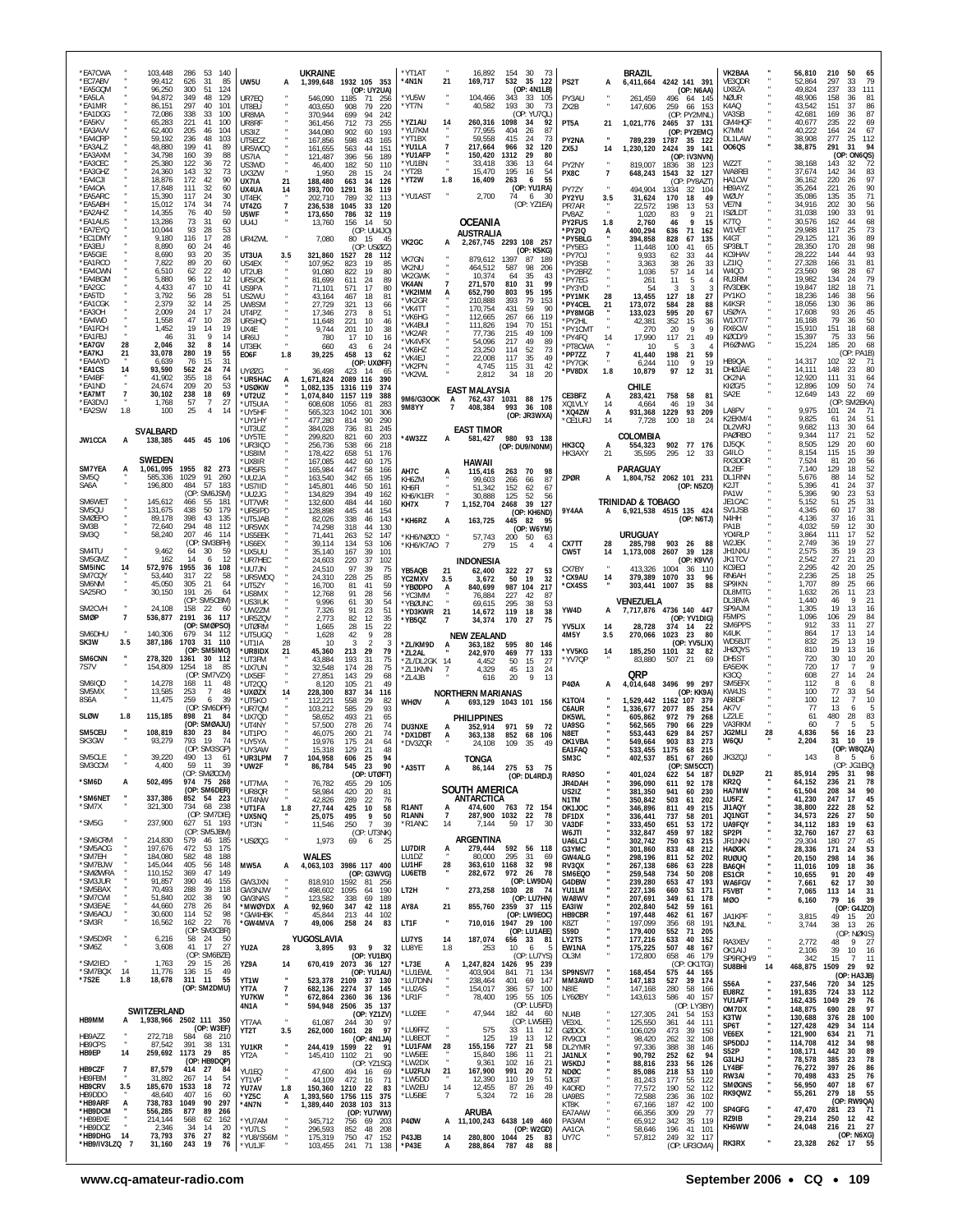| SN <sub>8</sub> A<br>W6YJ                      |     | 21,508<br>16,864                                   | 202 20 56<br>(OP: SP8AQA)<br>116 23<br>45                      | K3PH<br>KQ3F<br>K3SV                 |                             | 2,211,900                           | 2.834.512 1762 122 456<br>2,400,444 1647 111<br>413<br>1590 106<br>399  | WA7LNW<br>K7ABV<br>K7ZD              |                      | 261,274<br>185,592<br>170,500                    | 347<br>349<br>310      | 98<br>240<br>66<br>143<br>72<br>148    | H <sub>2</sub> E                      |                             |                                                                | 1,016,720 1120 80 275<br>(OP: 5B4AGE)         |                            | DL1YD<br>DL2MDZ<br>DL6KVA             |                      | 957,249<br>930,680<br>852,255              | 1145 109<br>803 119  | 1043 111 312<br>330<br>416                                         |
|------------------------------------------------|-----|----------------------------------------------------|----------------------------------------------------------------|--------------------------------------|-----------------------------|-------------------------------------|-------------------------------------------------------------------------|--------------------------------------|----------------------|--------------------------------------------------|------------------------|----------------------------------------|---------------------------------------|-----------------------------|----------------------------------------------------------------|-----------------------------------------------|----------------------------|---------------------------------------|----------------------|--------------------------------------------|----------------------|--------------------------------------------------------------------|
| PE2T<br>RX6LDK                                 |     | 15,235<br>11,956                                   | 146<br>16<br>39<br>(OP: PC2T)<br>139<br>13<br>48               | W3FV<br>NN3Q<br>W3GM                 |                             | 2,147,560<br>2,001,976<br>1,167,950 | 1511 119<br>411<br>1483 106<br>396<br>873 115<br>382                    | W7SW<br>K7EG<br>K8BN/7               |                      | 146,200<br>135,474<br>119,232                    | 284<br>329<br>230      | 129<br>71<br>63<br>138<br>55<br>137    | JF2SKV<br><b>JM1NKT</b>               | A                           | <b>JAPAN</b><br>802,530<br>572,082                             | 1106 120<br>629 126                           | - 213<br>245               | DF5ZV<br>DR <sub>5</sub> L            |                      | 699,504<br>659,610                         | 902<br>1330          | 102<br>354<br>69<br>246<br>(OP: DK3QZ)                             |
| <b>GIØKVQ</b><br><b>JA4DQX</b><br>UA3AAF       |     | 10,935<br>7,560<br>6,600                           | 174<br>9<br>18<br>79<br>18<br>27<br>106<br>11<br>39            | WA3C<br>W3BG                         |                             | 1,117,935<br>1,095,750              | (OP: K3ND)<br>910 113<br>-394<br>894<br>99<br>351                       | NJ7I<br>K7KR<br>W7WHY                |                      | 64,719<br>62.016<br>52,948                       | 184<br>151<br>181      | 54<br>99<br>97<br>55<br>50<br>74       | JA3PYC<br>JO7KMB<br>JN1BMX            |                             | 231,422<br>199,789<br>186,730                                  | 366<br>91<br>92<br>355<br>301<br>100          | 160<br>149<br>163          | <b>DHØGHU</b><br>DJ3WE<br>DL8KJ       |                      | 617,826<br>576,030<br>569,268              | 855<br>976<br>872    | 90<br>317<br>100<br>322<br>301<br>77                               |
| 9A8MM<br>DG3MKO                                |     | 4,522<br>3.604                                     | 79<br>26<br>8<br>60<br>10<br>24                                | K3NM<br>N3ZA                         |                             | 973,228<br>837,678                  | 764<br>107<br>414<br>711<br>101<br>-346                                 | W6SA/7<br>K6UM/7                     |                      | 34,510<br>28,220                                 | 112<br>123             | 48<br>71<br>49<br>34                   | JA3VUI<br>JA1XRH                      |                             | 72,468<br>60,710                                               | 199<br>77<br>190<br>-54                       | 106<br>76                  | DJ2T<br>DK3QJ                         |                      | 425,736<br>382,299                         | 808<br>651           | 73<br>251<br>(OP: NJØIP)<br>81 272                                 |
| BA6QA<br>JH8FAJ/7<br>DF3SM                     |     | 3,311<br>3.147<br>1,844                            | 99<br>15<br>28<br>46<br>15<br>24<br>51<br>6<br>16              | W3GK<br>K3ZV<br>N3KN                 |                             | 736,005<br>701,986<br>587,478       | 705<br>98<br>319<br>778<br>86<br>287<br>616<br>81<br>277                | N7XY<br>WAØKDS/7<br>K7OX             | 14                   | 26,765<br>1.044<br>247,260                       | 113<br>19<br>667       | 42<br>59<br>17<br>12<br>36<br>120      | <b>JEØIUR</b><br>JS1KOO<br>JG1VGX     |                             | 41,652<br>26,499<br>4,400                                      | 138<br>47<br>93<br>50<br>43<br>23             | 70<br>71<br>27             | DL1EJA<br>DL4RCK<br>DL2RMC            |                      | 382,044<br>378,508<br>332,878              | 525<br>500<br>406    | 236<br>80<br>97<br>280<br>95<br>308                                |
| S54AA<br>G4EDG<br>OK2BYW                       |     | 152,950<br>93,692<br>88,191                        | 565<br>34<br>127<br>503<br>22<br>96<br>485<br>24<br>99         | W3CC<br>KB3MP<br>K3DUG               |                             | 293,696<br>192,654<br>186,960       | 333<br>87<br>266<br>308<br>60<br>218<br>326<br>53<br>175                | W7CT<br>W7GG<br><b>K8IA/7</b>        | $\overline{7}$       | 150.234<br>314,578<br>298,172                    | 400<br>761<br>750      | 32<br>114<br>37<br>121<br>125<br>36    | JF1FWI<br><b>JHØEQN</b><br>JH9KVF     | 28<br>21                    | 238<br>2,688<br>101,008                                        | $\overline{7}$<br>-7<br>40<br>12<br>385<br>34 | 20<br>73                   | DF6QV<br>DE5UL                        |                      | 217,678<br>202,536                         | 578<br>348           | 200<br>54<br>68<br>164                                             |
| UU2CW<br>YZ8A                                  |     | 69,734<br>65,375                                   | 478<br>24<br>95<br>29<br>338<br>96<br>(OP: YT1AA)              | NE3H<br>N3GNW<br>N3CW                |                             | 174,064<br>166,941<br>142,786       | 313<br>61<br>192<br>270<br>-64<br>179<br>257<br>54<br>163               | N7ON<br>K7RL                         | 1.8                  | 10,816<br>1,452                                  | 76<br>-33              | 25<br>39<br>9<br>13                    | JA1PCY<br>7M4CDX<br>JG2KKG            | 14                          | 90,100<br>104,194<br>104,020                                   | 380<br>34<br>409<br>33<br>334<br>37           | 72<br>85<br>103            | DJ4PI<br>DI 2VI<br>DL9NDV             |                      | 193,304<br>191,268<br>185,796              | 299<br>348<br>374    | 105<br>226<br>226<br>71<br>170<br>64                               |
| RN6AL<br>DL1DQY<br>DK3W                        |     | 64,496<br>46,091<br>45,045                         | 360<br>-25<br>91<br>259<br>26<br>98<br>353<br>16<br>75         | N3NR<br>W4EE/3<br>KQ3V               |                             | 130,416<br>49,762<br>21,965         | 58<br>150<br>246<br>154<br>44<br>95<br>39<br>76<br>76                   | LM8W<br>K3WA/8<br>W8HC               |                      | 994,560<br>799,488<br>750.780                    | 1006 112<br>783<br>731 | 336<br>87<br>297<br>89<br>299          | JN4MMO<br>JR1BAS<br>JI1ALP            | $\overline{7}$              | 89,376<br>35,511<br>57,783                                     | 393<br>-31<br>162<br>29<br>233<br>28          | 67<br>60<br>75             | DL5XAT<br>DJ3DQ<br>DL8AAM             |                      | 172,319<br>154,560<br>152,390              | 310<br>361<br>378    | 78<br>161<br>218<br>62<br>191<br>54                                |
| F5UL<br>HB9CEY                                 |     | 40,866<br>37,710                                   | (OP: DL6MHW)<br>323<br>18<br>80<br>279<br>17<br>73             | W3MF<br>KD3TB<br><b>WA3RHW</b>       |                             | 6,615<br>5,520<br>5.445             | 43<br>25<br>38<br>53<br>23<br>46<br>47<br>19<br>36                      | N8TR<br>NU8Z<br>W8TN                 |                      | 435,840<br>218,064<br>148,230                    | 374<br>308<br>217      | 103<br>351<br>198<br>66<br>65<br>205   | <b>EXØM</b>                           | 21                          | KYRGYZSTAN                                                     | 348,984 1308 27 104                           |                            | DL1CWI<br>DJ9CW<br>DK3DUA             |                      | 137,046<br>130,900<br>101,144              | 348<br>447<br>278    | 197<br>54<br>73<br>202<br>144<br>44                                |
| SP4TBM<br>G4CWH<br>PG2AA                       |     | 36.105<br>31,896<br>26,288                         | 314<br>71<br>16<br>390<br>-11<br>61<br>393<br>10<br>52         | N3CA<br>K3WC<br>WØBR/3               | 14<br>$\overline{7}$        | 1,344<br>140,650<br>18,389          | 22<br>12<br>16<br>32<br>366<br>113<br>102<br>19<br>52                   | W7JW/8<br>AJ1M/8                     |                      | 68,510<br>28,798                                 | 198<br>100             | 53<br>117<br>43<br>- 76                | HSØZDJ                                |                             | <b>THAILAND</b><br>675,855                                     | 983 101 244                                   |                            | DF8AA<br>DL8WX<br>DK6CQ               |                      | 91,124<br>73,059<br>63,393                 | 313<br>176<br>232    | 156<br>53<br>88<br>59<br>52<br>135                                 |
| UN7CN<br><b>RV3FW</b><br><b>IØZUT</b>          |     | 26,047<br>24,621<br>24,336                         | 181<br>13<br>48<br>213<br>22<br>65<br>173<br>15<br>63          | <b>K1PT/4</b><br>K4TD                | А                           | 2,350,240<br>1,404,420              | 1498 129<br>463<br>1016 124<br>410                                      | N9CK<br>W9XT<br>N2BJ/9               | A                    | 1,161,538<br>1,113,442<br>389,928                | 891<br>504             | 847 120 389<br>113<br>360<br>79<br>229 | HS10VH                                |                             | 3,422                                                          | 44<br>23                                      | 35                         | DL9NCR<br>DL4FDI<br>DF2AP             |                      | 26.299<br>25,636<br>23.517                 | 141<br>173<br>194    | 81<br>38<br>88<br>28<br>92<br>25                                   |
| SP3PSM<br>UT5UQV                               |     | 14,062<br>11,288                                   | 127<br>16<br>63<br>107<br>12<br>56                             | N4RV<br>W4MYA                        |                             | 1,391,250<br>1.364.016              | 1048 117<br>408<br>987 113<br>430                                       | K9UQN<br>WE9V                        |                      | 337,955<br>322.326                               | 489<br>315             | 68<br>189<br>285<br>96                 | OE4A                                  | A                           | <b>EUROPE</b><br><b>AUSTRIA</b><br>4,923,750 3534 167 583      |                                               |                            | DF2LH<br>DK1TF<br>DL1DVN              |                      | 19,065<br>3,174<br>2,408                   | 111<br>59<br>34      | 65<br>28<br>32<br>14<br>28<br>15                                   |
| DL4TJ<br>DK4CU<br>SP5XSB                       |     | 10,877<br>10,542<br>9,918                          | 163<br>16<br>57<br>170<br>55<br>10<br>162<br>48                | K4SAV<br>K4MA<br>W3GQ/4              |                             | 1,048,570<br>957.734<br>815,080     | 831<br>111<br>374<br>773<br>114<br>368<br>773<br>97<br>313              | K9OR<br>KM9M<br>K9OSH                |                      | 235,600<br>57,270<br>46,690                      | 289<br>139<br>138      | 78<br>232<br>53<br>113<br>50<br>95     | OE3ZK                                 | 14                          | 200,332                                                        | (OP: OE1EMS)<br>657                           | 35 122                     | DP9Z<br>DF1LON                        | 21                   | 217,672<br>116,688                         | 619<br>394           | 133<br>36<br>(OP: DF9ZP)<br>33                                     |
| NE6M<br>WD2E/4<br>OH2BEC                       |     | 4,400<br>4,224<br>682                              | 17<br>51<br>23<br>32<br>68<br>16<br>31<br>5<br>17              | AA4V<br>W30A/4<br>K3K0/4             |                             | 708,750<br>660,366<br>653,128       | 97<br>750<br>278<br>651<br>93<br>285<br>586<br>92<br>336                | N9BT<br>WB9Z                         | 1.8                  | 10,320<br>42,874                                 | 66<br>221              | 30<br>50<br>76<br>21                   | OE3I<br>OE9SBD                        | $\overline{7}$<br>1.8       | 353,440<br>5,494                                               | 1586<br>33<br>(OP: OE1JNB)<br>170<br>-5       | 127<br>-36                 | DK3GI<br>DK1MAX<br><b>DFØCI</b>       | 14<br>$\overline{7}$ | 666,788<br>422,853<br>378,314              | 1694<br>1012<br>1583 | 141<br>37<br>37<br>140<br>35 131                                   |
| <b>PV8IG</b><br>EW2AA<br>S57MSU                | 1.8 | 100<br>12,600<br>12.095                            | 73<br>12<br>24<br>232<br>9<br>47<br>240<br>9<br>50             | AD4FB<br>N4VV<br>KZ21/4              |                             | 487,014<br>483,155<br>455,376       | 590<br>80<br>234<br>510<br>81<br>274<br>514<br>92<br>266                | <b>NØAT</b><br><b>UHMØNN</b><br>KØKT | A                    | 1.471.536<br>313,038<br>308,560                  | 1064 123<br>391<br>422 | 405<br>222<br>84<br>89<br>215          | 004CAS                                | A                           | <b>BELGIUM</b><br>782,379                                      | 1268 71 280                                   |                            | DJ8QP<br>DL6NCY                       |                      | 67,080<br>55,282                           | 327<br>216           | (OP: DL8AKI)<br>28<br>102<br>28<br>103                             |
| OH7FF<br>VF3DO<br>K3BU                         |     | 8,526<br>7.391<br>4,865                            | 204<br>5<br>37<br>207<br>8<br>11<br>10<br>74<br>25             | N4VA<br>N8PR/4<br>K1K0/4             |                             | 445,107<br>429.942<br>397,394       | 578<br>85<br>262<br>434<br>102<br>291<br>517<br>77<br>249               | N5IN/Ø<br>KØBJ<br>K6XT/Ø             |                      | 197,253<br>170,352<br>151,734                    | 278<br>284<br>253      | 88<br>215<br>80<br>172<br>79<br>163    | 007SS                                 |                             | 70,290                                                         | (OP: ON4CAS)<br>353<br>(OP: ON7SS)            | 35 130                     | DL1GGT<br>DL7CX<br>DF <sub>2</sub> UU | 1.8                  | 49.567<br>84,600<br>21.128                 | 310<br>945<br>259    | 71<br>-26<br>19<br>81<br>12<br>64                                  |
| RU2FM<br>SP9W<br>SP9DTH                        |     | 3,325<br>2,448<br>1.320                            | 105<br>$\overline{4}$<br>31<br>74<br>5<br>31<br>39<br>-5<br>28 | KF1F/4<br>W4NTI<br>W4ZW              |                             | 350,571<br>304,800<br>274,300       | 489<br>75<br>228<br>430<br>77<br>223<br>358<br>91<br>234                | WØEB<br>KØBX<br>KØCS                 |                      | 111,321<br>77.816<br>63,393                      | 230<br>212<br>186      | 57<br>132<br>37<br>105<br>55<br>132    | ON4WW<br>ON4ATW                       | 1.8                         | 220,000 1363<br>56,990                                         | 28<br>618<br>-15                              | 97<br>6                    | DL20B0                                |                      | 18,837<br><b>HUNGARY</b>                   | 263                  | 9<br>54                                                            |
| N7IR<br>N8XA                                   |     | 1,071<br>456                                       | 25<br>10<br>11<br>21<br>7<br>7                                 | AI4IE<br>W4NZ                        |                             | 240,096<br>227,120                  | 422<br>62<br>182<br>316<br>77<br>195<br>171                             | KØUK<br>KEØL<br>KØAD                 |                      | 46,136<br>36,790<br>18,392                       | 158<br>119<br>83       | 57<br>89<br>42<br>88<br>28<br>60       | LZ2BE<br>LZ5A                         | A<br>7                      | <b>BULGARIA</b><br>345,022<br>429,352                          | 683<br>86<br>1964<br>35                       | 248<br>129                 | HA5AO<br>HA3MQ                        | 21<br>14             | 42,152<br>624,456                          | 197<br>2179          | 28<br>60<br>38 151                                                 |
| SP9KJ<br>YU15ARDF                              |     | 108<br>99                                          | 37<br>5<br>22<br>$\overline{7}$<br>4<br>-7<br>(OP: YU1UA)      | K4WW<br>W4ATL<br>W3YY/4              |                             | 226,252<br>211,120<br>194,112       | 356<br>58<br>313<br>73<br>187<br>77<br>250<br>211                       | KCØRET<br>WØQQS<br>NØVD              | $\overline{7}$       | 11,914<br>3,969<br>75,396                        | 61<br>38<br>267        | 25<br>49<br>20<br>29<br>31<br>91       | LZ5ZI                                 |                             | 59,514<br>CROATIA                                              | 364<br>29                                     | 80                         | HG4I<br>HA5A                          | $\overline{7}$       | 233,544                                    | 800                  | 36 112<br>(OP: HA5LN)<br>704,524 2505 36 142                       |
|                                                |     | <b>ASSISTED</b>                                    |                                                                | N4GG<br>N4TI<br>N2UM/4               |                             | 142,552<br>139,200<br>136,728       | 269<br>54<br>152<br>270<br>53<br>147<br>260<br>54<br>162                | KVØQ                                 | 1.8                  | 31,652<br>ALASKA                                 | 222                    | 24<br>58                               | <b>9A2U</b>                           | 28                          | 17,025                                                         | 150 20<br>(OP: 9A3ZA)                         | - 55                       | HA2VR/5<br>HA5BSW                     | 1.8                  | 4,687<br>19,728                            | 69<br>410            | (OP: HA7AP)<br>10<br>$\begin{array}{c} 33 \\ 61 \end{array}$<br>11 |
| K1JB                                           |     | <b>NORTH AMERICA</b><br>UNITED STATES<br>1,957,130 | 1379 105<br>406                                                | W4BQF<br>K8YC/4                      |                             | 132,676<br>100.920                  | (OP: N2UM/4)<br>374<br>45<br>119<br>203<br>58<br>174                    | KL1V<br>KL7P                         | А                    | 78,800<br>32,967                                 | 386 47<br>178          | 53<br>35<br>46                         | OK2FD                                 |                             | <b>CZECH REPUBLIC</b><br>2,841,344                             | 2152 152                                      | 552                        | TF3MA                                 | A                    | ICELAND<br>57,680                          | 247                  | 33 107                                                             |
| N1DG<br>K1BX<br>N8RA/1                         |     | 1,715,098<br>1,667,452<br>1,421,091                | 1054 124<br>478<br>1346<br>94<br>349<br>1001<br>111<br>400     | N4TN<br>KB4ET<br>AD4IE               |                             | 70,896<br>67,942<br>57,183          | 177<br>54<br>114<br>197<br>46<br>115<br>160<br>44<br>103                | V31TM                                | A                    | <b>BELIZE</b><br>3,630,750                       |                        | 3534 121 394                           | OK1FDY<br>OK1ES<br>OK1DOZ             |                             | 1,641,211<br>262,710<br>159,651                                | 1918<br>114<br>71<br>531<br>419<br>52         | 385<br>244<br>167          | TF3AO                                 |                      | 4,410<br><b>ITALY</b>                      | 62                   | 11 34                                                              |
| W1NT<br>W1FBI<br>W1UK                          |     | 1,329,795<br>1,276,325<br>1,070,399                | 1177<br>94<br>341<br>997<br>104<br>371<br>896<br>98<br>375     | K4CZ<br>NN3W/4<br>W4/NL7AU           |                             | 56,856<br>53,044<br>49.113          | 39<br>99<br>177<br>149<br>46<br>103<br>124<br>48<br>105                 |                                      |                      | <b>BERMUDA</b>                                   |                        | (OP: DL1HCM)                           | OK1UU<br>OK2RN<br>OK7M                | 28                          | 46,648<br>9,300<br>16,037                                      | 243<br>39<br>84<br>17<br>196<br>-16           | 97<br>43<br>63             | II1H<br>IC8POF                        | A                    | 1,064,268<br>19,594                        | 109                  | 1826 83 223<br>(OP: I1HJT)<br>27<br>70                             |
| K2TE/1<br>K1TR                                 |     | 1,033,410<br>1,015,600                             | 934<br>87<br>312<br>949<br>86<br>314                           | NX9T/4<br>N <sub>4</sub> OV<br>W4WNT |                             | 32,004<br>25,573<br>19,376          | 109<br>41<br>85<br>100<br>34<br>73<br>96<br>40<br>72                    | VP9I                                 | A                    | 5,528,907 4496 112 407                           |                        | (OP: K1XM)                             | OK3Z                                  | 21                          | 222,870                                                        | (OP: OK1DIG)<br>664<br>-37<br>(OP: OK1DVM)    | - 133                      | IK2EGL<br>IKØYUT<br>IZ8CCW            | 21<br>14             | 55.990<br>148,610<br>17,733                | 248<br>473<br>189    | 77<br>33<br>118<br>36<br>19<br>50                                  |
| W1QK<br>W1CSM<br>W1HR                          |     | 1,006,911<br>870,146<br>628,300                    | 963<br>85<br>316<br>731<br>98<br>348<br>592<br>93<br>319       | W4BW<br>N4HN<br>W4DR                 |                             | 7,808<br>7,392<br>2,542             | 52<br>26<br>38<br>55<br>18<br>38<br>26<br>16<br>26                      | VE1OP<br>VE3XB                       | A                    | CANADA<br>1,654,660<br>1,413,312                 | 1578<br>1483           | 89<br>357<br>98<br>335                 | OK2HZ<br>OK1DG<br>OK1TP               | 14<br>$\overline{7}$<br>1.8 | 112.772<br>460,645<br>48,148                                   | 470<br>-31<br>1502<br>37<br>614<br>14         | 90<br>144<br>67            | IR <sub>2</sub> C<br>II1M             | $\overline{7}$       | 600,054<br>63,344                          | 1805<br>481 21       | 38 144<br>(OP: IK2PFL)<br>86                                       |
| W1NR<br>N4XR/1<br>AA1V                         |     | 613,112<br>406,813<br>314,721                      | 508<br>96<br>347<br>514<br>89<br>252<br>338<br>85<br>278       | N4XMX<br><b>W5MX/4</b><br>WK4Y       | 14                          | 10<br>698,250                       | 6<br>3<br>37<br>1408<br>138<br>724                                      | VE2TZT<br>VA3DX<br>VE3/W1AJT         |                      | 1,035,907<br>825,396<br>773,410                  | 1133<br>811<br>829     | 89<br>300<br>105<br>324<br>90<br>305   | OK1FPG                                |                             | 12,744<br><b>DENMARK</b>                                       | 229<br>$\overline{7}$                         | $\overline{4}$             |                                       |                      | LATVIA                                     |                      | (OP: IK1SOW)                                                       |
| K <sub>1</sub> RV<br>K1AE<br>WB1EDI            |     | 286,445<br>272,376<br>182.016                      | 367<br>64<br>231<br>295<br>80<br>271<br>277<br>60<br>196       | N3CZ/4<br>W4NI                       | $\overline{7}$              | 309,284<br>217,250<br>105,032       | 131<br>-36<br>649<br>33<br>125<br>290<br>-36<br>116                     | VE3XD<br><b>VA1CHP</b><br>VA3FC      |                      | 729.800<br>674,472<br>553.920                    | 872<br>825<br>704      | 90<br>266<br>71<br>287<br>246<br>74    | 0Z40                                  | A                           | 266,855<br><b>ENGLAND</b>                                      | 698 58 207                                    |                            | YL7X<br>YL9T                          | A                    | 1,672,650<br>627,417                       | 1004                 | 1864 115 416<br>(OP: YL2LY)<br>96 337                              |
| N1MD<br>KV1J<br>K1TW                           |     | 139,284<br>133,515<br>110,286                      | 259<br>53<br>159<br>259<br>154<br>61<br>206<br>49<br>149       | AA4GA<br>W6IZT/4<br>N4LU             |                             | 101,053<br>54,683<br>4,329          | 269<br>29<br>110<br>32<br>243<br>117<br>49<br>11<br>28                  | VE3WO<br>VF3R7<br>VO1HE              |                      | 456,177<br>348,159<br>312,312                    | 889<br>539<br>433      | 61<br>158<br>69<br>212<br>70<br>216    | G4BUE<br>G3AB<br>G4BJM                | A                           | 1,695,948<br>651.100<br>548,000                                | 1658 131 451<br>1028<br>87<br>1156<br>66      | 338<br>184                 | YL2VW                                 | 1.8                  | 94,569                                     |                      | (OP: YL2TW)<br>891 17 70                                           |
| N1RK<br>KK1W<br>WY1U                           |     | 108.216<br>68.052<br>61.006                        | 246<br>44<br>123<br>171<br>48<br>111<br>196<br>26<br>92        | W4ZV<br>K4PIC                        | 1.8                         | 57,000<br>1,944                     | 253<br>21<br>79<br>43<br>10<br>17                                       | VE6LB<br>VE6AVR<br>VA7PAC            |                      | 167,200<br>144,690<br>12.282                     | 445<br>413<br>130      | 66<br>124<br>52<br>107<br>32<br>-37    | G3VQO<br>G3UHU<br><b>MØBLF</b>        |                             | 270,072<br>154,170<br>90,125                                   | 757<br>47<br>358<br>64<br>369<br>36           | 201<br>206<br>139          | LY2IC<br>LY3BH                        |                      | LITHUANIA<br>457,114<br>83.411             | 247                  | 779 81 236<br>60<br>179                                            |
| W6ZF/1<br>W1DAD<br>K1KD                        |     | 43.419<br>25,016<br>18,200                         | 137<br>-34<br>8<br>104<br>41<br>77<br>85<br>39<br>65           | K5YA<br>K5NA<br>W5GN                 |                             | 1,154,412                           | A 3.142.958 1919 142 495<br>2,052,646 1087 164<br>558<br>962 121<br>388 | VA7PAX<br>VE2DWA                     | 28                   | $\overline{0}$<br>56                             | 0<br>4                 | 0<br>3<br>4                            | G4OBK<br><b>GØDEZ</b>                 |                             | 17,024<br>1,443                                                | 68<br>44<br>29<br>12                          | 68<br>27                   | LY80<br>LY3UM                         | 1.8                  | 571.900 2234 36 136<br>154,860 1053 25     |                      | 91                                                                 |
| K <sub>1</sub> OZ<br>NF1A<br>W1DY              |     | 10,836<br>6,696<br>4,841                           | 66<br>19<br>44<br>54<br>16<br>38<br>42<br>19<br>28             | K5UN<br>N5JR<br>K5BG                 |                             | 1,070,868<br>608,317<br>314,252     | 971 100<br>366<br>562<br>99<br>302<br>405<br>98<br>215                  | FM5JC                                | А                    | <b>MARTINIQUE</b><br>969,524 1350 84 242         |                        | (OP: F5JKK)                            | ES5RY                                 | A<br>1.8                    | <b>ESTONIA</b><br>1,044,000 1211 117 405                       |                                               | 85                         | PFØX<br>PAØABM                        |                      | NETHERLANDS<br>717,340 1277<br>669,678     | 777                  | 78 232<br>102 376                                                  |
| W1MAT<br>N1SV<br>W1BIH                         |     | 4,794<br>750<br>100                                | 40<br>19<br>32<br>16<br>10<br>15<br>72 22<br>47                | WØVX/5<br>KU5S<br>N5MT               |                             | 298,193<br>244,404<br>78,528        | 401<br>82<br>205<br>358<br>80<br>199<br>178<br>68<br>124                | XE2AC                                | A                    | <b>MEXICO</b><br>1,192,440 1616 104 276          |                        |                                        | ES50X<br>RX4HZ                        |                             | <b>EUROPEAN RUSSIA</b>                                         | 167,724 1179 23                               |                            | PA3EMN<br>PA3C<br><b>PA50</b>         | $\epsilon$           | 554,931<br>58,724<br>55,594                | 989<br>181<br>203    | 73<br>278<br>54 158<br>41 92                                       |
| W2RE<br>NA2U                                   |     | 3,252,060 2267 123<br>1,711,620 1177 120           | 457<br>435                                                     | N3BB/5<br>AD5VJ<br>KE5OG             |                             | 43,560<br>43,000<br>42,000          | 137<br>37<br>83<br>52<br>206<br>120<br>113<br>51<br>99                  | XE1KK                                | 1.8                  | <b>PUERTO RICO</b>                               | 5,313 117 10           | - 23                                   | RZ3AZ<br>RN4WA                        | A                           | 4,923,400 3777 178 646<br>1,805,650 2198 121                   | 1,009,522 1705 117                            | 418<br>385                 | PAØR                                  | 21                   | 205,360<br><b>POLAND</b>                   | 695                  | 35 101                                                             |
| W1GD/2<br>N1EU/2                               |     | 1,556,964<br>1,541,680                             | 1032 118<br>431<br>1025 121<br>439<br>900 130                  | K5HDU<br>W5LEW<br>W5GA               |                             | 31,024<br>12,584<br>11,446          | 113<br>34<br>78<br>37<br>91<br>67<br>79<br>-34<br>63                    | KP4KE                                | 14                   | 945,128 2845 33 115                              |                        | (OP: DK8ZB)                            | RU6YY<br>UA3AGW<br>RA3DNC             |                             | 704,000<br>500,346<br>84,032                                   | 691<br>115<br>709 113<br>194<br>67            | 397<br>286<br>135          | SN8F                                  | А                    | 2,444,904 2482 131 463                     |                      | (OP: SP8FHK)                                                       |
| KF20<br>NO2R<br>K2ONP                          |     | 1,442,925<br>1,433,632<br>1,206,275 1070           | 475<br>944 112<br>456<br>93<br>334                             | N5JB<br>N5ER<br>NX5M                 | 14<br>$\overline{7}$<br>1.8 | 233,742<br>38,416<br>8,176          | 565<br>37<br>126<br>160<br>24<br>74<br>78<br>15<br>41                   | NP2L                                 | A                    | <b>U.S. VIRGIN ISLANDS</b><br>331.600 754 57 143 |                        |                                        | UA3BS<br><b>RV6YZ/6</b><br>RZ10M      | 21<br>14                    | 122,304<br>485,584<br>61,824                                   | 480<br>33<br>1587<br>39<br>251<br>27          | 123<br>137<br>85           | SN5M<br>SP3LWP                        |                      | 2,245,938<br>644,776                       | 1101                 | 2146 134 448<br>(OP: SP5UAF)<br>88 286                             |
| W2WB<br>W2LE<br>K2SG                           |     | 1,183,680<br>963,776<br>875,448                    | 842 122<br>418<br>861<br>90<br>317<br>919<br>80<br>298         | K6RIM                                | A                           | 662,858                             | 614 118 301                                                             |                                      |                      | AFRICA                                           |                        |                                        | UA6LV<br>RK6BZ<br>RA6AX               | $\overline{7}$<br>1.8       | 634,586 2034<br>67,034<br>111,996                              | 38<br>379<br>28<br>761<br>23                  | 143<br>93<br>85            | SP3JUN<br>SP6EIY<br>SQ1K              |                      | 96,660<br>84,672<br>70,372                 | 333<br>274<br>261    | - 99<br>-36<br>48<br>120<br>41 105                                 |
| KA2D<br>K2EP<br>AB2E                           |     | 784,323<br>684,546<br>594,360                      | 676<br>95<br>326<br>92<br>624<br>329<br>613<br>88<br>293       | K6TA<br>W6TK<br>WS6X                 |                             | 647,537<br>559,650<br>478,362       | 613 121<br>286<br>657 102<br>248<br>554 108<br>258                      | D44TD                                |                      | <b>CAPE VERDE</b><br>A 1,822,184 3462 38 144     |                        | (OP: IK2JUB)                           | RU3DX                                 |                             | 78,728<br><b>FINLAND</b>                                       | 628<br>22                                     | 82                         | SP2EWQ/2<br>SP2JMB<br>SP3GXH          | $^{21}$              | 58,531<br>98,252<br>61,924                 | 162<br>326<br>252    | 59<br>128<br>35 119<br>32<br>81                                    |
| K2GN<br>N1JP/2<br>K <sub>2</sub> SB            |     | 529,308<br>523,768<br>493,668                      | 578<br>85<br>292<br>548<br>91<br>307<br>556<br>85<br>293       | K6OQ<br>N6VH<br>N6QQ                 |                             | 237,923<br>217,968<br>214,632       | 376<br>77<br>210<br>344<br>76<br>163<br>365<br>189<br>82                | CT3BD                                | A                    | <b>MADEIRA ISLANDS</b><br>106,890 255 62 148     |                        |                                        | OH6NIO<br>OH6DX<br>OH <sub>2</sub> XX | A                           | 1,736,933 1622 131 456<br>564,696<br>78,411                    | 548 121<br>205<br>49                          | 431<br>128                 | SP3HRN<br>SP3HUU                      | 1.8                  | 94,864<br>15,562                           | 864<br>312           | 20<br>78<br>9<br>53                                                |
| W2REH<br>W2RD<br>K2BX                          |     | 482,405<br>425,012<br>353,124                      | 480<br>92<br>293<br>469<br>87<br>266<br>465<br>73<br>233       | WØYK/6<br>W6FRH<br>N6FM              |                             | 208,670<br>194,776<br>108,419       | 304<br>83<br>188<br>302<br>88<br>163<br>247<br>58<br>123                |                                      |                      | ASIA                                             |                        |                                        | OH6BG<br>OH6NJ<br>OH5B                | 21<br>14                    | 175,651<br>97,976<br>527,720                                   | 655<br>395<br>1665                            | 33 128<br>31 117<br>38 129 | CT1IUA                                | А                    | PORTUGAL<br>288,860                        |                      | 546 68 192                                                         |
| WK2H<br>N2NI<br>K2QPN                          |     | 341,715<br>330,165<br>255,148                      | 482<br>64<br>221<br>412<br>83<br>236<br>385<br>73<br>208       | W6DR<br>N6RK<br>K6OWL                |                             | 37,973<br>37,084<br>35,796          | 132<br>46<br>81<br>98<br>88<br>58<br>129<br>47<br>67                    | RG9A                                 | А                    | <b>ASIATIC RUSSIA</b><br>4,983,841 2964 146 501  |                        | (OP: UA9AM)                            | OH6GAW<br>OH2BCI                      | 1.8                         | 120,881<br>110,595                                             | (OP: OH5BM)<br>699<br>26<br>917<br>22         | -83<br>79                  | Y08WW<br>YO3III                       | Á                    | <b>ROMANIA</b><br>234,144<br>4,914         | 514<br>60            | 74 214<br>15<br>39                                                 |
| NA2M<br>N2WKS<br>NJ1F/2                        |     | 232,116<br>210,098<br>168,976                      | 76<br>331<br>200<br>282<br>68<br>233<br>291<br>58<br>178       | NI6T<br>W6SC<br>K1USC/6              |                             | 34,416<br>28,080<br>25,530          | 102<br>49<br>95<br>95<br>36<br>72<br>106<br>45<br>66                    | UA9AX<br>RV9XO<br>RA9JR              | 21                   | 966,302<br>32,518<br>192,348                     | 105                    | 900 103 328<br>55<br>87<br>716 30 107  | OH3BU<br>OH6KTD                       |                             | 51,708<br>504                                                  | 452<br>17<br>22<br>5                          | 76<br>16                   | Y03JW<br>YP3A                         | 28<br>14             | 754<br>642,156                             | 25<br>2061           | $\overline{7}$<br>- 19<br>38 139<br>(OP: YO3GDA)                   |
| W2RZS<br>N <sub>2</sub> KPB                    |     | 161,172<br>160,512                                 | 303<br>63<br>159<br>(OP: WB2NVR)<br>515<br>55<br>201           | KI6IV<br>W6KNB<br>NZ6L               |                             | 20,370<br>11,552<br>4,810           | 117<br>41<br>64<br>33<br>61<br>43<br>32<br>96<br>42                     | UA9UR<br>RV9JE<br>RW9HZZ             | 14<br>$\overline{7}$ | 18,802<br>411,150<br>323,400                     | 109<br>1071<br>998     | 22<br>57<br>36 114<br>33 107           | <b>F5RRS</b><br>F6BNH                 | Ā.                          | <b>FRANCE</b><br>541,206<br>173,455                            | 974 73 248<br>302<br>89                       | 218                        | Y04RST                                | $\overline{7}$       | 594<br><b>SCOTLAND</b>                     | 12                   | 6 12                                                               |
| W2CG<br>K20WE                                  |     | 142,033<br>135,837                                 | 37<br>311<br>136<br>285<br>58<br>185                           | K6EU<br>K6ST                         |                             | 4,032<br>1,632                      | 18<br>35<br>24<br>21<br>14<br>18<br>19                                  | UA9YAB<br><b>UAØQBR</b>              | 1.8<br>$\mathbf{A}$  | 67,368<br>226,912                                | 359                    | (OP: RZ9HG)<br>19<br>65<br>517 74 150  | F5SGI<br>F5IN                         | 1.8                         | 4,592<br>117,900                                               | 55<br>16<br>1090<br>16                        | 40<br>74                   | GM4FDM<br><b>GMØNAI</b>               | А<br>14              | 88,091<br>36,963                           | 162                  | 469 29 108<br>24 87                                                |
| N <sub>2</sub> CQ<br>N <sub>2</sub> FF<br>K2BM |     | 127,872<br>40,064<br>26,784                        | 255<br>44<br>148<br>122<br>36<br>92<br>94<br>31<br>77          | AD6ZJ<br><b>WX5S/6</b><br>N6RO       | 14<br>$\overline{7}$        | 100<br>290,764<br>377,226           | 16<br>15<br>697<br>36 121<br>980 37 134                                 | UAØSE                                |                      | 9,313<br>CHINA                                   | 72 21                  | 46                                     | DJ5MW<br>DJ2YA                        | $\ddot{A}$                  | <b>GERMANY</b><br>5,450,967 3636 161 592<br>2,578,050 1722 143 |                                               | 531                        | OM3DX<br>OM8AG                        | А<br>21              | <b>SLOVAK REPUBLIC</b><br>86,100<br>89,872 | 266<br>321           | 51 124<br>36 101                                                   |
| NJ20M<br><b>W2UP/3</b>                         |     | 19,080                                             | 76<br>46<br>60<br>6,181,648 3264 145 537                       | W7ZR<br>KO7X                         | А                           | 674,866<br>453,602                  | 717 124 267<br>541 100<br>237                                           | BA4RF                                | A                    | 939,796 1219 126 277<br><b>CYPRUS</b>            |                        |                                        | DJ9DZ<br>DM1TT<br>DL2ZAE              |                             | 1,968,960 2046 126<br>1,342,701<br>1,272,024                   | 1284 131<br>1818 106                          | 460<br>448<br>362          | OM7PY                                 | $\overline{7}$       | 59,670                                     | 401                  | 19<br>83                                                           |
| K3WW<br>WE3C                                   |     |                                                    | 4,835,880 2713 137<br>528<br>3,084,378 2098 128 433            | AB7E<br>KF7E                         |                             | 390,100<br>283,140                  | 514 93<br>239<br>363 113 217                                            | 5B/AJ20                              | А                    | 9,445,098 5332 140 523                           |                        | (OP: RW3QC)                            | <b>DKØOG</b>                          |                             | 1,018,266                                                      | 1415 106<br>(OP: DM5TI)                       | 341                        | S52ZW                                 | А                    | SLOVENIA<br>2,968,992 2727 139 485         |                      |                                                                    |